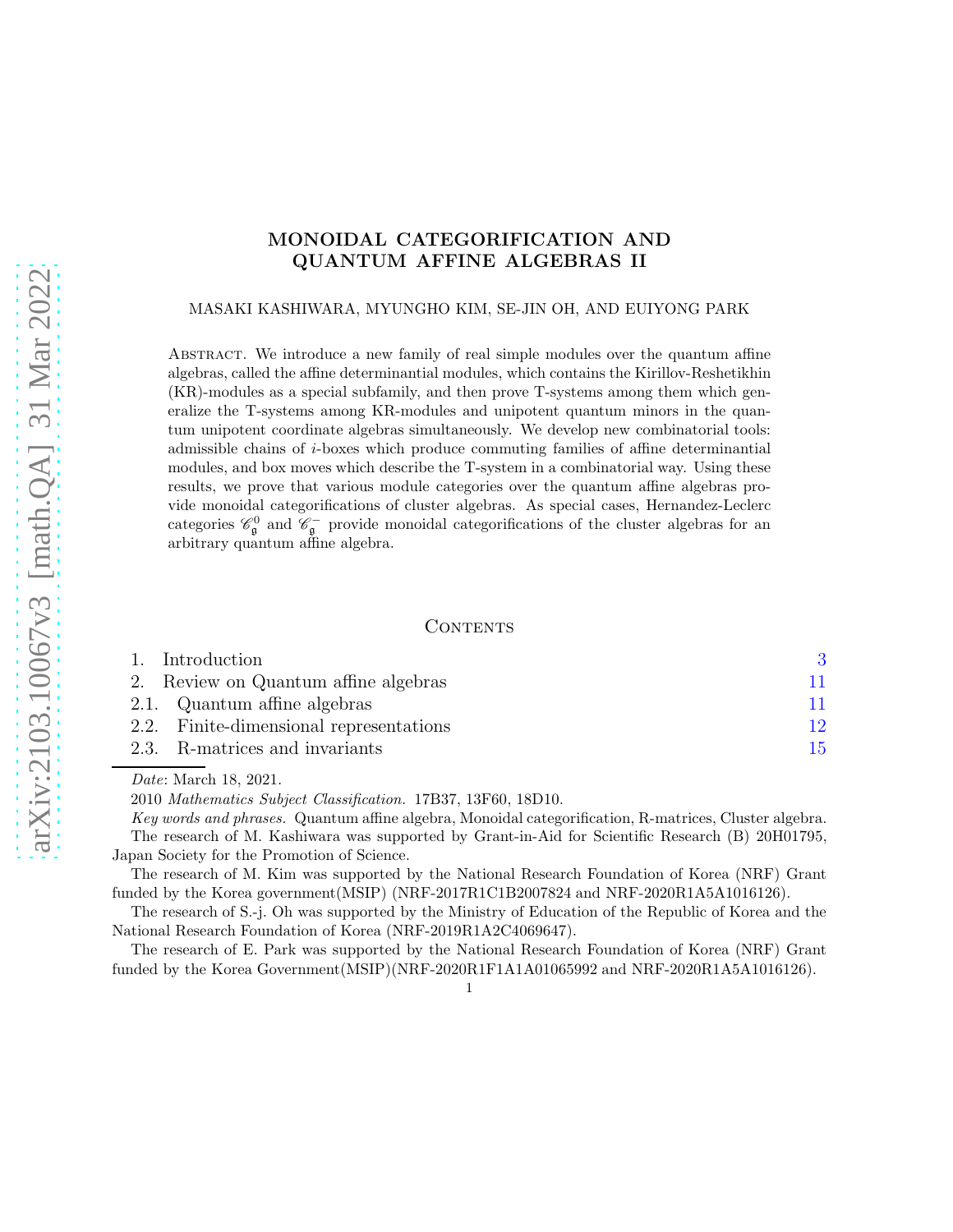| M. KASHIWARA, M. KIM, S.-J. OH, AND E. PARK                                        |    |
|------------------------------------------------------------------------------------|----|
| Simply-laced finite root system associated with $\mathcal{C}_{\alpha}^0$<br>2.4.   | 23 |
| 3.<br>Review on Quiver Hecke algebras                                              | 24 |
| 3.1.<br>Symmetric quiver Hecke algebras                                            | 24 |
| 3.2.<br>Quantum unipotent coordinate ring and T-systems                            | 27 |
| Quantum affine Schur-Weyl duality and T-systems<br>4.                              | 29 |
| 4.1.<br>Quantum affine Schur-Weyl duality functor                                  | 29 |
| $\Lambda$ , $\tilde{\Lambda}$ and $\mathfrak d$ under the duality functors<br>4.2. | 31 |
| 4.3.<br>Affine cuspidal modules, PBW-pair and reflections                          | 31 |
| Affine determinantial modules associated with $i$ -boxes<br>4.4.                   | 34 |
| 4.5.<br>Commuting condition between affine determinantial modules                  | 35 |
| 4.6.<br>T-systems among affine determinantial modules                              | 38 |
| Admissible chains of $i$ -boxes<br>5.                                              | 44 |
| 5.1.<br>Chains of $i$ -boxes                                                       | 44 |
| 5.2.<br>Box moves                                                                  | 46 |
| Q-data and associated PBW-pairs<br>6.                                              | 49 |
| 6.1.<br>Q-data                                                                     | 49 |
| 6.2. Associated fundamental modules, and twisted case                              | 58 |
| 6.3.<br>PBW-pair associated with a Q-datum                                         | 60 |
| 7.<br>Cluster algebra structure and monoidal categorification                      | 62 |
| 7.1.<br>Cluster algebras                                                           | 62 |
| 7.2.<br>Monoidal seeds and their mutations                                         | 64 |
| 7.3.<br>Properties of $\Lambda$ -admissible monoidal seeds                         | 67 |
| 7.4.<br>Monoidal seeds and admissible chains of $i$ -boxes                         | 70 |
| 7.5.<br>An example of $\Lambda$ -admissible monoidal seeds                         | 71 |
| The cluster algebra structure on $K(\mathscr{C}_{\mathfrak{a}}^{<\xi})$<br>7.6.    | 77 |
| Monoidal categorification of cluster algebras<br>8.                                | 80 |
| 8.1.<br>Statement of the main theorem                                              | 80 |
| Monoidal categorification by $\mathscr{C}_{\mathfrak{a}}^{8.2.$                    | 82 |
| 8.3.<br>Mutation equivalence                                                       | 82 |
| 8.4.<br>Proof of the main theorem                                                  | 87 |
| 8.5.<br>Conjecture                                                                 | 90 |
| References                                                                         | 90 |

# 2 M. KASHIWARA, M. KIM, S.-J. OH, AND E. PARK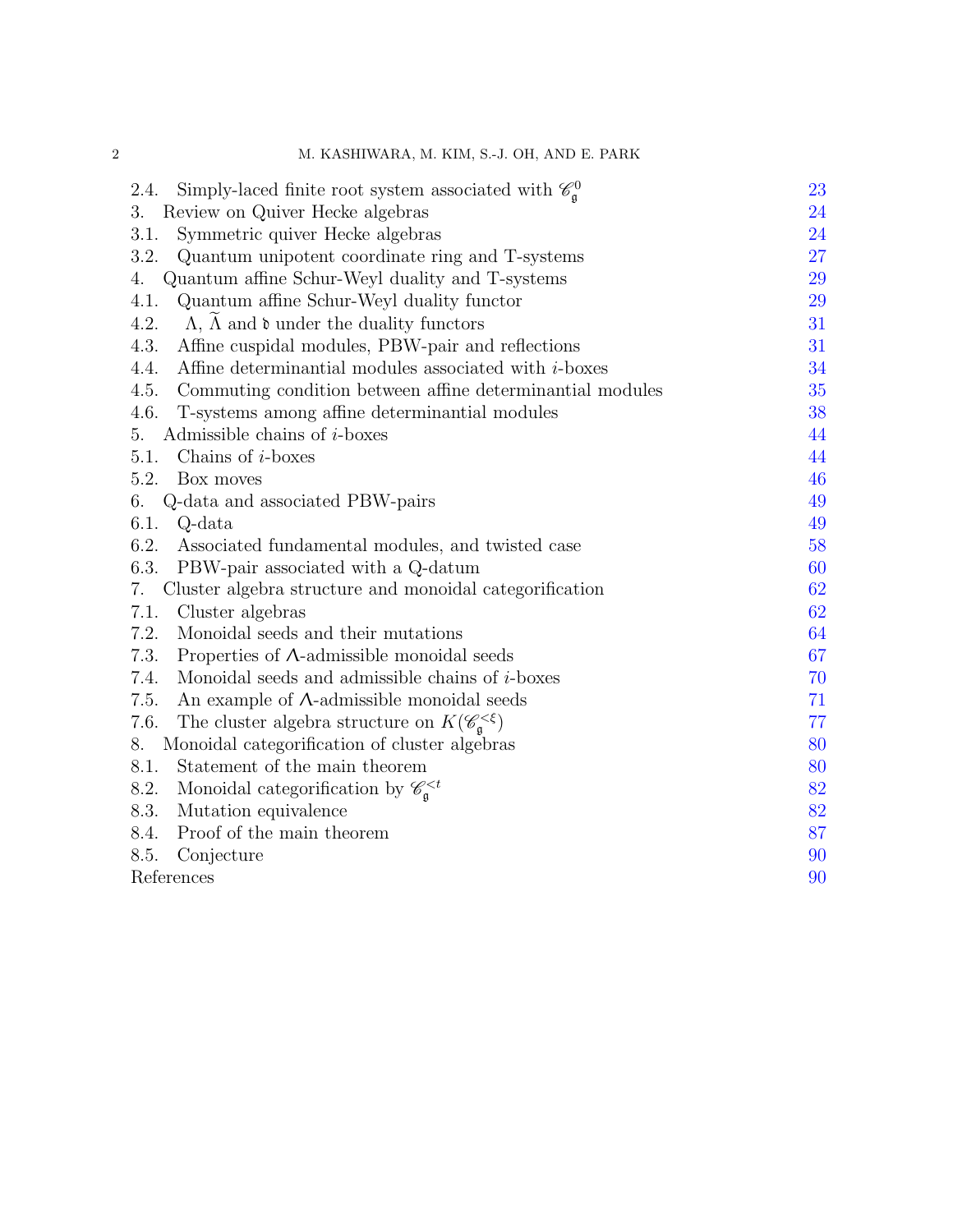#### 1. INTRODUCTION

<span id="page-2-0"></span>The notion of *monoidal categorification* is proposed by Hernandez-Leclerc in [\[20\]](#page-90-0). This notion offers a framework for proving Laurent positivity and linear independence for a cluster algebra  $\mathscr A$ , when  $\mathscr A$  is isomorphic to the Grothendieck ring of a monoidal category  $\mathscr C$ . Conversely, it provides quite interesting information on the monoidal category  $\mathscr C$ : once we show that  $\mathscr{C}$  is a monoidal categorification of a cluster algebra, we acquire a family  $\mathscr F$  of real prime simple objects in  $\mathscr C$  (identified with the cluster variables in  $\mathscr A$ ) whose certain groupings in  $\mathscr F$  (identified with the *clusters* in  $\mathscr A$ ) consist of mutually commuting real prime simple objects.

The purpose of this paper is to prove that various module categories over quantum affine algebras provide monoidal categorifications of cluster algebras.

A cluster algebra  $\mathscr A$ , introduced by Fomin and Zelevinsky in [\[9\]](#page-89-2), is a commutative  $\mathbb Z$ subalgebra of  $\mathbb{Z}[X_k^{\pm 1}]$  $\mathbf{k}^{t+1}$  |  $k \in \mathsf{K}$ ] with a distinguished set of generators, called the cluster variables, which is grouped into overlapping subsets, called the clusters. The clusters are defined inductively by a procedure called *mutation* from the initial cluster  $\{X_k\}_{k\in\mathsf{K}}$ , which is performed via an exchange matrix  $B$ . The notion of cluster algebras is extended to a quantum version, *quantum cluster algebras*  $\mathscr{A}_q$  in  $\mathbb{Z}[q^{\pm 1/2}][X_k^{\pm 1}]$  $\binom{\pm 1}{k}$ <sub>k∈K</sub> by Berenstein and Zelevinsky in [\[3\]](#page-89-3), which are not commutative any more, but their cluster variables in each cluster are q-commutative. The q-commutativity is controlled by a  $\mathbb{Z}$ -valued  $\mathsf{K} \times \mathsf{K}$ -matrix L. From their introductions, numerous connections and applications have been discovered in various fields of mathematics (see [\[9,](#page-89-2) [3,](#page-89-3) [47,](#page-91-0) [48,](#page-91-1) [64,](#page-92-0) [17\]](#page-90-1) and references therein).

For each Kac-Moody algebra  $\mathfrak g$  of affine type, let  $U'_q(\mathfrak g)$  be the corresponding quantum affine algebra and let  $\mathscr{C}_{\mathfrak{g}}$  be the category of finite-dimensional integrable modules over  $U_q'(\mathfrak{g})$ . Since the category  $\mathscr{C}_{\mathfrak{g}}$  has interesting properties including monoidality and rigidity, it has been intensively studied since 1990's, in various aspects of point of view. To name a few, the complete classification of simple modules in  $\mathscr{C}_{\mathfrak{a}}$  is obtained in terms of Drinfel'd polynomials([\[4,](#page-89-4) [5,](#page-89-5) [6\]](#page-89-6) for the untwisted cases and [\[7\]](#page-89-7) for the twisted cases) and it is proved in [\[1,](#page-89-8) [34,](#page-91-2) [62\]](#page-92-1) that every simple module in  $\mathscr{C}_{\mathfrak{g}}$  can be obtained as the head of a tensor product of fundamental modules. Also, it is proved in [\[49,](#page-91-3) [50\]](#page-91-4) (for simply-laced untwisted affine types) and  $[18, 19]$  $[18, 19]$  (for general types) that the *q-characters* of *Kirillov-Reshetikhin* (KR) modules, a special class of modules in  $\mathcal{C}_{\mathfrak{g}}$ , are solutions of the T-system which is closely related to discrete dynamical systems arising from the thermodynamic Bethe-ansatz, Y-system (see  $[46, 26]$  $[46, 26]$  $[46, 26]$ .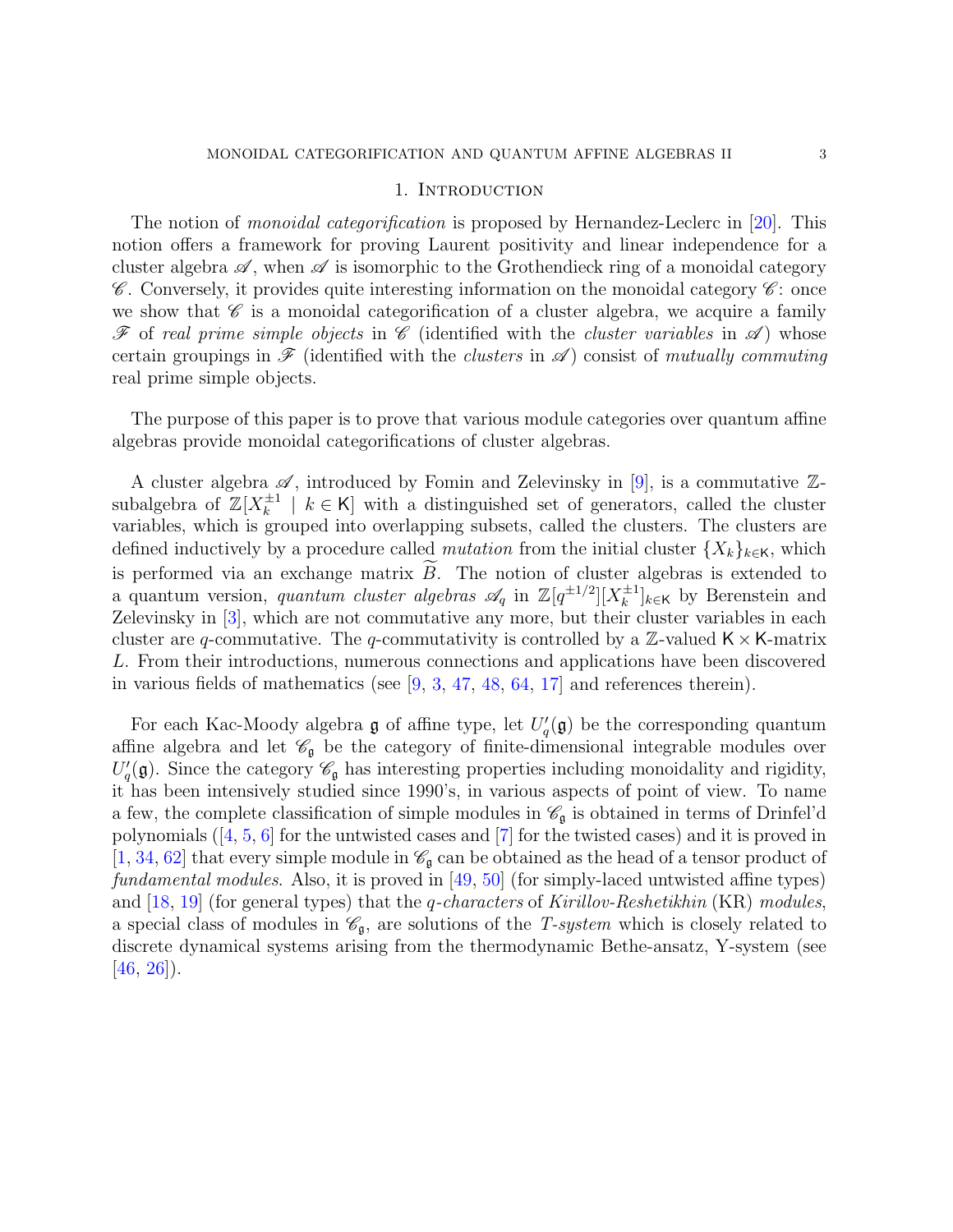The first result on monoidal categorifications was established in [\[20,](#page-90-0) [52\]](#page-91-6) for relatively small monoidal subcategories  $\mathscr{C}_{\mathfrak{g}}^1$  of  $\mathscr{C}_{\mathfrak{g}}$  for untwisted simply-laced affine type  $\mathfrak{g}$ . One of the main ideas of those papers is interpreting the T-system among KR-modules as exchange relations of a cluster algebra by mutations. (See [\[61\]](#page-92-2) for the monoidal categorifications of related categories  $\mathscr{C}_{\mathfrak{g}}^N$   $(N \in \mathbb{Z}_{\geq 1})$  and see [\[24,](#page-90-5) [25\]](#page-90-6) for the relation between cluster algebras and T-systems.)

One of other successful instances on the monoidal categorification is given in [\[33\]](#page-91-7) by using the monoidal subcategories  $\mathcal{C}_w$  in R-gmod which *categorify* the quantum unipotent coordinate algebras. Here R denotes a  $\mathbb{Z}$ -graded algebra, called *quiver Hecke algebra*, introduced independently by Khovanov-Lauda  $|45|$  and Rouquier [\[59,](#page-92-3) [60\]](#page-92-4), and R-gmod denotes the category of finite-dimensional graded modules over  $R$ . We shall explain the result in a more precise way. In  $[14, 15]$  $[14, 15]$ , Geiß, Leclerc and Schröer showed that the quantum unipotent coordinate algebra  $A_q(\mathfrak{n}(w))$ , associated with a symmetric quantum group  $U_q(\mathbf{g})$  and its Weyl group element w, has a skew-symmetric quantum cluster algebra structure. To see this, they (i) used a system of quantum determinantial identities among unipotent quantum minors  $D_w[a, b]$  in  $A_q(\mathfrak{n}(w))$ , called also T-system, (ii) constructed an initial quiver  $Q_{GLS}(w)$  arising from a choice of a *reduced expression* w of w and (iii) employed the representation theory of preprojective algebras related to  $A_q(\mathfrak{n}(w))$ . Here, the T-system also plays the role of exchange relation of the quantum cluster algebra by mutations. In [\[33\]](#page-91-7), it is proved that  $\mathcal{C}_w$  provides a monoidal categorification of the quantum cluster algebra  $A_q(\mathfrak{n}(w))$  by showing

- <span id="page-3-0"></span>(i)  $\mathbb{Z}[q^{\pm 1/2}] \otimes_{\mathbb{Z}[q^{\pm 1}]} K(\mathcal{C}_w) \simeq A_{q^{1/2}}(\mathfrak{n}(w)) := \mathbb{Z}[q^{\pm 1/2}] \otimes_{\mathbb{Z}[q^{\pm 1}]} A_q(\mathfrak{n}(w)),$
- (ii) there exists a quantum monoidal seed  $\mathscr{S} = (\{M_i\}_{i\in\mathsf{K}}, L, \widetilde{B}, D)$  in  $\mathcal{C}_w$  consisting of
	- (a) a commuting family  $\{M_i\}_{i\in\mathsf{K}}$  of real simple modules in  $\mathcal{C}_w$ , called *determinan*tial modules, corresponding to the q-commuting family of quantum flag minors  $D_w[0, b]$  via the isomorphism in [\(i\)](#page-3-0),
	- (b) the matrix  $L = (-\Lambda(M_i, M_j))_{i,j \in \mathsf{K}}$  where  $\Lambda(M_i, M_j)$  denotes the homogeneous degree of the R-matrix between  $M_i$  and  $M_j$ ,
	- (c) the incident matrix B of the quiver  $Q_{\text{GLS}}(\underline{w})$ , and
	- (d) the set D of weights of  $M_i$ 's in the root lattice of  $g$
	- such that  $[\mathscr{S}] := (\{q^{m_i}[M_i]\}_{i \in \mathsf{K}}, L, \widetilde{B})$  is a quantum seed of  $A_{q^{1/2}}(\mathfrak{n}(w))$  for some  $m_i \in \mathcal{B}$ 1  $\frac{1}{2}\mathbb{Z},$
- (iii)  $\mathscr S$  admits successive mutations in all directions in  $\mathsf{K}^{\text{ex}}$ , which is *revealed* as a consequence of the  $\Lambda$ -admissibility of  $\mathscr S$  and the isomorphism  $A_{q^{1/2}}(\mathfrak{n}(w)) \simeq \mathscr A([\mathscr S])$  [\[33,](#page-91-7) Theorem 7.1.3].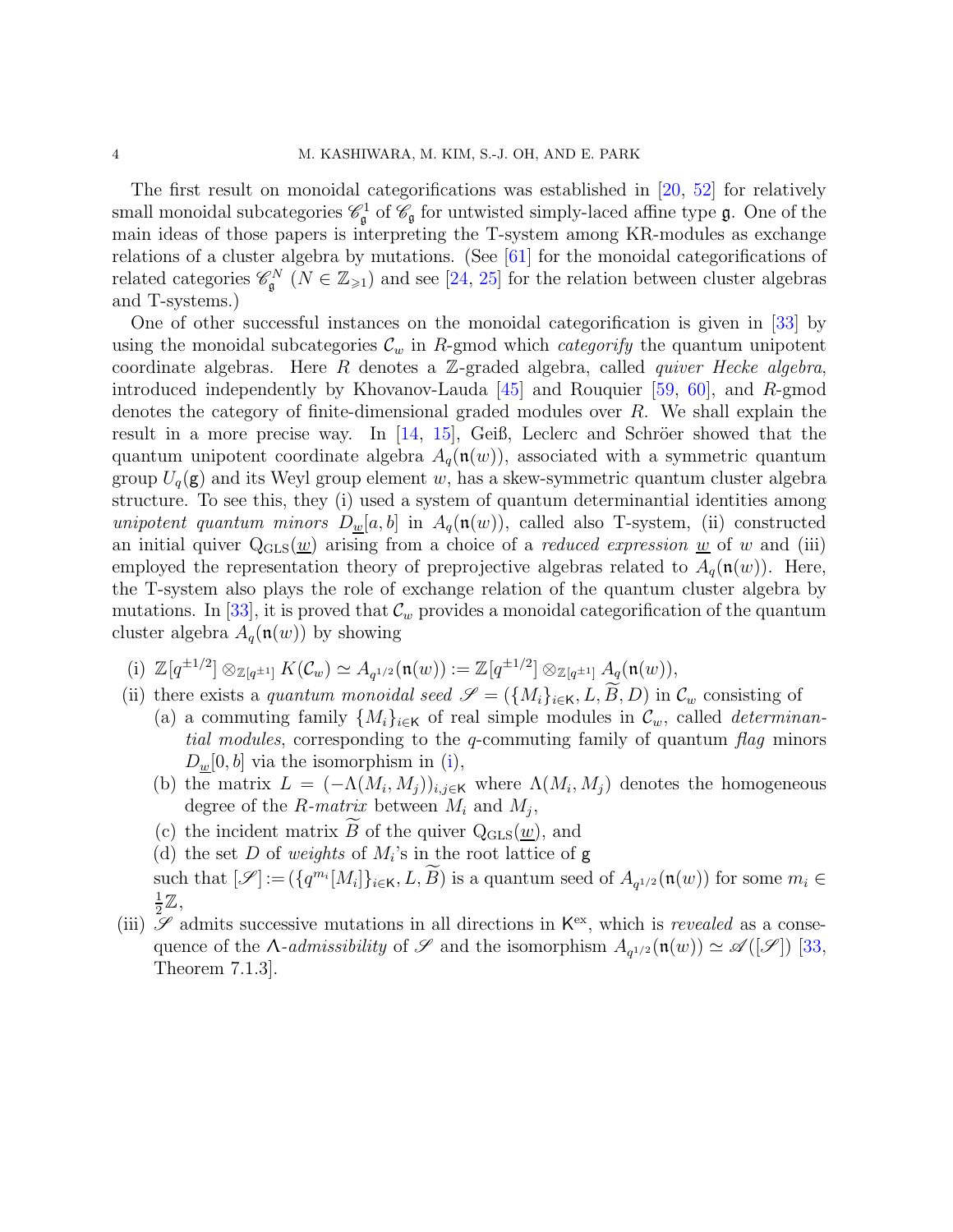Here the  $\Lambda$ -admissibility of  $\mathscr S$  means that, for every  $k \in \mathsf{K}^{\text{ex}}$ ,

<span id="page-4-1"></span>there exists a simple module  $M'_k$  satisfying the following properties:

(a)  $M'_k$  corresponds to the mutated cluster variable  $X'_k$  in the direction  $k$ , (b)  $1 = \mathfrak{d}(M_k, M'_k) := (\Lambda(M_k, M'_k) + \Lambda(M'_k, M_k))/2,$ (c)  $M'_k$  is real and commutes with  $M_i$  for all  $i \in K \setminus \{k\}.$ (1.1)

The Z-grading structure of R, the quantum cluster algebra structure of  $A_q(\mathfrak{n}(w))$  and theprimeness of cluster variables  $([16])$  $([16])$  $([16])$  play important role in the proof of the monoidal categorification by  $\mathcal{C}_w$  in [\[33\]](#page-91-7).

In [\[28\]](#page-90-10), Kang-Kashiwara-Kim constructed a functor  $\mathcal{F}$ , called quantum affine Schur-Weyl duality functor, from R-gmod to  $\mathscr{C}_{\mathfrak{g}}$  by observing the singularities of the  $U_q'(\mathfrak{g})$ -module homomorphism  $R_{M,N_z}^{\text{norm}}$ , called the *normalized R-matrix*, for modules  $M, N$  in  $\mathscr{C}_{\mathfrak{g}}$ . The quantum affine Schur-Weyl duality functor thus makes a bridge between the representation theory of quiver Hecke algebras and the one of quantum affine algebras.

On the other hand, a monoidal full subcategory  $\mathcal{C}_Q$  of  $\mathcal{C}_\mathfrak{g}$  is introduced in [\[21\]](#page-90-11) for simplylaced untwisted affine g, which is defined by using the combinatorics of the Auslander-Reiten quiver of a Dynkin quiver Q. Then the notion of  $\mathcal{C}_Q$  is extended to all affine types by generalizing Dynkin quivers  $Q$  to Q-data  $\mathscr Q$  in [\[32,](#page-90-12) [57,](#page-92-5) [55,](#page-92-6) [13\]](#page-90-13) (see § [6.1\)](#page-48-1). In [\[29,](#page-90-14) [32,](#page-90-12) [42,](#page-91-9) [55\]](#page-92-6), the Schur-Weyl duality functor  $\mathcal{F}_{\mathcal{Q}}\colon R_{\mathfrak{g}_{fin}}$ -gmod  $\to \mathscr{C}_{\mathcal{Q}}$  is constructed for a Q-datum  $\mathcal{Q}$ , and  $\mathcal{F}_{\mathcal{Q}}$  sends simple modules in  $R_{\mathfrak{g}_{fin}}$ -gmod to simple modules in the monoidal full subcategory  $\mathscr{C}_{\mathscr{Q}} \subset \mathscr{C}_{\mathfrak{g}}$  bijectively. Here, we associate a simply-laced finite-dimensional simple Lie algebra  $\mathfrak{g}_{fin}$  to each affine Lie algebra  $\mathfrak{g}$  (see [\(6.1\)](#page-48-2) and [\(6.11\)](#page-58-0)), and  $R_{\mathfrak{g}_{fin}}$  is the quiver Hecke algebra associated with  $\mathfrak{g}_{fin}$ .

Thus one can conclude that  $\mathscr{C}_{\mathscr{Q}}$  provides a monoidal categorification of the coordinate ring  $\mathbb{C}[N]$  of the maximal unipotent group N associated with  $\mathfrak{g}_{fin}$  (see also [\[21,](#page-90-11) [23,](#page-90-15) [12\]](#page-90-16)).

In  $\mathscr{C}_{\mathfrak{g}}$ , there are other interesting and important monoidal full subcategories (see §[6.3](#page-59-0)) for more details).

- <span id="page-4-0"></span>(A) The subcategory  $\mathcal{C}_{\mathfrak{g}}^0$  is defined in [\[20\]](#page-90-0) for a simply-laced untwisted affine  $\mathfrak{g}$  satisfying the following property: for any simple module V in  $\mathscr{C}_{\mathfrak{g}},$  it decomposes as a tensor product of parameter shifts of simple modules in  $\mathscr{C}_{\mathfrak{g}}^0$ . Thus sometimes  $\mathscr{C}_{\mathfrak{g}}^0$  is referred to as the skeleton subcategory.
- (B) The subcategory  $\mathscr{C}_{\mathfrak{g}}^-$  is defined in [\[22\]](#page-90-17) for an untwisted affine  $\mathfrak g$  which contains all simple modules in  $\mathcal{C}_{\mathfrak{g}}^0$  up to parameter shifts. It is proved in [\[22\]](#page-90-17) that the Grothendieck ring  $K(\mathscr{C}_{\mathfrak{g}}^-)$  has a cluster algebra structure with an initial cluster consisting of KR-modules,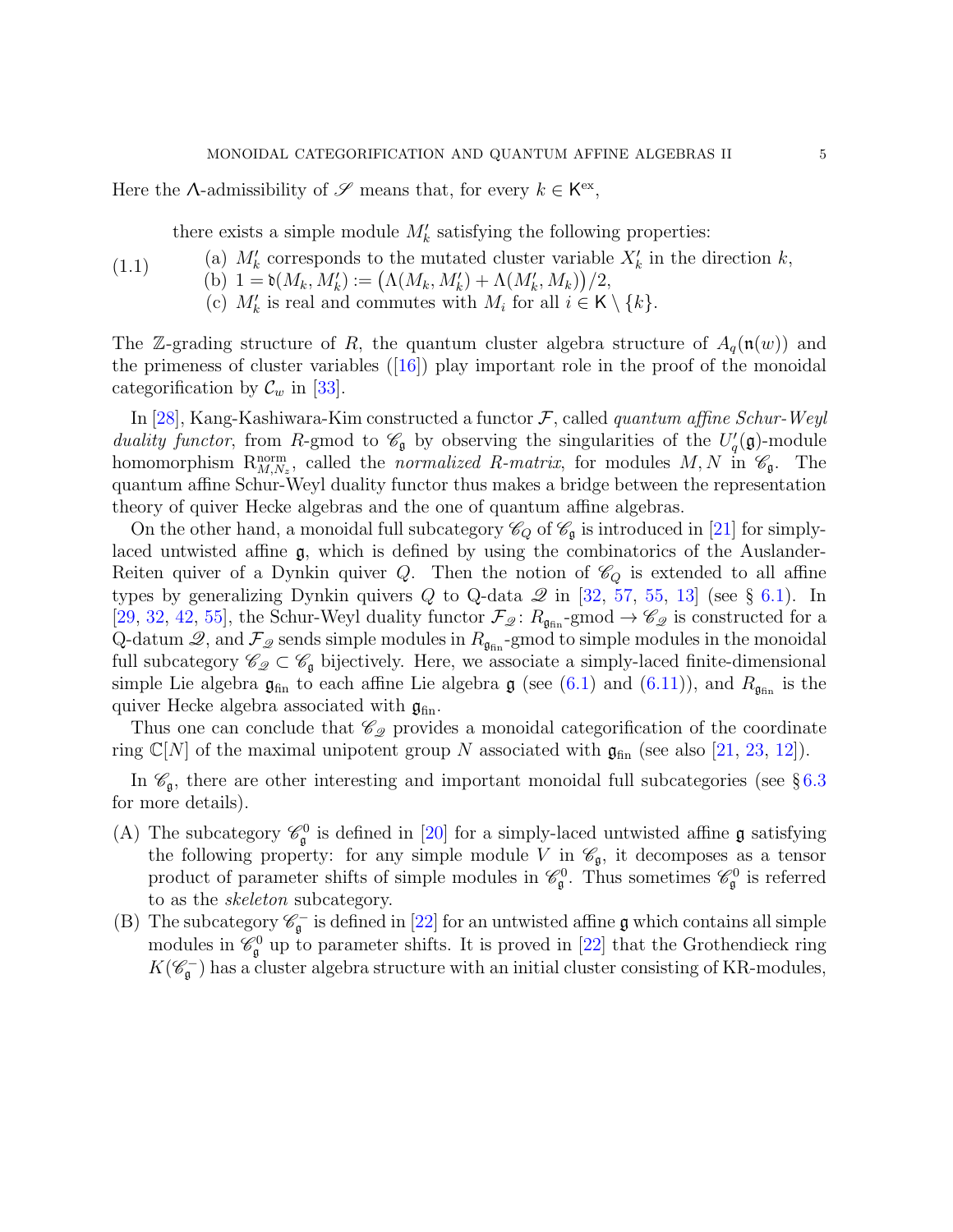by using T-systems among KR-modules. Note that the definition of the subcategories  $\mathscr{C}_{\mathfrak{g}}^0$  and  $\mathscr{C}_{\mathfrak{g}}^-$  are also extended to all affine types.

- (C) The subcategory  $\mathscr{C}_{\mathscr{Q}}$  has a remarkable property as a subcategory of  $\mathscr{C}_{\mathfrak{g}}^0$ : for any fundamental module V in  $\mathscr{C}_{\mathfrak{g}}^0$ , there exists a unique fundamental module  $\check{U}$  in  $\mathscr{C}_{\mathscr{Q}}$  and  $k \in \mathbb{Z}$  such that  $V \simeq \mathscr{D}^k(U)$ . Here  $\mathscr{D}^k(U)$  denotes the k-th repeated dual of U. Thus  $\mathscr{C}_{\mathscr{Q}}$  is understood as a *heart* subcategory of  $\mathscr{C}_{\mathfrak{g}}^0$ .
- <span id="page-5-0"></span>(D) For  $N \in \mathbb{Z}_{\geqslant 1}$ , the subcategory  $\mathscr{C}_{\mathfrak{g}}^N$  is defined in [\[20\]](#page-90-0) (denoted by  $\mathscr{C}_{N-1}$  in [20]) for a simply-laced untwisted affine  $\mathfrak{g}$ , which is generated by  $(|I_{fin}| \times N)$ -many fundamental modules. Here  $I_{fin}$  is the index set of simple roots of  $\mathfrak{g}_{fin}$ .

The subcategories in  $(A)$ – $(D)$  are also referred to as *Hernandez-Leclerc categories*.

On the other hand, the authors of this paper have recently developed interesting results on  $\mathscr{C}_{\mathfrak{g}}$  which are briefly summarized as follows.

(I) In [\[38,](#page-91-10) [39\]](#page-91-11), the Z-valued invariants  $\Lambda(M, N)$ ,  $\mathfrak{d}(M, N)$  and  $\Lambda^{\infty}(M, N)$  for a pair of modules M and N in  $\mathscr{C}_{\mathfrak{g}}$  are introduced by analyzing the R-matrices associated with  $M \otimes N_z$ . By using them, we associate a simply-laced finite root system of type  $\mathfrak{g}_{fin}$  to each  $\mathscr{C}_{\mathfrak{g}}$ . They can be understood as quantum affine analogues of  $\mathbb{Z}$ -graded structure and weights of modules in R-gmod, respectively. Contrary to R-gmod, the category  $\mathscr{C}_{\mathfrak{a}}$  is a rigid monoidal category and these invariants enjoy interesting properties that result from rigidity. (See § [2.3.](#page-14-0)) Also in [\[38\]](#page-91-10), a *criterion* for a subcategory  $\mathcal C$  in  $\mathscr C_{\mathfrak g}$  to provide a monoidal categorification of a cluster algebra is established (see Theorem [7.8\)](#page-65-0).

(II) In [\[40\]](#page-91-12), the authors generalize the notion of Q-datum  $\mathscr Q$  one step further to the notion of (*complete*) duality datum  $\mathcal D$  (see [\[40,](#page-91-12) Definition 4.7] and Definition [4.8\)](#page-32-0). It induces a Schur-Weyl duality functor  $\mathcal{F}_{\mathcal{D}}$ :  $R_{\mathsf{g}}$ -gmod  $\rightarrow \mathscr{C}_{\mathsf{g}}^0$  which sends simple modules in  $R_{\mathsf{g}}$ -gmod to simple modules in  $\mathcal{C}_{\mathfrak{g}}^0$  injectively, where **g** is the simply-laced finite-dimensional simple Lie algebra determined by  $\mathcal D$  (see § [4.1\)](#page-28-1). Also it is proved that the category  $\mathscr C_{\mathcal D}$ , the image of  $\mathcal{F}_{\mathcal{D}}$ , also enjoys the similar properties to those of  $\mathscr{C}_{\mathscr{Q}}$  in the following sense: for each complete duality datum  $\mathcal{D}$  and a reduced expression  $\underline{w}_0$  of the longest element  $w_0 \in W_{\mathsf{g}}, \mathscr{C}_{\mathsf{g}}^0$  is generated by the images  $\{\mathsf{S}_k\}_{1 \leq k \leq \ell(w_0)}$  of  $\{\mathsf{D}_{\underline{w}_0}[k]\}_{1 \leq k \leq \ell(w_0)}$  in  $R_{\mathsf{g}}$ -gmod by  $\mathcal{F}_{\mathcal{D}}$  (Definition [2.27\)](#page-22-1), and their repeated duals  $\{S_k\}_{k\in\mathbb{Z}}$ . More precisely, every simple module V in  $\mathscr{C}_{\mathfrak{g}}^0$  can be obtained as the head of an ordered tensor product of  $\mathsf{S}_k$ 's. Thus  $\{S_k\}_{k\in\mathbb{Z}}$  plays the same role as fundamental modules in  $\mathscr{C}_{\mathfrak{g}}^0$ , and we call them the *affine* cuspidal modules (Definition [4.5\)](#page-30-2) associated with the complete  $PBW$ -pair  $(\mathcal{D}, \hat{\underline{w}}_0)$ . Here, a PBW-pair  $(D, \hat{w}_0)$  is a pair of a duality datum D and  $\hat{w}_0 := (i_k)_{k \in \mathbb{Z}} \in I_{\mathbf{g}}^{\mathbb{Z}}$  which is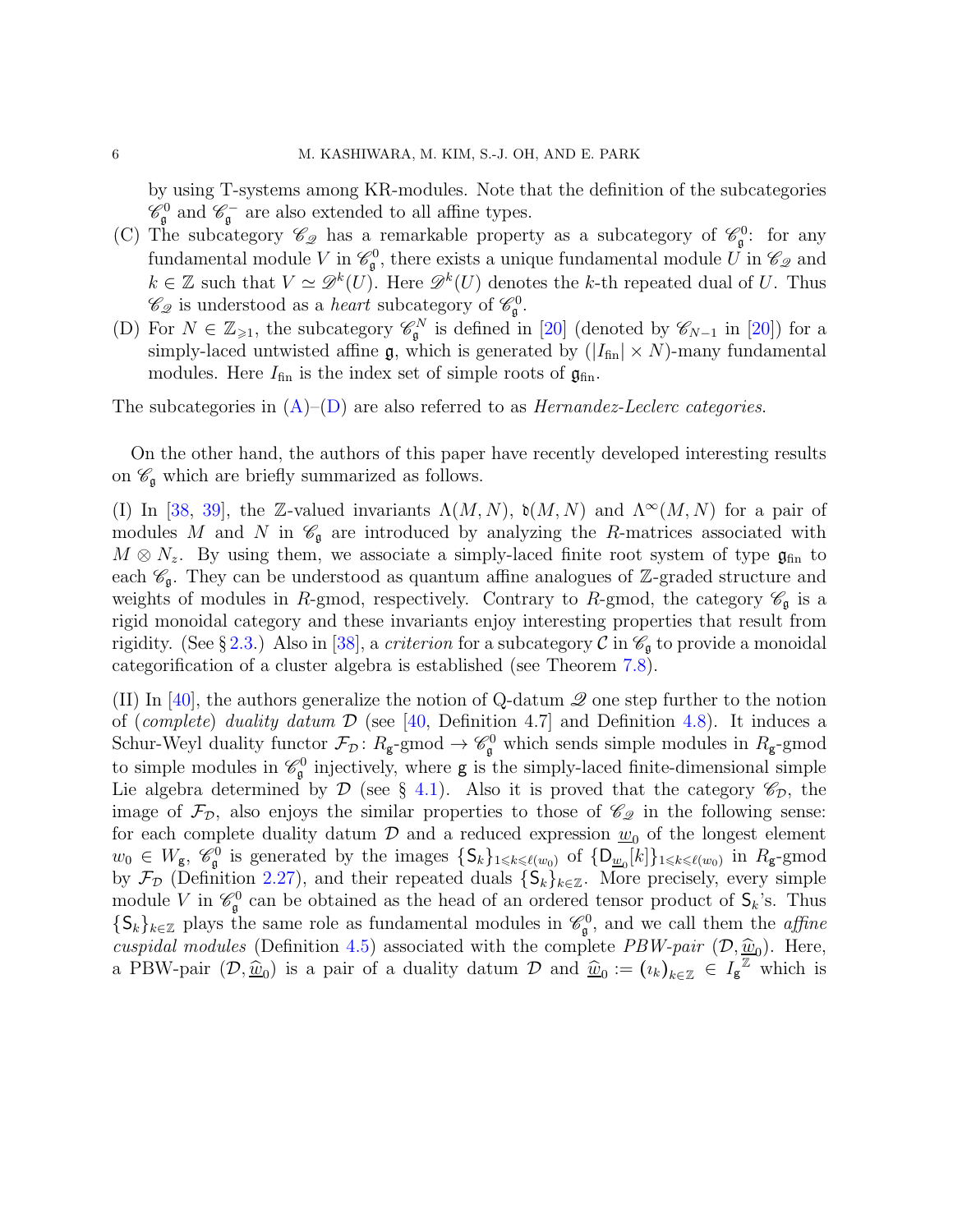a sequence in the index set  $I_g$  of simple roots of g such that  $s_{i_{k+1}} \cdots s_{i_{k+\ell}}$  is a reduced expression of the longest element  $w_0$  of the Weyl group for every  $k$   $(\ell := \ell(w_0))$  (see §[4.3\)](#page-30-1). Furthermore, it is proved that the invariants defined in both categories, such as  $\Lambda(M, N)$ 

and  $\mathfrak{d}(M, N)$ , are preserved under the functor  $\mathcal{F}_{\mathcal{D}}$  (see § [4](#page-28-0) for notations and details).

With these recently developed results at hand, we show in this paper that various subcategories of  $\mathscr{C}_{\mathfrak{g}}$  provide monoidal categorifications of cluster algebras. In our results, there is no restriction on the affine type of  $\mathfrak{g}$ ; i.e., our results hold for an *arbitrary*  $U_q'(\mathfrak{g})$ .

The main results of this paper can be summarized in the following three main theorems:

- (MT1) We give a vast generalization of T-system which implies the determinantial identities among quantum unipotent minors and the functional relations among  $q$ characters of KR-modules simultaneously.
- $(MT2)$  We develop two combinatorial notions: *admissible chains of i-boxes* which provide commuting families of affine determinantial modules, and box moves which describe T-system in a combinatorial way.
- (MT3) We study a family of subcategories  $\mathscr{C}_{\mathfrak{g}}^{[a,b],\mathcal{D},\underline{\widehat{w}}_0}$  of  $\mathscr{C}_{\mathfrak{g}}^0$ , introduced in [\[40\]](#page-91-12), which contains Hernandez-Leclerc categories, and prove that  $\mathscr{C}_{\mathfrak{g}}^{[a,b],\mathcal{D},\underline{\widehat{w}}_0}$  provides a monoidal categorification of a cluster algebra, when  $\mathcal D$  is the duality datum arising from a Q-datum Q.

Here is a remark on the main theorems. Although a criterion providing a monoidal categorification of a cluster algebra has been established in [\[38\]](#page-91-10), applying the criterion to subcategories of  $\mathscr{C}_{\mathfrak{g}}$  is a quite different problem. More precisely, it is not easy to find a monoidal seed that satisfies the conditions of the criterion. To overcome this difficulty, we use the new invariants and the PBW theory to study affine determinantial modules (see  $(1.2)$  below) and their T-systems in a general setting, and then obtain  $(MT1)$  and  $(MT2)$ . These theorems allow us to find desired monoidal seeds, which provides  $(MT3)$ . Some of these results have been already announced in [\[41\]](#page-91-13).

We first define *affine determinantial modules* as follows. Let  $(D, \hat{w}_0)$  be a PBW-pair. Then we define the *affine determinantial module* 

<span id="page-6-0"></span>(1.2) 
$$
M[a, b] := \mathrm{hd}(\mathsf{S}_b \otimes \mathsf{S}_{b^-} \otimes \cdots \otimes \mathsf{S}_{a^+} \otimes \mathsf{S}_a)
$$

for any interval  $[a, b]$  such that  $a \leq b$  and  $i_a = i_b$ , called an  $i-box$ . Here, we set  $s^+ := \min\{t \mid s \in [a, b]$  $s < t$ ,  $u_t = u_s$  and  $s^- := \max\{t \mid t < s, u_t = u_s\}$  for  $s \in \mathbb{Z}$ . It is proved in Theorem [4.21](#page-36-0) that each affine determinantial module is real simple.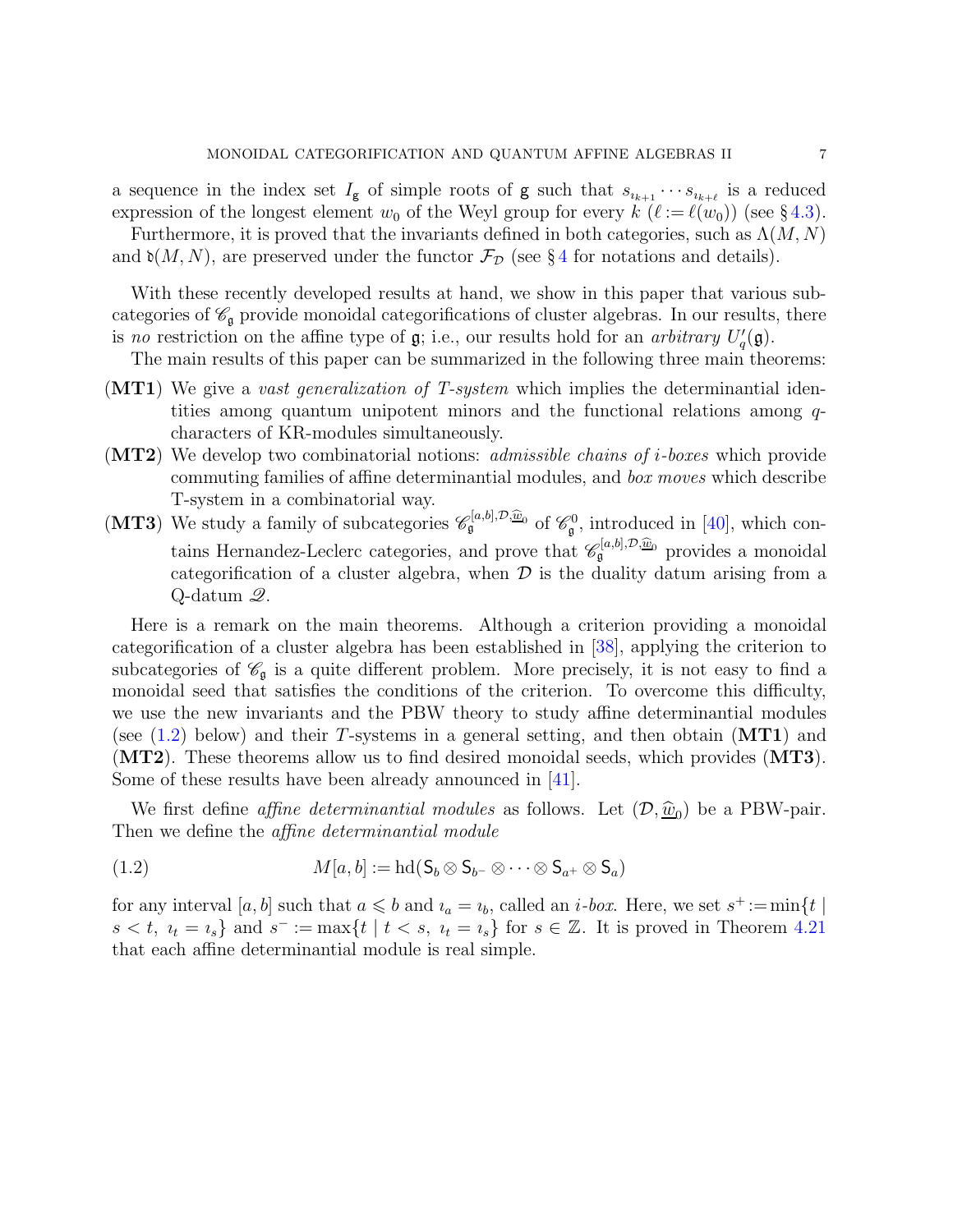<span id="page-7-1"></span>**Main Theorem 1** ([Theorem [4.25\]](#page-38-0)). For an arbitrary PBW-pair  $(D, \hat{w}_0)$  and an *i*-box  $[a, b]$ , we have an exact sequence

<span id="page-7-0"></span>
$$
(1.3) \quad 0 \to \bigotimes_{j \in I_g; \ d(a,j)=1} M[a(j)^+, b(j)^-] \to M[a^+, b] \otimes M[a, b^-] \to M[a, b] \otimes M[a^+, b^-] \to 0,
$$

where  $d(i, j)$  denotes the distance between  $i$  and  $j \in I_g$  in the Dynkin diagram  $\triangle$  of  $g$ ,  $s(j)^+ := \min\{t \mid s \leq t, \ t_t = j\} \ and \ s(j)^- := \max\{t \mid t \leq s, \ t_t = j\} \ for \ s \in \mathbb{Z} \ and \ j \in I_{\mathbf{g}}.$ 

The exact sequence  $(1.3)$  is also called T-system.

When an *i*-box [a, b] is contained in [1,  $\ell$ ],  $M[a, b]$  is isomorphic to  $\mathcal{F}_{\mathcal{D}}(\mathsf{D}_{\underline{w}_0}[a, b])$  and hence  $(1.3)$  can be interpreted as a T-system among quantum unipotent minors. When a PBW-pair  $(\mathcal{D}, \hat{\underline{w}}_0)$  is associated with a Q-datum, the affine determinantial module  $M[a, b]$  is a KR-module for an *arbitrary i*-box  $[a, b]$  (Theorem [6.14\)](#page-59-1), and hence we can interpret  $(1.3)$ as a well-known T-system among KR-modules.

However, when the *i*-box  $[a, b]$  is not contained in  $[1, \ell]$  nor is the PBW-pair  $(\mathcal{D}, \hat{\underline{w}}_0)$  associated with any Q-datum, the affine determinantial modules and exact sequences among those modules were not investigated before as far as the authors know.

Thus Main Theorem [1](#page-7-1) can be understood as a vast generalization of the T-system in R-gmod and the T-system among KR-modules simultaneously.

We also develop the combinatorics to construct a commuting family  $M(\mathfrak{C})$  of affine determinantial modules and to describe T-system among affine determinantial modules as exchange relations in the cluster algebra by mutations. More precisely, we define the notion of an *admissible chain of i-boxes*  $\mathfrak{C} = (\mathfrak{c}_1, \ldots, \mathfrak{c}_l)$  as a sequence of *i-boxes*  $\mathfrak{c}_k$  (see Definition [5.1\)](#page-43-2), so that  $\tilde{\mathfrak{c}}_k := \bigcup_{1 \leq j \leq k} \mathfrak{c}_j$  is an interval with  $|\tilde{\mathfrak{c}}_k| = k$  for  $1 \leq k \leq l$ . We say that  $\tilde{\mathfrak{c}}_l = [a, b]$  is the *range* of  $\mathfrak{C}$ 

**Main Theorem 2** ([Theorem [5.5,](#page-45-1) Lemma [5.10](#page-47-0) and Proposition [7.13\]](#page-67-0)). Let  $(D, \hat{w}_0)$  be an exhitecan pp.  $W$  when  $w \neq b$  is an interval with the  $\leq b \leq \mathbb{Z}$  is  $(1, \infty)$ . arbitrary PBW-pair and let [a, b] be any interval such that  $a \leq b \in \mathbb{Z} \sqcup \{\pm \infty\}.$ 

- (a) For any admissible chain  $\mathfrak{C} = (\mathfrak{c}_k)_{1 \leq k \leq b-a+1}$  of i-boxes with the range  $[a, b]$ ,  $\mathsf{M}(\mathfrak{C}) :=$  ${M(\mathfrak{c}_k)}_{1\leq k\leq b-a+1}$  forms a commuting family of affine determinantial modules.
- (b) For any admissible chains  $\mathfrak C$  and  $\mathfrak C'$  with the same range, we can obtain  $\mathsf M(\mathfrak C')$  from  $M(\mathfrak{C})$  by applying a sequence of T-systems described in terms of newly introduced notion, called box moves.

Next we construct an initial exchange matrix (equivalently, an initial quiver) and the initial cluster variable modules which are expected to give a cluster algebra structure on  $K(\mathscr{C}_{\mathfrak{g}}^{[a,b],\mathcal{D},\widehat{\underline{w}}_0})$  for  $-\infty \leqslant a \leqslant b < +\infty$ . Here,  $\mathscr{C}_{\mathfrak{g}}^{[a,b],\mathcal{D},\widehat{\underline{w}}_0}$  denotes the monoidal subcategory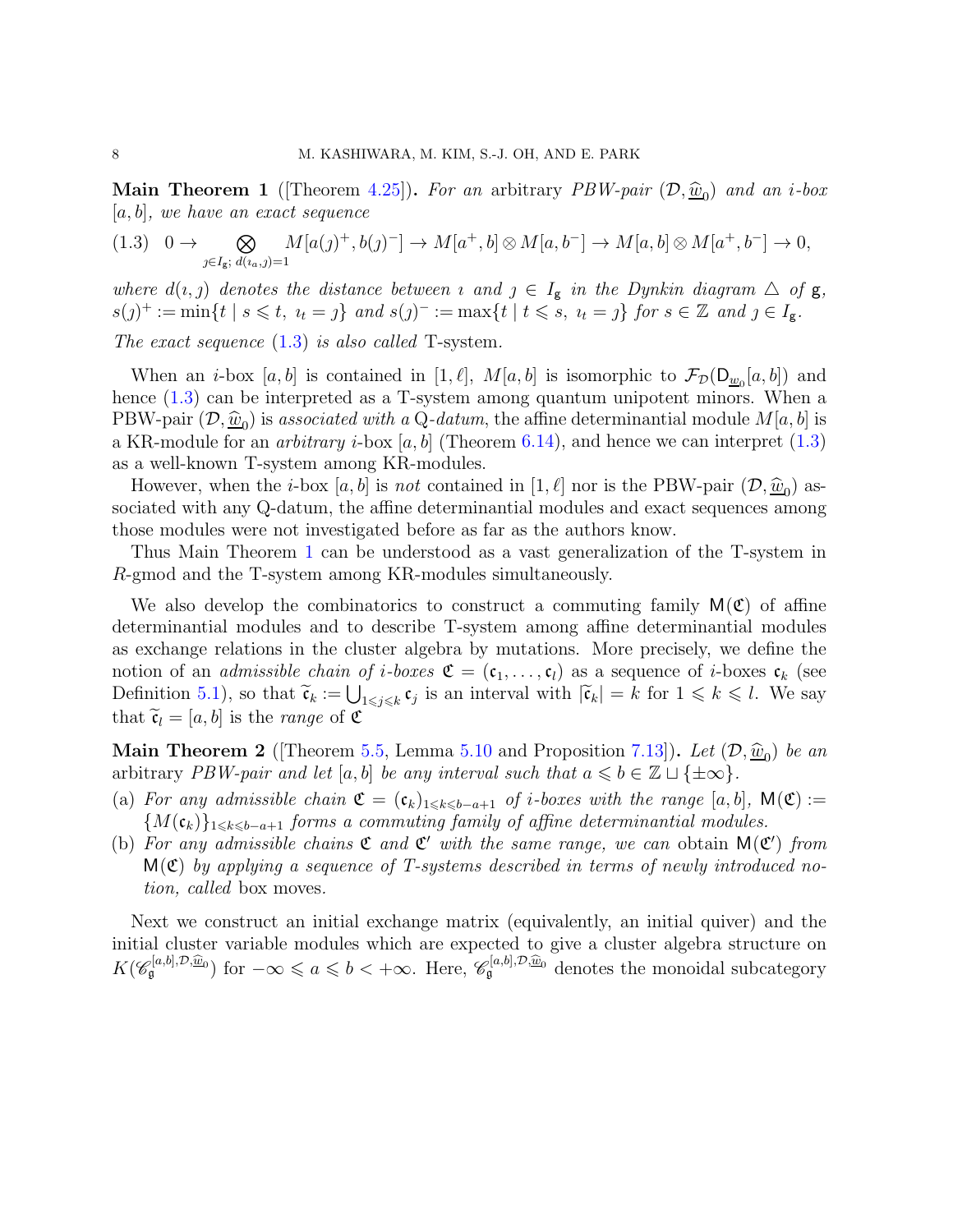of  $\mathcal{C}_{\mathfrak{g}}^0$  generated by  $\{S_k\}_{a\leq k\leq b}$ , and the categories explained in  $(A)$ –[\(D\)](#page-5-0) are special cases of  $\mathscr{C}_{\mathfrak{g}}^{[a,b],\mathcal{D},\widehat{\underline{w}}_0}$ . We present such data by adapting the combinatorics given in [\[14\]](#page-90-7): for the subsequence  $(u_k)_{a \leq k \leq b}$  of  $\widehat{w}_0$ , we take the initial cluster variable modules  $\{M_s\}_{a \leq s \leq b}$  and the initial quiver  $Q_{\text{GLS}} := Q_{\text{GLS}}((\iota_k)_{a \leq k \leq b})$  with the vertices  $[a, b]$  as follows:

$$
\mathsf{M}_s := M[s, b(\iota_s)^-] \quad \text{and} \quad s \to t \quad \begin{cases} \text{if } s^- < t^- < s < t \text{ and } d(\iota_s, \iota_t) = 1, \\ \text{or} \\ \text{if } t = s^-, \end{cases}
$$

for  $a \leqslant s \neq t \leqslant b$  (see [\(7.5\)](#page-70-1)).

Since the sequence  $([b-s+1,b(u_{b-s+1})^{-}])_{1\leq s\leq b-a+1}$  is an admissible chain  $\mathfrak{C}_{-}$  of *i*-boxes,  $M(\mathfrak{C}_-) := \{M_s\}_{a \leq s \leq b}$  is a commuting family of affine determinantial modules.

Now, for any PBW-pair  $(D, \hat{w}_0)$  and any *i*-box [a, b], we obtain a monoidal seed

<span id="page-8-1"></span>(1.4) 
$$
\mathscr{S} = (\{M_s\}_{a \leq s \leq b}, \widetilde{B}_{Q_{\text{GLS}}})
$$

where  $B_{\text{Q}_{\text{GLS}}}$  denotes the incident matrix of  $\text{Q}_{\text{GLS}}$ . Then we prove in Theorem [7.20](#page-71-0) that

 $\mathscr{S}$  is  $\Lambda$ -admissible (see [\(1.1\)](#page-4-1))

Recall that the subcategory  $\mathscr{C}_{\mathfrak{g}}^-$  is a special case of  $\mathscr{C}_{\mathfrak{g}}^{[a,b],\mathcal{D},\widehat{\underline{w}}_0}$  and its Grothendieck ring  $K(\mathscr{C}_{\mathfrak{g}}^-)$  has a cluster algebra structure. Using the cluster algebra structure, we have the following theorem:

<span id="page-8-0"></span>**Main Theorem 3** ([Theorem [8.1\]](#page-79-2), [Proposition [8.4\]](#page-82-0)). Let  $(D, \hat{w}_0)$  be a PBW-pair with  $\mathcal{D} = \mathcal{D}_{\mathcal{L}}$  for some Q-datum  $\mathcal{L}$ . For any admissible chain  $\mathfrak{C} = (\mathfrak{c}_k)_{1 \leq k \leq l}$  for  $l := b - a + 1 \in$  $\mathbb{Z}_{\geq 1} \sqcup \{\infty\}$  with the range  $\tilde{\mathfrak{c}}_l = [a, b]$   $(a \leq b \in \mathbb{Z} \sqcup \{\pm \infty\})$ , there exists an  $\Lambda$ -admissible monoidal seed  $\mathscr S$  such that

- (a) its set of cluster variable modules is  $\mathsf{M}(\mathfrak{C}) := \{M(\mathfrak{c}_k)\}_{1 \leq k \leq l}$ ,
- (b) its set of frozen variable modules is

$$
\{M[a(\iota)^+, b(\iota)^-] \mid \iota \in I_{\text{fin}}, \ -\infty < a \leqslant a(\iota)^+ \leqslant b(\iota)^- \leqslant b < +\infty\},
$$

(c)  $K(\mathscr{C}_{\mathfrak{g}}^{[a,b],\mathcal{D},\widehat{\underline{w}}_0})$  has a cluster algebra structure with the initial seed  $[\mathscr{S}]:=\{[M(\mathfrak{c}_k)]\}_{1\leq k\leq l}$ , and  $\mathscr{C}_{\mathfrak{g}}^{[a,b],\mathcal{D},\widehat{\underline{w}}_0}$  provides a monoidal categorification of the cluster algebra  $\mathscr{A}([\mathscr{S}])$ .

In particular, the categories  $\mathscr{C}_{\mathfrak{g}}^0$  and  $\mathscr{C}_{\mathfrak{g}}^-$  provide monoidal categorifications of the cluster algebras.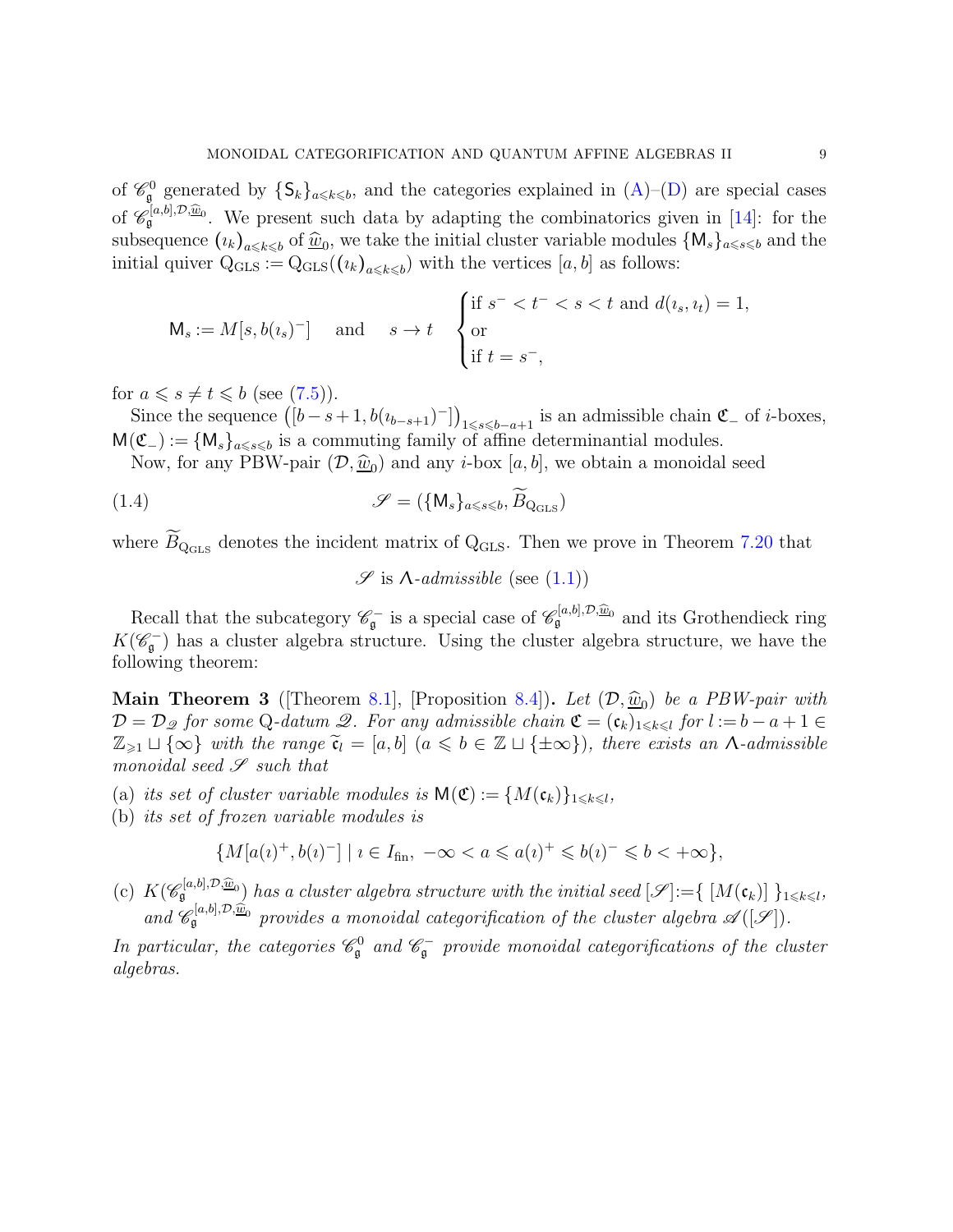For a pair  $\mathfrak C$  and  $\mathfrak C'$  of admissible chains of *i*-boxes, the monoidal seed  $\mathsf M(\mathfrak C')$  is obtained from  $M(\mathfrak{C})$  by successive mutations. Note that  $M(\mathfrak{C})$  consists of KR-modules when  $\underline{w}_0$  in Main Theorem [3](#page-8-0) is *adapted* to  $\mathcal{Q}$ .

To prove Main Theorem [3,](#page-8-0) we first prove that the quiver  $Q_{\text{GLS}}$  for  $[-\infty, \infty]$  and  $\mathscr{Q}$ adapted  $\underline{w}_0$  coincides with the quiver Q<sub>HL</sub> in [\[22\]](#page-90-17) by analyzing a sequence  $((i_k, p_k))_{k \in \mathbb{Z}}$ in  $I_{fin} \times \mathbb{Z}$  associated with a Q-datum, called an *admissible sequence* (Proposition [7.27\)](#page-76-1). Then we prove Main Theorem [3](#page-8-0) for  $\mathcal{C}_{\mathfrak{g}}^-$  by using the criterion established in [\[38\]](#page-91-10). Finally, we deduce the result on  $\mathscr{C}_{\mathfrak{g}}^{[a,b],\mathcal{D},\underline{\widehat{w}}_0}$  for any interval  $[a,b]$  and  $\underline{w}_0$  from the one on  $\mathscr{C}_{\mathfrak{g}}^-$  by developing various methods including mutation equivalence of Λ-admissible seeds.

We conjecture that Main Theorem [3](#page-8-0) still holds when we weaken the complete PBW-pair  $(D, \hat{\underline{w}}_0)$  with  $D = D_{\mathscr{Q}}$  in the statement to any PBW-pair  $(D, \hat{\underline{w}}_0)$  (see Conjecture [8.13\)](#page-89-9).

Organization This paper is organized as follows. In Section [2,](#page-10-0) we give the necessary background on the quantum affine algebras, their representations, the invariants related to R-matrices and the root system associated with  $\mathscr{C}_{\mathfrak{g}}$ . In Section [3,](#page-23-0) we give the necessary background on the quiver Hecke algebras, the quantum unipotent coordinate rings and T-systems among the determinantial modules. In Section [4,](#page-28-0) we recall the quantum affine Schur-Weyl duality functor  $\mathcal F$  and the results in [\[40\]](#page-91-12). Then we define the affine determinantial modules, study their commuting condition and prove T-system among affine determinantial modules. In Section [5,](#page-43-0) we develop the combinatorics by introducing the notions of admissible chain of  $i$ -boxes and box moves. In Section  $6$ , we review the notion of Q-datum and introduce the notion of admissible sequence in  $I_{fin} \times \mathbb{Z}$ . Investigating them, we show that Hernandez-Leclerc categories  $(A)$ – $(D)$  and KR-modules are special cases of  $\mathscr{C}_{\mathfrak{g}}^{[a,b],\mathcal{D},\widehat{w}_0}$  and affine determinantial modules, respectively. In Section [7,](#page-61-0) we first review the cluster algebras and the criterion on monoidal categorification by a monoidal subcategory C of  $\mathcal{C}_{\mathfrak{g}}$  established in [\[38\]](#page-91-10). Then we study the properties of monoidal seeds of several kinds and prove that the monoidal seed  $\mathscr S$  in [\(1.4\)](#page-8-1) is  $\Lambda$ -admissible. In the last part, we prove the  $Q_{\text{GLS}}$  coincides with the quiver  $Q_{\text{HL}}$  under certain condition. In Section [8,](#page-79-0) we prove Main theorem [3.](#page-8-0)

Acknowledgments The second, third and fourth authors gratefully acknowledge for the hospitality of RIMS (Kyoto University) during their visit in 2020.

Convention. Throughout this paper, we keep the following conventions.

(1) For a statement P,  $\delta(P)$  is 1 or 0 according that P is true or not. In particular, we set  $\delta_{i,j} := \delta(i=j)$  (Kronecker's delta).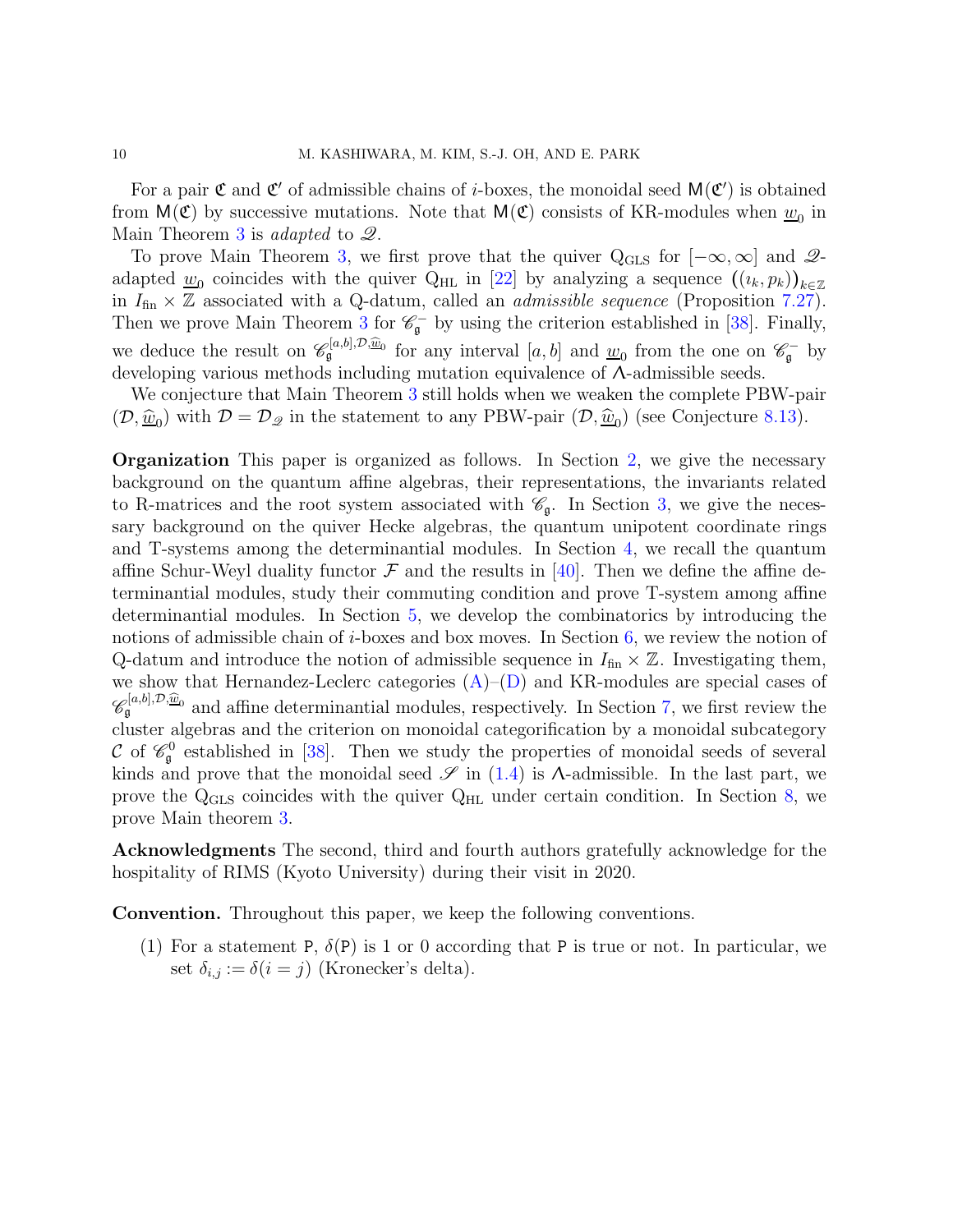- (2) For a field **k**,  $a \in \mathbf{k}$  and  $f(z) \in \mathbf{k}(z)$ , we denote by zero  $z=a$ ,  $f(z)$  the order of zero of  $f(z)$  at  $z=a$ .
- (3) For  $k, l \in \mathbb{Z}$  and  $s \in \mathbb{Z}_{\geq 1}$ , we write  $k \equiv_s l$  if s divides  $k l$  and  $k \not\equiv_s l$ , otherwise.
- (4) For an object M of an abelian category with finite length, we denote by  $\text{hd}(M)$  the head of M and by  $\operatorname{soc}(M)$  the socle of M.
- (5) For a finite set A, we denote by |A| the number of elements in A.
- (6) ord( $\sigma$ ) denotes the order of  $\sigma$  for an element  $\sigma$  of a finite group.
- (7) For vertices i, j in a simply-laced Dynkin diagram,  $d(i, j)$  denotes the number of edges between  $i$  and  $j$ .
- <span id="page-10-0"></span> $(8)$   $\mathfrak{S}_n$  stands for the symmetric group of degree *n*.

# 2. Review on Quantum affine algebras

In this section, we will briefly review the definition of quantum affine algebras and their representation theory. Then, we will recall the invariants related to  $R$ -matrices which were recently introduced in [\[38\]](#page-91-10). We refer to [\[38\]](#page-91-10) for more details.

<span id="page-10-1"></span>2.1. Quantum affine algebras. Let  $(A, P, \Pi, P^{\vee}, \Pi^{\vee})$  be an affine Cartan datum consisting of an affine Cartan matrix  $A = (a_{ij})_{i,j\in I}$  with a finite index set I, a weight lattice P, a set of simple roots  $\Pi = {\alpha_i | i \in I} \subset P$ , a coweight lattice  $P^{\vee} := \text{Hom}_{\mathbb{Z}}(P, \mathbb{Z})$  and a set of simple coroots  $\Pi^{\vee} = \{h_i \mid i \in I\} \subset P^{\vee}$ . We have  $\langle h_i, \alpha_j \rangle = a_{ij}$  for all  $i, j \in I$  where  $\langle , \rangle : P^{\vee} \times P \to \mathbb{Z}$  is the canonical pairing. We choose  $\{\Lambda_i\}_{i \in I}$  such that  $\langle h_j, \Lambda_i \rangle = \delta_{i,j}$  for  $i, j \in I$  and call them the *fundamental weights*.

We also take the *imaginary root*  $\delta = \sum_{i \in I} u_i \alpha_i$  and the *center*  $c = \sum_{i \in I} c_i h_i$  such that  $\{\lambda \in \bigoplus_{i} \mathbb{Z}\alpha_i \mid \langle h_i, \lambda \rangle = 0 \text{ for every } i \in I\} = \mathbb{Z}\delta \text{ and } \{h \in \bigoplus_{i} \mathbb{Z}\overline{h_i} \mid \langle h, \alpha_i \rangle = 0 \text{ for every } i \in I\}$  $i∈I$  and  $i∈I$ 0 for every  $i \in I$  = Zc (see [\[27,](#page-90-18) Chapter 4]). We set  $P_{\text{cl}} := P/(P \cap \mathbb{Q}\delta)$  and call it the classical weight lattice. We choose  $\rho \in P$  (resp.  $\rho^{\vee} \in P^{\vee}$ ) such that  $\langle h_i, \rho \rangle = 1$  (resp.  $\langle \rho^\vee, \alpha_i \rangle = 1$ ) for all  $i \in I$ . Set  $\mathfrak{h} := \mathbb{Q} \otimes_{\mathbb{Z}} P^\vee$ . Then there exists a non-degenerate symmetric bilinear form  $( , )$  on  $\mathfrak{h}^*$  satisfying

$$
\langle h_i, \lambda \rangle = \frac{2(\alpha_i, \lambda)}{(\alpha_i, \alpha_i)}
$$
 and  $\langle c, \lambda \rangle = (\delta, \lambda)$  for any  $i \in I$  and  $\lambda \in \mathfrak{h}^*$ .

We denote by g the *affine Kac-Moody algebra* associated with  $(A, P, \Pi, P^{\vee}, \Pi^{\vee})$  and by  $W := \langle s_i | i \in I \rangle \subset GL(\mathfrak{h}^*)$  the Weyl group of  $\mathfrak{g}$  where

$$
s_i \lambda = \lambda - \langle h_i, \lambda \rangle \alpha_i \quad \text{ for } \lambda \in P.
$$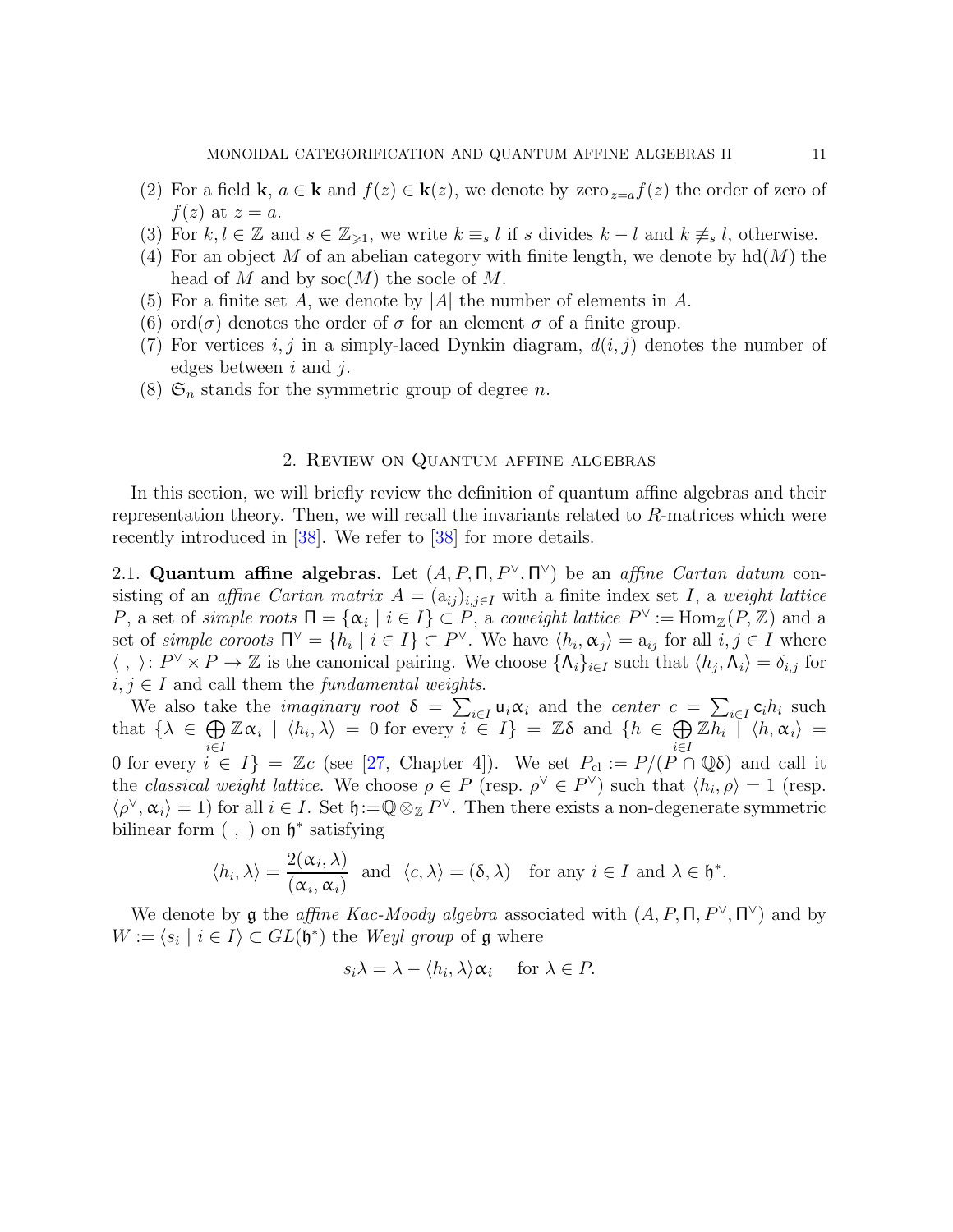We will use the convention in [\[27\]](#page-90-18) to choose  $0 \in I$  except  $A_{2n}^{(2)}$  $_{2n}^{(2)}$ -type, in which case we take the longest simple root as  $\alpha_0$ , and  $B_2^{(1)}$  $\stackrel{(1)}{2},\stackrel{(2)}{43}$  $_3^{(2)}$ , and  $E_k^{(1)}$  $\kappa^{(1)}$   $(k = 6, 7, 8)$  types, in which we take the following Dynkin diagrams  $\triangle_{\mathfrak{g}}$ :



We define  $\mathfrak{g}_0$  to be the subalgebra of  $\mathfrak g$  generated by the *Chevalley generators*  $e_i$ *,*  $f_i$  and  $h_i$  for  $i \in I_0 := I \setminus \{0\}$  and  $W_0$  to be the subgroup of W generated by  $s_i$  for  $i \in I_0$ . Note that  $\mathfrak{g}_0$  is a finite-dimensional simple Lie algebra and  $W_0$  contains the longest element  $w_0$ .

Let q be an indeterminate and let **k** be the algebraic closure of the subfield  $\mathbb{C}(q)$  in the algebraically closed field  $\hat{\mathbf{k}} := \bigcup_{m>0} \mathbb{C}((q^{1/m}))$ . For  $i \in I$ , we set  $q_i = q^{(\alpha_i, \alpha_i)/2}$ .

Let us denote by  $U_q'(\mathfrak{g})$  the *quantum affine algebra* associated with an affine Cartan datum  $(A, P, \Pi, P^{\vee}, \Pi^{\vee})$  generated by  $e_i, f_i, q_i^{\pm h_i}$   $(i \in I)$  over **k**.

<span id="page-11-0"></span>2.2. Finite-dimensional representations. We say that a module M over  $U_q'(\mathfrak{g})$  is integrable if (i) M decomposes into  $P_{\text{cl}}$ -weight spaces; i.e.,  $M = \bigoplus_{\lambda \in P_{\text{cl}}} M_{\lambda}$  where  $M_{\lambda} = \{u \in$  $M \mid q_i^{h_i}u = q_i^{\langle h_i, \lambda \rangle}$  $\{e_i^{(n_i,\lambda)}\}$ , and (ii) the action of  $e_i$  and  $f_i$  on M is nilpotent  $(i \in I)$ . We denote by  $\mathscr{C}_{\mathfrak{g}}$  the category of finite-dimensional integrable  $U_q'(\mathfrak{g})$ -modules.

A simple module M in  $\mathscr{C}_{\mathfrak{g}}$  contains a non-zero vector u of weight  $\lambda \in P_{\text{cl}}$  such that (i)  $\langle h_i, \lambda \rangle \geq 0$  for all  $i \in I_0$ , (ii) all the weights of M are contained in  $\lambda - \sum_{i \in I_0} \mathbb{Z}_{\geq 0} cl(\alpha_i)$ , where cl:  $P \to P_{\text{cl}}$  denotes the canonical projection. Such a  $\lambda$  is unique and u is unique up to a constant multiple. We call  $\lambda$  the *dominant extremal weight* of M and u a *dominant* extremal weight vector of M.

For an indeterminate z and a  $U_q'(\mathfrak{g})$ -module M, let us denote by  $M_z$  the  $U_q'(\mathfrak{g})$ -module  $\mathbf{k}[z^{\pm 1}] \otimes M$  defined by

$$
e_i(u_z) = z^{\delta_{i,0}}(e_iu)_z
$$
,  $f_i(u_z) = z^{-\delta_{i,0}}(f_iu)_z$ ,  $q_i^{h_i}(u_z) = (q_i^{h_i}u)_z$ ,

where  $u_z$  denotes  $1 \otimes z$  for  $u \in M$ .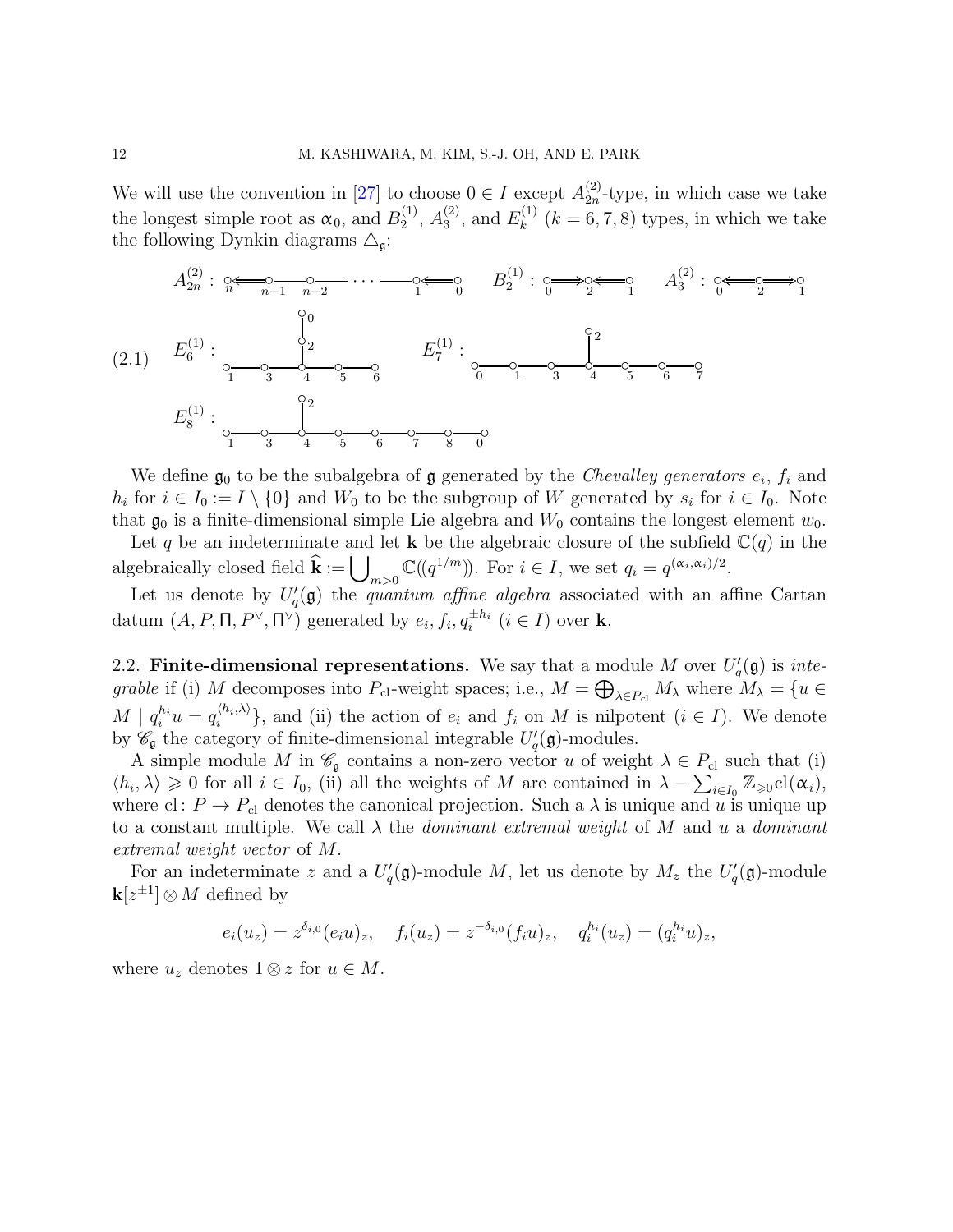For  $x \in \mathbf{k}^{\times}$ , we define

$$
M_x := M_z/(z-x)M_z.
$$

We call x a spectral parameter. Note that, for a module M in  $\mathscr{C}_{\mathfrak{g}}$  and  $x \in \mathbf{k}^{\times}$ ,  $M_x$  is also contained in  $\mathscr{C}_{\mathfrak{g}}$ . The functor  $\mathsf{T}_x$  defined by  $\mathsf{T}_x(M) = M_x$  is an autofunctor of  $\mathscr{C}_{\mathfrak{g}}$  which commutes with tensor products.

For each  $i \in I_0$ , we set

$$
\varpi_i := \gcd(\mathsf{c}_0, \mathsf{c}_i)^{-1} \mathrm{cl}(\mathsf{c}_0 \Lambda_i - \mathsf{c}_i \Lambda_0) \in P_{\mathrm{cl}}.
$$

Then there exists a unique simple module  $V(\varpi_i)$  in  $\mathscr{C}_{\mathfrak{g}}$ , called the *fundamental module* of weight  $\overline{\omega}_i$ , satisfying certain conditions (see, e.g, [\[34,](#page-91-2) §5.2]).

For a  $U_q'(\mathfrak{g})$ -module M, we denote by  $\overline{M} = {\overline{u} \mid u \in M}$  the  $U_q'(\mathfrak{g})$ -module whose module structure is given as  $x\bar{u} := \overline{\overline{x}u}$  for  $x \in U_q'(\mathfrak{g})$ . Here  $\overline{\ }$  is the ring automorphism of  $U_q'(\mathfrak{g})$ such that  $\overline{q} = q^{-1}, \overline{e_i} = e_i, \overline{f_i} = f_i$  and  $\overline{q^h} = q^{-h}$ .

Then we have

$$
\overline{M_a} \simeq (\overline{M})_{\overline{a}}, \qquad \overline{M \otimes N} \simeq \overline{N} \otimes \overline{M}.
$$

Set  $\pi_i = \gcd(c_0, c_i)^{-1}(c_0\Lambda_i - c_i\Lambda_0) \in P$ . Let  $m_i$  be a positive integer such that

$$
W\pi_i \cap (\pi_i + \mathbb{Z}\delta) = \pi_i + \mathbb{Z}m_i\delta.
$$

Note that  $m_i = (\alpha_i, \alpha_i)/2$  in the case where **g** is the dual of an untwisted affine algebra, and  $m_i = 1$  otherwise. Then, for  $x, y \in \mathbf{k}^{\times}$ , we have  $V(\varpi_i)_x \simeq V(\varpi_i)_y$  if and only if  $x^{m_i} = y^{m_i}$  ([\[1,](#page-89-8) §1.3]).

For simple modules M and N in  $\mathscr{C}_{\mathfrak{g}}$ , we say that M and N commute if  $M \otimes N \simeq N \otimes M$ . We say that they *strongly commute* (or M strongly commutes with N) if  $M \otimes N$  is simple. Note that  $M$  and  $N$  commute as soon as they strongly commute. We say that a simple module L in  $\mathscr{C}_{\mathfrak{g}}$  is real if L strongly commutes with itself, *i.e.*, if  $L \otimes L$  is simple.

Recall that the simple objects in  $\mathcal{C}_{\mathfrak{g}}$  are parameterized by  $I_0$ -tuples of polynomials  $\mathcal{P} =$  ${\mathcal{P}_i(u)}_{i\in I_0}$  ${\mathcal{P}_i(u)}_{i\in I_0}$  ${\mathcal{P}_i(u)}_{i\in I_0}$ , where  ${\mathcal{P}_i(u)} \in {\mathbf{k}}[u]$  and  ${\mathcal{P}_i(0)} = 1$  ([\[6,](#page-89-6) [7\]](#page-89-7), see also [\[29,](#page-90-14) (1.5)] for the choice of a function  $I_0 \to {\pm 1}$ ). We denote by  $\mathcal{P}_i^V(u)$  the polynomials corresponding to a simple module V, and call  $\mathcal{P}_i^V(u)$  the *Drinfel'd polynomials* of V. The Drinfel'd polynomials  $\mathcal{P}_i^V(u)$  are determined by the eigenvalues of the simultaneously commuting actions of some Drinfel'd generators of  $U_q'(\mathfrak{g})$  on a subspace of V (see, e.g., [\[6\]](#page-89-6) for more details). Note that  $\mathcal{P}_i^{V_x}(u) = \mathcal{P}_i^{V}(x^{m_i}u)$  for any  $x \in \mathbf{k}^{\times}$ .

The Kirillov-Reshetikhin (KR) module, usually denoted by  $W_{m,a}^{(k)}$  for  $k \in I_0$ ,  $a \in \mathbf{k}^{\times}$ and  $m \geq 1$ , is a simple module of dominant extremal weight  $m\overline{\omega}_k$  in  $\mathscr{C}_{\mathfrak{g}}$  whose Drinfel'd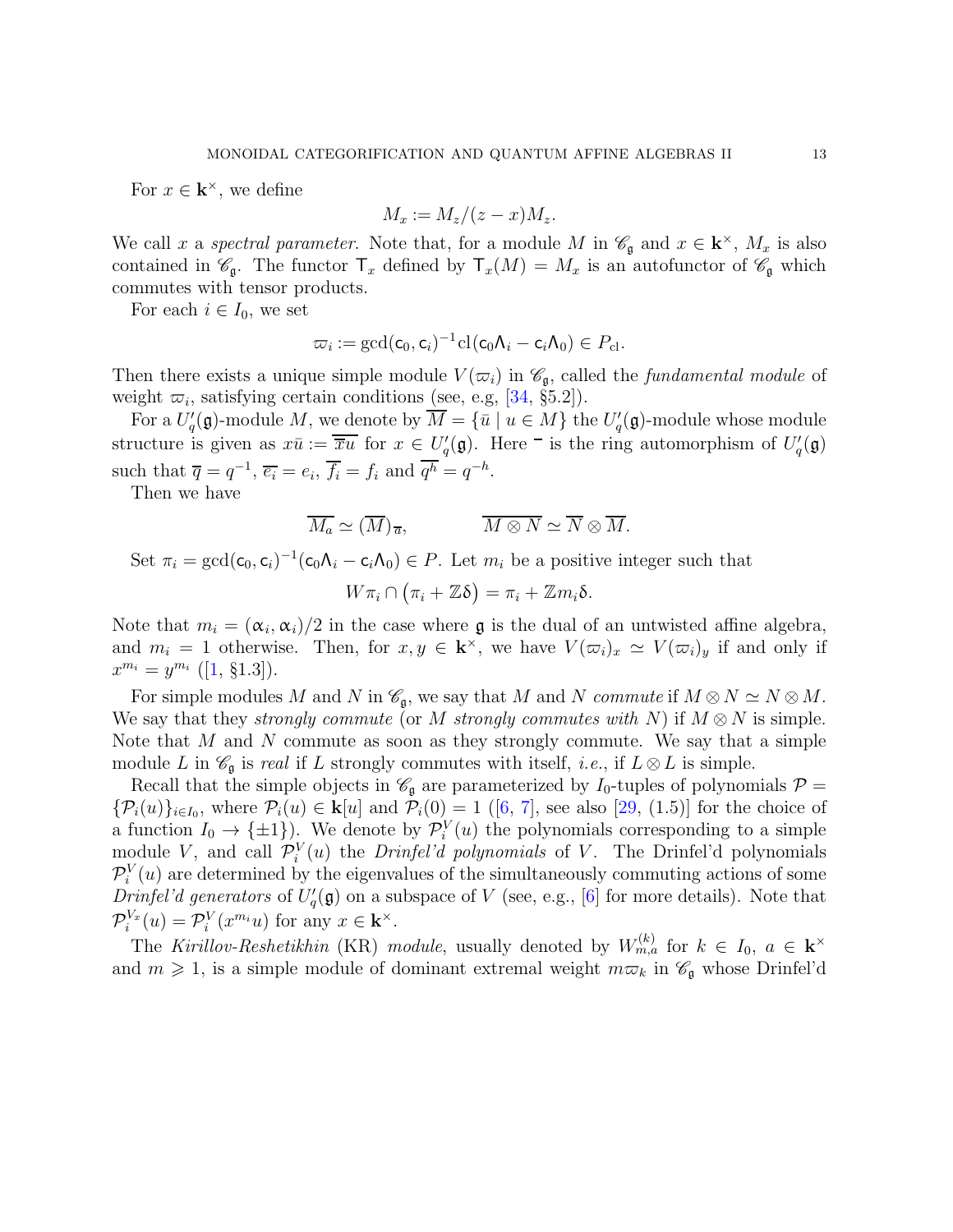polynomials  $\mathcal{P} = {\mathcal{P}_i}_{i \in I_0}$  are (see [\[19,](#page-90-3) [51,](#page-91-14) [58\]](#page-92-7) and [\[53,](#page-91-15) Remark 3.3.1] for more detail)

$$
\mathcal{P}_i(u) = \delta_{i,k}(1 - au)(1 - a\check{q}_k^2 u)(1 - a\check{q}_k^4 u) \cdots (1 - a\check{q}_k^{2m-2} u) + (1 - \delta_{i,k}) \quad (i \in I_0),
$$

where

$$
\check{q}_k = \begin{cases} q_k & \text{unless } \mathfrak{g} = A_{2n}^{(2)} \text{ and } k = n, \\ q & \text{if } \mathfrak{g} = A_{2n}^{(2)} \text{ and } k = n. \end{cases}
$$

Then the Kirillov-Reshetikhin module  $V(i^m) := W_{m_i}^{(i)}$  $m_{m, (-\check{q}_i)^{1-m}}^{(i)}$  is simple and bar-invariant. With the terminology of  $V(\varpi_i)_z$ , the module  $V(i^m)$  can be described as follows:

$$
(2.2) V(im) \simeq \begin{cases} \text{hd} (V(\varpi_i)_{(-q_i)^{m-1}} \otimes V(\varpi_i)_{(-q_i)^{m-3}} \otimes \cdots \otimes V(\varpi_i)_{(-q_i)^{1-m}}) & \text{if } \mathfrak{g} \text{ is untwisted,} \\ \text{hd} (V(\varpi_i)_{(-q)^{m-1}} \otimes V(\varpi_i)_{(-q)^{m-3}} \otimes \cdots \otimes V(\varpi_i)_{(-q)^{1-m}}) & \text{otherwise,} \end{cases}
$$

for  $i \in I_0$  and  $m \in \mathbb{Z}_{\geqslant 1}$  (see [\[19\]](#page-90-3)).

Note that the category  $\mathscr{C}_{\mathfrak{g}}$  is *rigid*, i.e., every module M in  $\mathscr{C}_{\mathfrak{g}}$  has the right dual  $\mathscr{D}M$ and the left dual  $\mathscr{D}^{-1}M$ . Hence we have the evaluation morphisms

$$
M \otimes \mathscr{D}M \to \mathbf{1}
$$
 and  $\mathscr{D}^{-1}M \otimes M \to \mathbf{1}$ .

We extend this to  $\mathscr{D}^k$  for  $k \in \mathbb{Z}$ . In particular, the duals of  $V(i^m)_x$   $(x \in \mathbf{k}^\times)$  are given as follows:

$$
\mathscr{D}\big(V(i^m)_x\big) \simeq V((i^*)^m)_{p^*x} \quad \text{and} \quad \mathscr{D}^{-1}\big(V(i^m)_x\big) \simeq V((i^*)^m)_{(p^*)^{-1}x}.
$$

Here  $p^* := (-1)^{\langle \rho^\vee, \delta \rangle} q^{\langle c, \rho \rangle}$  and  $i^* \in I_0$  is defined by  $\alpha_{i^*} = -w_0 \alpha_i$ . We set

<span id="page-13-0"></span>(2.3) 
$$
\sigma(\mathfrak{g}) := I_0 \times \mathbf{k}^\times / \sim
$$

where the equivalence relation is given by

$$
(i, x) \sim (j, y) \iff V(\varpi_i)_x \simeq V(\varpi_i)_y.
$$

We denote by  $[(i, a)]$  the equivalence class of  $(i, a)$  in  $\sigma(g)$ . When no confusion arises, we simply write  $(i, a)$  for the equivalence class  $[(i, a)]$ .

The set  $\sigma(\mathfrak{g})$  has a graph structure: we join  $(i, a)$  and  $(j, b)$  when  $V(i)_{a}$  and  $V(j)_{b}$  do not commute. We choose a connected component  $\sigma_0(\mathfrak{g})$  of  $\sigma(\mathfrak{g})$ .

We denote by  $\mathscr{C}_{\mathfrak{g}}^0$  the full smallest full subcategory of  $\mathscr{C}_{\mathfrak{g}}$  such that it contains  $V(\varpi_i)_a$  $((i, a) \in \sigma_0(\mathfrak{g}))$  and is stable under taking subquotients, extensions and tensor products (see  $[20, 36]$  $[20, 36]$  and Definition [6.16](#page-60-0) below).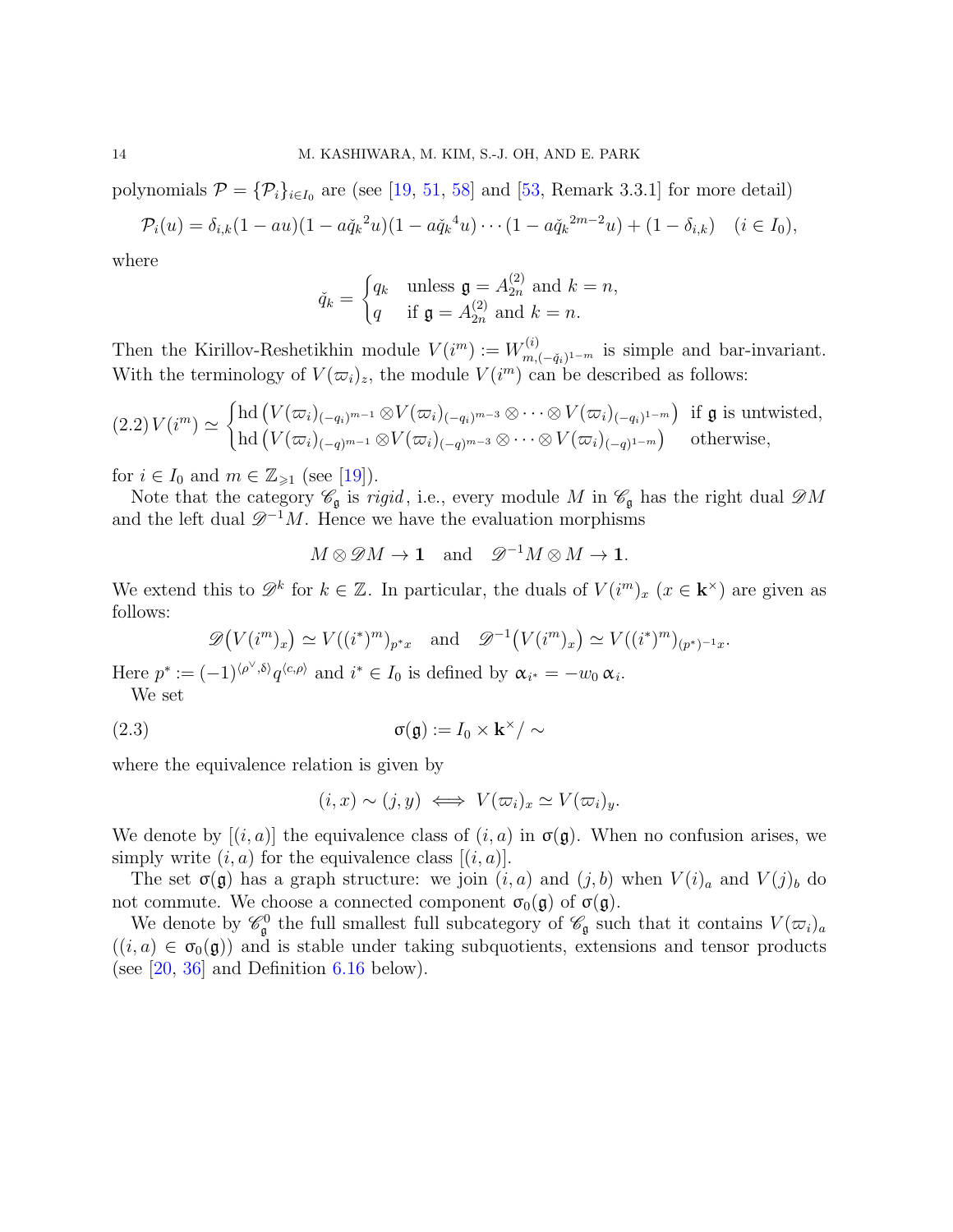<span id="page-14-0"></span>2.3. R-matrices and invariants. For modules M and N in  $\mathscr{C}_{\mathfrak{g}}$ , there exists a  $\mathbf{k}((z)) \otimes U'_{q}(\mathfrak{g})$ module isomorphism, denoted by  $R_{M\otimes N_z}^{\text{univ}}$  and called the *universal* R-matrix of M and N:

$$
\mathrm{R}^{\mathrm{univ}}_{M, N_z} \colon \mathbf{k}(\!(z)\!) \underset{\mathbf{k}[z^{\pm 1}]}{\otimes} (M \otimes N_z) \longrightarrow \mathbf{k}(\!(z)\!) \underset{\mathbf{k}[z^{\pm 1}]}{\otimes} (N_z \otimes M)
$$

satisfying certain properties (see [\[34\]](#page-91-2) and [\[1,](#page-89-8) Appendices A and B]).

For non-zero modules M and N in  $\mathscr{C}_{\mathfrak{g}}$ , if there exists  $f(z) \in k(\ell(z))^{\times}$  such that

$$
f(z)R_{M,N_z}^{\text{univ}}(M\otimes N_z)\subset N_z\otimes M,
$$

then we say that  $R_{M,N_z}^{\text{univ}}$  is *rationally renormalizable*. In the rationally renormalizable case, one can choose  $c_{M,N}(z) \in \mathbf{k}((z))^{\times}$  as  $f(z)$  such that, for any  $x \in \mathbf{k}^{\times}$ , the specialization of  $R_{M,N_z}^{\text{ren}} := c_{M,N}(z)R_{M,N_z}^{\text{univ}}: M \otimes N_z \to N_z \otimes M$  at  $z = x$ 

$$
\mathcal{R}_{M,N_z}^{\text{ren}}\bigm|_{z=x}: M\otimes N_x\to N_x\otimes M
$$

does not vanish. Such  $R_{M,N_z}^{ren}$  and  $c_{M,N}(z)$  are unique up to a multiple of  $\mathbf{k}[z^{\pm 1}]^{\times}$  $\bigsqcup_{n\in\mathbb{Z}} k^{\times}z^n$ . We call  $c_{M,N}(z)$  the renormalizing coefficient. We write  $\mathbf{r}_{M,N}:=\mathrm{R}_{M,N_z}^{\text{ren}}\big|_{z=1}$ and call it R-matrix. The R-matrix  $\mathbf{r}_{M,N}$  is well-defined up to a constant multiple when  $R_{M,N_z}^{\text{univ}}$  is rationally renormalizable. By the definition,  $\mathbf{r}_{M,N}$  never vanishes.

For simple modules M and N in  $\mathcal{C}_{\mathfrak{g}}$ , let u and v be dominant extremal weight vectors of M and N, respectively. Then there exists  $a_{M,N}(z) \in k((z))^{\times}$  such that

$$
\mathrm{R}^{\mathrm{univ}}_{M,N_z}(u\otimes v_z)=a_{M,N}(z)(v_z\otimes u).
$$

Then  $R_{M,N_z}^{\text{norm}} := a_{M,N}(z)^{-1} R_{M,N_z}^{\text{univ}}|_{\mathbf{k}(z) \otimes_{\mathbf{k}[z^{\pm 1}]} (M \otimes N_z)}$  induces a unique  $\mathbf{k}(z) \otimes U_q'(\mathfrak{g})$ -module isomorphism

$$
\mathrm{R}^{\mathrm{norm}}_{M,N_z}\colon \mathbf{k}(z)\otimes_{\mathbf{k}[z^{\pm 1}]}\left(M\otimes N_z\right)\xrightarrow{\;\sim\;}\mathbf{k}(z)\otimes_{\mathbf{k}[z^{\pm 1}]}\left(N_z\otimes M\right)
$$

sending  $u \otimes v_z$  to  $v_z \otimes u$ . Hence, the universal R-matrix  $R_{M,N_z}^{\text{univ}}$  is rationally renormalizable. We call  $a_{M,N}(z)$  the *universal coefficient* of M and N, and  $\hat{R}_{M,N_z}^{\text{norm}}$  the *normalized* R-matrix. Note that  $\mathbf{k}(z) \otimes_{\mathbf{k}[z^{\pm 1}]} (M \otimes N_z)$  is a simple  $\mathbf{k}(z) \otimes U_q'(\mathfrak{g})$ -module by [\[34,](#page-91-2) Proposition 9.5].

Let  $d_{M,N}(z) \in \mathbf{k}[z]$  be a monic polynomial of the smallest degree such that the image of  $d_{M,N}(z)$ R<sup>norm</sup><sub> $N_z$ </sub> $(M \otimes N_z)$  is contained in  $N_z \otimes M$ . We call  $d_{M,N}(z)$  the *denominator of*  $R_{M,N_z}^{\text{norm}}$ . Then we have

$$
R_{M,N_z}^{\text{ren}} = d_{M,N}(z)R_{M,N_z}^{\text{norm}} : M \otimes N_z \longrightarrow N_z \otimes M \text{ up to a multiple of } k[z^{\pm 1}]^{\times}.
$$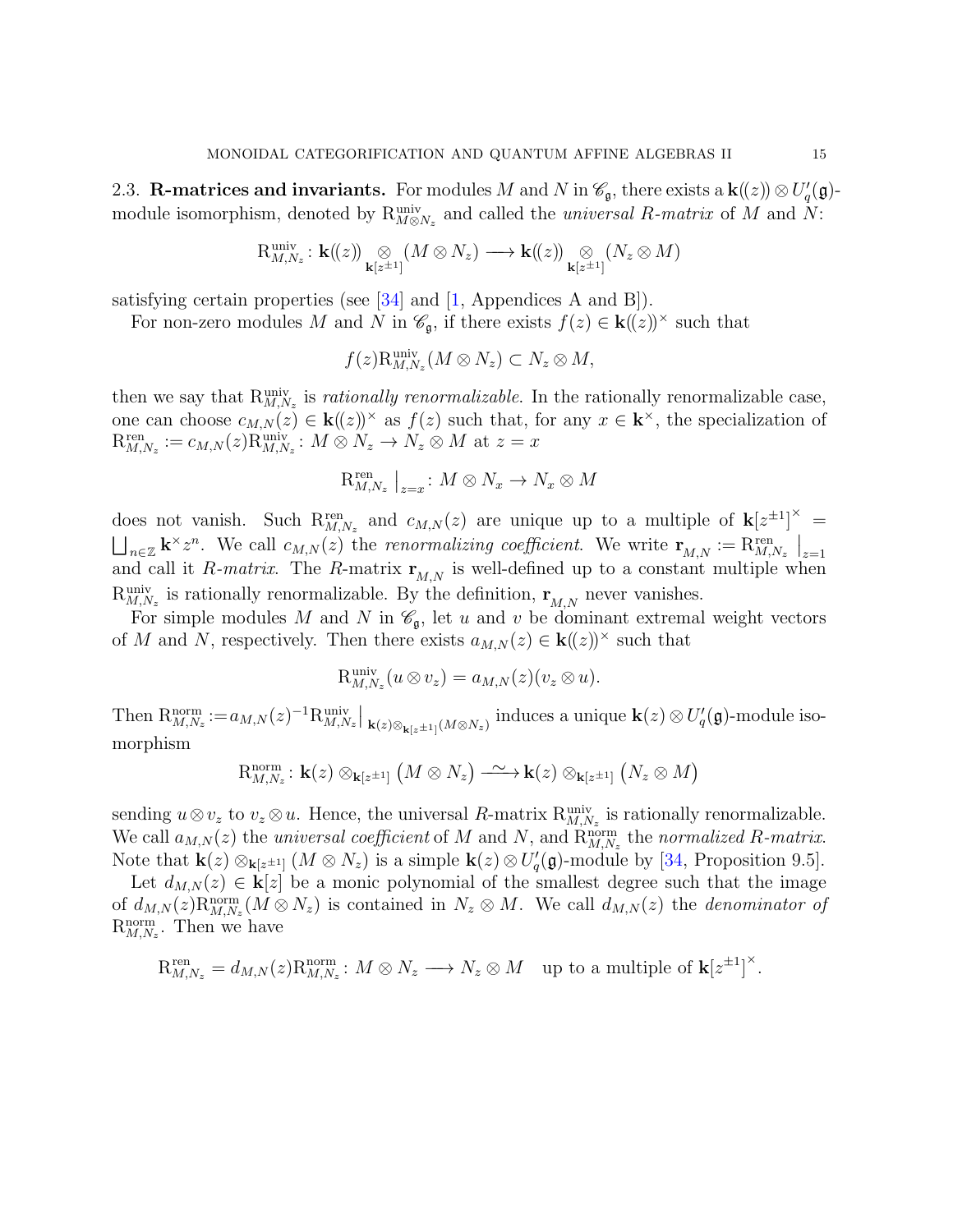Hence, we have

$$
R_{M,N_z}^{\text{ren}} = a_{M,N}(z)^{-1} d_{M,N}(z) R_{M,N_z}^{\text{univ}} \text{ and } c_{M,N}(z) = \frac{d_{M,N}(z)}{a_{M,N}(z)}
$$

up to a multiple of  $\mathbf{k}[z^{\pm 1}]^{\times}$ .

Note that for simple modules  $M, N$ , we have

$$
\operatorname{Hom}_{\mathbf{k}[z^{\pm 1}] \otimes U_q'(\mathfrak{g})}(M \otimes N_z, N_z \otimes M) = \mathbf{k}[z^{\pm 1}] \mathbf{R}_{M, N_z}^{\text{ren}}.
$$

Similarly, there exists a  $\mathbf{k}[z^{\pm 1}] \otimes U_q'(\mathfrak{g})$ -linear homomorphism  $\mathrm{R}^{\mathrm{ren}}_{M_z,N} \colon M_z \otimes N \longrightarrow N \otimes M_z$ such that

(2.4) 
$$
\text{Hom}_{\mathbf{k}[z^{\pm 1}] \otimes U_q'(\mathfrak{g})}(M_z \otimes N, N \otimes M_z) = \mathbf{k}[z^{\pm 1}] \mathbf{R}_{M_z,N}^{\text{ren}}.
$$

## Remark 2.1.

- (a) The denominator formulas and universal coefficients were studied and computed between fundamental modules in [\[1,](#page-89-8) [8,](#page-89-10) [11,](#page-90-19) [29,](#page-90-14) [54,](#page-92-8) [55\]](#page-92-6), and between KR-modules in [\[56\]](#page-92-9).
- (b) For  $(i, x)$  and  $(j, y) \in \sigma(\mathfrak{g})$ , we put d many arrows from  $(i, x)$  to  $(j, y)$ , where d is the order of zeros of  $d_{V(\varpi_i),V(\varpi_j)}(z_{V(\varpi_i)})/z_{V(\varpi_i)}$  at  $z_{V(\varpi_j)}/z_{V(\varpi_i)}=y/x$ . Thus,  $\sigma(\mathfrak{g})$  has a quiver structure.

We set

$$
\widetilde{p} := p^{*2} = q^{2\langle c,\rho\rangle} \quad \text{and} \quad \varphi(z) := \prod_{s \in \mathbb{Z}_{\geqslant 0}} (1 - \widetilde{p}^s z) = \sum_{n=0}^{\infty} \frac{(-1)^n \widetilde{p}^{n(n-1)/2}}{\prod_{k=1}^n (1 - \widetilde{p}^k)} z^n \in \mathbf{k}[[z]].
$$

**Definition 2.2.** We define the subset G of  $\mathbf{k}(\mathbf{z})^{\times}$  as follows:

$$
\mathcal{G} := \left\{ cz^m \prod_{a \in \mathbf{k}^\times} \varphi(az)^{\eta_a} \middle| \begin{array}{l} c \in \mathbf{k}^\times, m \in \mathbb{Z} \\ \eta_a \in \mathbb{Z} \text{ vanishes except finitely many } a\text{'s} \end{array} \right\}.
$$

Note that  $\mathcal G$  forms a group with respect to the multiplication and  $\mathbf k(z)^\times \subset \mathcal G$ .

**Proposition 2.3** ([\[38,](#page-91-10) Proposition 3.2]). Let M and N be non-zero modules in  $\mathcal{C}_{\mathfrak{g}}$ .

- (i) If  $R_{M,N_z}^{\text{univ}}$  is rationally renormalizable, then  $c_{M,N}(z)$  belongs to  $\mathcal{G}$ .
- (ii) If M and N are simple, then  $a_{M,N}(z)$  as well as  $c_{M,N}(z)$  is contained in  $\mathcal G$ .

For a subset  $S$  of  $\mathbb{Z}$ , we set

$$
\widetilde{p}^S := \{ \widetilde{p}^k \mid k \in S \}.
$$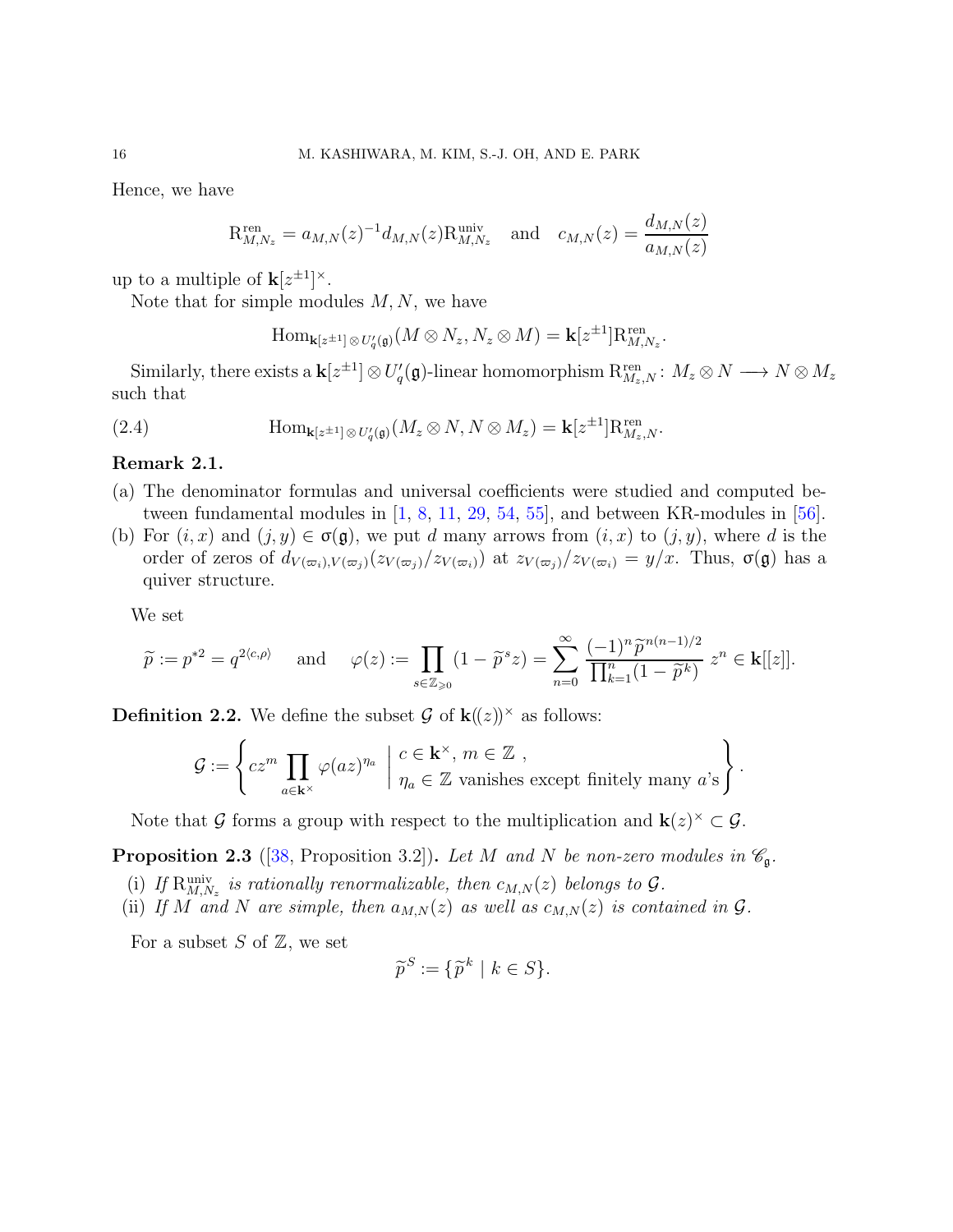By taking  $S = \mathbb{Z}$  or  $\mathbb{Z}_{\leq 0}$ , the following group homomorphisms from  $\mathcal G$  to  $\mathbb Z$  were introduced in [\[38,](#page-91-10) Section 3]:

$$
Deg: \mathcal{G} \to \mathbb{Z} \quad \text{ and } \quad Deg^{\infty}: \mathcal{G} \to \mathbb{Z},
$$

which are defined by

$$
\operatorname{Deg}(f(z)) = \sum_{a \in \widetilde{p}^{\mathbb{Z}} \leq 0} \eta_a - \sum_{a \in \widetilde{p}^{\mathbb{Z}} > 0} \eta_a \quad \text{and} \quad \operatorname{Deg}^{\infty}(f(z)) = \sum_{a \in \widetilde{p}^{\mathbb{Z}}} \eta_a
$$

for  $f(z) = cz^m \prod \varphi(az)^{\eta_a} \in \mathcal{G}$ . Note that

(2.5) 
$$
\operatorname{Deg}(f(z)) = 2 \operatorname{zero}_{z=1} f(z) \quad \text{for } f(z) \in \mathbf{k}(z)^{\times} \subset \mathcal{G}
$$

(see [\[38,](#page-91-10) Lemma 3.4]).

**Definition 2.4** ([\[38,](#page-91-10) Definition 3.6, Definition 3.14]). Let  $M, N \in \mathscr{C}_{\mathfrak{g}}$ .

(1) If  $R_{M,N_z}^{\text{univ}}$  is rationally renormalizable, we define the integers  $\Lambda(M,N)$  and  $\Lambda^\infty(M,N)$ as follows:

$$
\Lambda(M, N) = \text{Deg}(c_{M,N}(z))
$$
 and  $\Lambda^{\infty}(M, N) = \text{Deg}^{\infty}(c_{M,N}(z)).$ 

(2) For simple modules M and N in  $\mathcal{C}_{\mathfrak{g}}$ , we define  $\mathfrak{d}(M, N)$  by

$$
\mathfrak{d}(M,N) = \frac{1}{2} \big( \Lambda(M,N) + \Lambda(\mathscr{D}^{-1}M,N) \big).
$$

Proposition 2.5 ([\[38,](#page-91-10) Proposition 3.16, Corollary 3.19]). For simple modules M and N in  $\mathscr{C}_{\mathfrak{g}},$  we have

(2.6) 
$$
\mathfrak{d}(M, N) = \text{zero}_{z=1} (d_{M,N}(z) d_{N,M}(z^{-1})).
$$

In particular, we have

$$
\mathfrak{d}(M,N) \in \mathbb{Z}_{\geqslant 0} \quad \text{and} \quad \mathfrak{d}(M,N) = \frac{1}{2}(\Lambda(M,N) + \Lambda(N,M)) = \mathfrak{d}(N,M).
$$

**Corollary 2.6** ([\[38,](#page-91-10) Corollary 3.17]). Let M and N be simple modules in  $\mathscr{C}_{\mathfrak{g}}$ . Assume that one of them is real. Then M and N strongly commute if and only if  $\mathfrak{d}(M, N) = 0$ .

Interestingly, the invariants  $\Lambda$  and  $\Lambda^{\infty}$  are calculated by  $\mathfrak d$  as follows:

Proposition 2.7 ([\[38,](#page-91-10) Proposition 3.22], [\[40,](#page-91-12) Proposition 2.16]). For simple modules M and N in  $\mathcal{C}_{\mathfrak{g}},$  we have the followings: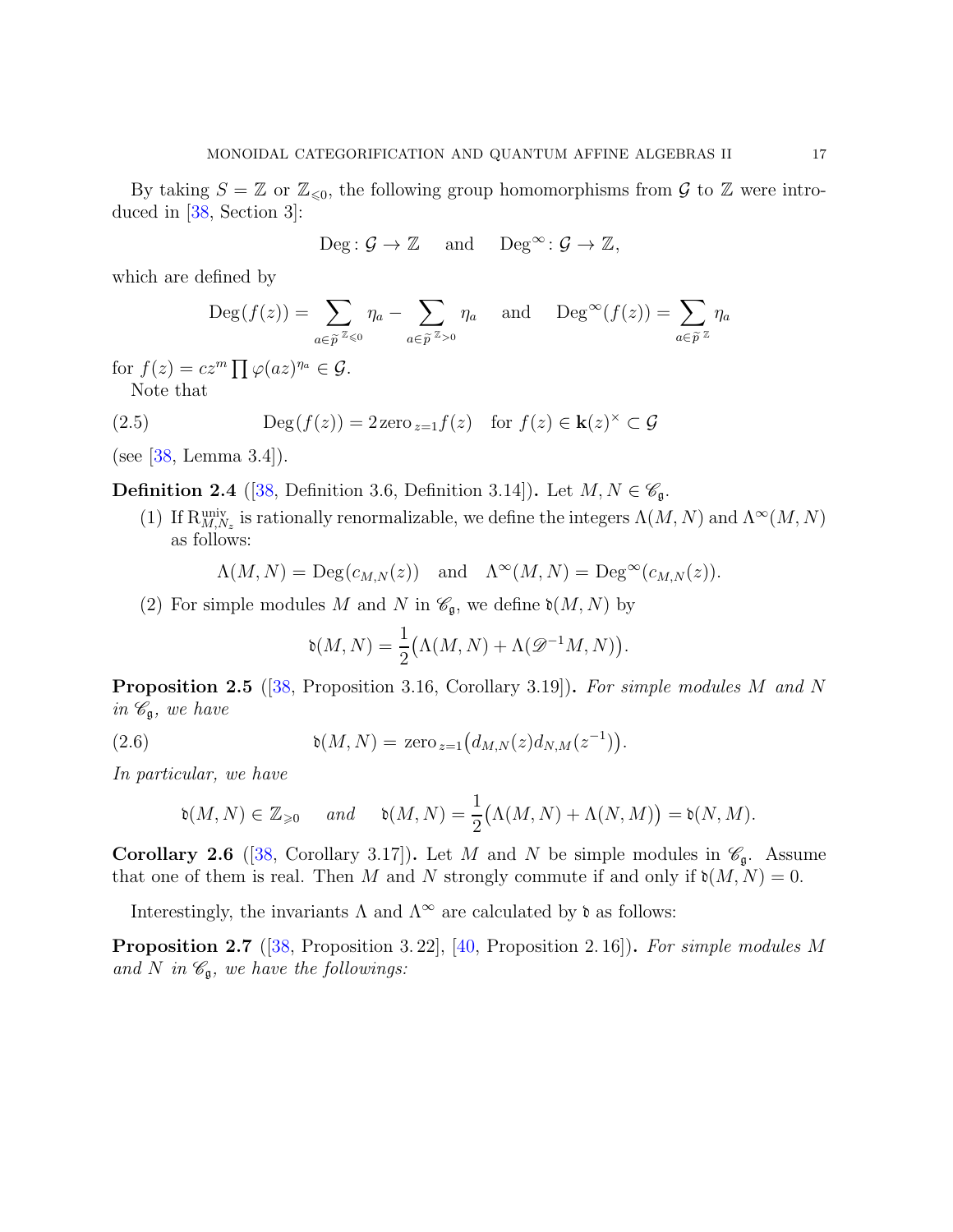(i) 
$$
\Lambda(M, N) = \sum_{k \in \mathbb{Z}} (-1)^{k + \delta(k < 0)} \mathfrak{d}(M, \mathcal{D}^k N),
$$
  
(ii)  $\Lambda^{\infty}(M, N) = \sum (-1)^k \mathfrak{d}(M, \mathcal{D}^k N),$ 

$$
\text{(iii)}\ \ \text{zero}_{z=1}c_{M,N}(z)=\sum_{k=0}^{\infty}(-1)^k\mathfrak{d}(M,\mathscr{D}^kN).
$$

Proposition 2.8 ([\[38,](#page-91-10) Proposition 3.18, Corollary 3.20]). For simple modules M and N in  $\mathscr{C}_{\mathfrak{g}},$  we have the followings:

- (i)  $\Lambda(M, N) = \Lambda(\mathcal{D}^{-1}N, M) = \Lambda(N, \mathcal{D}M).$
- (ii) If M is real, then we have  $\Lambda(M,M) = 0$ .

We conjecture that  $\Lambda(M, M) = 0$  holds for an arbitrary simple module M.

<span id="page-17-1"></span><span id="page-17-0"></span>**Proposition 2.9** ([\[30,](#page-90-20) Corollary 3.11], [\[38,](#page-91-10) Proposition 2.11]).

(i) Let  $M_k$  be a module in  $\mathscr{C}_{\mathfrak{g}}$   $(k = 1, 2, 3)$ , and let  $\varphi_1 \colon L \to M_2 \otimes M_3$  and  $\varphi_2 \colon M_1 \otimes M_2 \to$  $L'$  be non-zero morphisms. Assume further that  $M_2$  is a simple module. Then the composition

$$
M_1 \otimes L \xrightarrow{M_1 \otimes \varphi_1} M_1 \otimes M_2 \otimes M_3 \xrightarrow{\varphi_2 \otimes M_3} L' \otimes M_3
$$

does not vanish.

(ii) Let M, N<sub>1</sub> and N<sub>2</sub> be non-zero modules in  $\mathcal{C}_{\mathfrak{g}}$ , and assume that  $R_{N_k,M_z}^{\text{univ}}$  is rationally renormalizable for  $k = 1, 2$ . Then  $R_{N_1 \otimes N_2, M_z}^{\text{univ}}$  is rationally renormalizable, and we have

$$
\frac{c_{N_1,M}(z)c_{N_2,M}(z)}{c_{N_1\otimes N_2,M}(z)} \in \mathbf{k}[z^{\pm 1}].
$$

If we assume further that  $M$  is simple, then we have

$$
c_{N_1 \otimes N_2,M}(z) \equiv c_{N_1,M}(z) c_{N_2,M}(z) \text{ mod } \mathbf{k}[z^{\pm 1}]^{\times}
$$

and the following diagram commutes up to a constant multiple:

$$
N_1 \otimes N_2 \otimes M \xrightarrow[N_1 \otimes r_{N_2,M}]{\mathbf{r}_{N_1 \otimes N_2, M}} N_1 \otimes M \otimes N_2 \xrightarrow[\mathbf{r}_{N_1,M} \otimes N_2]{\mathbf{r}_{N_1,M} \otimes N_2} M \otimes N_1 \otimes N_2.
$$

<span id="page-17-2"></span>**Theorem 2.10** ([\[30\]](#page-90-20)). Let M and N be simple modules in  $\mathscr{C}_{\mathfrak{g}}$  and assume that one of them is real. Then

<span id="page-17-3"></span>(a) Hom $(M \otimes N, N \otimes M) =$ **k**  $\mathbf{r}_{M,N}$ .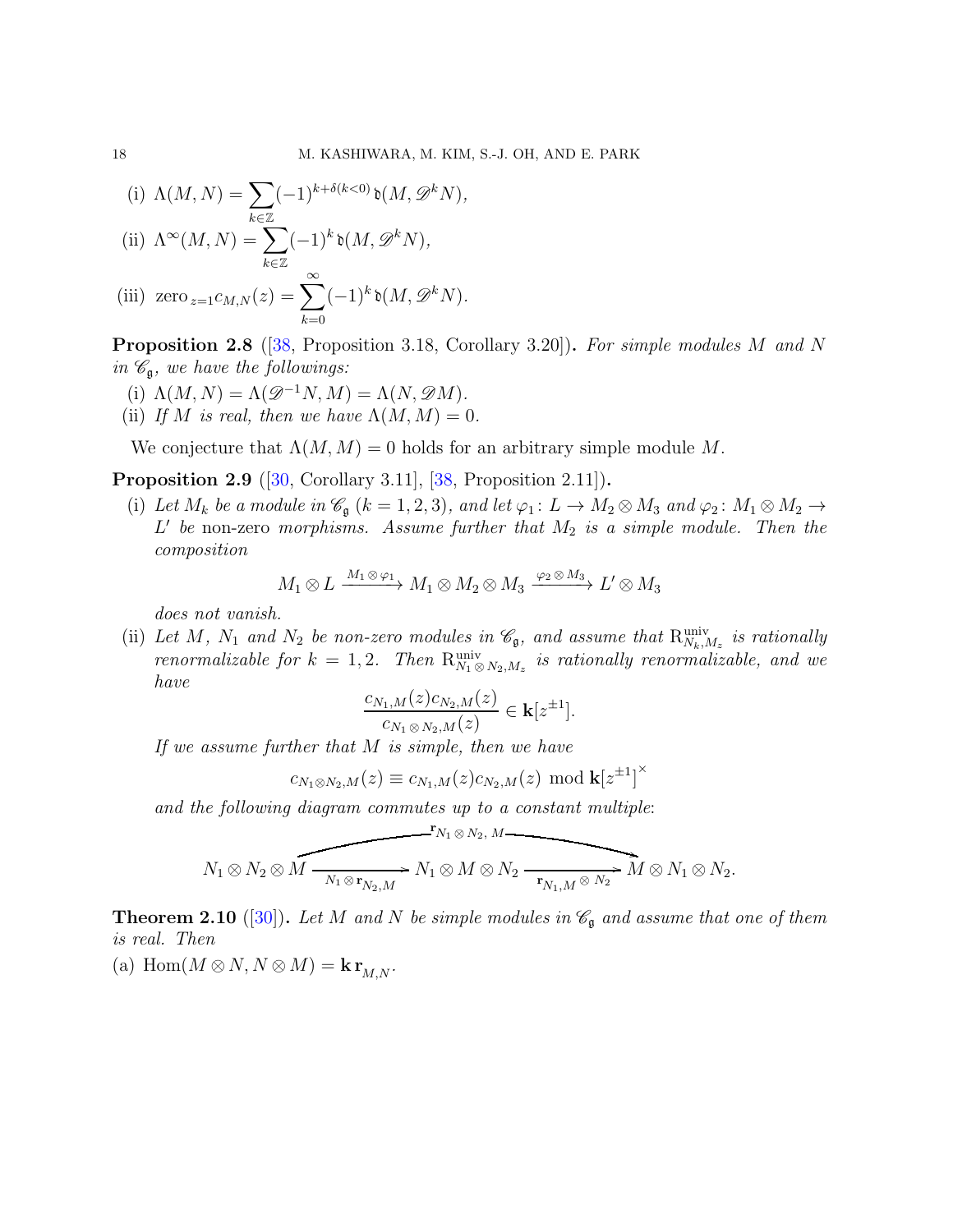- (b)  $M \otimes N$  and  $N \otimes M$  have simple socles and simple heads.
- (c) Moreover, Im( $\mathbf{r}_{M,N}$ ) is isomorphic to the head of  $M \otimes N$  and the socle of  $N \otimes M$ .
- (d)  $M \otimes N$  is simple whenever its head and its socle are isomorphic.

For modules M and N in  $\mathscr{C}_{\mathfrak{g}}$ , we denote by  $M \nabla N$  and  $M \Delta N$  the head and the socle of  $M \otimes N$ , respectively.

**Proposition 2.11** ([\[33,](#page-91-7) Proposition 3.2.17] (see also [\[42,](#page-91-9) Lemma 7.3])). Let M and N be simple modules in  $\mathcal{C}_{\mathfrak{g}}$ . Assume that one of them is real and  $\mathfrak{d}(M, N) = 1$ . Then we have an exact sequence

$$
0 \to M \Delta N \to M \otimes N \to M \nabla N \to 0.
$$

In particular,  $M \otimes N$  has composition length 2.

**Definition 2.12** (cf. [\[35,](#page-91-17) Definition 2.5]). A sequence  $(L_1, \ldots, L_r)$  of real simple modules in  $\mathscr{C}_{\mathfrak{g}}$  is called a *normal sequence* if the composition of the R-matrices

$$
\mathbf{r}_{L_1,\dots,L_r} := \prod_{1 \leq i < k \leq r} \mathbf{r}_{L_i,L_k} = (\mathbf{r}_{L_{r-1},L_r}) \circ \cdots \circ (\mathbf{r}_{L_2,L_r} \circ \cdots \circ \mathbf{r}_{L_2,L_3}) \circ (\mathbf{r}_{L_1,L_r} \circ \cdots \circ \mathbf{r}_{L_1,L_2})
$$
\n
$$
: L_1 \otimes \cdots \otimes L_r \longrightarrow L_r \otimes \cdots \otimes L_1
$$

does not vanish.

<span id="page-18-1"></span>**Lemma 2.13** ([\[38,](#page-91-10) Lemma 4.15, Lemma 4.16]). Let  $(L_1, \ldots, L_r)$  be a normal sequence of real simple modules in  $\mathscr{C}_{\mathfrak{g}}$ . Then the image of  $\mathbf{r}_{L_1,...,L_r}$  is simple and coincides with the head of  $L_1 \otimes \cdots \otimes L_r$  and also with the socle of  $L_r \otimes \cdots \otimes L_1$ . Moreover we have

(i)  $(L_2, ..., L_r)$  is a normal sequence and  $\Lambda(L_1, \text{Im}(\mathbf{r}_{L_2,...,L_r})) = \sum^r$  $_{k=2}$  $\Lambda(L_1,L_k),$ (ii)  $(L_1, ..., L_{r-1})$  is a normal sequence and  $\Lambda(\text{Im}(\mathbf{r}_{L_1,...,L_{r-1}}), L_r) = \sum_{r=1}^{r-1}$  $k=1$  $\Lambda(L_k,L_r).$ 

<span id="page-18-0"></span>**Lemma 2.14** ([\[38,](#page-91-10) Lemma 4.17]). For real simple modules L, M and N in  $\mathscr{C}_{\mathfrak{a}}$ , the triple  $(L, M, N)$  is a normal sequence if one of the following three conditions holds:

- (i) L and M strongly commute,
- (ii)  $M$  and  $N$  strongly commute,
- (iii) L and  $\mathscr{D}^{-1}N$  strongly commute.

**Definition 2.15** ([\[40,](#page-91-12) Definition 5.1]). Let  $(M, N)$  be an ordered pair of simple modules in  $\mathscr{C}_{\mathfrak{g}}$ . We call it unmixed if

$$
\mathfrak{d}(\mathscr{D}M,N)=0,
$$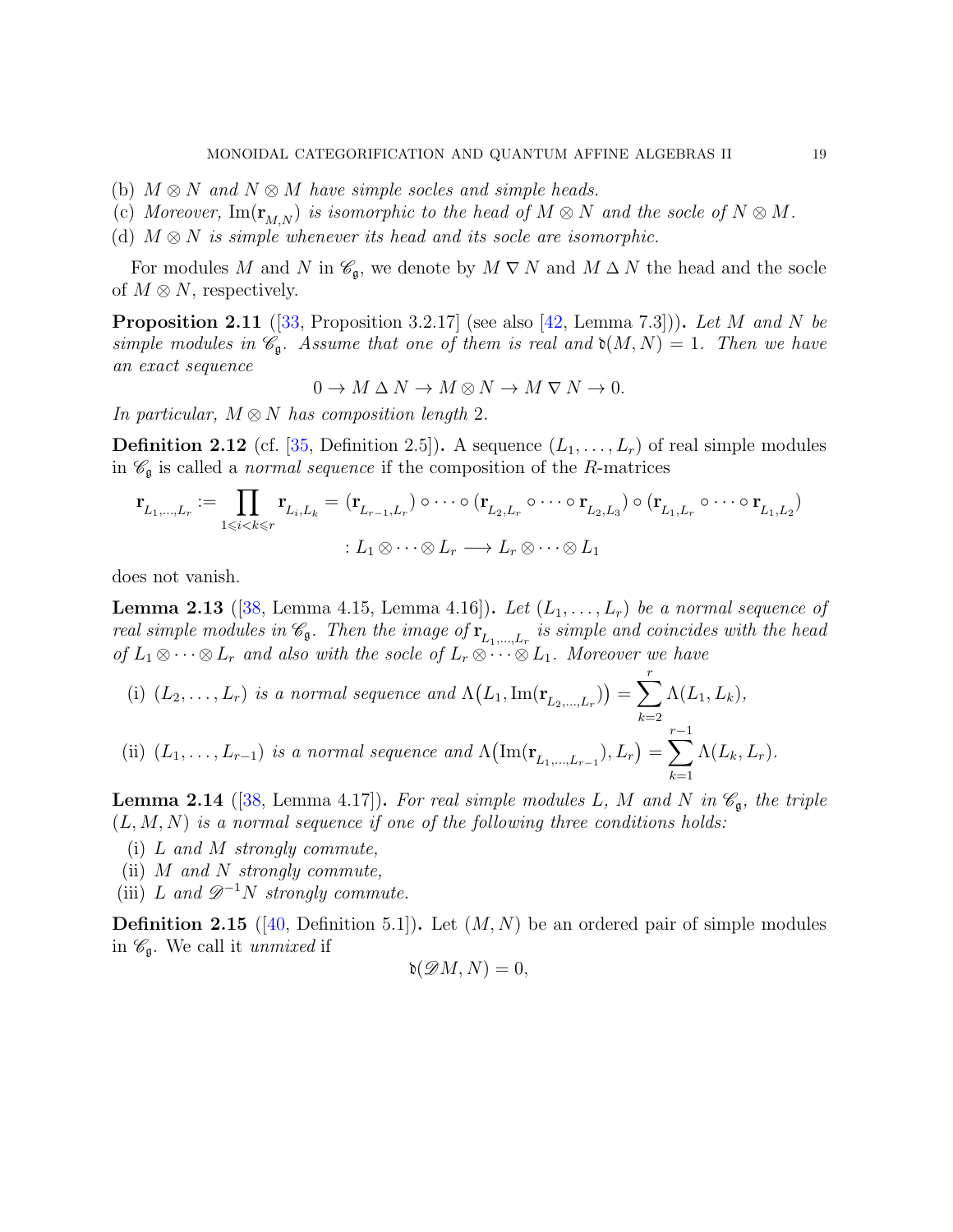and strongly unmixed if

 $\mathfrak{d}(\mathscr{D}^kM,N)=0$  for any  $k\in\mathbb{Z}_{\geqslant 1}.$ 

**Definition 2.16.** A sequence  $(M_s, M_{s-1}, \ldots, M_1)$  of real simple modules over  $U_q'(\mathfrak{g})$  is (strongly) unmixed if  $(M_k, M_i)$  is (strongly) unmixed for all  $s \geq k > i \geq 1$ .

**Proposition 2.17** ([\[40,](#page-91-12) Lemma 5.2]). For a strongly unmixed pair  $(M, N)$ , we have

$$
\Lambda^{\infty}(M, N) = \Lambda(M, N) = \Lambda(N, \mathcal{D}M).
$$

<span id="page-19-0"></span>**Proposition 2.18** ([\[40,](#page-91-12) Lemma 5.3]). Any unmixed sequence of real simple modules is a normal sequence.

<span id="page-19-1"></span>**Proposition 2.19** ([\[38,](#page-91-10) Proposition 4.2]). For simple modules L, M and N, we have  $\mathfrak{d}(S, L) \leqslant \mathfrak{d}(M, L) + \mathfrak{d}(N, L)$ 

for any simple subquotient S of  $M \otimes N$ .

**Proposition 2.20.** Let  $(M_k, M_{k-1}, \ldots, M_1)$  be a strongly unmixed sequence. Then

 $(\text{hd}(M_k \otimes M_{k-1} \otimes \ldots M_s), \text{hd}(M_{s-1} \otimes \ldots M_2 \otimes M_1))$ 

is strongly unmixed for any  $1 < s \leq k$ .

We recall the following criteria of reality of simple modules.

**Proposition 2.21** ([\[33,](#page-91-7) Proposition 3.2.20, Corollary 3.2.21], [\[38,](#page-91-10) Proposition 4.9]). Let  $X, Y, M$  and N be simple modules in  $\mathcal{C}_{\mathfrak{g}}$ . Assume that there is an exact sequence

$$
0 \to X \to M \otimes N \to Y \to 0,
$$

and  $X \otimes N$  and  $Y \otimes N$  are simple.

(i) If  $X \otimes N \not\cong Y \otimes N$ , then N is a real simple module.

(ii) If  $M$  is real, then  $N$  is a real simple module.

**Lemma 2.22** ([\[40,](#page-91-12) Lemma 2.27]). Let M, N be a real simple module such that  $\mathfrak{d}(M, N) \leq 1$ . Then  $M \nabla N$  is real.

Remark that only the case  $\mathfrak{d}(M, N) = 1$  is proved in [\[40,](#page-91-12) Lemma 2.27]. However, the assertion is obvious when  $M$  and  $N$  commute.

**Lemma 2.23.** Let M and N be real simple modules. We assume that  $M \nabla N$  commutes with M. Then  $M \nabla N$  is real simple.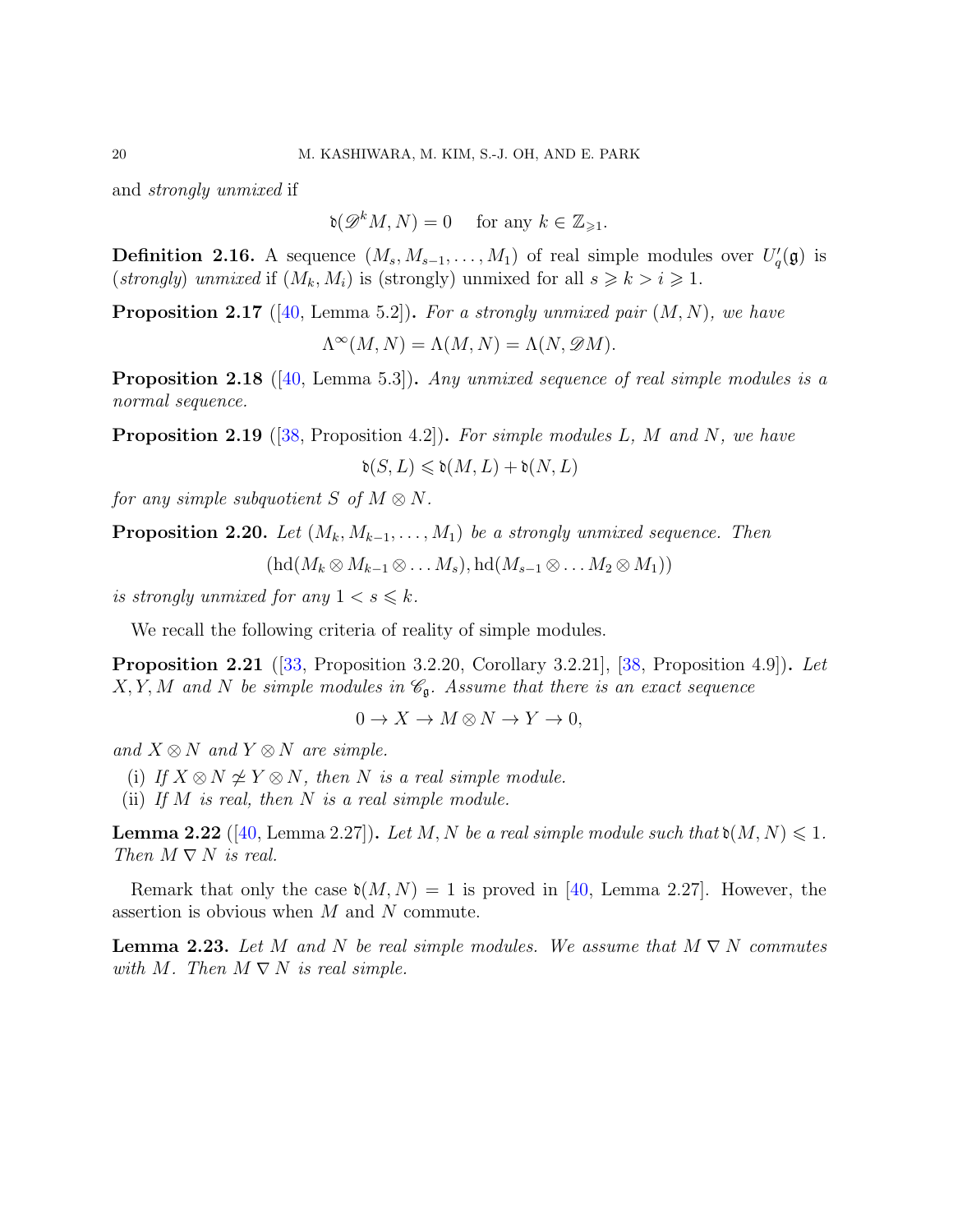Proof. We have a commutative diagram (up to constant multiples):

<span id="page-20-0"></span>
$$
(2.7) \quad (M \nabla N) \otimes (M \nabla N) \xrightarrow{\mathbf{r}_{M,N}} M \otimes (M \nabla N) \otimes \mathbf{r}_{M \nabla N,M} \otimes (M \nabla N) \otimes \mathbf{r}_{M \nabla N,M} \otimes (M \nabla N) \otimes (M \nabla N) \otimes \mathbf{r}_{M \nabla N,M \nabla N} \otimes (M \nabla N) \otimes (M \nabla N).
$$
\n
$$
(M \nabla N) \otimes (M \nabla N) \xrightarrow{\mathbf{r}_{M \nabla N,M \nabla N}} (M \nabla N) \otimes (M \nabla N).
$$

Here, the commutativity (up to a constant multiple) of  $(A)$  follows from the fact that  $M \otimes M \otimes N$  has a simple head  $M \otimes (M \nabla N)$  and that the composition  $M \otimes M \otimes N$  $\mathbf{r}_{M,N}$ −−−→  $M \otimes N \otimes M \longrightarrow (M \nabla N) \otimes M$  does not vanish by Proposition [2.9](#page-17-0) [\(i\)](#page-17-1). The commutativity (up to a constant multiple) of  $(B)$  follows from the fact that the composition  $(M \nabla N) \otimes N \rightarrow N \otimes M \otimes N \rightarrow N \otimes (M \nabla N)$  does not vanish by Proposition [2.9](#page-17-0) [\(i\)](#page-17-1) and that dim  $\text{Hom}((M \nabla N) \otimes N, N \otimes (M \nabla N)) = 1$  by Theorem [2.10](#page-17-2) [\(a\)](#page-17-3).

The commutativity (up to a constant multiple) of  $\odot$  follows from the fact that the composition  $(M \nabla N) \otimes M \otimes N \to M \otimes N \otimes (M \nabla N) \to (M \nabla N) \otimes (M \nabla N)$  does not vanish by Proposition [2.9](#page-17-0) [\(i\)](#page-17-1).

Thus we obtain the commutativity of the diagram [\(2.7\)](#page-20-0).

The composition  $M \otimes M \otimes N \otimes N$  $\mathbf{r}_{M,N}$  $\longrightarrow M \otimes N \otimes M \otimes N \longrightarrow (M \nabla N) \otimes (M \nabla N)$  is an epimorphism since it is the composition of the epimorphisms  $M \otimes M \otimes N \otimes N \rightarrow (M \nabla)^2$  $N) \otimes M \otimes N$  and  $(M \nabla N) \otimes M \otimes N \rightarrow (M \nabla N) \otimes (M \nabla N)$ . It implies that  $\mathbf{r}_{M \nabla N, M \nabla N} = \operatorname{id}_{(M \nabla N) \otimes (M \nabla N)}$  up to a constant multiple.  $id_{(M\nabla N)\otimes (M\nabla N)}$  up to a constant multiple.

**Lemma 2.24.** Let  $L_j$  and  $M_j$  be real simple modules  $(j = 1, 2)$ . Assume that

- (i)  $L_i \nabla M_i$  commutes with  $L_k$  for  $j, k = 1, 2$ ,
- (ii)  $L_1$  and  $L_2$  commute.

<span id="page-20-1"></span>Then we have the followings:

- <span id="page-20-2"></span>(a)  $L_j \nabla M_j$  is real for  $j = 1, 2$ .
- (b) If  $\mathfrak{d}(\mathscr{D} \tilde{L}_j, M_2) = 0$  for  $j = 1, 2$ , then

 $(L_1 \otimes L_2) \nabla (M_1 \nabla M_2) \simeq ((L_1 \otimes L_2) \nabla M_1) \nabla M_2 \simeq (L_1 \nabla M_1) \nabla (L_2 \nabla M_2).$ 

<span id="page-20-3"></span>(c) Assume that  $\mathfrak{d}(\mathscr{D}L_j, M_k) = 0$  for j,  $k = 1, 2$ . Then  $M_1$  and  $M_2$  commute if and only if  $L_1 \nabla M_1$  and  $L_2 \nabla M_2$  commute.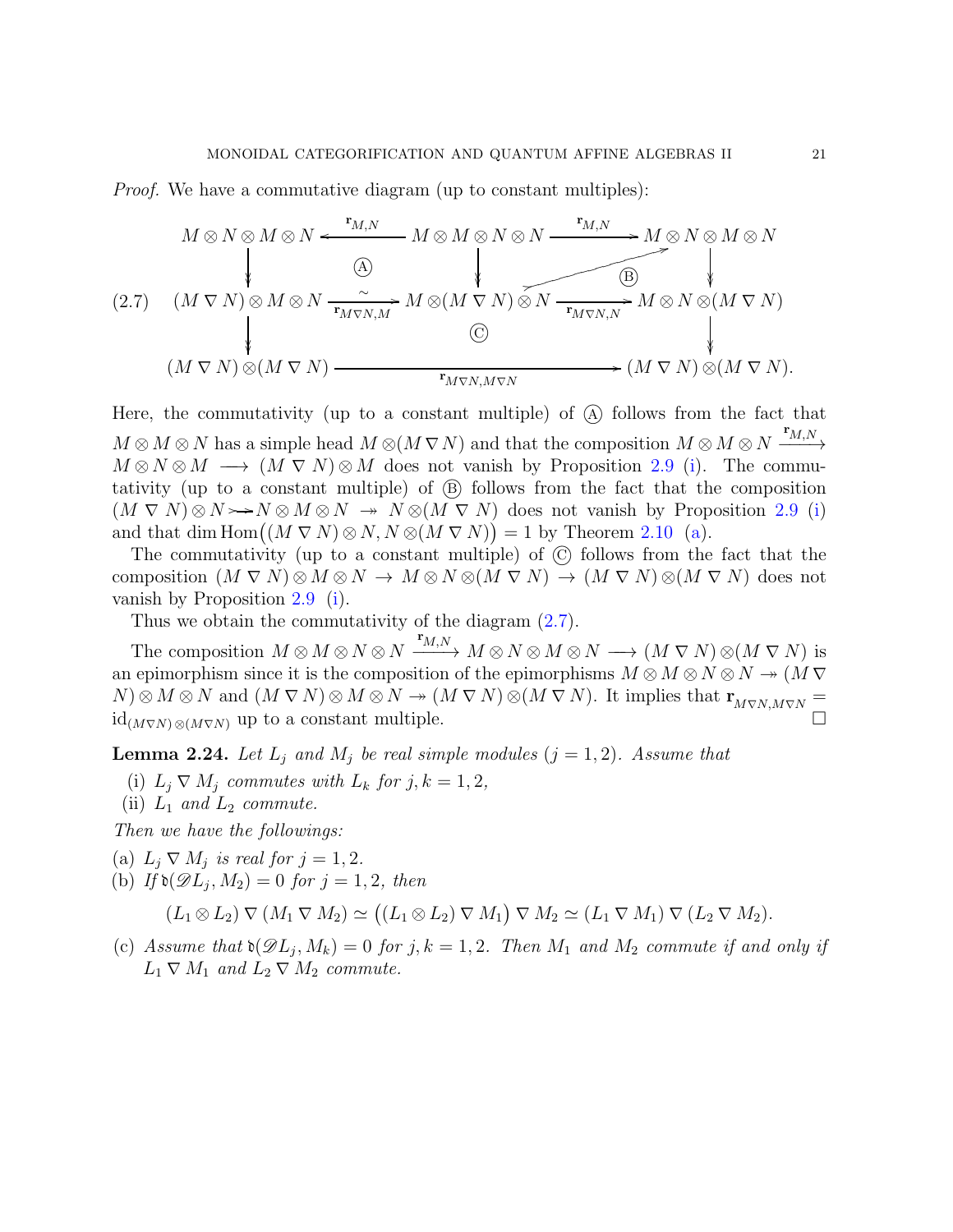*Proof.* [\(a\)](#page-20-1) follows from the preceding lemma.

[\(b\)](#page-20-2) The first isomorphism follows from the fact that  $(L_1 \otimes L_2, M_1, M_2)$  is normal.

On the other hand,  $(L_2, L_1 \nabla M_1, M_2)$  is normal, and hence  $L_2 \otimes (L_1 \nabla M_1) \otimes M_2$  has a simple head. Since we have epimorphisms

 $L_2 \otimes (L_1 \nabla M_1) \otimes M_2 \simeq (L_1 \nabla M_1) \otimes L_2 \otimes M_2 \rightarrow (L_1 \nabla M_1) \nabla (L_2 \nabla M_2)$  and

$$
L_2 \otimes (L_1 \nabla M_1) \otimes M_2 \simeq ((L_2 \otimes L_1) \nabla M_1) \otimes M_2 \rightarrow ((L_1 \otimes L_2) \nabla M_1) \nabla M_2,
$$

we obtain

$$
(L_1 \nabla M_1) \nabla (L_2 \nabla M_2) \simeq ((L_1 \otimes L_2) \nabla M_1) \nabla M_2.
$$

[\(c\)](#page-20-3) Assume first that  $M_1$  and  $M_2$  commute. Then we have by (ii)

$$
(L_1 \nabla M_1) \nabla (L_2 \nabla M_2) \simeq (L_1 \otimes L_2) \nabla (M_1 \nabla M_2)
$$
  
\n
$$
\simeq (L_1 \otimes L_2) \nabla (M_2 \nabla M_1) \simeq (L_2 \nabla M_2) \nabla (L_1 \nabla M_1).
$$

Hence  $L_1 \nabla M_1$  and  $L_2 \nabla M_2$  commute.

Conversely, assume that  $L_1 \nabla M_1$  and  $L_2 \nabla M_2$  commute. Then we have

$$
(L_1 \otimes L_2) \nabla (M_1 \nabla M_2) \simeq (L_1 \nabla M_1) \nabla (L_2 \nabla M_2)
$$
  
\n
$$
\simeq (L_2 \nabla M_2) \nabla (L_1 \nabla M_1) \simeq (L_1 \otimes L_2) \nabla (M_2 \nabla M_1).
$$

Hence we have  $M_1 \nabla M_2 \simeq M_2 \nabla M_1$ , which implies that  $M_1$  and  $M_2$  commute.

<span id="page-21-0"></span>**Proposition 2.25.** Let M, N and L be simple  $U_q'(\mathfrak{g})$ -modules such that L is real. Assume that

(i)  $\mathfrak{d}(\mathscr{D}M, L) = 0$ ,  $\mathfrak{d}(\mathscr{D}L, N) = 0$ , and

(ii)  $M \otimes L \otimes N$  has a simple head.

Then we have

$$
\mathfrak{d}(L, \mathrm{hd}(M \otimes L \otimes N)) = \mathfrak{d}(L, M \nabla L) + \mathfrak{d}(L, L \nabla N).
$$

*Proof.* The condition  $\mathfrak{d}(\mathscr{D}L, N) = 0$  implies that  $(L, M \nabla L, N)$  is normal by Lemma [2.14.](#page-18-0) Thus we have

$$
\Lambda(L, \mathrm{hd}(M \otimes L \otimes N)) = \Lambda(L, (M \nabla L) \nabla N)
$$
  
=  $\Lambda(L, M \nabla L) + \Lambda(L, N) = \Lambda(L, M \nabla L) + \Lambda(L, L \nabla N)$ 

by Lemma [2.13.](#page-18-1) Similarly,  $(M, L \nabla N, L)$  is normal and hence we have

$$
\Lambda(\text{hd}(M \otimes L \otimes N), L) = \Lambda(M \nabla(L \nabla N), L)
$$
  
=  $\Lambda(M, L) + \Lambda(L \nabla N, L) = \Lambda(M \nabla L, L) + \Lambda(L \nabla N, L)$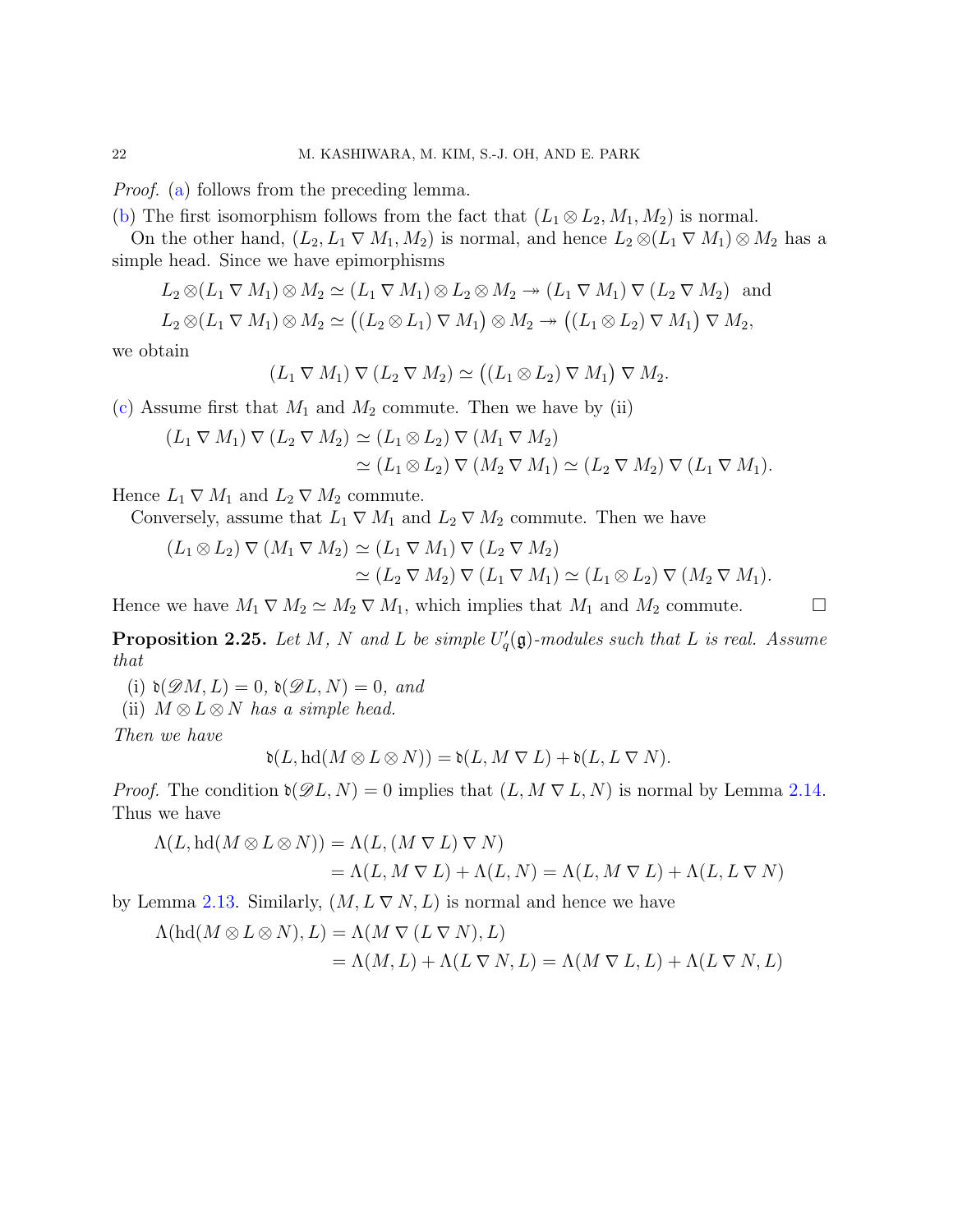by the same reason. Summing up two above equations, we have

$$
\mathfrak{d}(L,\mathrm{hd}(M\otimes L\otimes N))=\mathfrak{d}(L,M\mathrel{\nabla} L)+\mathfrak{d}(L,L\mathrel{\nabla} N). \qquad \qquad \Box
$$

**Lemma 2.26** ([\[38,](#page-91-10) Proposition 3.11, Proposition 4.5]). Let  $L, M, N$  be simple modules in  $\mathscr{C}_{\mathfrak{g}}$  and let S be a simple quotient of  $M \otimes N$ . Then,  $m := \Lambda(L, M) + \Lambda(L, N) - \Lambda(L, S)$ belongs to  $\mathbb{Z}_{\geqslant 0}$  and the diagram

$$
L_z \otimes M \otimes N \xrightarrow{\mathbf{R}_{L_z,M}^{\text{ren}}} M \otimes L_z \otimes N \xrightarrow{\mathbf{R}_{L_z,N}^{\text{ren}}} M \otimes N \otimes L_z
$$
  
\n
$$
L_z \otimes S \xrightarrow{a(z)(z-1)^m \mathbf{R}_{L_z,S}^{\text{ren}}} S \otimes L_z
$$

commutes for some  $a(z) \in \mathbf{k}(z)$  which has neither pole nor zero at  $z = 1$ .

<span id="page-22-1"></span>**Definition 2.27.** A root module is a real simple module L such that

$$
\mathfrak{d}(L, \mathscr{D}^k(L)) = \delta(k = \pm 1) \quad \text{for any } k \in \mathbb{Z}.
$$

The following proposition is obtained by the explicit denominator formulas between fundamental representations (e.g., see [\[54,](#page-92-8) Appendix], [\[55\]](#page-92-6) and [\[11\]](#page-90-19)).

<span id="page-22-0"></span>Proposition 2.28. Every fundamental representation is a root module.

2.4. Simply-laced finite root system associated with  $\mathcal{C}_{\mathfrak{g}}^0$ . In [\[39\]](#page-91-11), we associate to the category  $\mathscr{C}_{\mathfrak{g}}^0$  a simply-laced finite type root system in a canonical way: for a simple module  $M \in \tilde{\mathscr{C}_{\mathfrak{g}}}$ , set  $\mathsf{E}(M) \in \text{Hom}_{\text{Set}}(\sigma(\mathfrak{g}), \mathbb{Z})$  (see  $(2.3)$ ) by

$$
\mathsf{E}(M)(i,a) = \Lambda^\infty(M, V(\varpi_i)_a) \quad \text{for } (i,a) \in \sigma(\mathfrak{g}).
$$

Let

$$
\mathcal{W}_0 := \{ \mathsf{E}(M) \mid M \text{ is simple in } \mathscr{C}_\mathfrak{g}^0 \} \quad \text{and} \quad \Delta_0 := \{ \mathsf{E}(V(\varpi_i)_a) \mid (i, a) \in \sigma_0(\mathfrak{g}) \} \subset \mathcal{W}_0.
$$

Then,  $W_0$  is a Z-submodule of  $Hom_{Set}(\sigma(\mathfrak{g}), \mathbb{Z})$  and endowed with a symmetric bilinear form ( , ) which satisfies

 $(E(M), E(N)) = -\Lambda^{\infty}(M, N)$  for any simple modules  $M, N$  in  $\mathscr{C}_{\mathfrak{g}}^0$ .

**Theorem 2.29** ([\[39\]](#page-91-11)). The pair ( $\mathbb{R} \otimes \mathcal{W}_0$ ,  $\Delta_0$ ) is a root system, the bilinear form (, ) is positive definite and invariant by the Weyl group action, and we have  $\Delta_0 = {\alpha \in \mathcal{W}_0 \mid (\alpha, \alpha) = 2}$ .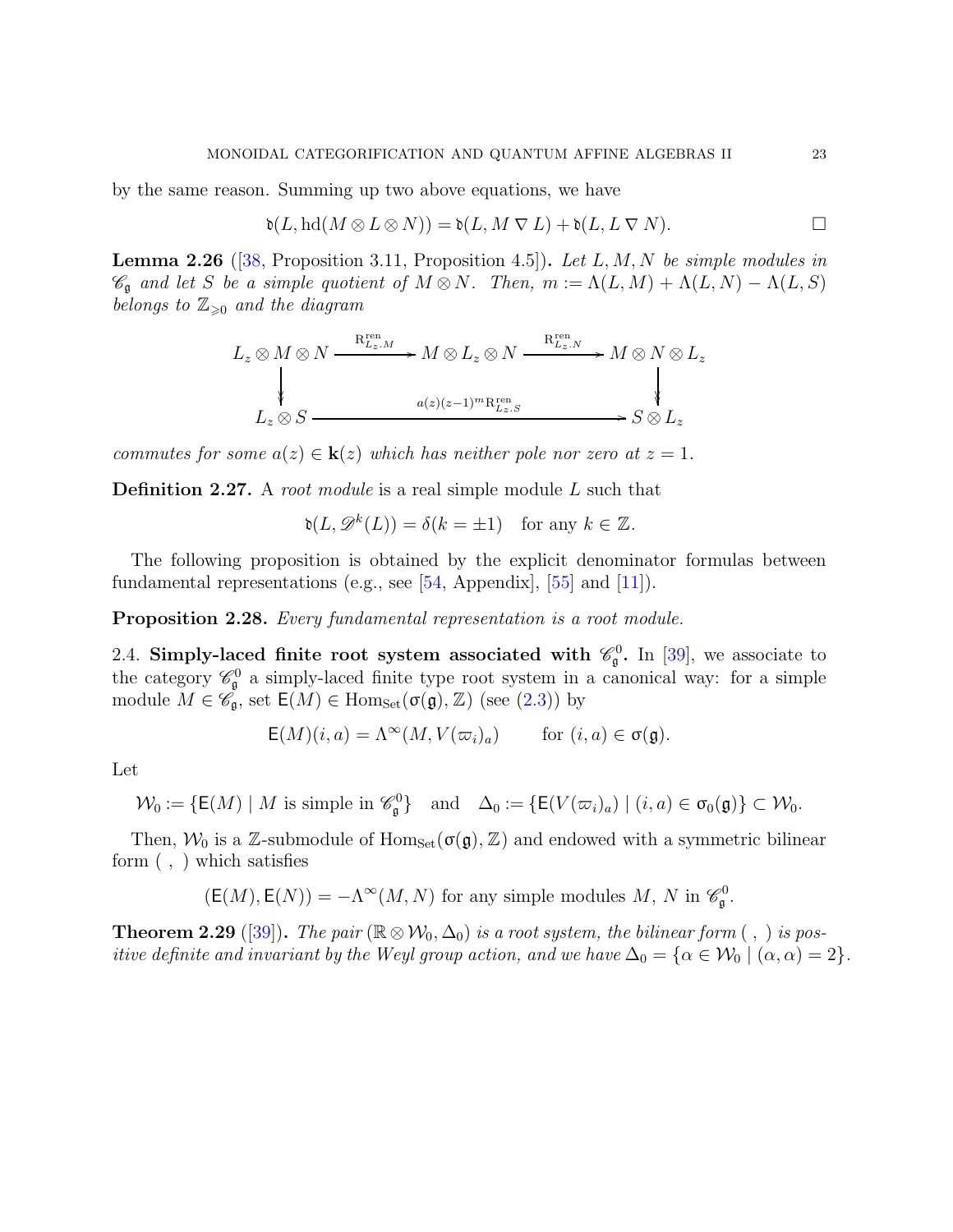#### 3. Review on Quiver Hecke algebras

<span id="page-23-0"></span>In this section, we briefly recall the definition of quiver Hecke algebras  $R$  and the categorification of the quantum unipotent coordinate rings by  $R$ . Then we will review T-system among the determinantial modules.

<span id="page-23-1"></span>3.1. Symmetric quiver Hecke algebras. In this subsection, we recall basic notions of symmetric quiver Hecke algebras associated to a finite simple Lie algebra g of simply-laced type. We denote by  $\Pi_{\mathbf{g}} = {\alpha_i \mid i \in I_{\mathbf{g}}}$  the set of simple roots of  $\mathbf{g}$  and by (, ) the symmetric bilinear form on the root lattice Q of g invariant by the Weyl group action and normalized by  $(\alpha_i, \alpha_i) = 2$ . Set  $\mathsf{Q}^+ = \sum$  $\imath{\in}I_{\tt{g}}$  $\mathbb{Z}_{\geqslant 0} \alpha_i$ .

Take a family of polynomials  $(Q_{ij})_{i,j\in I_{\mathbf{g}}}$  in  $\mathbf{k}[u, v]$  which are of the form

$$
Q_{ij}(u,v) = \pm \delta(i \neq j)(u - v)^{-(\alpha_i,\alpha_j)}
$$

such that  $Q_{ij}(u, v) = Q_{ji}(v, u)$ .

For each  $\beta \in \mathsf{Q}^+$  with  $|\beta|=n$ , we set  $I_{\mathsf{g}}^{\beta}=\{\nu=(\nu_1,\ldots,\nu_n)\in I_{\mathsf{g}}^n \mid \sum_{k=1}^n \alpha_{\nu_k}=\beta\}.$ Note that the symmetric group  $\mathfrak{S}_n = \langle \mathfrak{s}_k | 1 \leq k \leq n-1 \rangle$  acts on  $I_{\mathbf{g}}^{\beta}$  by place permutations.

The symmetric quiver Hecke algebra (also called Khovanov-Lauda-Rouquier algebra)  $R(\beta)$  at  $\beta \in \mathbb{Q}^+$  associated to g and  $(Q_{ij})_{i,j\in I_g}$ , is the algebra over k generated by the elements  $\{e(\nu)\}_{\nu \in I_g^{\beta}}, \{x_k\}_{1 \leqslant k \leqslant n}$  and  $\{\tau_m\}_{1 \leqslant m \leqslant n-1}$  satisfying the following defining relations:

$$
e(\nu)e(\nu') = \delta_{\nu,\nu'}e(\nu), \sum_{\nu \in I_{g}^{\beta}} e(\nu) = 1, x_{k}x_{m} = x_{m}x_{k}, x_{k}e(\nu) = e(\nu)x_{k},
$$
  

$$
\tau_{m}e(\nu) = e(\mathfrak{s}_{m}(\nu))\tau_{m}, \tau_{k}\tau_{m} = \tau_{m}\tau_{k} \text{ if } |k - m| > 1, \tau_{k}^{2}e(\nu) = Q_{\nu_{k},\nu_{k+1}}(x_{k},x_{k+1})e(\nu),
$$
  

$$
(\tau_{k}x_{m} - x_{\mathfrak{s}_{k}(m)}\tau_{k})e(\nu) = \begin{cases} -e(\nu) & \text{if } m = k, \nu_{k} = \nu_{k+1}, \\ e(\nu) & \text{if } m = k+1, \nu_{k} = \nu_{k+1}, \\ 0 & \text{otherwise}, \end{cases}
$$
  

$$
(\tau_{k+1}\tau_{k}\tau_{k+1} - \tau_{k}\tau_{k+1}\tau_{k})e(\nu) = \delta_{\nu_{k},\nu_{k+2}}\frac{Q_{\nu_{k},\nu_{k+1}}(x_{k},x_{k+1}) - Q_{\nu_{k},\nu_{k+1}}(x_{k+2},x_{k+1})}{x_{k} - x_{k+2}}e(\nu).
$$

The algebra  $R(\beta)$  is Z-graded with

$$
\deg e(\nu) = 0, \quad \deg x_k e(\nu) = 2, \quad \text{and} \quad \deg \tau_m e(\nu) = -(\alpha_{\nu_m}, \alpha_{\nu_{m+1}}).
$$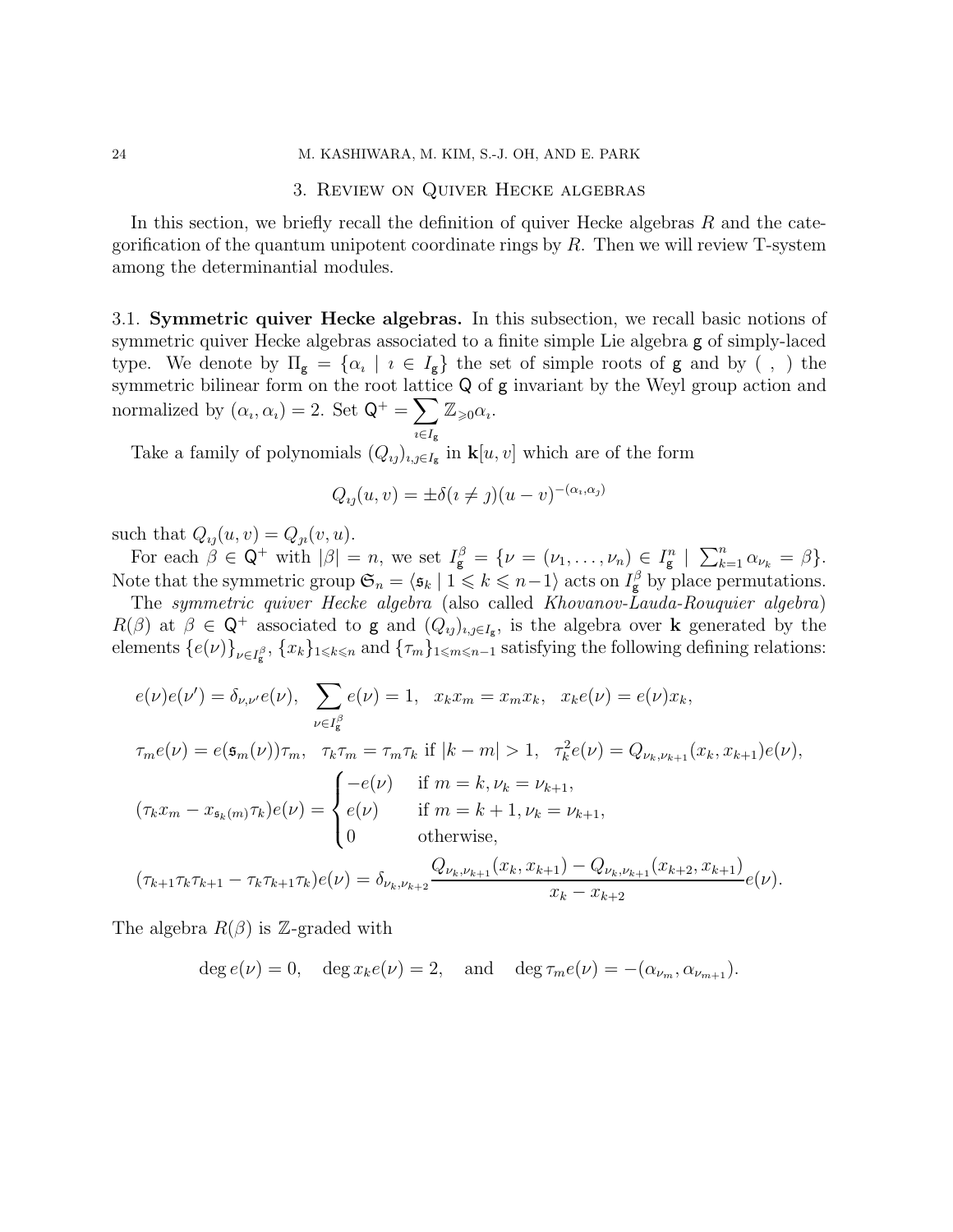Let us denote by  $R(\beta)$ -gMod the category of graded  $R(\beta)$ -modules with homomorphisms of degree 0, by  $R(\beta)$ -gmod the full subcategory of  $R(\beta)$ -gMod consisting of finitedimensional graded  $R(\beta)$ -modules. For an  $R(\beta)$ -module M, we set wt $(M) := -\beta \in \mathbb{Q}^{-}$ . For the sake of simplicity, we say that  $M$  is an  $R$ -module instead of saying that  $M$  is a graded  $R(\beta)$ -module. Let us denote by q the grading shift functor: for  $M \in R$ -gmod :=  $\bigoplus R(\beta)$ -gmod. We have  $(qM)_n = M_{n-1}$  by definition.  $\beta \in \mathsf{Q}^+$ 

For  $i \in I_g$ ,  $L(i)$  denotes the 1-dimensional simple graded  $R(\alpha_i)$ -modules  $\mathbf{k}u(i)$  with the action

$$
x_1u(i)=0.
$$

We also sometimes ignore grading shifts if there is no risk of confusion. Hence, for Rmodules M and N, we sometimes say that  $f: M \to N$  is a homomorphism if  $f: q^a M \to N$ is a morphism in R-gmod for some  $a \in \mathbb{Z}$ . If we want to emphasize that  $f: q^a M \to N$  is a morphism in R-gmod, we say so. We set

$$
\operatorname{Hom}_{R(\beta)}(M,N) := \bigoplus_{a \in \mathbb{Z}} \operatorname{Hom}_{R(\beta) \text{-}\operatorname{gmod}}(q^a M, N).
$$

For  $\beta, \gamma \in \mathbb{Q}^+$ , set  $e(\beta, \gamma) := \sum_{\nu \in I_{\mathbf{g}}^{\beta}, \nu' \in I_{\mathbf{g}}^{\gamma}} e(\nu * \nu') \in R(\beta + \gamma)$ , where  $\nu * \nu'$  denotes the concatenation of  $\nu$  and  $\nu'$ . Then there is a k-algebra homomorphism  $R(\beta) \otimes R(\gamma) \rightarrow$  $e(\beta, \gamma)R(\beta+\gamma)e(\beta, \gamma)$ . The convolution product  $-\circ -: R(\beta)$ -gmod  $\times R(\gamma)$ -gmod  $\to R(\beta+\gamma)$  $\gamma$ )-gmod is a bifunctor given by

$$
M \circ N := R(\beta + \gamma) e(\beta, \gamma) \underset{R(\beta) \otimes R(\gamma)}{\otimes} (M \otimes N).
$$

Set  $R$ -gmod :=  $\bigoplus$  $\beta \in$ Q<sup>+</sup>  $R(\beta)$ -gmod. Then the category R-gmod is a monoidal category with the tensor product  $\circ$  and the unit object  $\mathbf{1} := \mathbf{k} \in R(0)$ -gmod.

For  $1 \leq a < |\beta|$ , we define the *intertwiner*  $\varphi_a \in R(\beta)$  by

$$
\varphi_a e(\nu) = \begin{cases}\n(\tau_a x_a - x_a \tau_a) e(\nu) & \text{if } \nu_a = \nu_{a+1}, \\
\tau_a e(\nu) & \text{otherwise.} \n\end{cases}
$$

For  $m, n \in \mathbb{Z}_{\geqslant 0}$ , let us denote by  $w[m,n]$  the element of  $\mathfrak{S}_{m+n}$  defined by

$$
w[m,n](k) = \begin{cases} k+n & \text{if } 1 \leqslant k \leqslant m, \\ k-m & \text{if } m < k \leqslant m+n, \end{cases}
$$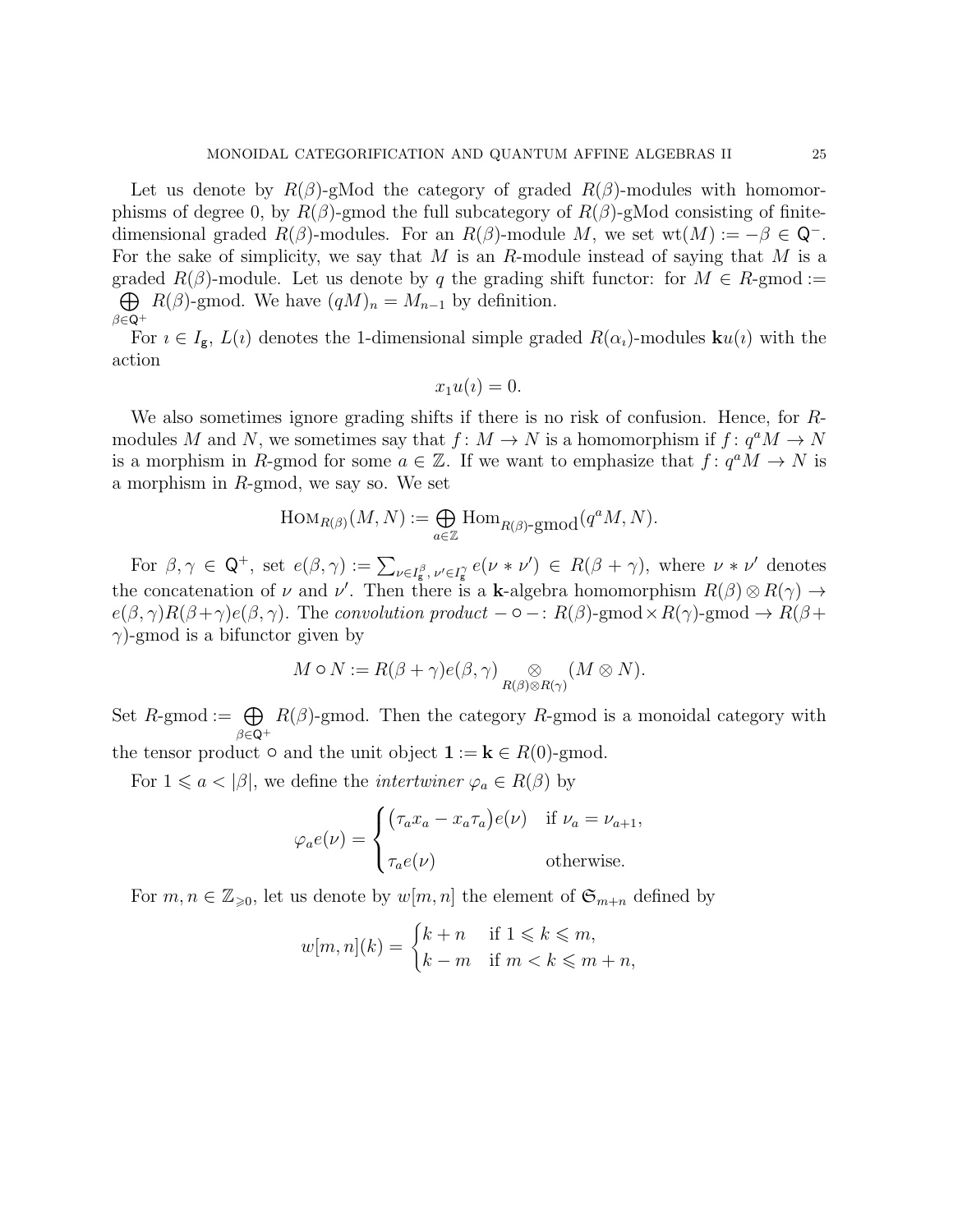and set  $\varphi_{[m,n]} := \varphi_{i_1} \cdots \varphi_{i_t}$ , where  $s_{i_1} \cdots s_{i_t}$  is a reduced expression of  $w[m,n]$ . It does not depend on the choice of a reduced expression.

Let M be an  $R(\beta)$ -module and N an  $R(\gamma)$ -module. Then the map  $M \otimes N \to N \circ M$ given by  $u \otimes v \mapsto \varphi_{\{|v\|,|\beta|\}}(v \otimes u)$  induces an  $R(\beta + \gamma)$ -module homomorphism

$$
R_{M,N}: M \circ N \longrightarrow N \circ M.
$$

Let z be an indeterminate homogeneous of degree 2, and let  $\psi_z$  be the graded algebra homomorphism

$$
\psi_z\colon R(\beta)\to \mathbf{k}[z]\otimes R(\beta)
$$

given by

$$
\psi_z(x_k) = x_k + z, \quad \psi_z(\tau_k) = \tau_k, \quad \psi_z(e(\nu)) = e(\nu).
$$

For an  $R(\beta)$ -module M, we denote by  $M_z$  the  $(\mathbf{k}[z] \otimes R(\beta))$ -module  $\mathbf{k}[z] \otimes M$  with the action of  $R(\beta)$  twisted by  $\psi_z$ .

For a non-zero  $R(\beta)$ -module M and a non-zero  $R(\gamma)$ -module N, let s be the largest nonnegative integer such that the image of  $R_{M_z,N}$  is contained in  $z^s(N \circ M_z)$ . We denote by  $R_{M_z,N}^{\text{ren}}$  the  $R(\beta)$ -module homomorphism  $z^{-s}R_{M_z,N}$  and call it the *renormalized* R-matrix. We denote by  $\mathbf{r}_{M,N} := \mathcal{R}_{M_z,N}^{\text{ren}} \mid_{z=0} : M \circ N \to N \circ M$  and call  $\mathbf{r}_{M,N}$  the *R-matrix*. By the definition,  $\mathbf{r}_{M,N}$  never vanishes.

We denote by  $\Lambda(M,N)$  the homogeneous degree of  $\mathbf{r}_{M,N}$  and set

$$
\widetilde{\Lambda}(M,N) := \frac{1}{2} \big( \Lambda(M,N) + (\mathrm{wt}(M),\mathrm{wt}(N)) \big), \quad \mathfrak{d}(M,N) := \frac{1}{2} \big( \Lambda(M,N) + \Lambda(N,M) \big).
$$

The invariants  $\Lambda$  and  $\mathfrak d$  enjoy the similar properties of  $\Lambda$  and  $\mathfrak d$  for  $\mathscr{C}_{\mathfrak g}$ . For more details, we refer to [\[33,](#page-91-7) [38,](#page-91-10) [39\]](#page-91-11).

Let  $\beta \in \mathsf{Q}^+$ . For  $i \in I_{\mathsf{g}}$ ,  $1 \leq a \leq |\beta|$  and  $M \in R(\beta)$ -gmod, we set

$$
E_i M := e_1(\iota) M \quad \text{and} \quad E_i^* M := e_{|\beta|}(\iota) M \quad \text{where } e_a(\iota) := \sum_{\nu \in I_g^{\beta}, \nu_a = \iota} e(\nu) \in R(\beta).
$$

Then,  $E_i$  and  $E_i^*$  are functors from  $R(\beta)$ -gmod to  $R(\beta - \alpha_i)$ -gmod. For a non-zero module  $M \in R(\beta)$ -gmod, we also set

$$
\varepsilon_i(M) = \max \left\{ n \in \mathbb{Z}_{\geqslant 0} \mid E_i^n M \neq 0 \right\} \in \mathbb{Z}_{\geqslant 0} \text{ and }
$$
  

$$
\varepsilon_i^*(M) = \max \left\{ n \in \mathbb{Z}_{\geqslant 0} \mid E_i^{*n} M \neq 0 \right\} \in \mathbb{Z}_{\geqslant 0}.
$$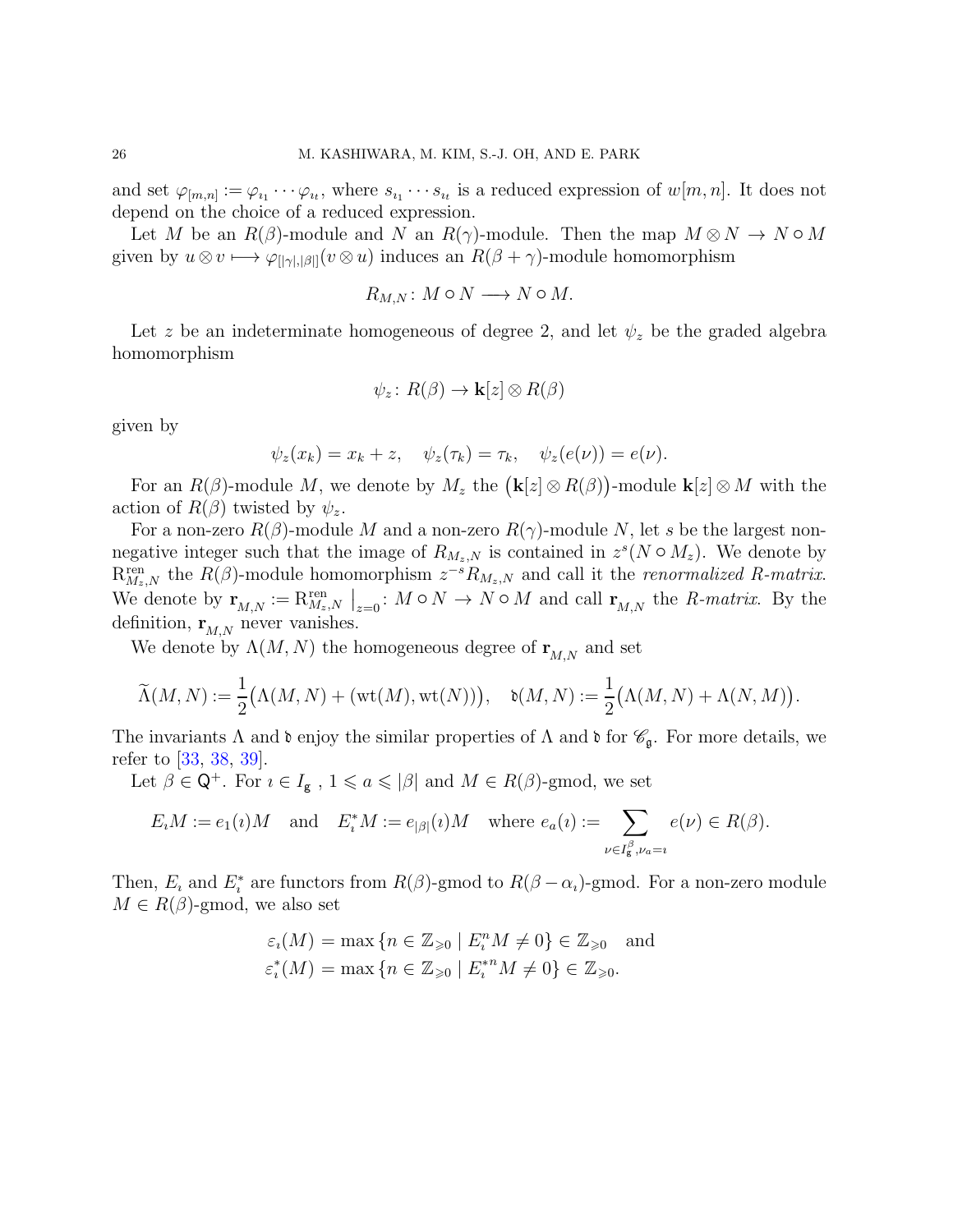<span id="page-26-0"></span>3.2. Quantum unipotent coordinate ring and T-systems. Let  $U_q(\mathbf{g})$  be the quantum group associated to a finite simply-laced Cartan datum  $(C, P, \Pi, P^{\vee}, \Pi^{\vee})$  of  $g$ , which is the associative algebra over  $\mathbb{Q}(q)$  generated by  $e_i, f_i$   $(i \in I_g)$  and  $q^h$   $(h \in \mathsf{P}^{\vee})$ .

Note that  $U_q(\mathbf{g})$  admits a weight-space decomposition as follows:

$$
U_q(\mathbf{g}) = \bigoplus_{\beta \in \mathbf{Q}} U_q(\mathbf{g})_\beta, \text{ where } U_q(\mathbf{g})_\beta := \left\{ x \in U_q(\mathbf{g}) \mid q^h x q^{-h} = q^{\langle h, \beta \rangle} x \text{ for any } h \in \mathsf{P}^{\vee} \right\}.
$$

We denote by  $U_q^+(\mathbf{g})$  the  $\mathbb{Q}(q)$ -subalgebra of  $U_q(\mathbf{g})$  generated by  $\{e_i \mid i \in I_\mathbf{g}\}$ . Let  $U_q^+(\mathbf{g})_{\mathbb{Z}[q^{\pm 1}]}$ be the  $\mathbb{Z}[q^{\pm 1}]$ -subalgebra of  $U_q^+(\mathbf{g})$  generated by  $e_i^{(n)} := e_i^n/[n]!$   $(i \in I_{\mathbf{g}}, n \in \mathbb{Z}_{>0})$ .

Let  $\Delta_n$  be the algebra homomorphism  $U_q^+(\mathbf{g}) \to U_q^+(\mathbf{g}) \otimes U_q^+(\mathbf{g})$  given by  $\Delta_n(e_i) =$  $e_i \otimes 1 + 1 \otimes e_i$ , where the algebra structure on  $U_q^+(\mathbf{g}) \otimes U_q^+(\mathbf{g})$  is defined by

$$
(x_1 \otimes x_2) \cdot (y_1 \otimes y_2) = q^{-(\mathrm{wt}(x_2),\mathrm{wt}(y_1))} (x_1 y_1 \otimes x_2 y_2).
$$

Set

$$
A_q(\mathsf{n}) = \bigoplus_{\beta \in \mathsf{Q}^-} A_q(\mathsf{n})_\beta \quad \text{ where } A_q(\mathsf{n})_\beta := \text{Hom}_{\mathbb{Q}(q)}(U_q^+(\mathsf{g})_{-\beta}, \mathbb{Q}(q)).
$$

Then  $A_q(\mathsf{n})$  is an algebra with the multiplication given by  $(\psi \cdot \theta)(x) = \theta(x_{(1)})\psi(x_{(2)})$ , when  $\Delta_{n}(x) = x_{(1)} \otimes x_{(2)}$  in Sweedler's notation.

Let us denote by  $A_q(\mathsf{n})_{\mathbb{Z}[q^{\pm 1}]}$  the  $\mathbb{Z}[q^{\pm 1}]$ -submodule of  $A_q(\mathsf{n})$  consisting of  $\psi \in A_q(\mathsf{n})$  such that  $\psi(U_q^+(\mathbf{g})_{\mathbb{Z}[q^{\pm 1}]}) \subset \mathbb{Z}[q^{\pm 1}]$ . Then it is a  $\mathbb{Z}[q^{\pm 1}]$ -subalgebra of  $A_q(\mathbf{n})$ . Moreover, the upper global basis  $\mathbf{B}^{\text{up}}$  is a  $\mathbb{Z}[q^{\pm 1}]$ -module basis of  $A_q(\mathsf{n})_{\mathbb{Z}[q^{\pm 1}]}$ . For the detail of the upper global basis, see [\[33,](#page-91-7) Section 1.3]. For  $w \in W_{g}$ , let  $A_q(\mathsf{n}(w))_{\mathbb{Z}[q^{\pm 1}]}$  be the  $\mathbb{Z}[q^{\pm 1}]$ -submodule of  $A_q(\mathsf{n})_{\mathbb{Z}[q^{\pm 1}]}$  consisting of the elements  $\psi \in A_q(\mathsf{n})_{\mathbb{Z}[q^{\pm 1}]}$  such that  $e_{i_1} \cdots e_{i_n} \psi = 0$  for any  $\beta \in (\mathsf{Q}^+\cap w\mathsf{Q}^+) \setminus \{0\}$  and any sequence  $(i_1,\ldots,i_n) \in I_{\mathsf{g}}^{\beta}$ . Then  $A_q(\mathsf{n}(w))_{\mathbb{Z}[q^{\pm 1}]}$  is a  $\mathbb{Z}[q^{\pm 1}]$ subalgebra of  $A_q(\mathsf{n})_{\mathbb{Z}[q^{\pm 1}]}$  ([\[37,](#page-91-18) Theorem 2.20]). We call this algebra the quantum unipotent coordinate ring associated with w. The set  $\mathbf{B}^{\text{up}}(w) := \mathbf{B}^{\text{up}} \cap A_q(\mathsf{n}(w))$  forms a  $\mathbb{Z}[q^{\pm 1}]$ -basis of  $A_q(\mathsf{n}(w))_{\mathbb{Z}[q^{\pm 1}]}$  ([\[43\]](#page-91-19)).

For a dominant weight  $\lambda \in \mathsf{P}^+$ , let  $V(\lambda)$  be the irreducible highest weight  $U_q(\mathsf{g})$ -module with highest weight vector  $u_\lambda$  of weight  $\lambda$ . Let  $( \ , \ )_\lambda$  be the non-degenerate symmetric bilinear form on  $V(\lambda)$  such that  $(u_\lambda, u_\lambda)_{\lambda} = 1$  and  $(xu, v)_{\lambda} = (u, \varphi(x)v)_{\lambda}$  for  $u, v \in V(\lambda)$ and  $x \in U_q(\mathbf{g})$ , where  $\varphi$  is the algebra antiautomorphism on  $U_q(\mathbf{g})$  defined by  $\varphi(e_i) = f_i$ ,  $\varphi(f_i) = e_i$  and  $\varphi(q^h) = q^h$ . For each  $\mu, \zeta \in W_g \lambda$ , the unipotent quantum minor  $D(\mu, \zeta)$ is an element in  $A_q(\mathsf{n})$  given by  $D(\mu,\zeta)(x) = (xu_\mu,u_\zeta)_\lambda$  for  $x \in U_q^+(\mathsf{g})$ , where  $u_\mu$  and  $u_\zeta$ are the extremal weight vectors in  $V(\lambda)$  of weight  $\mu$  and  $\zeta$ , respectively. Then we have  $D(\mu,\zeta) \in \mathbf{B}^{\text{up}} \sqcup \{0\}.$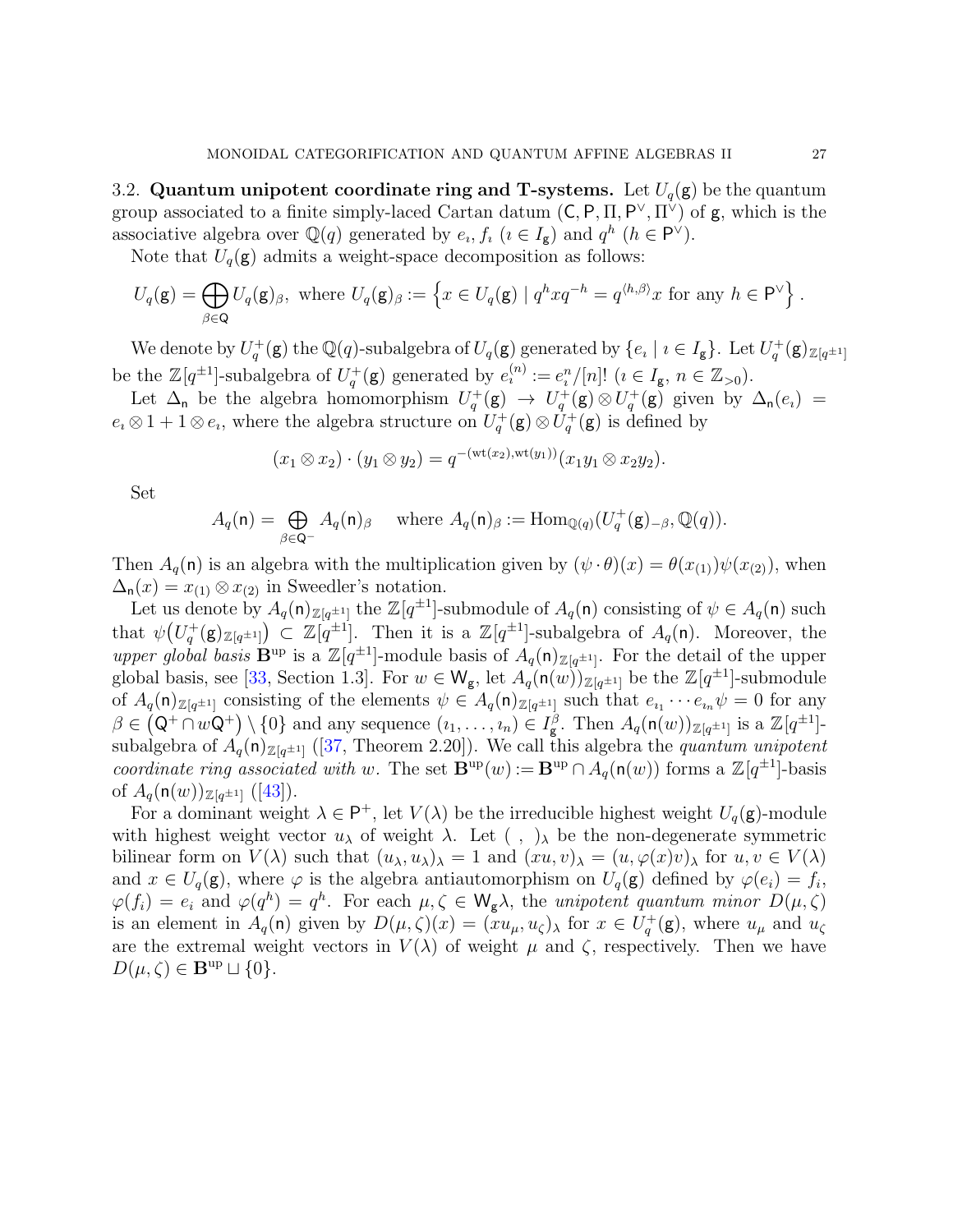For a reduced expression  $\underline{w} = s_{i_1} s_{i_2} \cdots s_{i_l}$  of  $w \in W_g$ , define  $\underline{w}_{\leq k} := s_{i_1} \cdots s_{i_k}$  and  $\lambda_k :=$  $\underline{w}_{\leq k}\Lambda_{i_k}$  for  $1 \leq k \leq l$ . Note that  $\lambda_{k^-} = \underline{w}_{\leq k-1}\Lambda_{i_k}$  if  $k^- > 0$ . Here

$$
k^- := \max\Big( \{ s \in [1, k-1] \mid \iota_s = \iota_k \} \sqcup \{ 0 \} \Big).
$$

For  $0 \leq t \leq s \leq l$ , we set

$$
D_{\underline{w}}[t,s] := \begin{cases} D(\underline{w}_{\leq s} \Lambda_{i_s}, \ \underline{w}_{\leq t-1} \Lambda_{i_t}) & \text{if } 1 \leq t \leq s \leq l \text{ and } i_s = i_t, \\ D(\underline{w}_{\leq s} \Lambda_{i_s}, \ \Lambda_{i_s}) & \text{if } 0 = t < s \leq l, \\ 1 & \text{if } 0 = t = s. \end{cases}
$$

Then  $D_{\underline{w}}[t,s]$  belongs to  $\mathbf{B}^{\text{up}}(w)$ . The set  $\{D_{\underline{w}}[k]:=D_{\underline{w}}[k,k] \mid 1 \leqslant k \leqslant l\}$  generates  $A_q(\mathsf{n}(w))_{\mathbb{Z}[q^{\pm 1}]}$ as a  $\mathbb{Z}[q^{\pm 1}]$ -algebra.

We omit the subscript  $_w$  if there is no confusion about the choice of  $\underline{w}$ .

**Remark 3.1.** In [\[33\]](#page-91-7), we use  $D(s, t^+)$  instead of  $D[t, s]$ , where  $k^+ := \min\left(\{t \in [k+1, l] \mid s\}$  $u_t = u_k$ }  $\cup$  { $l + 1$ }  $\big)$ . We hope that there is no confusion by the differences of the notations.

**Theorem 3.2** ([\[45,](#page-91-8) [59,](#page-92-3) [60,](#page-92-4) [63\]](#page-92-10)). There exists a  $\mathbb{Z}[q^{\pm 1}]$ -algebra isomorphism:

ch<sub>q</sub>:  $K(R\text{-gmod}) \longrightarrow A_q(\mathsf{n})_{\mathbb{Z}[q^{\pm 1}]}$ .

Furthermore, under the isomorphism  $ch_q$ , the upper global basis  $B^{up}$  of  $A_q(\mathsf{n})_{\mathbb{Z}[q^{\pm 1}]}$  corresponds to the set of the isomorphism classes of self-dual simple R-modules.

Since  $D(\mu, \zeta)$  is a member of the upper global basis, there exists a unique real simple module  $D(\mu, \zeta)$  in  $R(\zeta - \mu)$ -gmod such that  $ch_q(D(\mu, \zeta)) = D(\mu, \zeta)$ . We call it the determinantial module. For a reduced expression  $\underline{w} = s_{i_1} s_{i_2} \cdots s_{i_l}$  of  $w \in W_g$  and  $0 \leq t \leq s \leq l$ such that  $t = 0$  or  $i_s = i_t$ , let  $D_{\underline{w}}[t, s]$  be a simple module such that  $ch_q(D_{\underline{w}}[t, s]) = D_{\underline{w}}[t, s]$ . In particular, we call  $D_w[k] := D_w[k, k]$  the cuspidal module for  $1 \leq k \leq l$ .

**Proposition 3.3** ([\[33,](#page-91-7) Proposition 10.2.5], [\[37,](#page-91-18) Proposition 4.6]). For a reduced expression  $\underline{w} = s_{i_1} s_{i_2} \cdots s_{i_l}$  of  $w \in W_g$ , we have the followings:

(i) For  $1 \leq a < b \leq l$  with  $i_a = i_b$ , there exists an exact sequence in R-gmod:

<span id="page-27-0"></span>
$$
(3.1) \qquad 0 \to \bigcirc_{j \in I_g; \ d(a,j)=1} \mathsf{D}[a(j)^+, b(j)^-] \to \mathsf{D}[a^+, b] \circ \mathsf{D}[a, b^-] \to \mathsf{D}[a, b] \circ \mathsf{D}[a^+, b^-] \to 0.
$$

Here we understand  $D[t, s] \simeq 1$  for  $t > s$ . For the notations  $k(j)^{\pm}$ , see [\(4.2\)](#page-31-0) below. (ii) For  $1 \leq a \leq b < c \leq l$  with  $i_a = i_b = i_c$ , we have

$$
D[b^+, c] \nabla D[a, b] \simeq D[a, c].
$$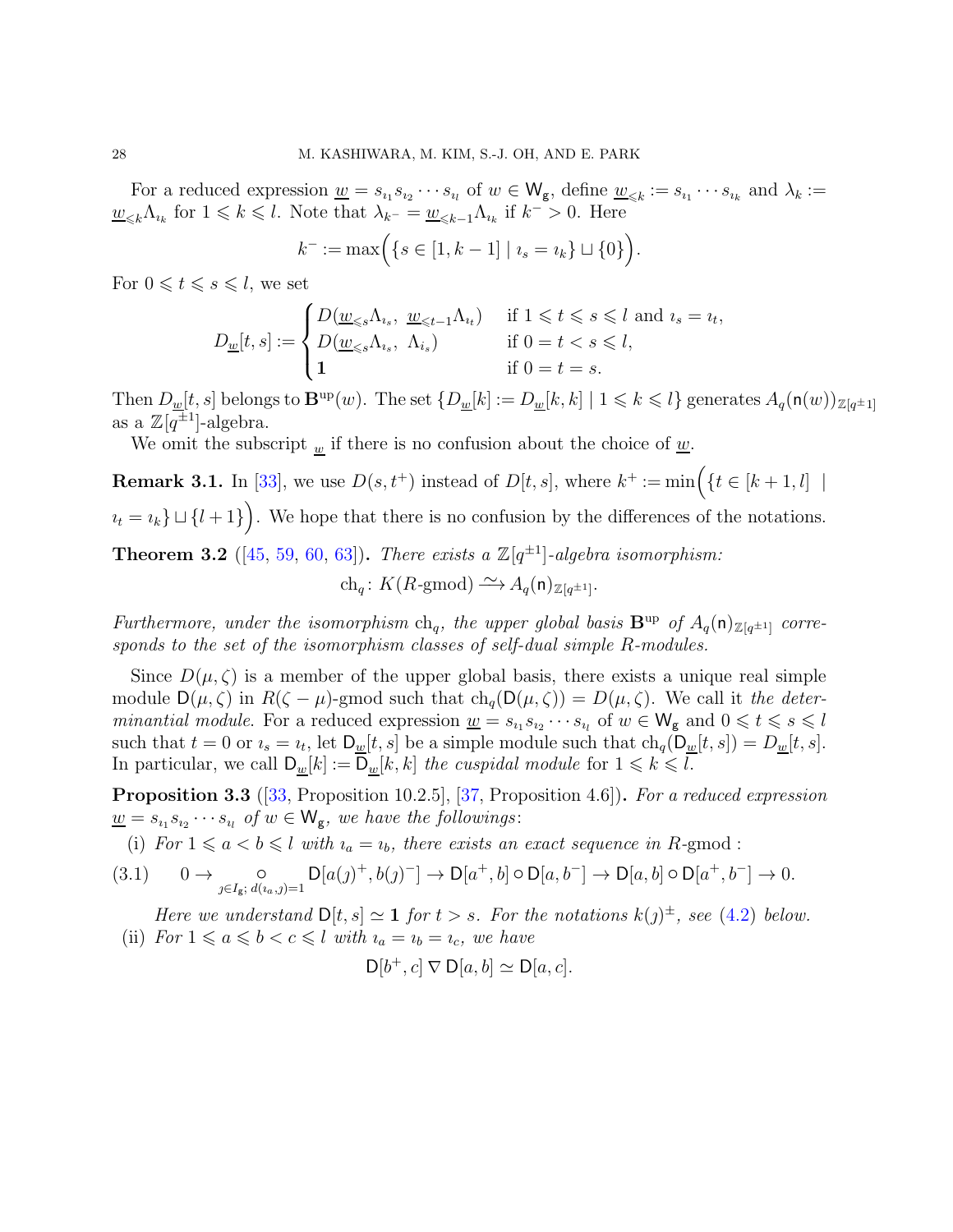We call an exact sequence of the form in  $(3.1)$  a T-system.

For an  $R(\beta)$ -module M, define

$$
W(M) := \{ \gamma \in \mathsf{Q}^+ \cap (\beta - \mathsf{Q}^+) \mid e(\gamma, \beta - \gamma)M \neq 0 \},
$$
  

$$
W^*(M) := \{ \gamma \in \mathsf{Q}^+ \cap (\beta - \mathsf{Q}^+) \mid e(\beta - \gamma, \gamma)M \neq 0 \}.
$$

For  $w \in W_{g}$ , we denote by  $R_w$ -gmod the full subcategory of R-gmod whose objects M satisfy  $W(M) \subset \mathsf{Q}^+ \cap w\mathsf{Q}^-$ . Here R denote the quiver Hecke algebra associated to **g**.

# <span id="page-28-2"></span>Theorem 3.4  $([37])$  $([37])$  $([37])$ .

- (a)  $R_w$ -gmod is the smallest subcategory of R-gmod which is stable under taking subquotients, extensions, convolutions, grading shifts, and contains the determinantial modules  $\{D_{\underline{w}}[k] \mid 1 \leq k \leq l\}$ , where  $\underline{w} = s_{i_1} s_{i_2} \cdots s_{i_l}$  is a reduced expression of w.
- (b) There exists a  $\mathbb{Z}[q^{\pm 1}]$ -algebra isomorphism between  $K(R_w$ -gmod) and  $A_{\mathbb{Z}[q^{\pm 1}]}(\mathsf{n}(w))$ . Here,  $A_{\mathbb{Z}[q^{\pm 1}]}(\mathsf{n}(w))$  is the  $\mathbb{Z}[q^{\pm 1}]$ -subalgebra of  $A_q(\mathsf{n})_{\mathbb{Z}[q^{\pm 1}]}$  generated by  $D[t,s]$  with  $1 \leqslant t \leqslant s \leqslant l$ .
- (c) The set of self-dual simple modules in  $R_w$ -gmod coincides with the upper global basis of  $A_{\mathbb{Z}[q^{\pm 1}]}(\mathsf{n}(w))$  under the isomorphism  $ch_q$ .

In particular, for any  $\Lambda \in \mathsf{P}^+$ , the determinantial module  $\mathsf{D}(w\Lambda,\Lambda)$  strongly commutes with all the simple modules in  $R_w$ -gmod.

#### 4. Quantum affine Schur-Weyl duality and T-systems

<span id="page-28-0"></span>In this section, we briefly recall the quantum affine Schur-Weyl duality functor from the category R-gmod of finite-dimensional modules to  $\mathscr{C}_{\mathfrak{a}}$ , constructed by Kang-Kashiwara-Kim in  $[28]$  (cf.  $[40]$ ), which preserves several invariants of those categories. We also review the affine cuspidal modules, PBW-pairs and reflections, defined in [\[40\]](#page-91-12). Then we will construct affine determinantial modules, which are real simple modules associated to  $i$ -boxes and PBW-pairs. In the last part, we will investigate the commuting condition and T-systems among affine determinantial modules, which can be understood as a vast generalization of the T-systems in R-gmod and among KR-modules.

<span id="page-28-1"></span>4.1. Quantum affine Schur-Weyl duality functor. Let g be a simple Lie algebra with a simply-laced Cartan matrix  $C = (c_{i,j})_{i,j \in I_g}$ . Let  $\mathcal{D} := \{L_i\}_{i \in I_g} \subset \mathscr{C}_g$  be a family of real simple modules of  $\mathscr{C}_{\mathfrak{g}}$ . The family D is called a *strong duality datum* associated with **g** if itsatisfies the following conditions  $([40, \text{Definition } 4.7])$  $([40, \text{Definition } 4.7])$  $([40, \text{Definition } 4.7])$ :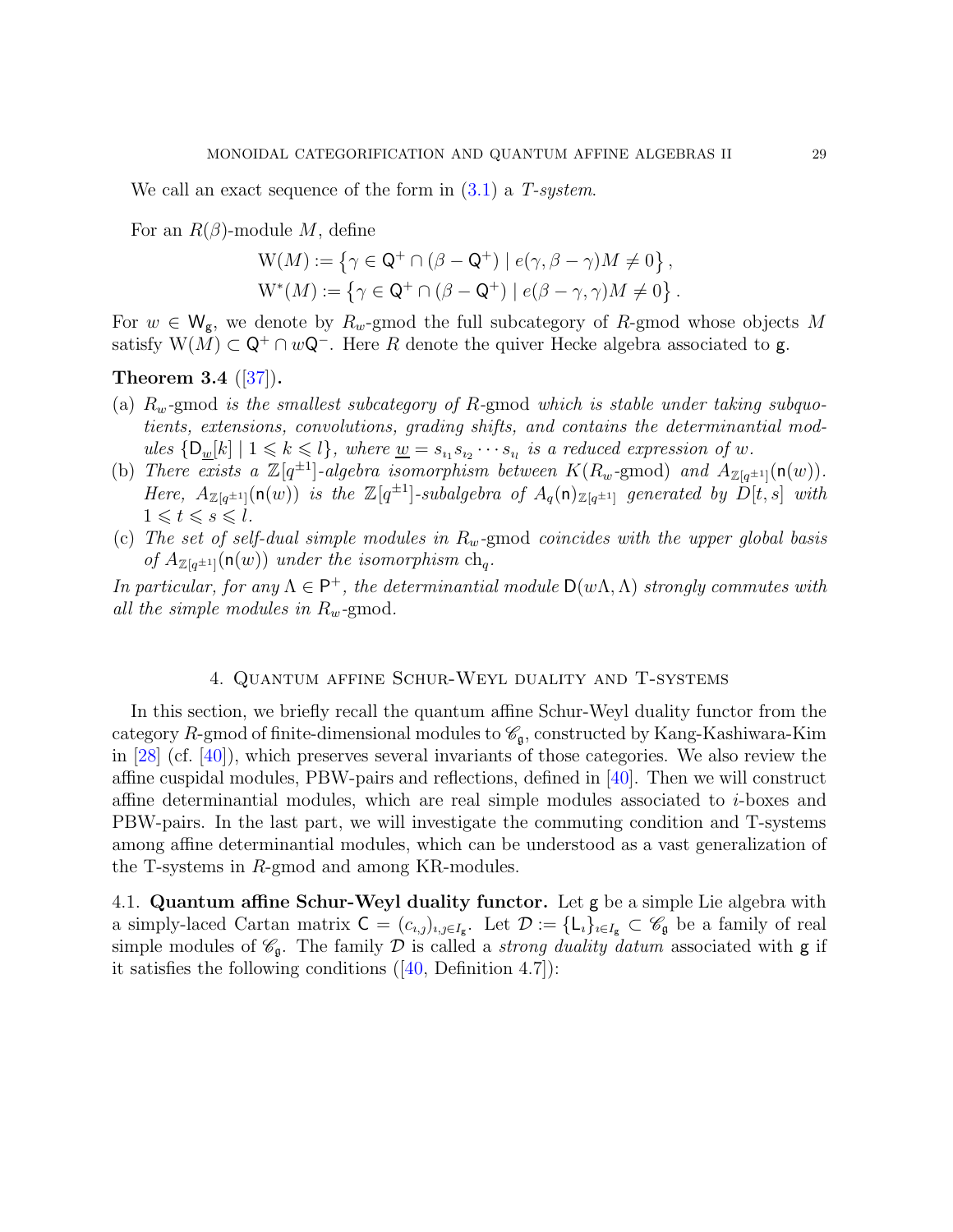- (1)  $\mathsf{L}_i$  is a root module for each  $i \in I_g$ ,
- (2) for any  $i, j \in I_{\mathbf{g}}$  with  $i \neq j$ ,  $\mathfrak{d}(\mathsf{L}_i, \tilde{\mathscr{D}}^k \mathsf{L}_j) = -\delta(k=0)c_{i,j}$ .

Let us denote by  $R_c$  the symmetric quiver Hecke algebra associated with  $C$ .

**Theorem 4.1** ([\[28,](#page-90-10) [40\]](#page-91-12)). For a given strong duality datum  $\mathcal D$  associated with  $g$ , there exists a functor

$$
\widehat{\mathcal{F}}_{\mathcal{D}}\colon R_{\mathsf{C}}\text{-}\mathrm{gMod}\to U_q'(\mathfrak{g})\text{-}\mathrm{Mod},
$$

where  $U_q'(\mathfrak{g})$ -Mod denotes the category of integrable  $U_q'(\mathfrak{g})$ -modules. Moreover,  $\mathcal{F}_{\mathcal{D}}$  satisfies the following properties :

(a)  $\mathcal{F}_{\mathcal{D}}(L(\iota)) \simeq \mathsf{L}_{\iota}.$ 

(b) The functor  $\widehat{\mathcal{F}}_{\mathcal{D}}$  induces an exact monoidal functor on R-gmod which preserves simplicity:

(4.1) 
$$
\mathcal{F}_{\mathcal{D}}\colon R_{\mathsf{C}}\text{-}\mathrm{gmod}\to\mathscr{C}_{\mathfrak{g}}.
$$

Namely,  $\mathcal{F}_{\mathcal{D}}$  sends finite-dimensional graded  $R_{\mathsf{C}}$ -modules to modules in  $\mathscr{C}_{\mathfrak{g}}$  and, for any  $M_1, M_2 \in R_{\mathsf{C}}$ -gmod, we have isomorphisms

 $\mathcal{F}_{\mathcal{D}}(R_{\mathsf{C}}(0)) \simeq \mathbf{k}, \quad \mathcal{F}_{\mathcal{D}}(M_1 \circ M_2) \simeq \mathcal{F}_{\mathcal{D}}(M_1) \otimes \mathcal{F}_{\mathcal{D}}(M_2),$ 

and  $\mathcal{F}_{\mathcal{D}}$  sends simple modules to simple modules.

(c) For  $M \in R_{\mathsf{C}}$ -gmod, we have

$$
\widehat{\mathcal{F}}_{\cal D}(M_z)\simeq \mathcal{F}_{\cal D}(M)_{\rm e^z}
$$

(see [\[40\]](#page-91-12) for more details).

We call the functor  $\mathcal{F}_{\mathcal{D}}$  the quantum affine Schur-Weyl duality functor.

**Definition 4.2** ([\[40,](#page-91-12) §5.2]). The category  $\mathcal{C}_{\mathcal{D}}$  is defined to be the smallest full subcategory of  $\mathscr{C}_{\mathfrak{g}}$  such that

(1) it contains  $L_i$  for any  $i \in I_g$  and the trivial module 1,

(2) it is stable by taking subquotients, extensions, and tensor products.

Hence  $\mathscr{C}_{\mathcal{D}}$  contains  $\mathcal{F}_{\mathcal{D}}(M)$  for any module  $M \in R_{\mathsf{C}}$ -gmod.

The Grothendieck ring  $K(R_{\mathsf{C}}\text{-}\mathrm{gmod})$  has a  $\mathbb{Z}[q^{\pm 1}]$ -algebra structure. We set

 $K(R_{\text{C}}\text{-}\text{gmod})|_{q=1} := K(R_{\text{C}}\text{-}\text{gmod})/(q-1)K(R_{\text{C}}\text{-}\text{gmod}).$ 

**Theorem 4.3** ([\[40\]](#page-91-12)). Let  $\mathcal{D}$  be a strong duality datum. Then there exist a  $\mathbb{Z}$ -algebra isomorphism

ch:  $K(R_{\mathsf{C}}\text{-}\mathrm{gmod})|_{q=1} \xrightarrow{\sim} K(\mathscr{C}_{\mathcal{D}}),$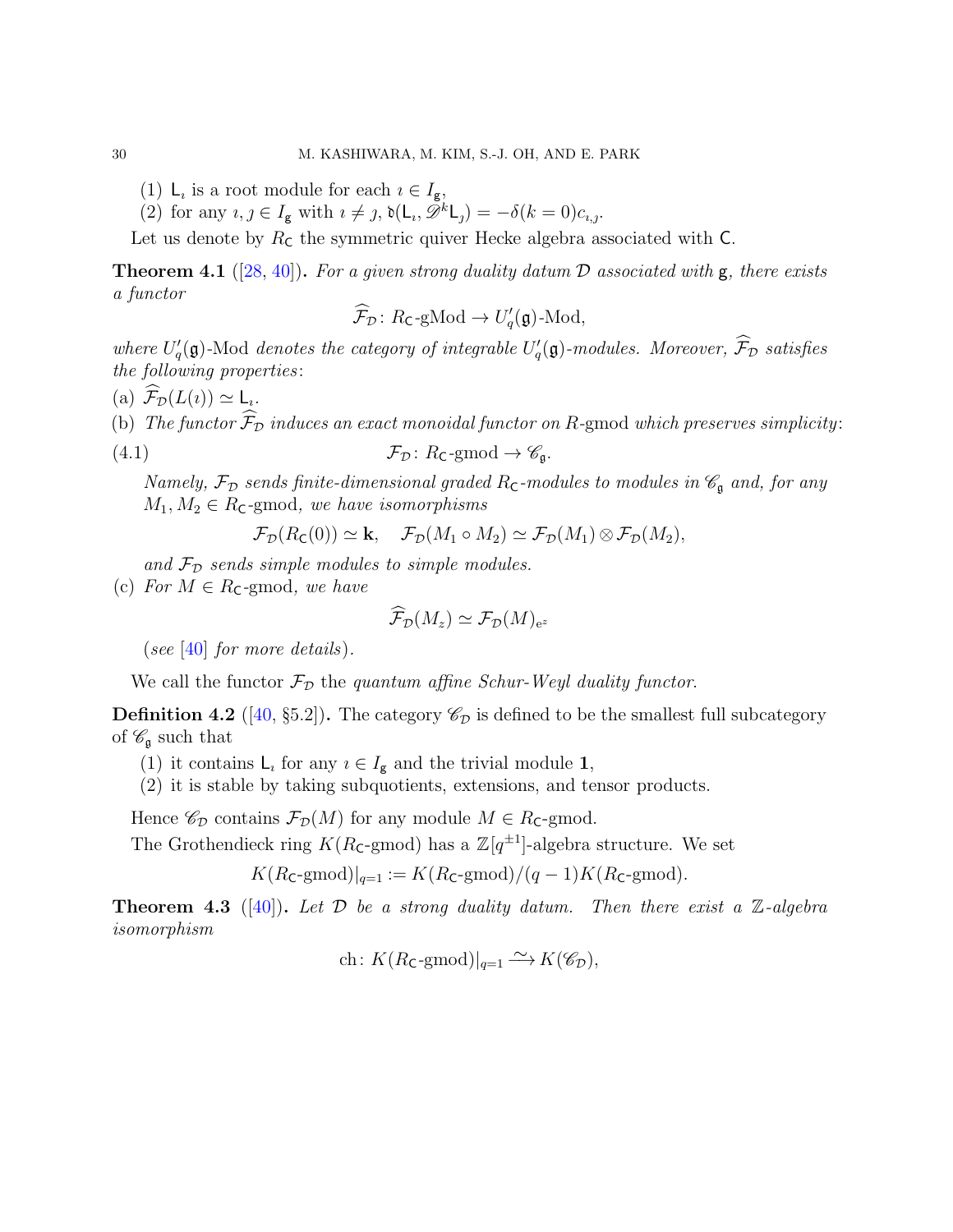and a C-algebra isomorphism

$$
\mathbb{C}[N] \simeq \mathbb{C} \otimes (K(R_{\mathsf{C}}\text{-}\mathrm{gmod})|_{q=1}),
$$

where  $K(\mathscr{C}_{\mathcal{D}})$  denotes the Grothendieck ring of  $\mathscr{C}_{\mathcal{D}}$  and  $\mathbb{C}[N]$  denotes the coordinate ring of the unipotent group N associated with the nilpotent Lie subalgebra n of  $g$ .

<span id="page-30-0"></span>4.2.  $\Lambda$ ,  $\widetilde{\Lambda}$  and  $\mathfrak d$  under the duality functors. Keep the notations g and  $C = (c_{i,j})_{i,j \in I_g}$ . Let  $\mathcal D$  be a strong duality datum associated with g. For each  $k \in \mathbb{Z}$ , we define a subcategory  $\mathscr{D}^k \mathscr{C}_D$  as follows:  $\mathscr{D}^k \mathscr{C}_D$  is the smallest full subcategory of  $\mathscr{C}_\mathfrak{g}^0$  such that (a) it contains  $\mathscr{D}^k(\mathcal{F}_\mathcal{D}(L))$  for all simple modules L in Rc-gmod, and (b) it is stable by taking subquotients, extensions and tensor products. By [\[40,](#page-91-12) Proposition 5.4], there is no non-trivial module which is contained in distinct  $\mathscr{D}^k\mathscr{C}_D$  and  $\mathscr{D}^l\mathscr{C}_D$  simultaneously. Note that we have

$$
\mathfrak{d}(M,N) = 0
$$

for a simple module M in  $\mathscr{D}^k \mathscr{C}_D$  and a simple module N in  $\mathscr{D}^l \mathscr{C}_D$  if  $|k - l| > 1$ .

We recall one of the main results of [\[40\]](#page-91-12), which tells that the invariants  $\Lambda$ ,  $\delta$  are preserved under the functor  $\mathcal{F}_{\mathcal{D}}$ :

# **Proposition 4.4** ( $[40,$  Theorem 4.12]).

(i) For simple modules  $M, N \in R_{\mathsf{C}}$ -gmod, we have

$$
\Lambda(M, N) = \Lambda(\mathcal{F}_D(M), \mathcal{F}_D(N)),
$$
  

$$
\widetilde{\Lambda}(M, N) = \mathfrak{d}(\mathscr{D}\mathcal{F}_D(M), \mathcal{F}_D(N)).
$$

(ii) For a simple module M in R<sub>C</sub>-gmod and  $i \in I_g$ , we have

$$
\mathfrak{d}\big(\mathscr{D}\mathcal{F}_{\mathcal{D}}(L(\imath)),\mathcal{F}_{\mathcal{D}}(M)\big)=\varepsilon_{\imath}(M)\quad and \quad \mathfrak{d}\big(\mathscr{D}^{-1}\mathcal{F}_{\mathcal{D}}(L(\imath)),\mathcal{F}_{\mathcal{D}}(N)\big)=\varepsilon_{\imath}^*(N).
$$

<span id="page-30-1"></span>4.3. Affine cuspidal modules, PBW-pair and reflections. Let g and  $C = (c_{i,j})_{i,j \in I_g}$ be as in the last subsection. Let  $\mathcal{D}:=\{L_i\}_{i\in I_g}$  be a strong duality datum associated to **g**, and let  $\ell$  be the length of the longest element  $w_0$  of the Weyl group of  $g$ , and let  $\underline{w}_0 = s_{i_1} \dots s_{i_\ell}$ be a reduced expression of  $w_0$ . We extend the definition of  $(\iota_k)_{1\leqslant k\leqslant\ell}$  to  $(\iota_k)_{k\in\mathbb{Z}}$  by

$$
i_{k+\ell} = (i_k)^* \text{ for any } k \in \mathbb{Z}.
$$

We set  $\hat{\underline{w}}_0 = (i_k)_{k \in \mathbb{Z}}$ , and we call  $(\mathcal{D}, \hat{\underline{w}}_0)$  a *PBW-pair.* 

Note that  $s_{i_k}s_{i_{k+1}}\cdots s_{i_{k+\ell-1}}$  is a reduced expression of  $w_0$  for any  $k\in\mathbb{Z}$ .

<span id="page-30-2"></span>**Definition 4.5.** We define a sequence of simple  $U_q'(\mathfrak{g})$ -modules  $(\mathsf{S}_k^{\mathcal{D},\widehat{\underline{w}}_0})_{k\in\mathbb{Z}}$  in  $\mathscr{C}_{\mathfrak{g}}$  as follows: (1) For  $1 \leq k \leq \ell$ ,  $S_k^{\mathcal{D},\widehat{\underline{w}}_0} := \mathcal{F}_{\mathcal{D}}(\mathsf{D}_{\underline{w}_0}[k])$  and, for all  $k \in \mathbb{Z}$ , it is defined by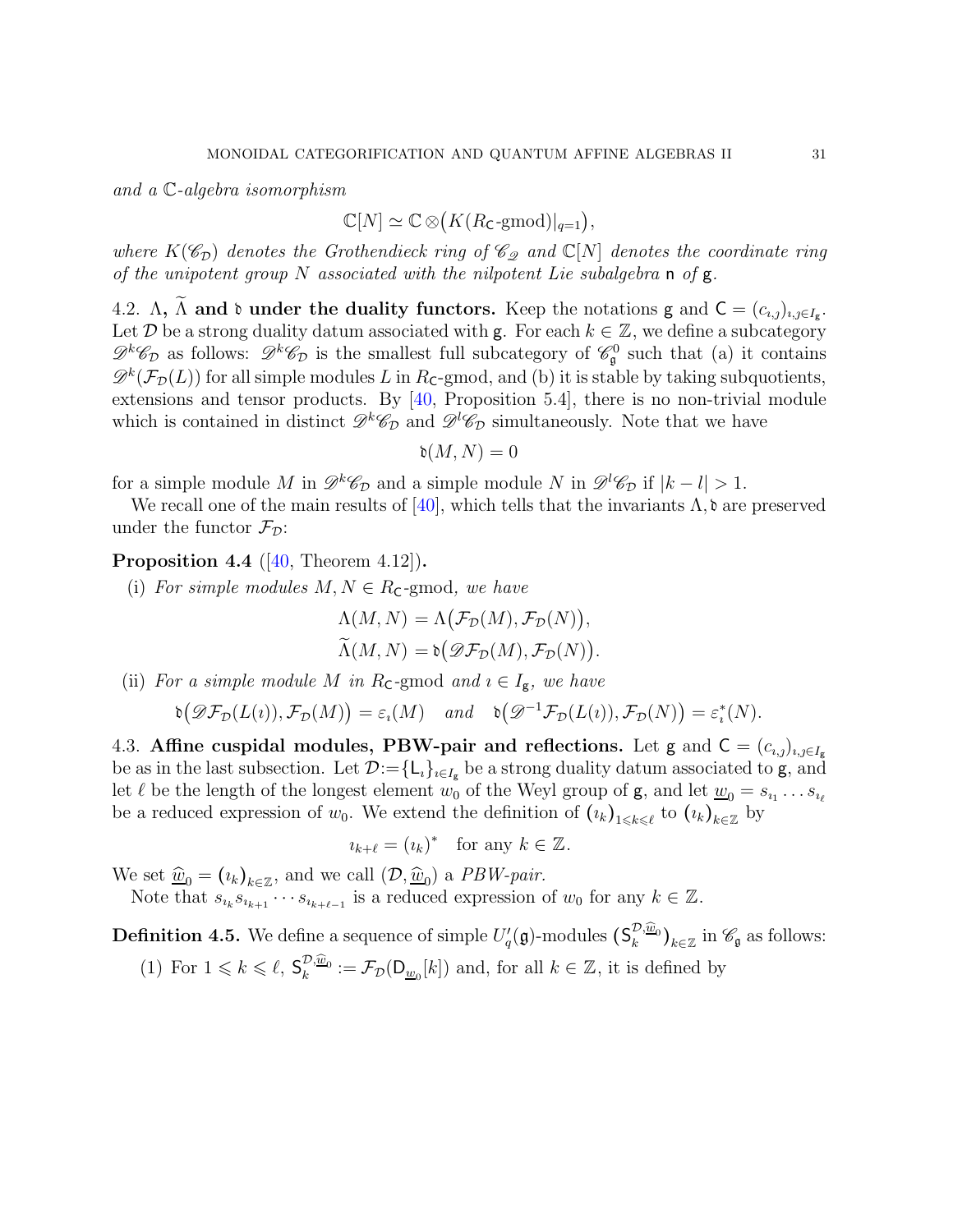(2)  $S_{k+\ell}^{\mathcal{D},\widehat{\underline{w}}_0} = \mathscr{D}(S_k^{\mathcal{D},\widehat{\underline{w}}_0})$  for any  $k \in \mathbb{Z}$ .

The modules  $S_k^{\mathcal{D},\widehat{\omega}_0}$  are called the *affine cuspidal modules* corresponding to the PBW-pair  $(\mathcal{D}, \underline{\widehat{w}}_0)$ . For simplicity of notation, we drop the superscript  $\mathcal{D}, \underline{\widehat{w}}_0$  if there is no risk of confusion.

<span id="page-31-0"></span>Throughout this section, we fix a PBW-pair  $(\mathcal{D}, \underline{\hat{w}}_0)$  and frequently use the notations:

(4.2) 
$$
s^{+} := \min\{t \mid s < t, \ t_{t} = t_{s}\}, \qquad s^{-} := \max\{t \mid t < s, \ t_{t} = t_{s}\}, s(j)^{+} := \min\{t \mid s \leq t, \ t_{t} = j\}, \quad s(j)^{-} := \max\{t \mid t \leq s, \ t_{t} = j\}
$$

for  $s \in \mathbb{Z}$  and  $j \in I_{\mathbf{g}}$ .

<span id="page-31-3"></span><span id="page-31-2"></span>**Proposition 4.6** ( $[40,$  Proposition 5.7).

- (i) For every  $k \in \mathbb{Z}$ ,  $S_k$  is a root module.
- <span id="page-31-4"></span>(ii) For any  $a, b \in \mathbb{Z}$  such that  $|a - b| \geq \ell$ , we have  $\mathfrak{d}(S_a, S_b) = \delta(|a - b| = \ell)$ .
- (iii) For any  $a < b$ , the ordered pair  $(S_b, S_a)$  is strongly unmixed.

For any  $j \in I_{\mathsf{g}}$ , we set

(4.3) 
$$
\mathscr{S}_j(\mathcal{D}) := \{ \mathscr{S}_j(L_i) \}_{i \in I_g} \text{ and } \mathscr{S}_j^{-1}(\mathcal{D}) := \{ \mathscr{S}_j^{-1}(L_i) \}_{i \in I_g},
$$

where

$$
\mathscr{S}_\jmath(\mathsf{L}_\imath) := \begin{cases} \mathscr{D}\mathsf{L}_\imath & \text{if } \imath = \jmath, \\ \mathsf{L}_\jmath \nabla \mathsf{L}_\imath & \text{if } c_{\imath,\jmath} = -1, \\ \mathsf{L}_\imath & \text{if } c_{\imath,\jmath} = 0, \end{cases} \quad \text{and} \quad \mathscr{S}_\jmath^{-1}(\mathsf{L}_\imath) := \begin{cases} \mathscr{D}^{-1}\mathsf{L}_\imath & \text{if } \imath = \jmath, \\ \mathsf{L}_\imath \nabla \mathsf{L}_\jmath & \text{if } c_{\imath,\jmath} = -1, \\ \mathsf{L}_\imath & \text{if } c_{\imath,\jmath} = 0. \end{cases}
$$

It is easy to see that  $\mathscr{S}_j \circ \mathscr{S}_j^{-1}(\mathcal{D}) = \mathcal{D}$  and  $\mathscr{S}_j^{-1} \circ \mathscr{S}_j(\mathcal{D}) = \mathcal{D}$  for any  $j \in I_g$ .

<span id="page-31-1"></span>**Proposition 4.7** ([\[40,](#page-91-12) Proposition 5.8, Proposition 5.9]). Let  $(\mathcal{D}, \hat{\underline{w}}_0 = (i_k)_{k \in \mathbb{Z}})$  be a  $PBW\text{-}pair$  and  $j \in I_g$ .

- (i) The data  $\mathscr{S}_j(\mathcal{D})$  and  $\mathscr{S}_j^{-1}(\mathcal{D})$  are also strong duality data associated with C.
- (ii) Set  $\mathscr{S}^{\pm 1}(\widehat{\underline{w}}_0) = (i'_k)_{k \in \mathbb{Z}}$  with  $i'_k = i_{k \pm 1}$ . Then  $\mathscr{S}(\mathcal{D}, \widehat{\underline{w}}_0) := (\mathscr{S}_{i_1}(\mathcal{D}), \mathscr{S}(\widehat{\underline{w}}_0))$  and  $\mathscr{S}^{-1}(\mathcal{D}, \underline{\widehat{w}}_0) := (\mathscr{S}_{i_1}^{-1}(\mathcal{D}), \mathscr{S}^{-1}(\underline{\widehat{w}}_0))$  are PBW-pairs.

(iii) We have

$$
\mathsf{S}_k^{\mathscr{S}^{\pm 1}(\mathcal{D},\widehat{\underline{w}}_0)} = \mathsf{S}_{k\pm 1}^{\mathcal{D},\widehat{\underline{w}}_0} \quad \text{for any } k \in \mathbb{Z}.
$$

For each interval  $[a, b]$ , we denote by  $\mathscr{C}_{\mathfrak{g}}^{[a,b], \mathcal{D}, \hat{\underline{w}}_0}$  the smallest full subcategory of  $\mathscr{C}_{\mathfrak{g}}$  satisfying the following conditions (see  $[40, §6.3]$ ):

(1) it is stable under taking subquotients, extensions, tensor products and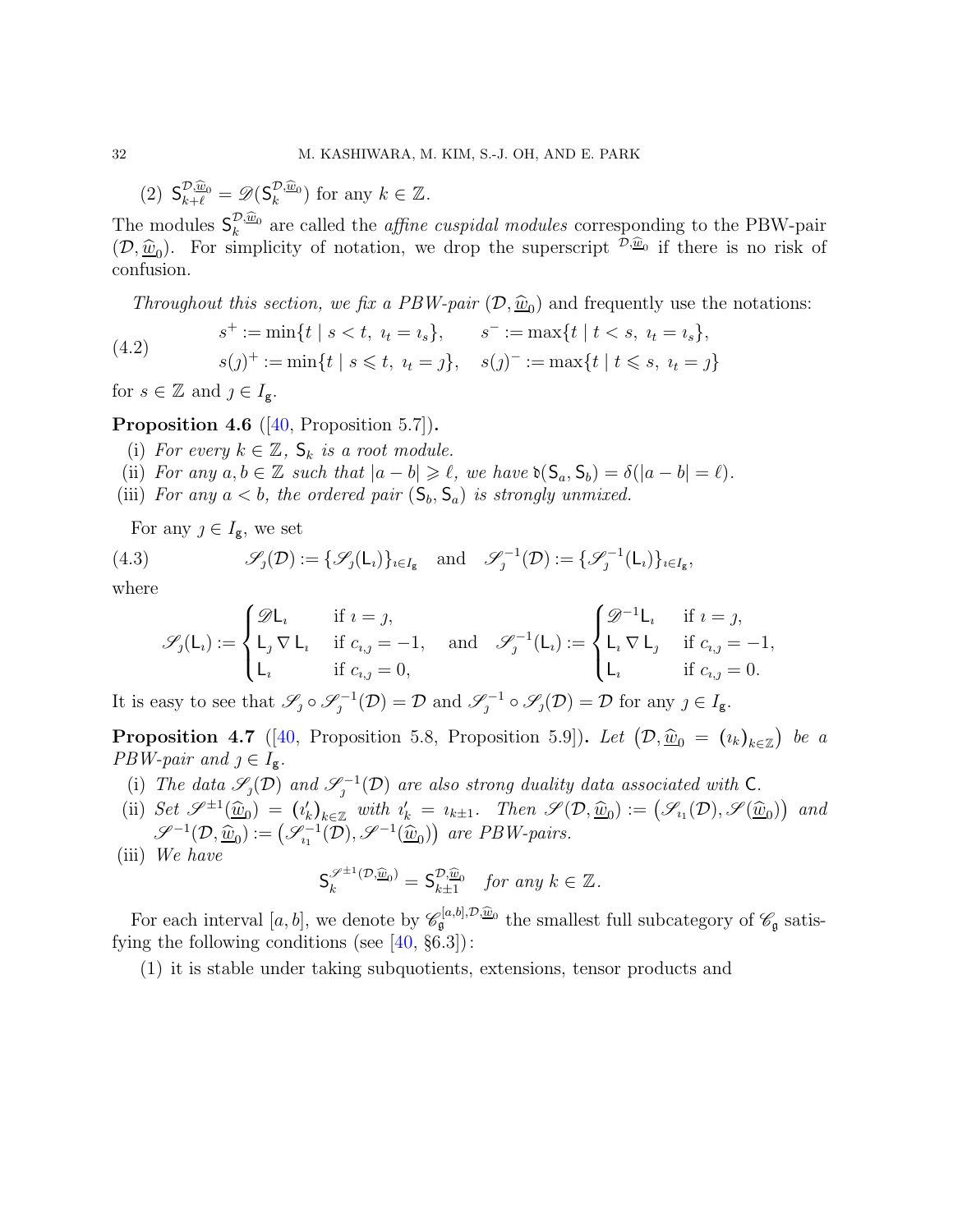(2) it contains  $\mathsf{S}_k$  for all  $a \leq k \leq b$  and the trivial module 1.

Hence we have

$$
\mathscr{C}^{[a,b],\,\mathscr{S}(\mathcal{D},\widehat{\underline{w}}_0)}_{\mathfrak{g}}=\mathscr{C}^{[a+1,b+1],\,\mathcal{D},\widehat{\underline{w}}_0}_{\mathfrak{g}}.
$$

<span id="page-32-0"></span>**Definition 4.8** ([\[40,](#page-91-12) Definition 6.1]). A strong duality datum  $\mathcal{D}$  in  $\mathcal{C}_{\mathfrak{g}}^0$  is called *complete* if, for any simple module  $M \in \mathscr{C}_{\mathfrak{g}}^0$ , there exist simple modules  $M_k \in \tilde{\mathscr{C}}_{\mathcal{D}}(k \in \mathbb{Z})$  such that

- (1)  $M_k \simeq 1$  for all but finitely many k,
- (2)  $M \simeq \text{hd}(\cdots \otimes \mathscr{D}^2 M_2 \otimes \mathscr{D} M_1 \otimes M_0 \otimes \mathscr{D}^{-1} M_{-1} \otimes \cdots).$

We say that a PBW-pair  $(D, \underline{\hat{w}}_0)$  is complete if  $D$  is a complete duality datum.

Note that if  $D$  is complete, then  $C$  is the Cartan matrix of the simply-laced root system associated with  $\mathfrak g$  in §[2.4](#page-22-0) ([\[40,](#page-91-12) Proposition 6.2]).

**Proposition 4.9** ([\[40,](#page-91-12) Theorem 6.9]). For any complete PBW-pair  $(\mathcal{D}, \underline{\hat{w}}_0)$ , we have  $\mathscr{C}^{[-\infty,\infty],\mathcal{D},\widehat{\underline{w}}_0}_{\mathfrak{g}}=\mathscr{C}^0_{\mathfrak{g}}.$ 

**Lemma 4.10** ([\[40,](#page-91-12) Lemma 6.8]). Let  $(D, \widehat{w}_0)$  be a complete PBW-pair, [a, b] an interval, and M a simple module in  $\mathcal{C}_{\mathfrak{g}}^0$ . Then, M belongs to  $\mathcal{C}_{\mathfrak{g}}^{[a,b],\mathcal{D},\widehat{\underline{w}}_0}$  if and only if

 $\mathfrak{d}(\mathscr{D}\mathsf{S}_k, M) = 0$  for  $k > b$  and  $\mathfrak{d}(\mathscr{D}^{-1}\mathsf{S}_k, M) = 0$  for  $k < a$ .

**Corollary 4.11.** Let  $(D, \hat{w}_0)$  be a complete PBW-pair,  $[a, b]$  an interval, M a real simple module in  $\mathscr{C}_{\mathfrak{g}}^{[a,b],\mathcal{D},\widehat{\underline{w}}_0}$  and X a simple module in  $\mathscr{C}_{\mathfrak{g}}^0$ . If  $M \nabla X$  and  $X \nabla M$  belong to  $\mathscr{C}_{\mathfrak{g}}^{[a,b],\mathcal{D},\widehat{\underline{w}}_0}$ , then so does X.

*Proof.* For  $k > b$ , we have  $\delta(\mathscr{D}S_k, M) = \delta(\mathscr{D}^2S_k, M) = 0$ . Hence Lemma [4.12](#page-32-1) below implies  $0 = \mathfrak{d}(\mathscr{D}\mathsf{S}_k, X \nabla M) = \mathfrak{d}(\mathscr{D}\mathsf{S}_k, X).$ 

Similarly, for  $k < a$ , we have  $\mathfrak{d}(\mathscr{D}^{-1} \mathsf{S}_k, M) = \mathfrak{d}(\mathscr{D}^{-2} \mathsf{S}_k, M) = 0$ . Hence we have

$$
0 = \mathfrak{d}(\mathcal{D}^{-1} \mathsf{S}_k, X \nabla M) = \mathfrak{d}(\mathcal{D}^{-1} \mathsf{S}_k, X).
$$

Therefore, X belongs to  $\mathscr{C}_{\mathfrak{g}}^{[a,b],\mathcal{D},\widehat{\underline{w}}_0}$ .

<span id="page-32-2"></span><span id="page-32-1"></span>**Lemma 4.12.** Let  $L$ ,  $M$  be real simple modules and  $X$  a simple module.

(i) If  $\mathfrak{d}(L, M) = \mathfrak{d}(\mathscr{D}L, M) = 0$ , then we have

$$
\mathfrak{d}(L, X \nabla M) = \mathfrak{d}(L, X).
$$

<span id="page-32-3"></span>(ii) If  $\mathfrak{d}(L, M) = \mathfrak{d}(\mathcal{D}^{-1}L, M) = 0$ , then we have

$$
\mathfrak{d}(L, M \nabla X) = \mathfrak{d}(L, X).
$$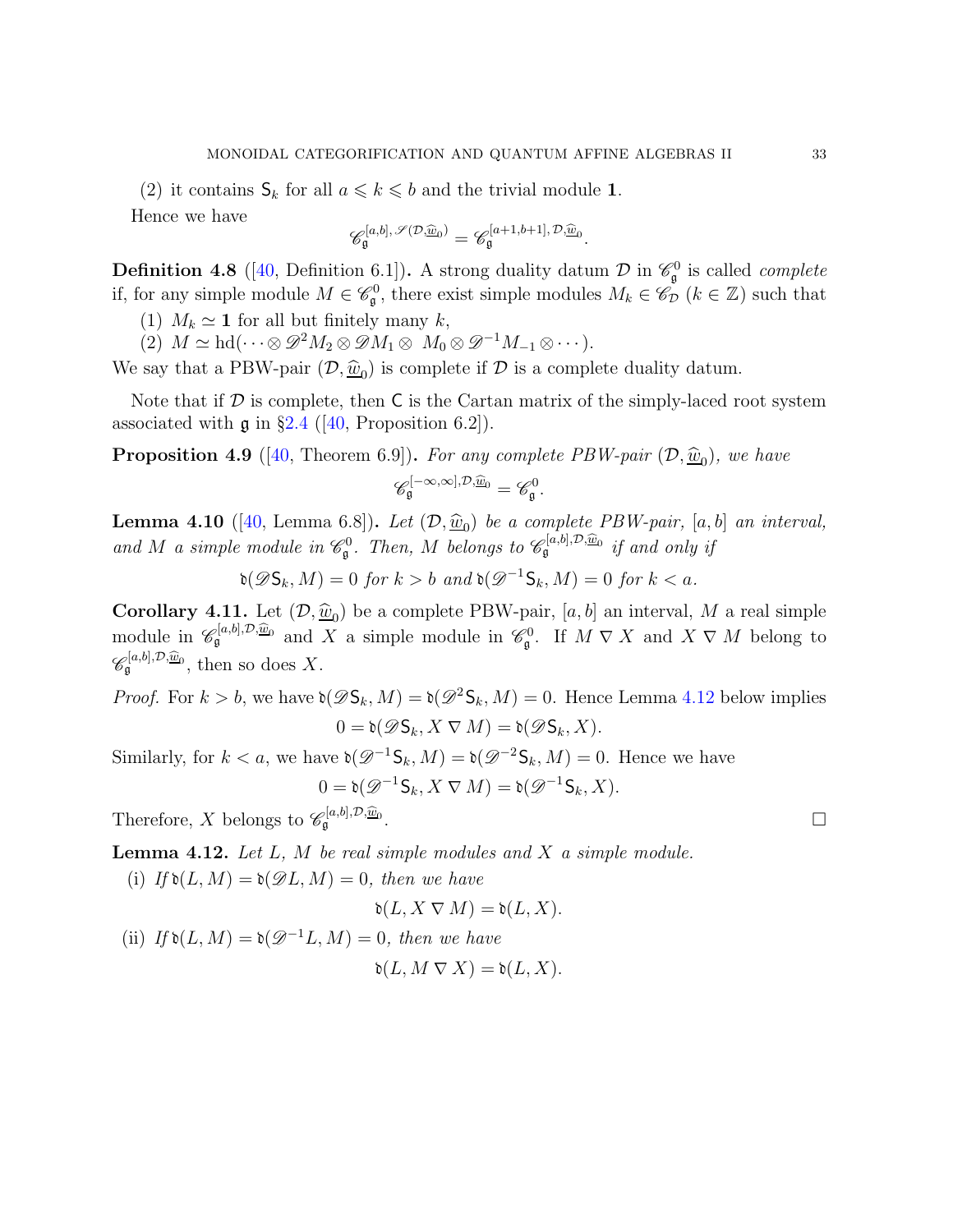*Proof.* [\(i\)](#page-32-2) By the assumption,  $(L, X, M)$  and  $(X, M, L)$  is normal sequences. Hence by [\[38,](#page-91-10) Lemma 4.16], we have

$$
\mathfrak{d}(L,X\mathbin{\nabla} M)=\mathfrak{d}(L,X)+\mathfrak{d}(L,M)=\mathfrak{d}(L,X).
$$

<span id="page-33-0"></span>[\(ii\)](#page-32-3) can be similarly proved by using the normality of  $(L, M, X)$  and  $(M, X, L)$ .

4.4. Affine determinantial modules associated with  $i$ -boxes. In this subsection, we introduce the notion of *i*-boxes, assign a simple module to each *i*-box, and then study its properties.

**Lemma 4.13.** For any  $a \in \mathbb{Z}$ , we have  $\mathfrak{d}(S_{a^+}, S_a) = 1$ .

*Proof.* Set  $i = i_a$ . By Proposition [4.7,](#page-31-1) we may assume that  $a = 1$ . If  $\ell = 1$ , then the assertion easily follows from  $S_{a^+} = \mathscr{D}S_a$  and Proposition [4.6](#page-31-2) [\(i\)](#page-31-3). Assume that  $\ell > 1$ . Then we have  $a = 1 < a^+ \leq \ell$ . Hence we have  $S_a \simeq \mathcal{F}_D(L(i))$  and  $S_{a^+} \simeq \mathcal{F}_D(M)$ , where  $M := \mathsf{D}(\underline{w}_{\leq a^+} \Lambda_i, s_i \Lambda_i)$ . Since  $s_i \underline{w}_{\leq a^+} \Lambda_i \succeq \underline{w}_{\leq a^+} \Lambda_i$  and  $s_i \underline{w}_{\leq a^+} \Lambda_i = s_{i_2} \cdots s_{i_{a^+}} \Lambda_i \preceq s_i \Lambda_i$ , [\[33,](#page-91-7) Proposition 10.2.4] implies that  $\varepsilon_i(M) = -(\alpha_i, \underline{w}_{\leq a^+} \Lambda_i)$  and  $\varepsilon_i^*(M) = 0$ .

On the other hand, [\[37,](#page-91-18) Corollary 3.8] implies that

$$
\delta(\mathsf{S}_{a^+}, \mathsf{S}_a) = \delta(L(\iota), M) = \varepsilon_{\iota}(M) + \varepsilon_{\iota}^*(M) + (\alpha_{\iota}, \text{wt}(M))
$$
  
= -(\alpha\_{\iota}, \underline{w}\_{\leqslant a^+} \Lambda\_{\iota}) + (\alpha\_{\iota}, \underline{w}\_{\leqslant a^+} \Lambda\_{\iota} - s\_{\iota} \Lambda\_{\iota}) = 1. \quad \Box

For  $a, b \in \mathbb{Z} \sqcup \{\pm \infty\}$ , an *interval* [a, b] is the set of integers between a and b:

 $[a, b] := \{k \in \mathbb{Z} \mid a \leqslant k \leqslant b\}.$ 

If  $a > b$ , we understand  $[a, b] = \emptyset$ . We call  $\max(b - a + 1, 0)$  the length of  $[a, b]$  and denote it by  $\vert [a, b] \vert$ .

**Definition 4.14.** Let  $(\mathcal{D}, \underline{\hat{w}}_0)$  be a PBW-pair.

- (1) We say that an interval  $\mathfrak{c} = [a, b]$  is an *i*-box if  $-\infty < a \leqslant b < +\infty$  and  $i_a = i_b$ .
- (2) For an *i*-box [a, b], we set

$$
|[a, b]|_{\phi} := | \{ s \mid s \in [a, b] \text{ and } i_a = i_s = i_b \} |.
$$

(3) For an *i*-box  $[a, b]$ , we define

$$
M^{\mathcal{D},\widehat{\underline{w}}_0}[a,b]:=\mathrm{hd}(\mathsf{S}_b\otimes \mathsf{S}_{b^-}\otimes \cdots \otimes \mathsf{S}_{a^+}\otimes \mathsf{S}_a).
$$

We call  $M^{D,\widehat{\underline{w}}_0}[a, b]$  an affine determinantial module.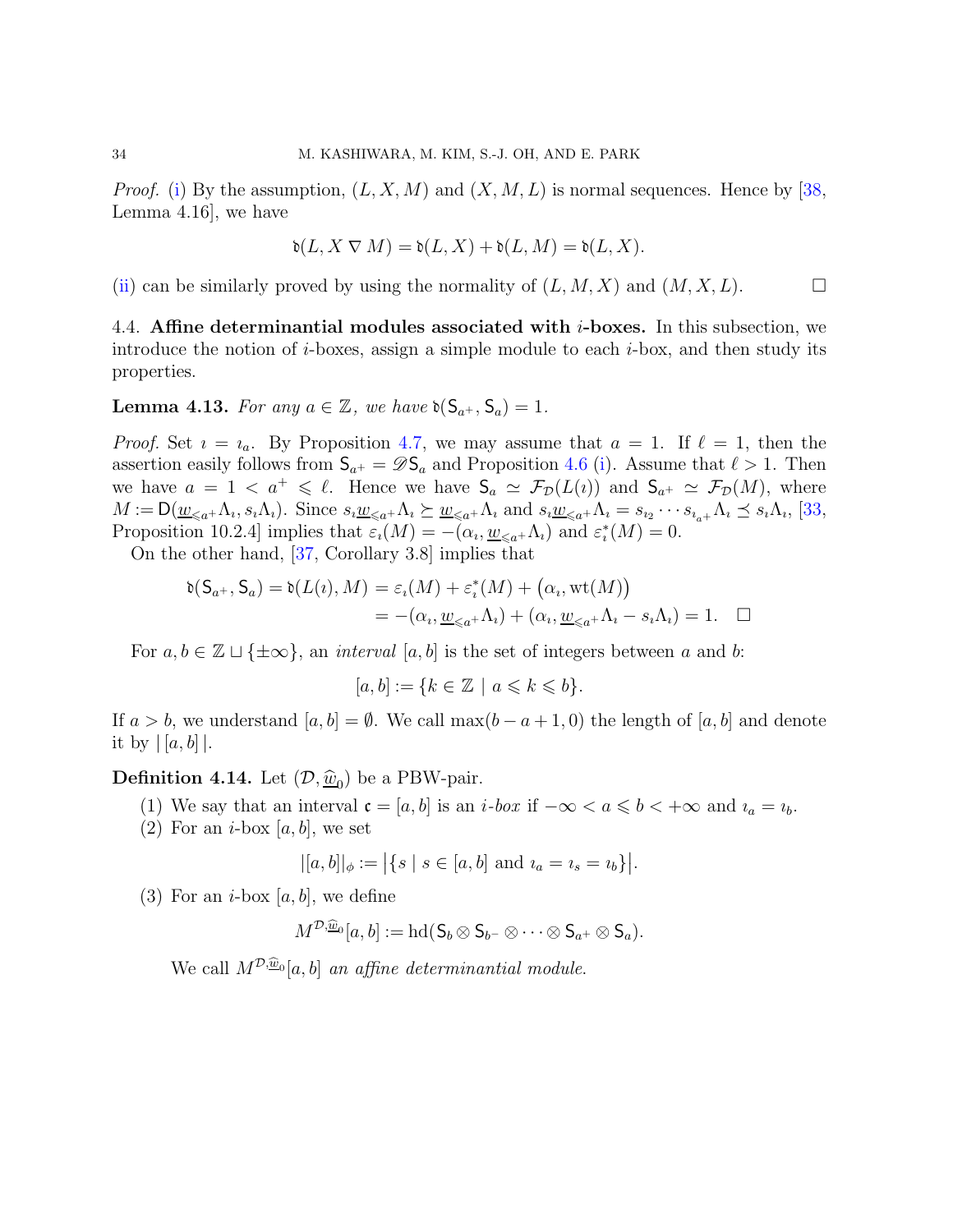Sometimes  $M^{D,\widehat{\underline{w}}_0}[a, b]$  with  $a > b$  appears, and we understand  $M^{D,\widehat{\underline{w}}_0}[a, b] = 1$  in such a case.

For simplicity of notation, we sometimes drop the superscripts  $\mathcal{D}, \widehat{\omega}$  if there is no risk of confusion.

#### <span id="page-34-1"></span>Proposition 4.15.

(i) For any *i*-box  $[a, b]$ , the module  $M[a, b]$  is simple.

(ii) For  $a \leq b < a' \leq b'$ , the pair  $(M[a',b'], M[a,b])$  is strongly unmixed.

*Proof.* (i) follows from Proposition [2.18](#page-19-0) and (ii) follows from [\(iii\)](#page-31-4) in Proposition [4.6.](#page-31-2)  $\Box$ 

Note that we shall see that  $M[a, b]$  is real in Theorem [4.21](#page-36-0) below.

<span id="page-34-2"></span>**Lemma 4.16.** For any i-box  $[a, b] \subset [1, \ell],$  the module  $M[a, b]$  is isomorphic to the image of a determinantial module under the functor  $\mathcal{F}_{\mathcal{D}}$ . More precisely, we have

$$
M^{\mathcal{D},\widehat{\underline{w}}_0}[a,b] \simeq \mathcal{F}_{\mathcal{D}}(\mathsf{D}_{\underline{w}_0}[a,b]).
$$

*Proof.* This follows from [\[37,](#page-91-18) Proposition 4.1, Proposition 4.6] and the fact that  $\mathcal{F}_{\mathcal{D}}$  is an exact monoidal functor sending simple modules to simple modules.

**Corollary 4.17.** For an *i*-box [a, b] with  $b - a + 1 \leq \ell$ , we have an exact sequence in  $\mathscr{C}_{\mathfrak{g}}$ as follows:

$$
0 \to \bigotimes_{j \in I_g; d(i_a, j) = 1} M[a(j)^+, b(j)^-] \to M[a^+, b] \otimes M[a, b^-] \to M[a, b] \otimes M[a^+, b^-] \to 0.
$$

<span id="page-34-0"></span>*Proof.* The above exact sequence is the image of  $(3.1)$  under the exact functor  $\mathcal{F}_{\mathcal{D}}$ .

4.5. Commuting condition between affine determinantial modules. In this subsection, we will give a sufficient condition that simple modules  $M[a_1, b_1]$  and  $M[a_2, b_2]$ commute. We start with the following definition on the pair of *i*-boxes  $[a_1, b_1]$  and  $[a_2, b_2]$ .

**Definition 4.18.** We say that *i*-boxes  $[a_1, b_1]$  and  $[a_2, b_2]$  *commute* if we have either

 $a_1^- < a_2 \leq b_2 < b_1^+$  or  $a_2^- < a_1 \leq b_1 < b_2^+$ .

The main goal of this subsection is to prove the theorem which tells us that affine determinantial modules  $M[a_1, b_1]$  and  $M[a_2, b_2]$  commute if  $[a_1, b_1]$  and  $[a_2, b_2]$  commute (see Theorem [4.21](#page-36-0) below).

**Proposition 4.19.** For any i-box  $[a, b]$  and  $s \in \mathbb{Z}$  such that  $a^- < s < b^+$ , we have  $\mathfrak{d}(M[a, b], \mathsf{S}_s) = 0.$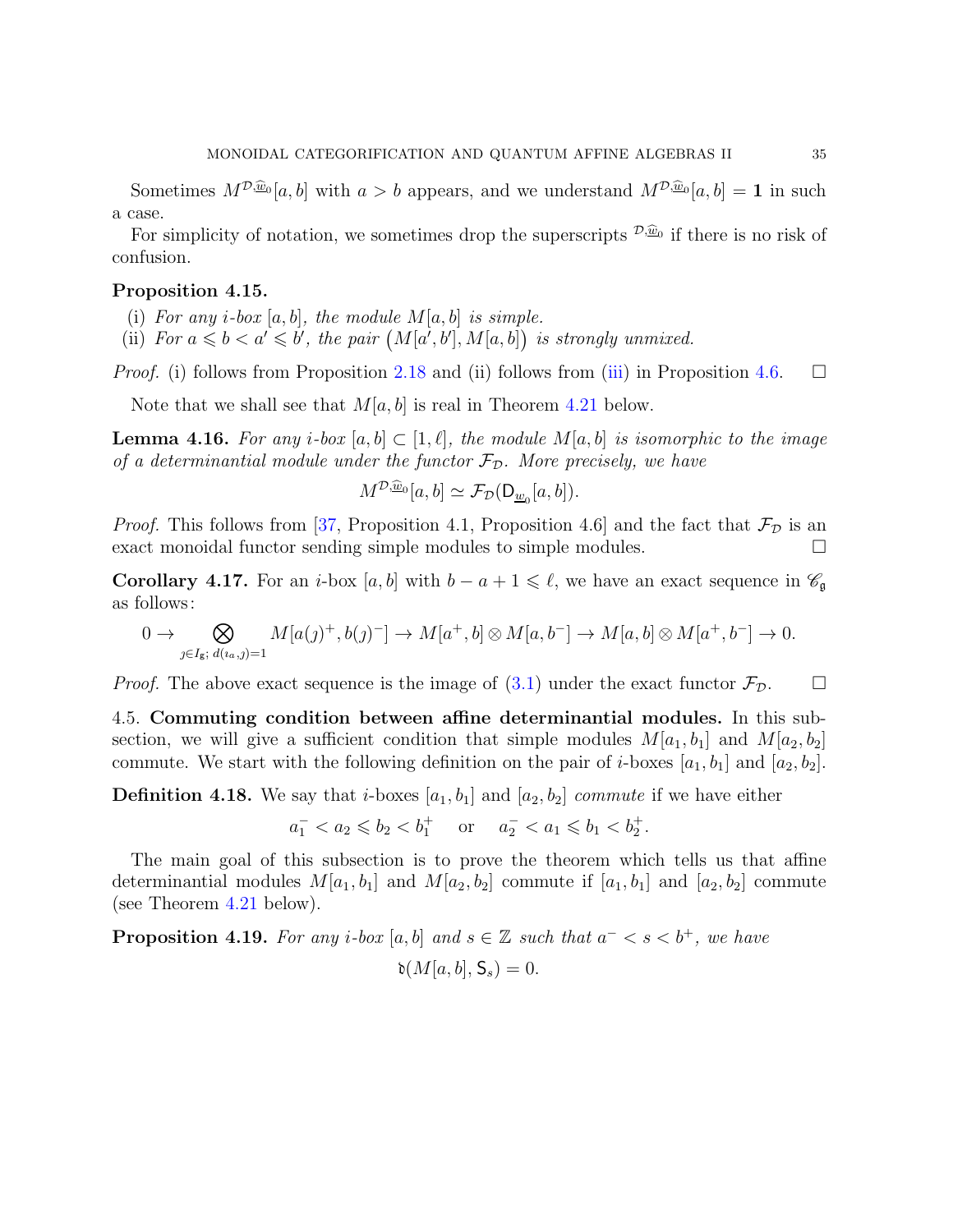*Proof.* We shall argue by induction on  $\left|\left[a,b\right]\right|_{\phi}$ .

(i) Assume first that  $a < s < b$  and  $i_a = i_b = i_s$ . Note that

$$
M[a, b] = \mathrm{hd}(M[s^+, b] \otimes \mathsf{S}_s \otimes M[a, s^-])
$$

and hence

$$
\mathfrak{d}(S_s,M[a,b])=\mathfrak{d}\left(S_s,\mathrm{hd}(M[s^+,b]\otimes \mathsf{S}_s\otimes M[a,s^-])\right).
$$

Since the pairs  $(M[s^+,b], \mathsf{S}_s)$  and  $(\mathsf{S}_s, M[a, s^-])$  are unmixed by Proposition [4.15,](#page-34-1) we have

$$
\delta\left(\mathsf{S}_s, \mathrm{hd}(M[s^+, b] \otimes \mathsf{S}_s \otimes M[a, s^-])\right) \n= \delta\left(\mathsf{S}_s, \mathrm{hd}(M[a, s^+] \otimes \mathsf{S}_s)\right) + \delta\left(\mathsf{S}_s, \mathrm{hd}(\mathsf{S}_s \otimes M[s^-, b])\right) \n= \delta\left(\mathsf{S}_s, M[a, s]) + \delta\left(\mathsf{S}_s, M[s, b]\right) = 0
$$

by Proposition [2.25.](#page-21-0) Here, the last equality follows from the induction hypothesis on  $|[a, b]|_{\phi}.$ 

(ii) Assume that  $a < s < b$  and  $i_a = i_b \neq i_s$ . Set  $c = \min\{k \in [a, b] \mid i_k = i_b, s < k\}$ . Then, we have  $a \leqslant c^- < s < c \leqslant b$ , and

$$
M[a, b] = \mathrm{hd}(M[c, b] \otimes M[a, c^{-}]).
$$

Now our assertion follows from the induction hypothesis.

(iii) It remains to prove the cases

(a) 
$$
a^- < s \leq a
$$
 and (b)  $b \leq s < b^+$ .

We shall prove only the case (b) since the other case is similarly proved. (iii-1) Assume first that  $s > a + \ell$ . Then we have

$$
M[a, b] = M[a^+, b] \nabla \mathsf{S}_a.
$$

On the other hand we have  $\mathfrak{d}(S_s, S_a) = 0$  and  $\mathfrak{d}(S_s, M[a^+,b]) = 0$  by Proposition [4.6](#page-31-2) and the induction hypothesis, respectively. Thus our assertion follows from Proposition [2.19.](#page-19-1)

(iii-2) Assume that  $s \leq a + \ell$ . We may assume that  $a = 1$  by Proposition [4.7.](#page-31-1) Hence it is enough to show that

 $M[1, b]$  commutes with  $S_s$  if  $i_1 = i_b, b \leq s < b^+$  and  $s \leq 1 + \ell$ .

Assume first that  $s \leq \ell$ . Then we have  $S_s = \mathcal{F}_D(D[s])$  and  $\mathcal{F}_D(D(\underline{w}_{\leq s} \Lambda_{i_1}, \Lambda_{i_1})) \simeq M[1, b]$ by Lemma [4.16.](#page-34-2) Then the assertion follows from the fact that  $\mathsf{D}[s] \in R_{\underline{w}_{\leq s}}$ -gmod and  $D(\underline{w}_{\leq s}\Lambda_i, \Lambda_i)$  commutes with every simple module in  $R_{\underline{w}_{\leq s}}$ -gmod by Theorem [3.4.](#page-28-2)

Now we assume that  $s = \ell + 1$ . In this case, we have  $S_s = \mathscr{D}S_1$ .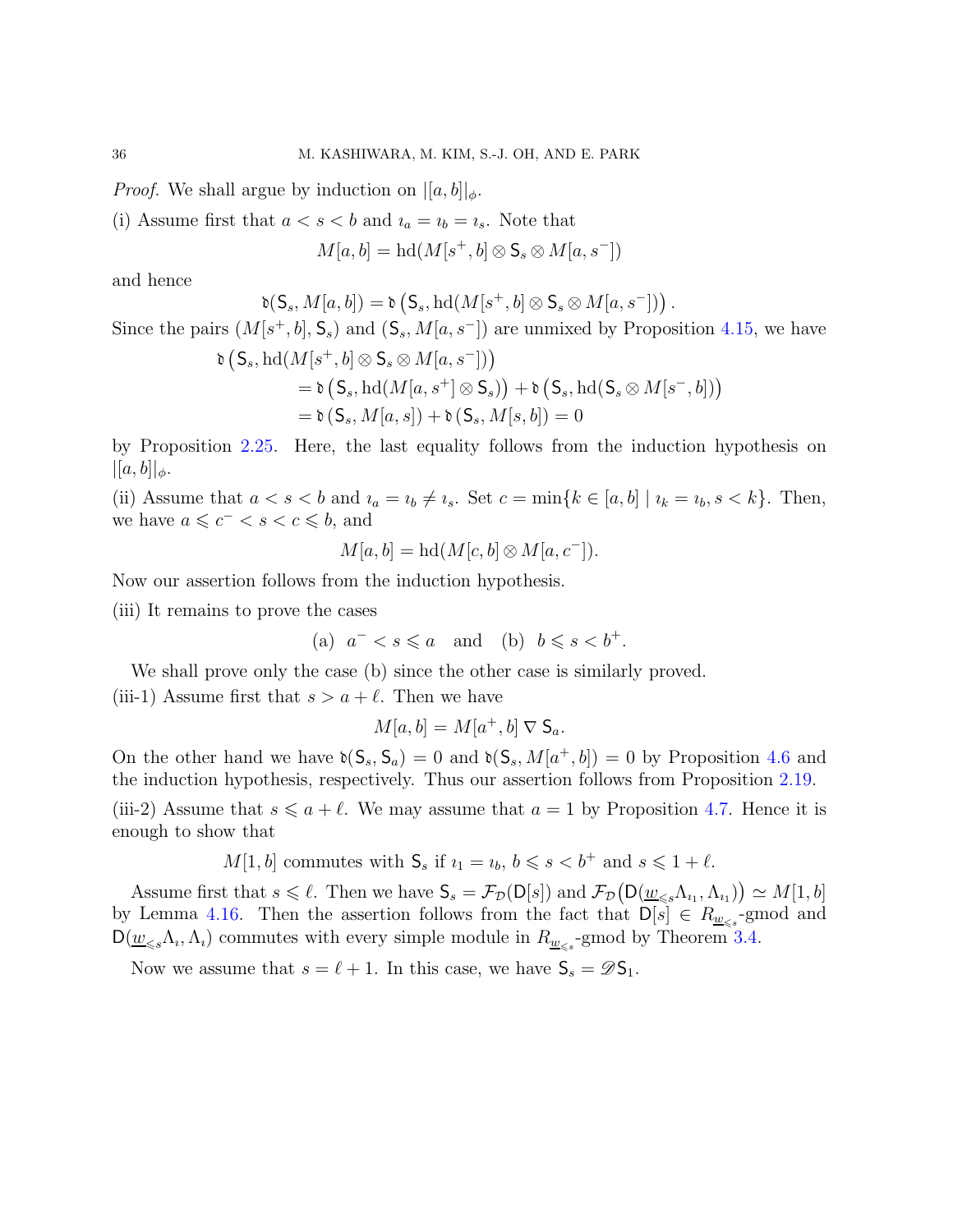We divide this case into two sub-cases:

(1) Assume that  $b = \ell + 1 = s$ . Then we have

$$
M[a, b] = \mathsf{S}_b \nabla M[1, b^-] = \mathsf{S}_s \nabla \mathcal{F}_\mathcal{D}(\mathsf{D}(w_0 \Lambda_{i_1}, \Lambda_{i_1})).
$$

By Proposition [4.4](#page-30-0) and Lemma [4.16,](#page-34-0) we have

$$
\mathfrak{d}( \mathsf{S}_s, M[1,b^-]) = \mathfrak{d}(\mathscr{D}\mathsf{S}_1, M[1,b^-]) = \varepsilon_{\imath_1}( \mathsf{D}(w_0\Lambda_{\imath_1}, \Lambda_{\imath_1})).
$$

Then [\[33,](#page-91-0) Lemma 9.15] tells that

$$
\varepsilon_{i_1}(D(w_0\Lambda_{i_1},\Lambda_{i_1})) = \max(0,-(\alpha_{i_1},w_0\Lambda_{i_1})) \leq 1.
$$

Now [\[40,](#page-91-1) Proposition 2.17] implies that

$$
\mathfrak{d}(S_s, M[a, b]) = 0,
$$

yielding our assertion in this case.

(2) Assume that  $b \leq \ell$ . Then we have  $b < s = \ell + 1 < b^+$  and hence  $i_1^* = i_{\ell+1} \neq i_b = i_1$ . Since  $w_0\Lambda_{i_1}=s_{i_1}\cdots s_{i_\ell}\Lambda_{i_1}=s_{i_1}\cdots s_{i_b}\Lambda_{i_1}$ , we have  $M[1,b]=\mathsf{D}(w_0\Lambda_{i_1},\Lambda_{i_1})$ . Hence we have

$$
\delta(S_s, M[1, b]) = \delta(\mathscr{D}S_1, M[1, b]) = \varepsilon_{i_1}(D(w_0 \Lambda_{i_1}, \Lambda_{i_1}))
$$
  
= max $(0, -(\alpha_{i_1}, w_0 \Lambda_{i_1}))$  = max $(0, (\alpha_{i_1^*}, \Lambda_{i_1}))$  = 0,

where the last equality follows from  $i_1^* \neq i_1$ . Thus we obtain the desired result.  $\Box$ 

<span id="page-36-1"></span>**Proposition 4.20.** For any *i*-box  $[a, b]$ , we have

$$
\mathfrak{d}(S_{b^+}, M[a, b]) = \mathfrak{d}(S_{a^-}, M[a, b]) = 1.
$$

*Proof.* We shall only prove that  $\mathfrak{d}(S_{b^+}, M[a, b]) = 1$  since the other assertion can be proved similarly. Since  $S_{b^+} \nabla M[a, b] \simeq M[a, b^+]$ , we have  $M[a, b] \simeq M[a, b^+] \nabla \mathscr{D} S_{b^+}$ . Noting that  $S_{b+}$  is a root module (see Definition [2.27\)](#page-22-0), we have

$$
0 \leqslant \mathfrak{d}(\mathsf{S}_{b^+},M[a,b]) \leqslant \mathfrak{d}(\mathsf{S}_{b^+},M[a,b^+]) + \mathfrak{d}(\mathsf{S}_{b^+},\mathscr{D}\mathsf{S}_{b^+}) = 1.
$$

Assume that  $\mathfrak{d}(S_{b^+}, M[a, b]) = 0$ . Then we have  $M[a, b^+] \simeq S_{b^+} \otimes M[a, b]$ , and

$$
0 = \mathfrak{d}(S_b, M[a, b^+]) = \mathfrak{d}(S_b, S_{b^+}) + \mathfrak{d}(S_b, M[a, b]) = 1
$$

by Lemma [4.13,](#page-33-0) which is a contradiction. Thus we conclude that  $\mathfrak{d}(S_{b^+}, M[a, b]) = 1.$ 

### <span id="page-36-3"></span><span id="page-36-0"></span>Theorem 4.21.

- <span id="page-36-2"></span>(a) For any i-box [a, b],  $M[a, b]$  is a real simple module in  $\mathcal{C}_{\mathfrak{g}}$ .
- (b) If two i-boxes  $[a_1, b_1]$  and  $[a_2, b_2]$  commute, then  $M[a_1, b_1]$  and  $M[a_2, b_2]$  commute.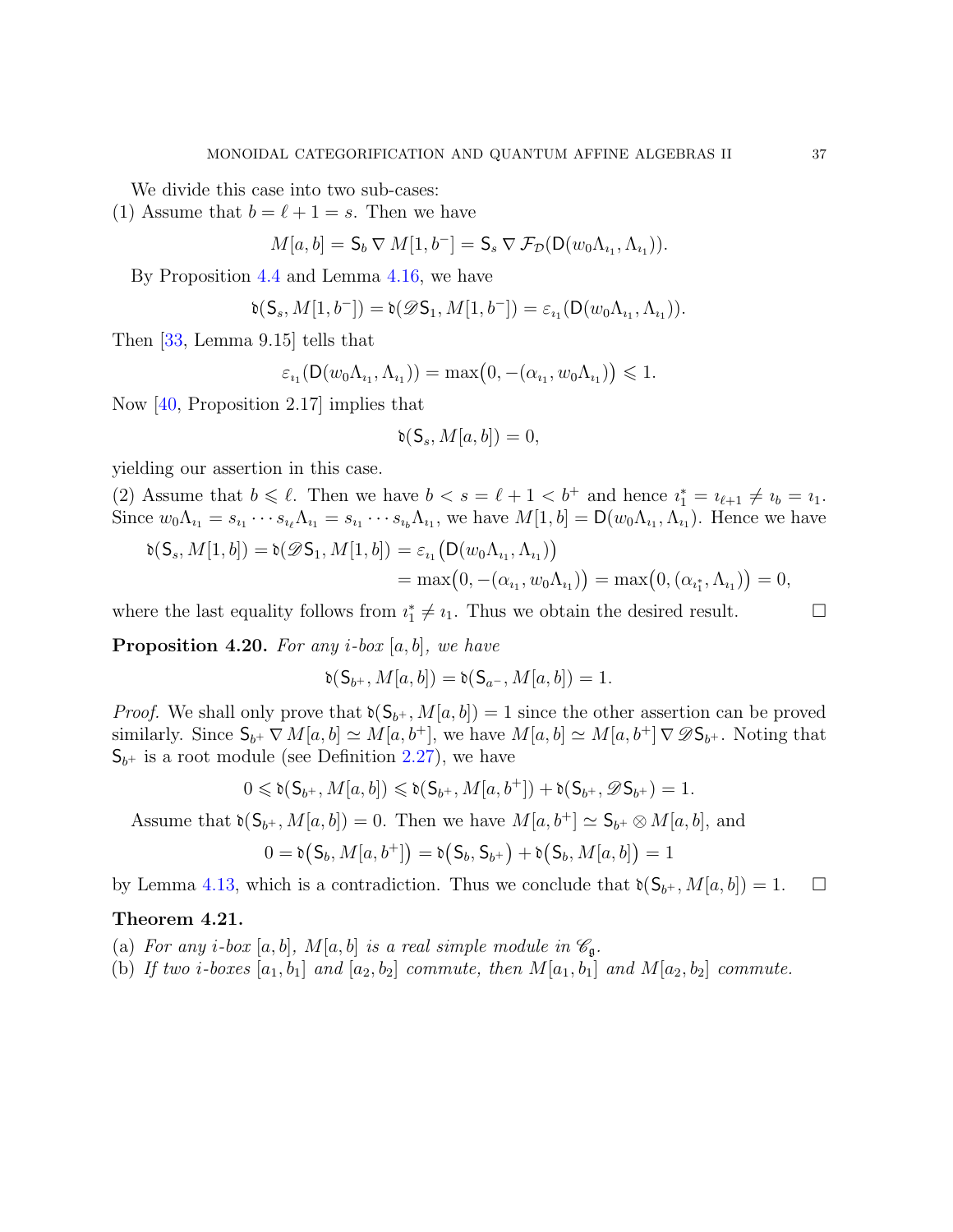*Proof.* By induction on  $\vert [a, b] \vert_{\phi}$ , we may assume that  $a \leq b^-$  and  $M[a, b^-]$  is real simple. Hence [\(a\)](#page-36-0) follows from  $M[a, b] = \mathsf{S}_b \nabla M[a, b^-]$ , Lemma [2.22](#page-19-0) and Proposition [4.20.](#page-36-1)

[\(b\)](#page-36-2) is an immediate consequence of Proposition [4.19.](#page-34-1)  $\Box$ 

<span id="page-37-0"></span>**Lemma 4.22.** For any *i*-box  $[a, b]$ , we have

$$
\mathfrak{d}(M[a,b],M[a^-,b^-]) \leq 1.
$$

*Proof.* Note that  $M[a^-, b^-] = M[a, b^-] \nabla \mathsf{S}_{a^-}$ . Thus Theorem [4.21](#page-36-3) and Proposition [4.20](#page-36-1) tell that

$$
\mathfrak{d}(M[a,b],M[a^-,b^-])\leqslant \mathfrak{d}(M[a,b],M[a,b^-])+\mathfrak{d}(M[a,b],\mathsf{S}_{a^-})=1.
$$

Later, we see that  $\mathfrak{d}(M[a, b], M[a^-, b^-]) = 1$  in the course of the proof of Theorem [4.25.](#page-38-0)

<span id="page-37-1"></span>**Lemma 4.23.** For any *i*-box  $[a, b]$ , we have

 $\mathfrak{d}(\mathscr{D}\mathsf{S}_b, M[a, b]) = 1 \quad and \quad \mathfrak{d}(\mathscr{D}^{-1}\mathsf{S}_a, M[a, b]) = 1.$ 

*Proof.* Since  $M[a, b] \simeq \mathsf{S}_b \nabla M[a, b^-]$  and  $\mathfrak{d}(\mathscr{D}^k \mathsf{S}_b, M[a, b^-]) = 0$  for  $k \geq 1$ , the first equality  $\delta(\mathscr{D}S_b, M[a, b]) = 1$  follows from [\[40,](#page-91-1) Lemma 6.7]. The second equality can be proved  $\Box$  similarly.

For an interval [a, b] with  $a \leq b$ , we define *i*-boxes

<span id="page-37-2"></span>(4.4) 
$$
[a, b] := [a, b(i_a)^-] \text{ and } \{a, b\} := [a(i_b)^+, b].
$$

For notations, see  $(4.2)$ .

Lemma 4.24. If  $a < b$ , then  $M[a, b]$  and  $S_{b-}$  commute.

*Proof.* Set  $c = b(i_a)^-$  so that  $a \leq c \leq b < c^+$  and  $M[a, b] = M[a, c]$ . (i) If  $b^- > a^-$ , then  $M[a, c]$  and  $S_{b^-}$  commute since  $a^- < b^- < b < c^+$ . (ii) If  $b^- \leq a^-$ , then  $u_a \neq u_b$  and hence  $c < b$ . Then  $(b^-)^- < b^- \leq a^- < a \leq c < b = (b^-)^+$ . which implies that  $M[a, c]$  and  $S_{b^-} = M[b^-, b^-]$  commute.

4.6. T-systems among affine determinantial modules. A T-system was introduced in [\[46\]](#page-91-2) as a system of differential equations associated with solvable lattice models. It was conjectured in [\[10\]](#page-89-0) that the *q-characters* of Kirillov-Reshetikhin modules solve the Tsystem. The T-system can be written as a short exact sequence in terms of KR-modules. In [\[56,](#page-92-0) Appendix], T-systems are presented in terms of notations  $W_{k,x}^{(i)}$  and also  $V(i^k)_x$  for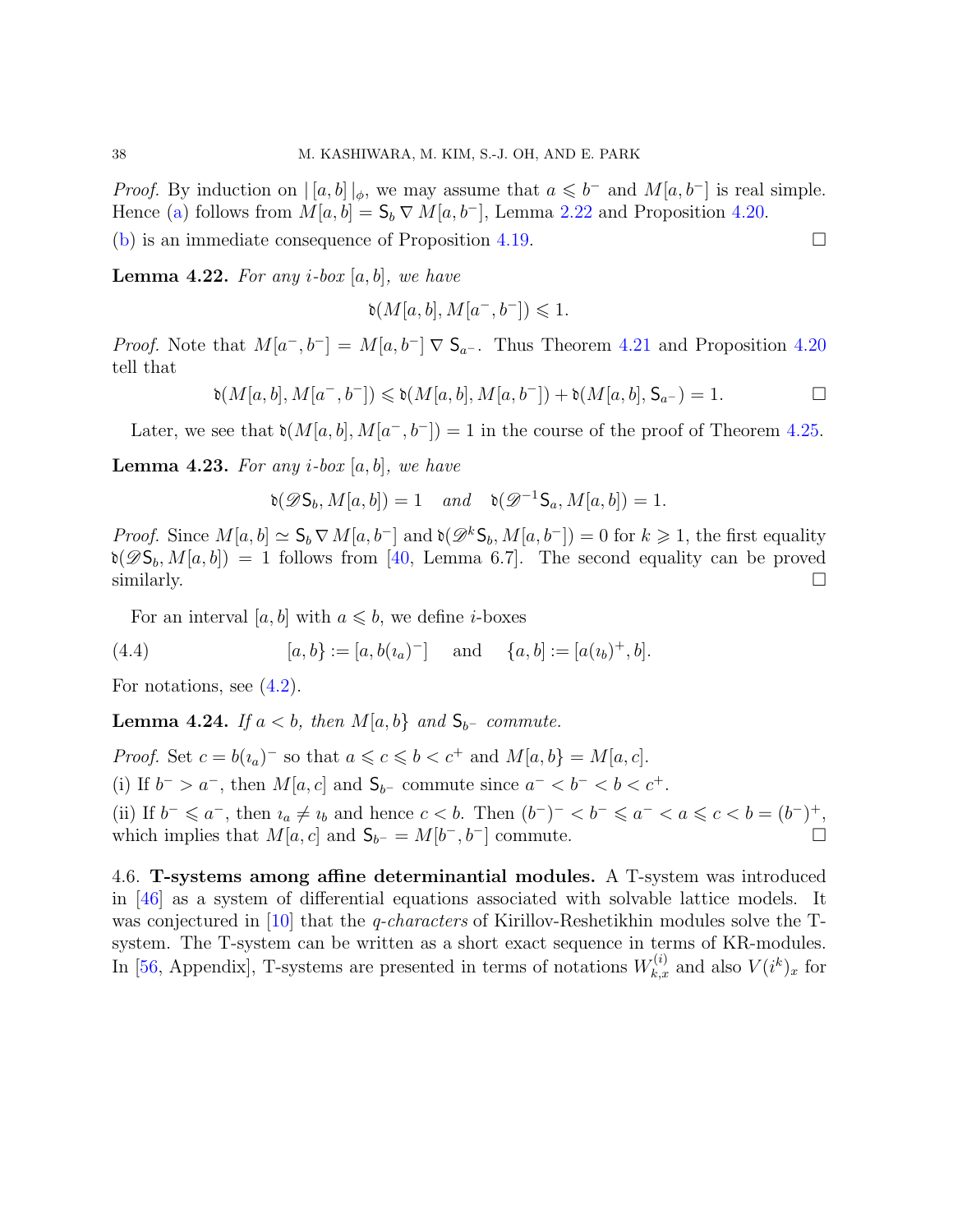$i \in I_0, k \in \mathbb{Z}_{\geqslant 1}$  and  $x \in \mathbf{k}^\times$ . For instance, for a simply-laced untwisted  $\mathfrak{g}$  and  $i \in I_0$ , T-system is given as follows:

$$
0 \to \bigotimes_{j \in I_0; d(i,j)=1} W_{k,x(-q)}^{(j)} \to W_{k,x(-q)^2}^{(i)} \otimes W_{k,x}^{(i)} \to W_{k-1,x(-q)^2}^{(i)} \otimes W_{k+1,x}^{(i)} \to 0,
$$

for any  $i \in I_0$  and  $x \in \mathbf{k}^{\times}$ .

In our context, it is paraphrased as follows (see Theorem [6.14](#page-59-0) below).

<span id="page-38-0"></span>**Theorem 4.25.** For an arbitrary quantum affine algebra  $U_q'(\mathfrak{g})$  and an arbitrary i-box  $[a, b]$ such that  $a < b$ , we have an exact sequence

<span id="page-38-1"></span>
$$
(4.5) \qquad 0 \to \bigotimes_{j \in I_g; \ d(u_a, j) = 1} M[a(j)^+, b(j)^-] \to M[a^+, b] \otimes M[a, b^-] \to M[a, b] \otimes M[a^+, b^-] \to 0.
$$

We call it also a T-system.

Note that the left term and the right term in [\(4.5\)](#page-38-1) are simple.

By this theorem, we have also an exact sequence

$$
(4.6) \quad 0 \to M[a, b] \otimes M[a^+, b^-] \to M[a, b^-] \otimes M[a^+, b] \longrightarrow \bigotimes_{j \in I_g; d(u, j) = 1} M[a(j)^+, b(j)^-] \to 0.
$$

The rest of the subsection is devoted to the proof of this theorem. We begin with the following lemma.

<span id="page-38-3"></span>**Lemma 4.26.** Let X, Y, Z be real simple modules in  $\mathcal{C}_{\mathfrak{g}}$ , and we assume the following conditions:

- <span id="page-38-2"></span>(i)  $(X, Y, Z)$  is a normal sequence,
- (ii)  $\Lambda(Y, X) + \Lambda(Y, Z) \Lambda(Y, X \nabla Z) = 2\mathfrak{d}(X, Y)$ .

Then, the composition  $X \otimes Y \otimes Z$  $\mathbf{r}_{X,Y}$  $-\frac{A, I}{\longrightarrow} Y \otimes X \otimes Z \to Y \nabla (X \nabla Z)$  is an epimorphism and it induces an isomorphism hd( $X \otimes Y \otimes Z$ )  $\simeq Y \nabla (X \nabla Z)$ .

*Proof.* Set  $\lambda = \mathfrak{d}(X, Y)$ . Then we have a commutative diagram:

$$
X \otimes Y_{e^z} \otimes Z
$$
\n
$$
Y_{e^z} \otimes X \otimes Z
$$
\n
$$
Y_{e^z} \otimes (X \nabla Z)
$$
\n
$$
Y_{e^z} \otimes (X \nabla Z)
$$
\n
$$
Y_{e^z} \otimes (X \nabla Z)
$$
\n
$$
Y_{e^z} \otimes (X \nabla Z)
$$
\n
$$
Y_{e^z} \otimes (X \nabla Z)
$$
\n
$$
Y_{e^z} \otimes (X \nabla Z)
$$
\n
$$
Y_{e^z} \otimes (X \nabla Z)
$$
\n
$$
Y_{e^z} \otimes (X \nabla Z)
$$
\n
$$
Y_{e^z} \otimes (X \nabla Z)
$$
\n
$$
Y_{e^z} \otimes (X \nabla Z)
$$
\n
$$
Y_{e^z} \otimes (X \nabla Z)
$$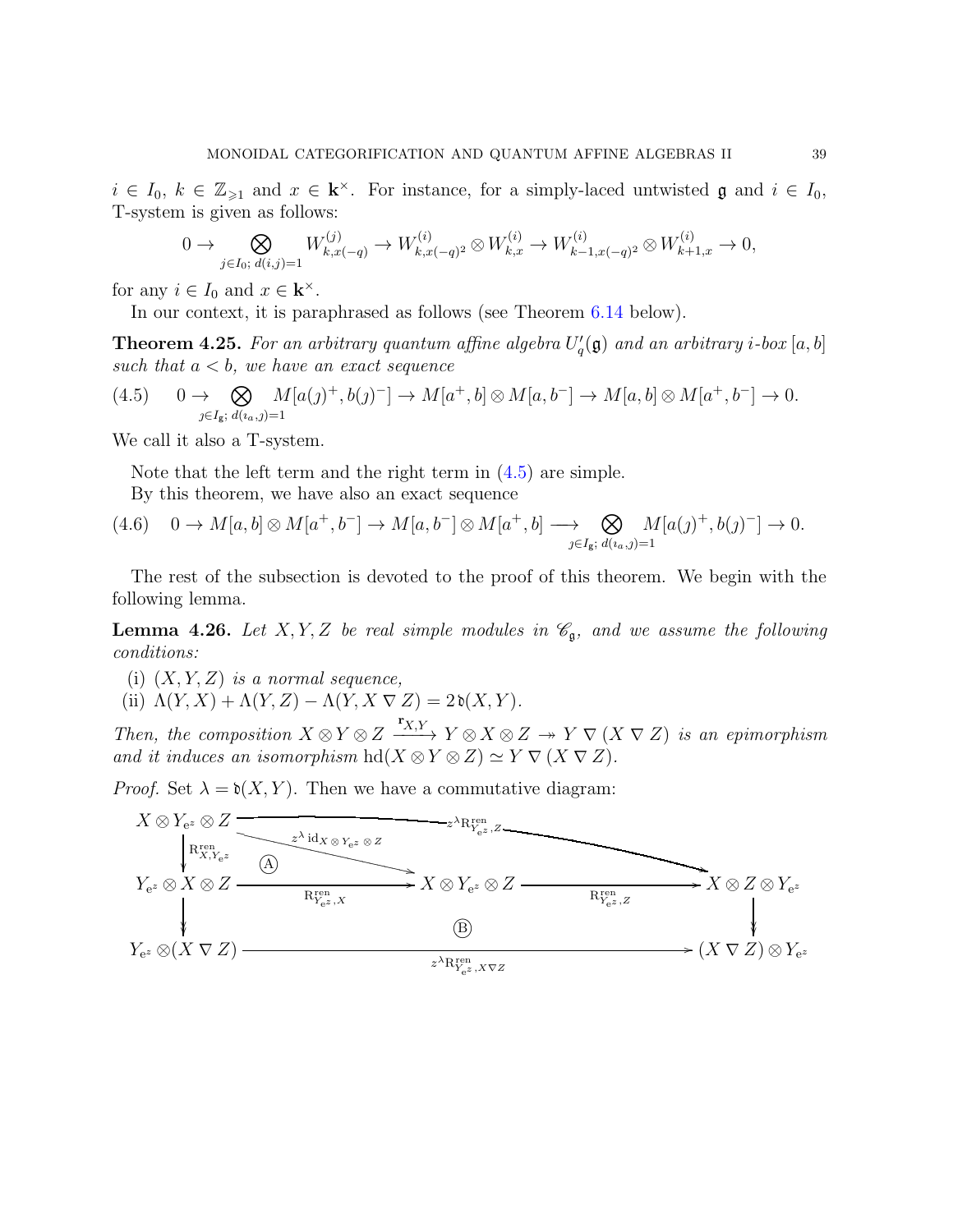up to constant in  $\mathbf{k}[[z]]^{\times}$ . Here the commutativity of  $\hat{A}$  follows from Proposition [2.5](#page-16-0) and the one of  $(\overline{B})$  from Lemma [2.26](#page-22-1) and the hypothesis [\(ii\)](#page-38-2). Hence, the following diagram is commutative:



Setting  $z = 0$ , we obtain a commutative diagram:



Let S be the image of the composition

$$
Y \otimes X \otimes Z \twoheadrightarrow Y \otimes (X \nabla Z) \xrightarrow{\mathbf{r}_{Y, X} \nabla Z} (X \nabla Z) \otimes Y \rightarrowtail Z \otimes X \otimes Y.
$$

Then  $S \simeq Y \nabla (X \nabla Z)$  is a simple module. By the above commutative diagram, the image K of the composition of  $X \otimes Y \otimes Z$  $\mathbf{r}_{Y,Z}$  $\longrightarrow X \otimes Z \otimes Y$  $\mathbf{r}_{X,Z}$  $\longrightarrow Z \otimes X \otimes Y$  is contained in S. On the other hand, the image of  $K \to Z \otimes Y \otimes X$  is isomorphic to the simple module hd( $X \otimes Y \otimes Z$ ). Therefore K is non-zero and hence  $K = S$ , and it is isomorphic to hd( $X \otimes Y \otimes Z$ ). to hd( $X \otimes Y \otimes Z$ ).

*Proof of* Theorem [4.25](#page-38-0). We argue by induction on  $|[a, b]|_{\phi} \geq 2$ .

Assume first that  $|[a, b]|_\phi = 2$ , i.e.,  $b = a^+$ . If  $\ell > 1$  then we have  $b - a + 1 \leq \ell$  and hence we have the desired result by Corollary [4.17.](#page-34-2) If  $\ell = 1$ , then we have  $S_b = \mathscr{D}S_a$  and we have an exact sequence

$$
0\longrightarrow {\bf 1}\longrightarrow \mathscr{D} \mathsf{S}_a \otimes \mathsf{S}_a \longrightarrow \mathscr{D} \mathsf{S}_a \nabla \mathsf{S}_a \longrightarrow 0
$$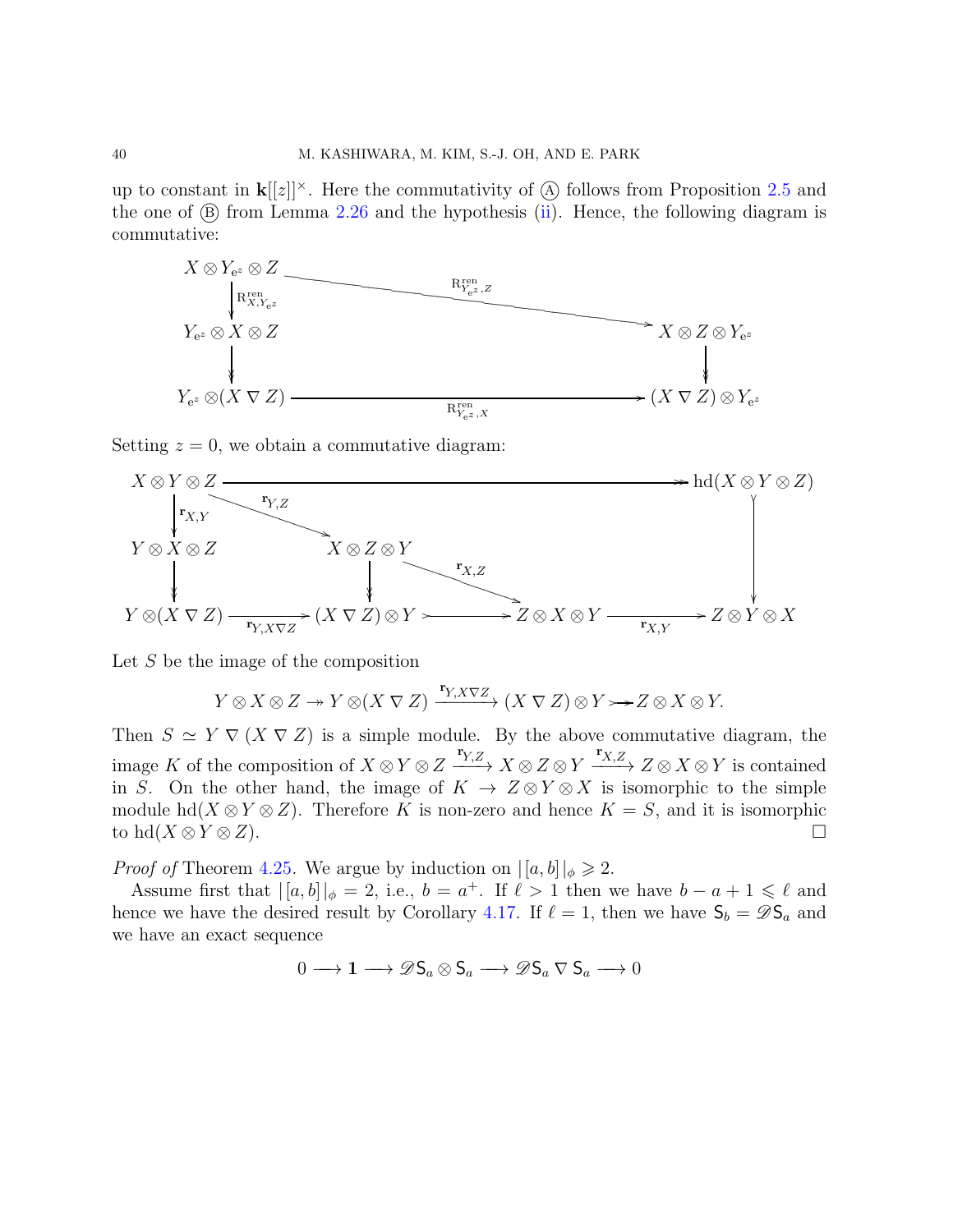since  $S_a$  is a root module. Hence, for any  $\ell$ , we have obtained an exact sequence:

<span id="page-40-5"></span>(4.7) 
$$
0 \to \bigotimes_{j \in I_{\mathsf{g}}; d(i_a, j) = 1} M[a(j)^+, (a^+)(j)^-] \to \mathsf{S}_{a^+} \otimes \mathsf{S}_{a} \to \mathsf{S}_{a^+} \nabla \mathsf{S}_{a} \to 0.
$$

Now we can assume  $|[a, b]|_{\phi} > 2$ .

<span id="page-40-0"></span>In order to prove the theorem, it is enough to show

<span id="page-40-3"></span><span id="page-40-2"></span>(I) 
$$
\mathfrak{d}(M[a, b^{-}], M[a^{+}, b]) \leq 1
$$
,  
\n(II)  $M[a^{+}, b] \nabla M[a, b^{-}] \simeq M[a, b] \otimes M[a^{+}, b^{-}]$ ,  
\n(III)  $M[a, b^{-}] \nabla M[a^{+}, b] \simeq \bigotimes_{d(a, j)=1} M[a(j)^{+}, b(j)^{-}]$ ,  
\n(IV)  $M[a^{+}, b] \nabla M[a, b^{-}] \ncong M[a, b^{-}] \nabla M[a^{+}, b]$ .

<span id="page-40-1"></span>Indeed, [\(I\)](#page-40-0) and [\(IV\)](#page-40-1) imply  $\mathfrak{d}(M[a, b^{-}], M[a^{+}, b]) = 1$ , and [\[38,](#page-91-3) Proposition 4.7] implies the existence of a short exact sequence

$$
0 \longrightarrow M[a, b^-] \nabla M[a^+, b] \longrightarrow M[a^+, b] \otimes M[a, b^-] \longrightarrow M[a^+, b] \nabla M[a, b^-] \longrightarrow 0.
$$

Now let us show  $(I)$ – $(IV)$ .

[\(I\)](#page-40-0) follows from Lemma [4.22.](#page-37-0)

Let us show [\(II\)](#page-40-2). The composition

 $M[a^+,b] \otimes M[a,b^-] \rightarrow M[a^+,b] \otimes \mathsf{S}_a \otimes M[a^+,b^-] \rightarrow M[a,b] \otimes M[a^+,b^-]$ 

does not vanish by Proposition [2.9.](#page-17-0) Since  $M[a, b]$  and  $M[a^+, b^-]$  commute by Theo-rem [4.21,](#page-36-3)  $M[a, b] \otimes M[a^+, b^-]$  is a simple module. Hence we obtain an epimorphism  $M[a^+,b] \otimes M[a,b^-] \to M[a,b] \otimes M[a^+,b^-]$ . Thus we obtain [\(II\)](#page-40-2).

Let us show  $(III)$ .

We shall first prove

(4.8) 
$$
\operatorname{hd}(M[a^{++},b]\otimes \mathsf{S}_a\otimes \mathsf{S}_{a^+})\simeq \mathsf{S}_a \nabla M[a^+,b].
$$

In order to prove [\(4.8\)](#page-40-4), we shall apply Lemma [4.26](#page-38-3) with  $X := M[a^{++}, b]$ ,  $Y := S_a$ , and  $Z := \mathsf{S}_{a^+}$ . Since  $(X, Z)$  is unmixed,  $(X, Y, Z)$  is a normal sequence.

We shall verify  $(ii)$  in Lemma [4.26.](#page-38-3) Note that  $(ii)$  is equivalent to

<span id="page-40-4"></span>
$$
\Lambda(Y, Z) - \Lambda(Y, X \nabla Z) = \Lambda(X, Y).
$$

We have  $\Lambda(M[a^{++},b] \nabla \mathsf{S}_{a^+}, \mathsf{S}_a) = \Lambda(M[a^{++},b], \mathsf{S}_a) + \Lambda(\mathsf{S}_{a^+}, \mathsf{S}_a)$  because  $(M[a^{++},b], \mathsf{S}_a)$  is unmixed. On the other hand, we have

$$
2=2\operatorname{\mathfrak{d}}(M[a^+,b],{\mathsf S}_a)=\Lambda(M[a^{++},b]\operatorname{\nabla}{\mathsf S}_{a^+},{\mathsf S}_a)+\Lambda({\mathsf S}_a,M[a^{++},b]\operatorname{\nabla}{\mathsf S}_{a^+})
$$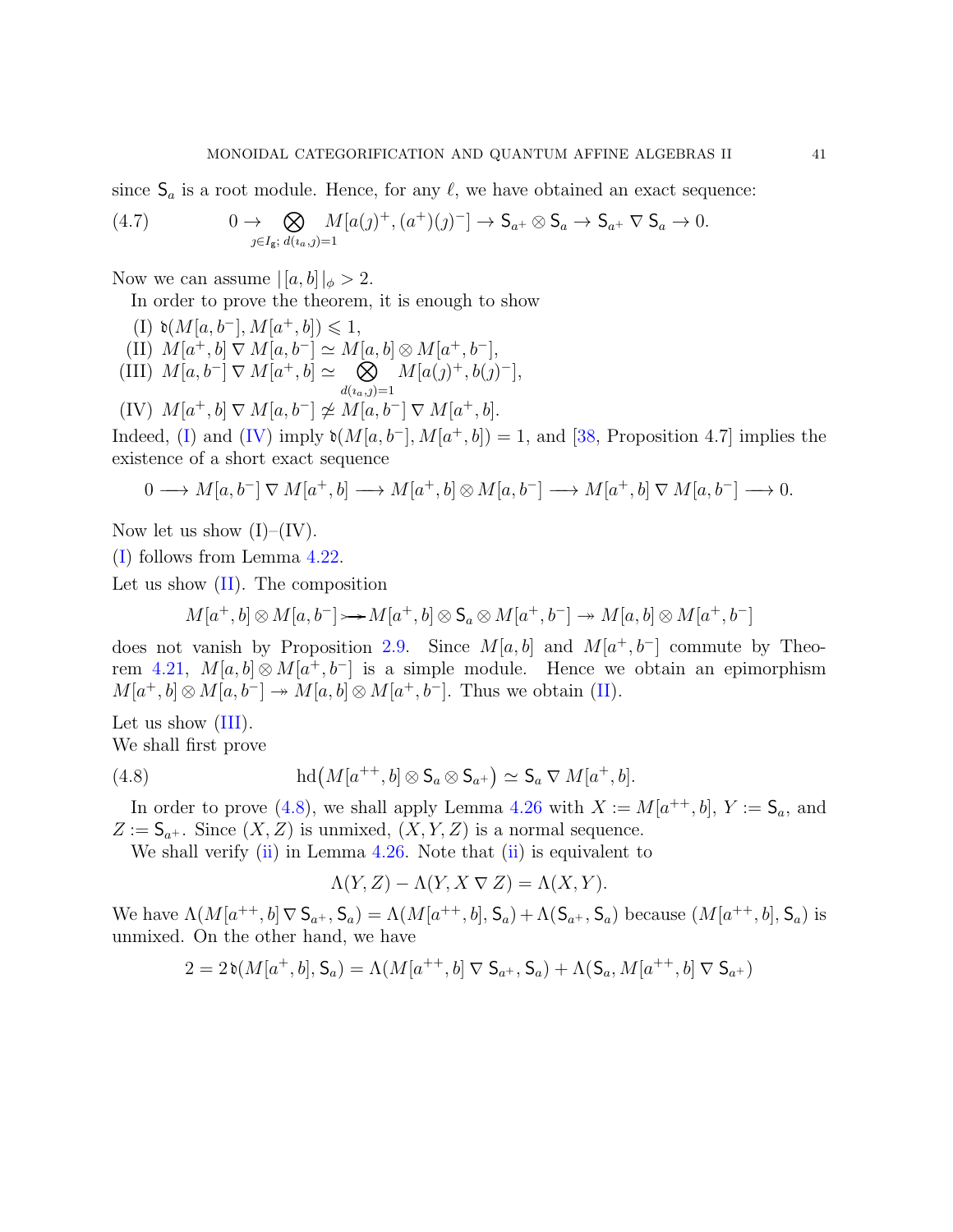and

$$
2=2\,\mathfrak{d}( \mathsf{S}_{a^+}, \mathsf{S}_{a})=\Lambda(\mathsf{S}_{a^+}, \mathsf{S}_{a})+\Lambda(\mathsf{S}_{a}, \mathsf{S}_{a^+}).
$$

Hence we obtain

$$
2 - \Lambda(S_a, M[a^{++}, b] \nabla S_{a^+}) = \Lambda(M[a^{++}, b], S_a) + (2 - \Lambda(S_a, S_{a^+})),
$$

which implies [\(ii\)](#page-38-2). Hence, Lemma  $4.26$  implies  $(4.8)$ . Thus, we have a chain of morphisms

$$
M[a^+,b^-] \otimes \mathsf{S}_a \otimes M[a^+,b] \to M[a^+,b^-] \otimes (\mathsf{S}_a \nabla M[a^+,b])
$$
  
\n
$$
\simeq M[a^+,b^-] \otimes \mathrm{hd}\big(M[a^{++},b] \otimes \mathsf{S}_a \otimes \mathsf{S}_{a^+}\big)
$$
  
\n
$$
\simeq M[a^+,b^-] \otimes \big(M[a^{++},b] \nabla (\mathsf{S}_a \nabla \mathsf{S}_{a^+})\big).
$$

On the other hand, the pair  $(M[a^+, b^-], S_a \nabla S_{a^+})$  is unmixed since

$$
S_a \nabla S_{a^+} \simeq \bigotimes_{j \in I_g; \ d(u_a, j) = 1} M[a(j)^+, (a^+)(j)^-] \text{ by (4.7) and } (a^+)(j)^- < a^+.
$$

Therefore,  $(M[a^+, b^-], M[a^{++}, b], S_a \nabla S_{a^+})$  is a normal sequence and we have an epimorphism

$$
M[a^+,b^-] \otimes \mathsf{S}_a \otimes M[a^+,b] \to \left(M[a^+,b^-] \nabla M[a^{++},b]\right) \nabla (\mathsf{S}_a \nabla \mathsf{S}_{a^+}).
$$

By the induction hypothesis, we have

$$
M[a^+, b^-] \nabla M[a^{++}, b] \simeq \bigotimes_{d(j, i_0) = 1} M[(a^+)(j)^+, b(j)^-].
$$

Hence [\[33,](#page-91-0) Lemma 3.2.22] implies that

$$
(M[a^+, b^-] \nabla M[a^{++}, b]) \nabla (S_a \nabla S_{a^+})
$$
  
\n
$$
\simeq \bigotimes_{j \in I_g; d(a_a, j) = 1} (M[(a^+)(j)^+, b(j)^-] \nabla M[a(j)^+, (a^+)(j)^-])
$$
  
\n
$$
\simeq A,
$$

where  $A := \bigotimes$ 

 $j \in I_g$ ;  $d(i_a, j) = 1$  $M[a(j)^+, b(j)^-].$ 

Thus we obtain an epimorphism

$$
M[a^+,b^-] \otimes \mathsf{S}_a \otimes M[a^+,b] \to A.
$$

Since  $\mathfrak{d}(M[a^+, b^-], \mathsf{S}_a) = 1$ , we have an exact sequence

$$
0 \longrightarrow \mathsf{S}_a \nabla M[a^+, b^-] \longrightarrow M[a^+, b^-] \otimes \mathsf{S}_a \longrightarrow M[a, b^-] \longrightarrow 0.
$$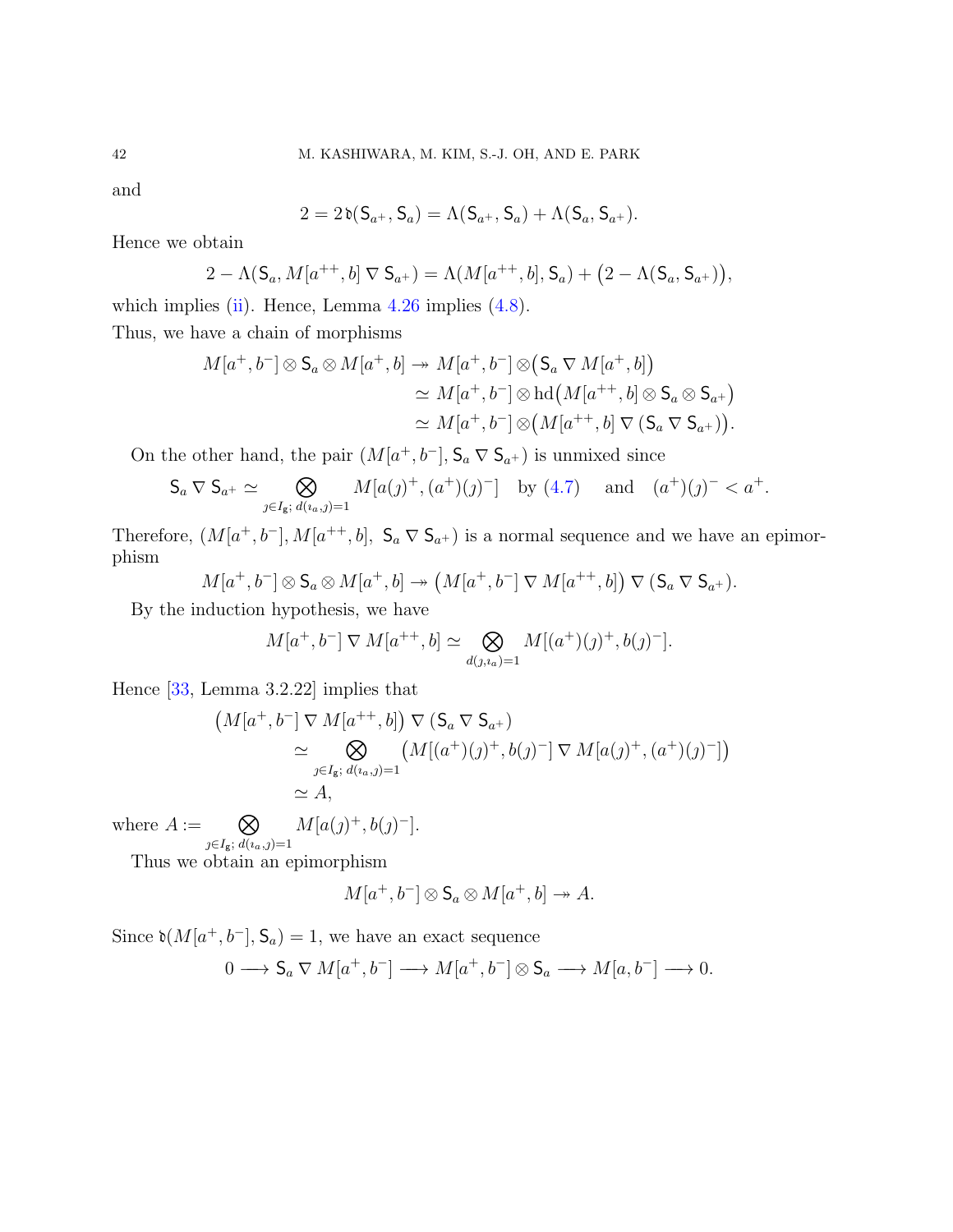<span id="page-42-0"></span>Now, we shall show

(4.9) 
$$
(\mathsf{S}_a \nabla M[a^+, b^-]) \text{ and } M[a^+, b] \text{ commute.}
$$

We have

$$
\mathfrak{d}\big(\mathsf{S}_a \nabla M[a^+, b^-], M[a^+, b]\big) \leq \mathfrak{d}\big(\mathsf{S}_a, M[a^+, b]\big) + \mathfrak{d}\big(M[a^+, b^-], M[a^+, b]\big) = 1 + 0 = 1.
$$

Hence it is enough to show

$$
\mathfrak{d}\big(\mathsf{S}_a\,\nabla\,M[a^+,b^-],\,M[a^+,b]\big)\neq\mathfrak{d}\big(\mathsf{S}_a,M[a^+,b]\big)+\mathfrak{d}\big(M[a^+,b^-],M[a^+,b]\big).
$$

If the equality holds, then [\[40,](#page-91-1) Lemma 2.23] implies that  $(M[a^+,b], S_a, M[a^+,b^-])$  is a normal sequence. Hence we have

$$
\Lambda\big(M[a^+,b], M[a^+,b^-]\big) + \Lambda\big(S_a, M[a^+,b^-]\big) - \Lambda\big(M[a^+,b]\nabla S_a, M[a^+,b^-]\big) = 0.
$$

On the other hand, we have

$$
\Lambda\big(M[a^+,b], M[a^+,b^-]\big) = -\Lambda\big(M[a^+,b^-], M[a^+,b]\big),
$$

and

$$
\Lambda(M[a^+,b] \nabla \mathsf{S}_a, M[a^+,b^-]) = -\Lambda(M[a^+,b^-], M[a^+,b] \nabla \mathsf{S}_a)
$$
  
= -\Lambda(M[a^+,b^-], M[a^+,b]) - \Lambda(M[a^+,b^-], \mathsf{S}\_a),

where the last equality follows from the normality of  $(M[a^+, b^-], M[a^+, b], \mathsf{S}_a)$ .

Thus, we obtain

$$
0 = \Lambda(M[a^+,b], M[a^+,b^-]) + \Lambda(S_a, M[a^+,b^-]) - \Lambda(M[a^+,b] \nabla S_a, M[a^+,b^-])
$$
  
=  $-\Lambda(M[a^+,b^-], M[a^+,b]) + \Lambda(S_a, M[a^+,b^-])$   
 $-(-\Lambda(M[a^+,b^-], M[a^+,b]) - \Lambda(M[a^+,b^-], S_a))$   
=  $2\delta(S_a, M[a^+,b^-])$ ,

which contradicts  $\mathfrak{d}(S_a, M[a^+, b^-]) = 1$ . Thus we obtain [\(4.9\)](#page-42-0). In particular,  $(S_a \nabla)$  $M[a^+,b^-] \geq M[a^+,b]$  is a simple module.

• The simple modules  $(S_a \nabla M[a^+, b^-]) \otimes M[a^+, b]$  and A are not isomorphic.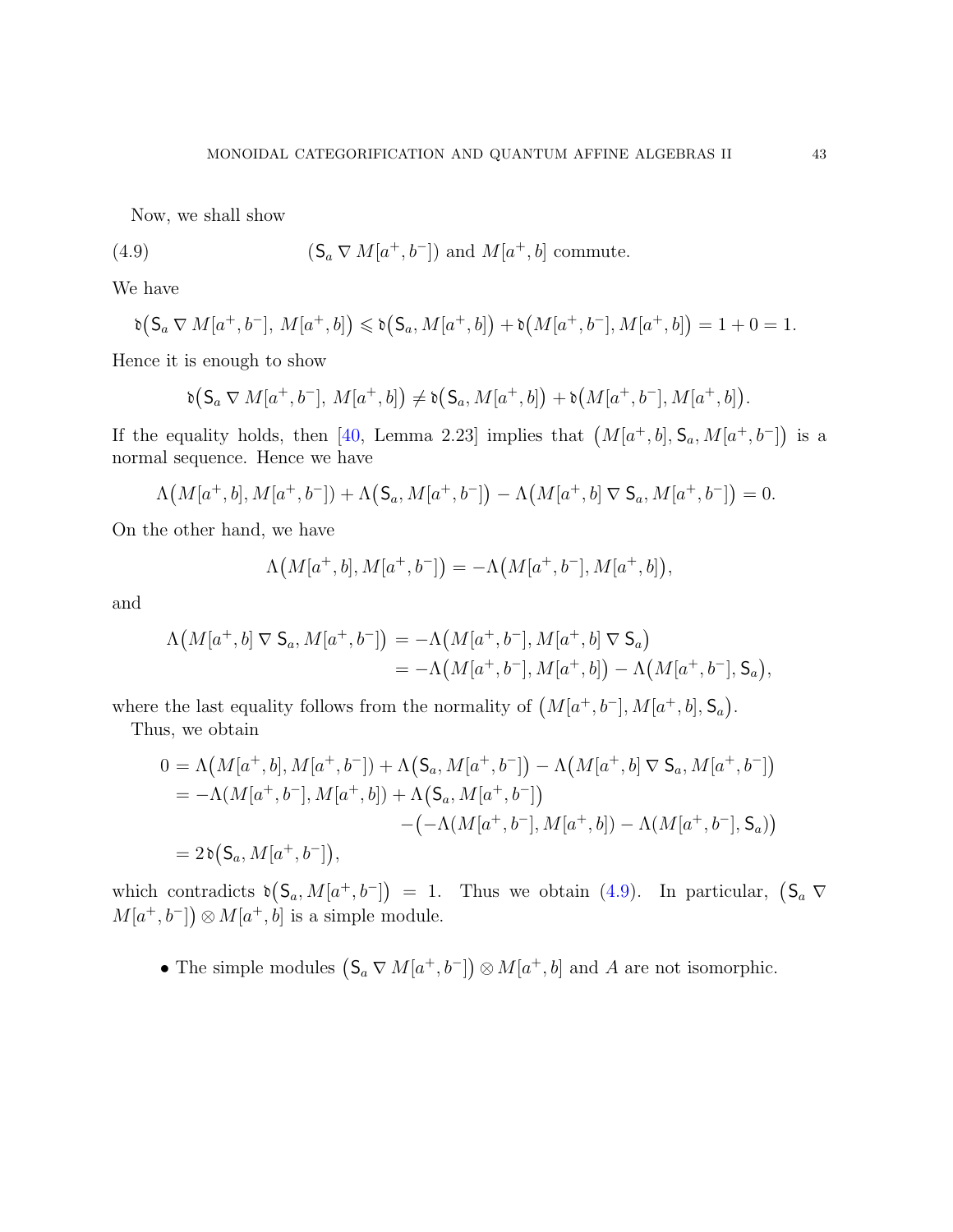Indeed, we have  $\mathfrak{d}(\mathscr{D}\mathsf{S}_b, \, (\mathsf{S}_a \nabla M[a^+, b^-]) \otimes M[a^+, b]) \geq \mathfrak{d}(\mathscr{D}\mathsf{S}_b, M[a^+, b]) = 1$  by Lemma [4.23](#page-37-1) and  $\mathfrak{d}(\mathscr{D}\mathsf{S}_b, A) = 0$ .

Thus the composition

$$
(\mathsf{S}_a \nabla M[a^+, b^-]) \otimes M[a^+, b] \rightarrow M[a^+, b^-] \otimes \mathsf{S}_a \otimes M[a^+, b] \rightarrow A
$$

vanishes, and hence  $M[a^+, b^-] \otimes \mathsf{S}_a \otimes M[a^+, b] \to A$  factors through  $M[a, b^-] \otimes M[a^+, b]$ . Thus we obtain an epimorphism

$$
M[a, b^-] \otimes M[a^+, b] \to A,
$$

which completes the proof of  $(III)$ .

Finally, [\(IV\)](#page-40-1) follows from  $\mathfrak{d}(\mathscr{D}S_b, M[a, b^-] \nabla M[a^+, b]) = \mathfrak{d}(\mathscr{D}S_b, M[a, b] \otimes M[a^+, b^-]) = 1$ and  $\mathfrak{d}(\mathscr{D}\mathsf{S}_b, M[a^+,b] \nabla M[a, b^-]) = \mathfrak{d}(\mathscr{D}\mathsf{S}_b, \quad \bullet)$  $j \in I_g$ ;  $d(i_a, j) = 1$  $M[a(j)^+, b(j)^-]) = 0.$ 

#### 5. ADMISSIBLE CHAINS OF  $i$ -BOXES

In this section, we construct commuting families of real simple modules consisting of affine determinantial modules and then investigate relations among the families, called box moves. Throughout this section, we fix a PBW-pair  $(D, \hat{w}_0)$  and keep the data and notations in the previous section.

# 5.1. Chains of *i*-boxes. Recall  $[a, b]$  and  $\{a, b\}$  defined in  $(4.4)$ .

#### Definition 5.1.

(1) A chain  $\mathfrak C$  of *i*-boxes

$$
(\mathfrak{c}_k = [a_k, b_k])_{1 \leq k \leq l} \quad \text{for } l \in \mathbb{Z}_{\geq 1} \sqcup \{\infty\}
$$

is called admissible if

$$
\widetilde{\mathfrak{c}}_k = [\widetilde{a}_k, \widetilde{b}_k] := \bigcup_{1 \leq j \leq k} [a_j, b_j] \text{ is an interval with } |\widetilde{\mathfrak{c}}_k| = k \text{ for } k = 1, \ldots, l
$$

and

either 
$$
[a_k, b_k] = [\widetilde{a}_k, \widetilde{b}_k]
$$
 or  $[a_k, b_k] = {\widetilde{a}_k, \widetilde{b}_k}$  for  $k = 1, ..., l$ .

(2) The interval  $\tilde{\mathfrak{c}}_k$  is called the *envelope* of  $\mathfrak{c}_k$ , and  $\tilde{\mathfrak{c}}_l$  is called the *range* of  $\mathfrak{C}$ .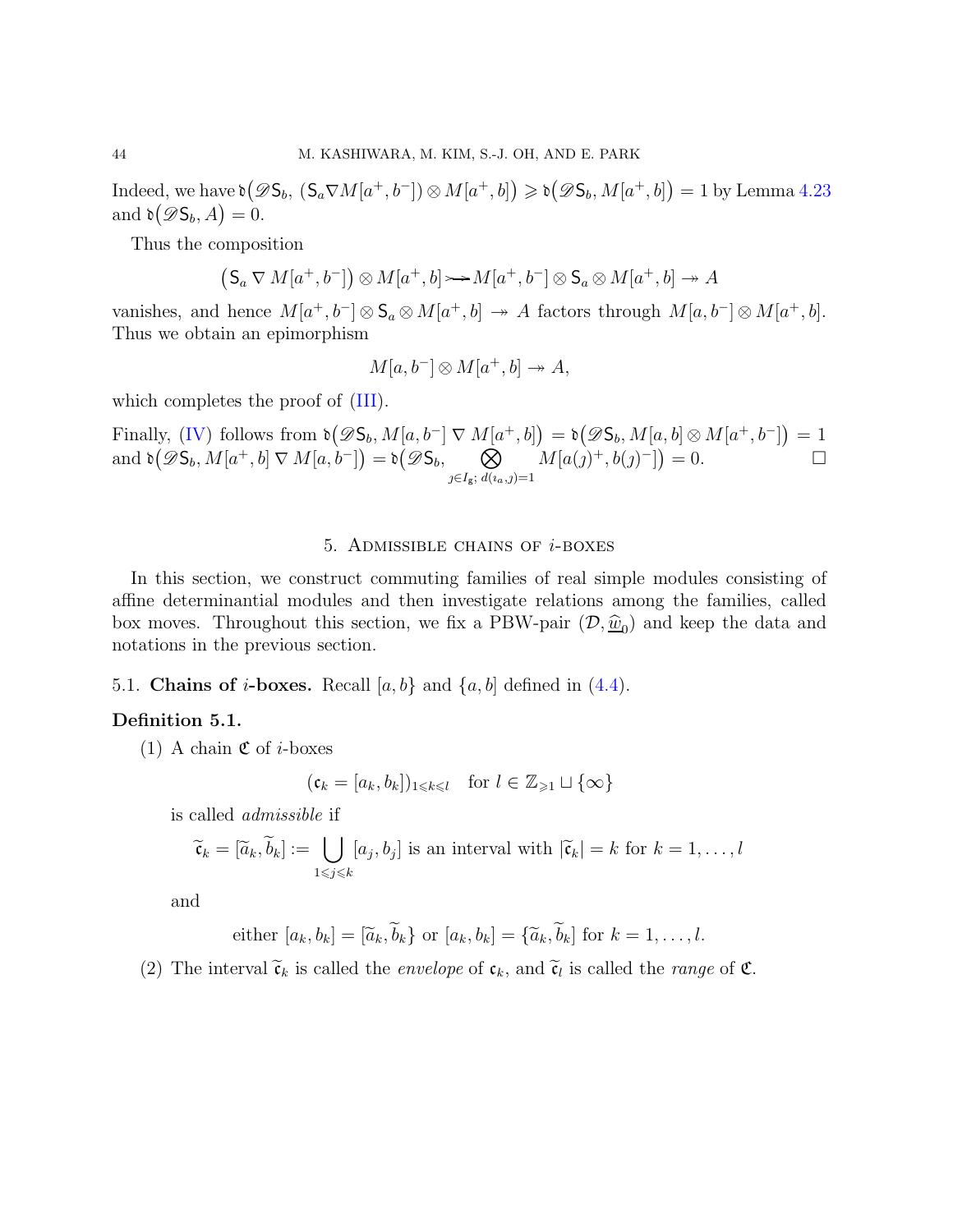Note that the chain is uniquely determined by its envelopes:

<span id="page-44-0"></span>(5.1) 
$$
\mathfrak{c}_k = [a_k, b_k] := T_{k-1}[\widetilde{a}_k, \widetilde{b}_k] = \begin{cases} [\widetilde{a}_k, \widetilde{b}_k] & \text{(i) if } \widetilde{a}_k = \widetilde{a}_{k-1} - 1, \\ {\{\widetilde{a}_k, \widetilde{b}_k\}} & \text{(ii) if } \widetilde{b}_k = \widetilde{b}_{k-1} + 1, \end{cases}
$$

for  $1 < k \leq l$ . In case (i) in [\(5.1\)](#page-44-0), we write  $T_{k-1} = \mathcal{L}$ , while  $T_{k-1} = \mathcal{R}$  in case (ii).

Thus, to an admissible chain of *i*-boxes of length *l*, we can associate a pair  $(a, \mathfrak{T})$  consisting of an integer a and a sequence  $\mathfrak{T} = (T_1, T_2, \ldots, T_{l-1})$  such that  $T_i \in \{L, \mathcal{R}\}$   $(1 \leq i \leq l)$ ,

$$
a = a_1 = b_1 = \widetilde{a}_1 = \widetilde{b}_1, \quad [\widetilde{a}_k, \widetilde{b}_k] = \begin{cases} [\widetilde{a}_{k-1} - 1, \widetilde{b}_{k-1}] & \text{if } T_{k-1} = \mathcal{L}, \\ [\widetilde{a}_{k-1}, \widetilde{b}_{k-1} + 1] & \text{if } T_{k-1} = \mathcal{R}. \end{cases}
$$

Note that  $[a_k, b_k] = [\widetilde{a}_k, \widetilde{b}_k]$  or  $\{\widetilde{a}_k, \widetilde{b}_k\}$  according that  $T_{k-1} = \mathcal{L}$  or  $T_{k-1} = \mathcal{R}$ .

<span id="page-44-3"></span>**Lemma 5.2.** Let  $\mathfrak{C} = (\mathfrak{c}_k)_{1 \leq k \leq l}$  be an admissible chain of *i*-boxes, and  $(\widetilde{\mathfrak{c}}_k)_{1 \leq k \leq l}$  its envelopes. Then, we have

- <span id="page-44-2"></span><span id="page-44-1"></span>(i)  $(a_k)^- < \widetilde{a}_k \leq b_k < (b_k)^+,$ <br>(ii)  $(a_k)^- < \widetilde{a}_k \leq b_k < (b_k)^+$
- (ii)  $(a_k)^{-} < a_j \leqslant b_j < (b_k)^{+}$  if  $1 \leqslant j \leqslant k \leqslant l$ .

In particular,  $c_j$  and  $c_k$  commute.

*Proof.* [\(i\)](#page-44-1) Set  $i = i_{a_k} = i_{b_k}$ . Then we have  $a_k = \tilde{a}_k(i)^+$ . Hence we have  $(a_k)^- < \tilde{a}_k$ . The other strict inequality on  $b_k$  can be proved similarly.

[\(ii\)](#page-44-2) This assertion follows from

$$
(a_k)^{-} < \widetilde{a}_k \leq a_j \leq b_j \leq \widetilde{b}_k < (b_k)^{+}.
$$

For an admissible chain of *i*-boxes  $\mathfrak{C} = (\mathfrak{c}_k)_{1 \leq k \leq l}$  and  $1 \leq k \leq l$ , we set

$$
\mathfrak{C}_{\leqslant t}:=\left(\mathfrak{c}_{k}\right)_{1\leqslant k\leqslant t}.
$$

**Proposition 5.3.** Let  $\mathfrak{C} = (\mathfrak{c}_k)_{1 \leq k \leq l}$  be an admissible chain of *i*-boxes and let  $\mathfrak{c} = [a, b]$ be an *i*-box such that  $c \subset \tilde{c}_l$  and  $c$  commutes with all  $c_k$   $(1 \leq k \leq l)$ . Then there exists  $s \in [1, l]$  such that  $\mathfrak{c} = \mathfrak{c}_s$ .

*Proof.* We can assume that  $\mathfrak{c} \subset \tilde{\mathfrak{c}}_l$  and  $\mathfrak{c} \not\subset \tilde{\mathfrak{c}}_{l-1}$  and  $l \geq 2$ , which implies

(i) 
$$
a = \tilde{a}_l < \tilde{a}_{l-1}
$$
 or (ii)  $b = \tilde{b}_l > \tilde{b}_{l-1}$ .

Since the case (ii) can be proved similarly, we only treat the case (i).

Then  $\mathfrak{c}_l = [a_l, b_l]$  satisfies  $a = a_l = \tilde{a}_l$  and  $b_l = \tilde{b}_l (i_b)^-$ . Hence, we have  $b \leqslant b_l$ . If  $b = b_l$ , we have  $\mathfrak{c} = \mathfrak{c}_l$ . Thus we may assume that  $b < b_l$ . Hence  $b^+ \leqslant b_l \leqslant b_l = b_{l-1}$ . Take the smallest  $s \geq 1$  such that  $b^+ \leq b_s$ . Then  $1 \leq s \leq l-1$ .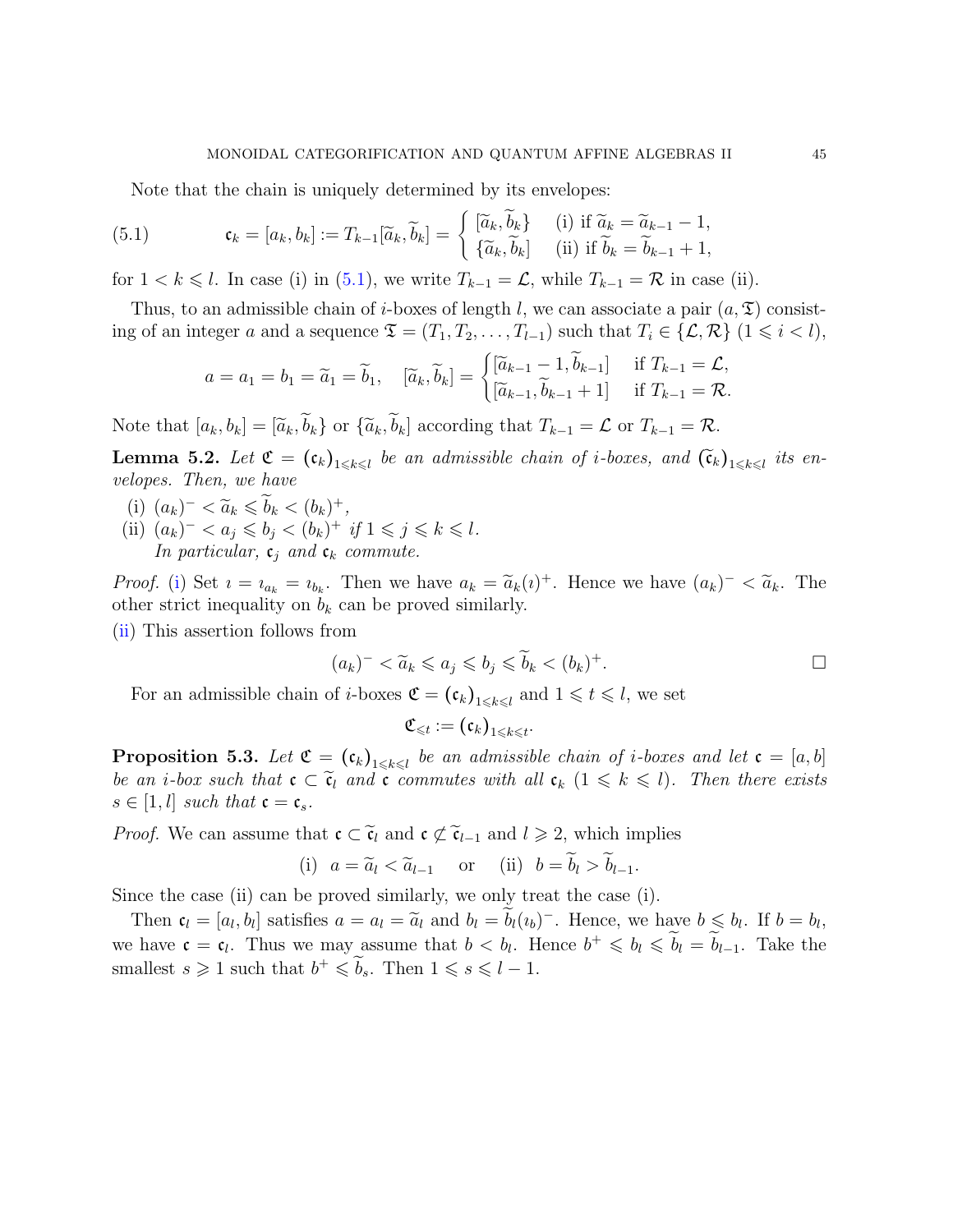Assume first  $s > 1$ . Then we have  $b_{s-1} < b^+ \leq b_s$ , and hence  $b^+ = b_s = b_s$ . Since c and  $\mathfrak{c}_s$  commute and  $b^+ \leqslant b_s$ , we have

$$
a_s^- < a \leqslant b < b_s^+.
$$

Hence we have  $a_s^- < a < \tilde{a}_{l-1} \leq a_s$ , which contradicts  $i_{a_s} = i_{b_s} = i_{b^+} = i_a$ .

Hence we have  $s = 1$ . Therefore,  $\tilde{a}_l < b^+ \leq \tilde{a}_1$ . Now take the smallest  $t \geq 1$  such that  $\widetilde{a}_t \leqslant b^+$ . Since  $\widetilde{a}_l \leqslant a \leqslant b < b^+$ , we have  $\widetilde{a}_{l-1} = 1 + \widetilde{a}_l \leqslant b^+$ . Hence we have  $1 \leqslant t \leqslant l-1$ . If  $t > 1$ , then we have  $\tilde{a}_t \leqslant b^+ < \tilde{a}_{t-1}$ , and hence  $b^+ = \tilde{a}_t = a_t$ . If  $t = 1$ , then  $b^+ = \widetilde{a}_1 = a_1$ . In any case, we have  $b^+ = a_t$ .

Since **c** and  $c_t$  commute and  $b^+ \leq b_t$ , we have

$$
a_t^- < a \leqslant b < b_t^+.
$$

Hence, we obtain  $a_t^- < a = \tilde{a}_l < \tilde{a}_{l-1} \leq \tilde{a}_t \leq a_t$ , which contradicts  $i_{a_t} = i_{b^+} = i_a$ .

<span id="page-45-0"></span>**Corollary 5.4.** Let  $\mathfrak{C} = (\mathfrak{c}_k)_{1 \leq k \leq l}$  be an admissible chain of *i*-boxes. Let  $\mathfrak{c} = [a, b]$  be an *i*-box such that  $a^- < \tilde{a}_l \le a$  and  $b \le b_l < b^+$ , i.e.  $a = (\tilde{a}_l)(i)^+$  and  $b = (b_l)(i)^-$  for some  $i \in I_{\mathbf{g}}$ . Then **c** is a member of **C**.

*Proof.* It follows from the fact that  $\mathfrak{c} \subset \widetilde{\mathfrak{c}}_l$  commutes with all  $\mathfrak{c}_k$   $(1 \leq k \leq l)$ .

For an admissible chain  $\mathfrak C$  of *i*-boxes, let us define a family of real simple modules  $M(\mathfrak C)$ as follows:

$$
\mathsf{M}(\mathfrak{C}):=\{M(\mathfrak{c}_k)\}_{1\leqslant k\leqslant l}.
$$

<span id="page-45-1"></span>**Theorem 5.5.** For any admissible chain  $\mathfrak{C} = (\mathfrak{c}_k)_{1 \leq k \leq l}$ ,  $\mathsf{M}(\mathfrak{C})$  forms a commuting family of real simple modules.

*Proof.* By Lemma [5.2,](#page-44-3)  $\mathfrak{c}_{k_1}$  and  $\mathfrak{c}_{k_2}$  commute for all  $k_1, k_2 \in [1, l]$ . Thus our assertion follows from Theorem [4.21.](#page-36-3)

5.2. Box moves. For an admissible chain  $\mathfrak{C} = (\mathfrak{c}_k)_{1 \leq k \leq l}$  with the associated pair  $(a, \mathfrak{T})$ and for  $1 \le s < l$ , we say that an *i*-box  $c_s$  is movable if  $s = 1$  or  $T_{s-1} \neq T_s$   $(s \ge 2)$ . Note that the last condition (for  $s \ge 2$ ) is equivalent to the condition  $\tilde{a}_{s+1} = \tilde{a}_{s-1} - 1$  and  $b_{s+1} = b_{s-1} + 1.$ 

For a movable  $\mathfrak{c}_s$  in  $\mathfrak{C}$ , we define a new admissible chain  $B_s(\mathfrak{C})$  whose associated pair  $(a', \mathfrak{T}')$  is given

(i) 
$$
\begin{cases} a' = a \pm 1 & \text{if } s = 1 \text{ and } T_1 = \mathcal{R} \text{ (resp. } \mathcal{L}), \\ a' = a & \text{if } s > 1, \end{cases}
$$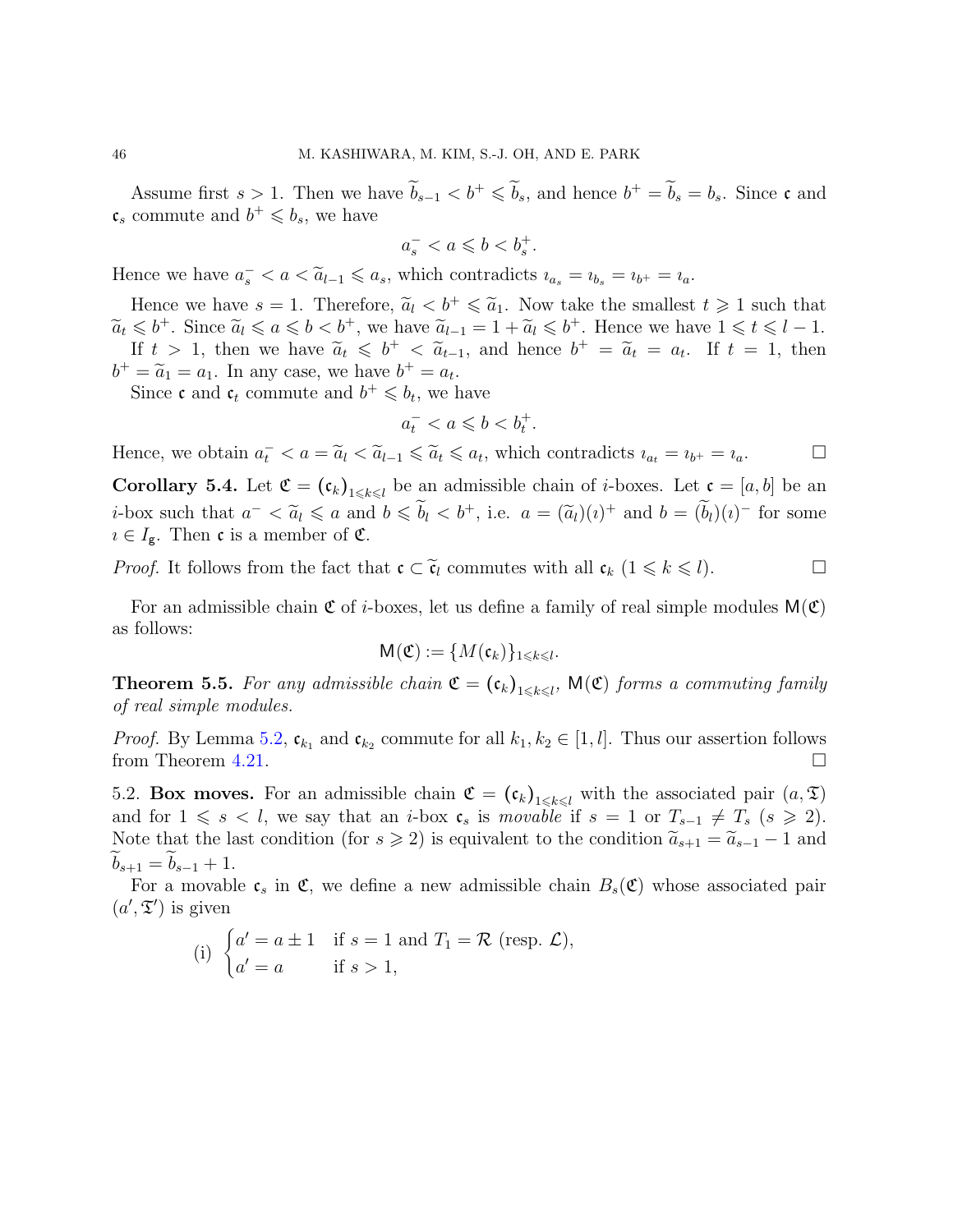(ii)  $T'_k = T_k$  for  $k \notin \{s-1, s\}$  and T  $C'_{k} \neq T_{k}$  for  $k \in \{s-1, s\}.$ 

That is,  $B_s(\mathfrak{C})$  is the admissible chain obtained from  $\mathfrak{C}$  by moving  $\tilde{\mathfrak{c}}_s$  by 1 to the right or to the left inside  $\tilde{\mathfrak{c}}_{s+1}$ . We call  $B_s(\mathfrak{C})$  the *box move* of  $\mathfrak{C}$  at s.

<span id="page-46-3"></span>**Proposition 5.6.** Let  $\mathfrak{C} = (\mathfrak{c}_k)_{1 \leq k \leq l}$  be an admissible chain of *i*-boxes and let  $k_0$  be a movable *i*-box  $(1 \leq k_0 < l)$ . Set  $B_{k_0}(\mathfrak{C}) = (\mathfrak{c}'_k)_{1 \leq k \leq l}$ . Assume that  $i\tilde{a}_{k_0+1} \neq i\tilde{b}_{k_0+1}$ , *i.e.*,  $\tilde{\mathfrak{c}}_{k_0+1}$ is not an i-box. Then we have

$$
\mathfrak{c}'_k=\mathfrak{c}_{\mathfrak{s}_{k_0}(k)},
$$

where  $\mathfrak{s}_{k_0} \in \mathfrak{S}_l$  is the transposition of  $k_0$  and  $k_0 + 1$ .

*Proof.* Set  $p = k_0 + 1$ . By the assumption, we have

$$
[\widetilde{a}_p, \widetilde{b}_p] = [\widetilde{a}_p, \widetilde{b}_p - 1]
$$
 and  $\{\widetilde{a}_p, \widetilde{b}_p\} = \{\widetilde{a}_p + 1, \widetilde{b}_p\},\}$ 

which implies the desired result.  $\Box$ 

<span id="page-46-4"></span>**Proposition 5.7.** Let  $\mathfrak{C} = (\mathfrak{c}_k)_{1 \leq k \leq l} = (c, \mathfrak{T})$  be an admissible chain of *i*-boxes and let  $\mathfrak{c}_{k_0}$ be a movable *i*-box. Assume that  $i_{\tilde{a}_{k_0+1}} = i_{\tilde{b}_{k_0+1}}$ , *i.e.*,  $\tilde{\mathfrak{c}}_{k_0+1}$  *is an i-box. Set*  $\mathfrak{c}_{k_0+1} = [a, b]$ with  $a = \widetilde{a}_{k_0+1}$  and  $b = b_{k_0+1}$ , and set  $B_{k_0}(\mathfrak{C}) = (\mathfrak{c}'_k)_{1 \leq k \leq l}$ . Then we have

- <span id="page-46-1"></span><span id="page-46-0"></span>(i)  $\mathfrak{c}_{k_0} = [a^+, b]$  and  $\mathfrak{c}'_{k_0} = [a, b^-]$  if  $T_{k_0 - 1} = \mathcal{R}$ ,
- (ii)  $\mathfrak{c}_{k_0} = [a, b^-]$  and  $\mathfrak{c}'_{k_0} = [a^+, b]$  if  $T_{k_0 1} = \mathcal{L}$ ,

In particular, we have an exact sequence

<span id="page-46-2"></span>(5.2) 
$$
0 \to \bigotimes_{d(\iota_a, j)=1} M[a(j)^+, b(j)^-] \to X \otimes Y \to M(\mathfrak{c}_{k_0+1}) \otimes M[a^+, b^-] \to 0.
$$

where  $(X, Y) = (M(\mathfrak{c}_{k_0}), M(\mathfrak{c}'_{k_0}))$  in case [\(i\)](#page-46-0) and  $(X, Y) = (M(\mathfrak{c}'_{k_0}), M(\mathfrak{c}_{k_0}))$  in case [\(ii\)](#page-46-1).

*Proof.* By the assumption that  $i\tilde{a}_{k_0+1} = i\tilde{b}_{k_0+1}$ ,  $[a, b] := [a_{k_0+1}, b_{k_0+1}] = [\tilde{a}_{k_0+1}, b_{k_0+1}]$ . In case [\(i\)](#page-46-0), we have

$$
[a_{k_0}, b_{k_0}] = \{a_{k_0+1} + 1, \widetilde{b}_{k_0+1}\} = [a^+, b] \quad \text{and} \quad \mathfrak{c}'_{k_0} = [\widetilde{a}_{k_0+1}, \widetilde{b}_{k_0+1} - 1\} = [a, b^-].
$$

The proof in case [\(b\)](#page-55-0) is similar.

The last statement follows from Theorem [4.25.](#page-38-0)  $\Box$ 

<span id="page-46-5"></span>**Remark 5.8.** When  $\mathfrak{c}_{k_0}$  is movable and  $\widetilde{\mathfrak{c}}_{k_0+1} = \mathfrak{c}_{k_0+1} = [a, b]$  is an *i*-box, Corollary [5.4](#page-45-0) tells that the *i*-boxes  $\{[a(j)^+, b(j)^-] \mid d(i_a, j) = 1\}$  appearing in [\(5.2\)](#page-46-2) are all contained in  $\mathfrak{C}_{\leqslant k_0+1}$  and hence in  $\mathfrak{C}$ . Note that  $[a^+, b^-]$  commutes with *i*-boxes in  $\{[a^+, b], [a, b^-], [a, b]\}$  =  $\{\mathfrak{c}_{k_0-1}, \mathfrak{c}_{k_0}, \mathfrak{c}_{k_0+1}\}$ , and it also commutes with all i-boxes in  $\mathfrak{C}_{\leq k_0-2}$  since  $(a^+)^- = \widetilde{a}_{k_0+1} <$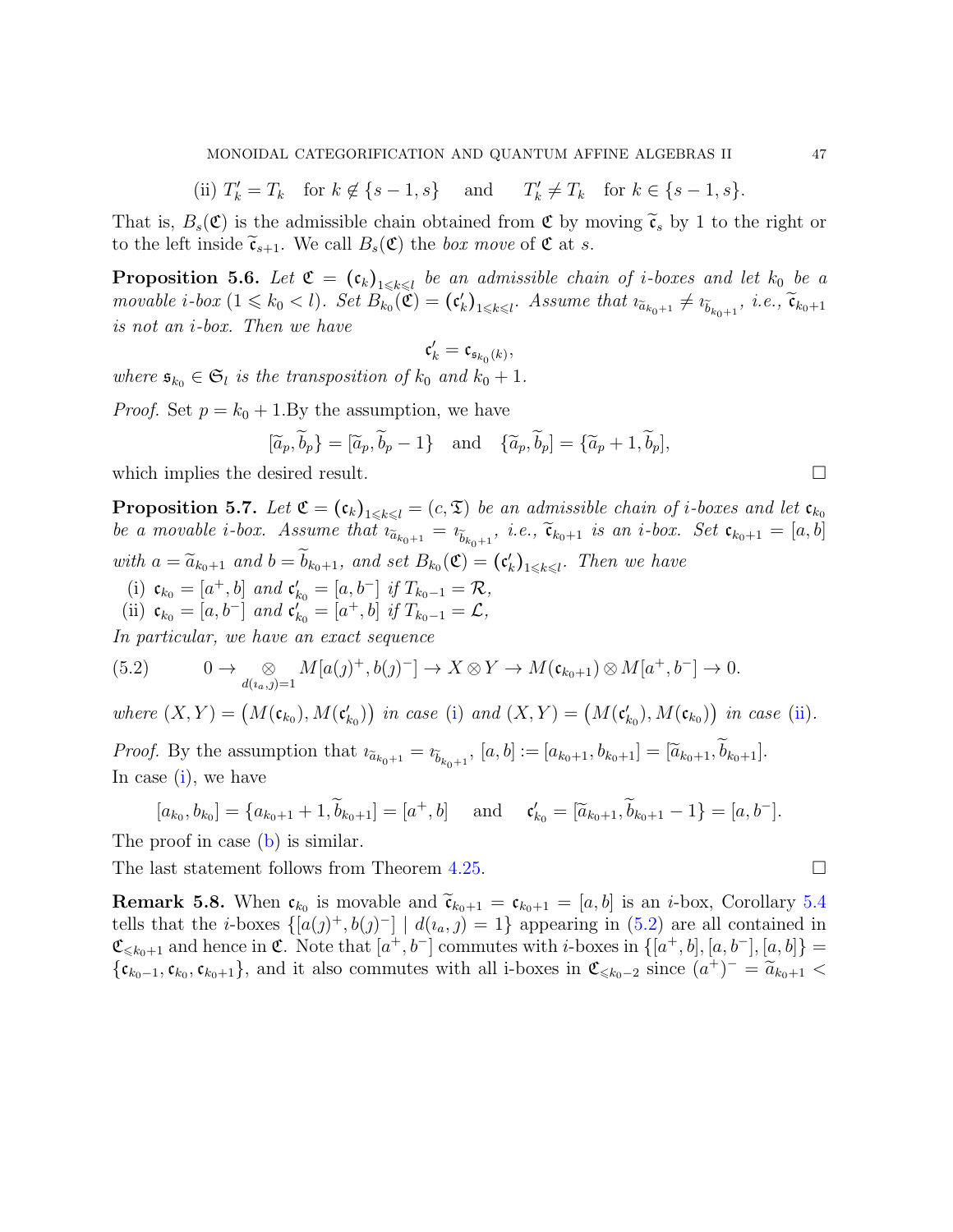$\widetilde{a}_k \leq a_k \leq b_k \leq b_k < b_{k_0+1} = (b^-)^+$  for  $1 \leq k \leq k_0 - 2$ . It follows that  $[a^+, b^-]$  is contained in  $\mathfrak{C}$ . Thus, the operation  $B_{k_0}$  under this situation can be understood as a combinatorial analogue of T-system (see Lemma [7.17](#page-69-0) below, also [\[14,](#page-90-0) Section 13] and [\[15,](#page-90-1) Section 12]).

**Definition 5.9.** For admissible chains  $\mathfrak{C}^{(1)}$  and  $\mathfrak{C}^{(2)}$  of the same length  $l \in \mathbb{Z}_{\geqslant 1}$ , we say that they are T-equivalent, denoted by  $\mathfrak{C}^{(1)} \overset{T}{\sim} \mathfrak{C}^{(2)}$ , if there exists a sequence  $(p_1, p_2, \ldots, p_r) \in$  $\{1, 2, \ldots, l-1\}^r$   $(r \in \mathbb{Z}_{\geq 1})$  such that

$$
B_{p_r}(\cdots (B_{p_2}(B_{p_1}(\mathfrak{C}^{(1)}))\cdots)=\mathfrak{C}^{(2)}.
$$

The following lemma is almost obvious.

### Lemma 5.10.

- (i) The binary relation  $\frac{T}{\sim}$  for admissible chains of finite length is an equivalence relation.
- (ii) If  $\mathfrak{C}^{(1)}$  and  $\mathfrak{C}^{(2)}$  are T-equivalent, then they have the same range.
- (iii) Two admissible chains  $\mathfrak{C}^{(1)}$  and  $\mathfrak{C}^{(2)}$  with the same range are T-equivalent.

**Example 5.11.** Let us consider a PBW-pair  $(D, \underline{\hat{w}}_0)$  with  $g = A_3$  and

$$
\begin{aligned}\n\widehat{\underline{w}}_0 &= \cdots s_{i-2} \ s_{i-1} \ s_{i_0} \ s_{i_1} \ s_{i_2} \ s_{i_3} \cdots \\
&= \cdots \ s_3 \ s_2 \ s_3 \ s_1 \ s_2 \ s_3 \ \cdots\n\end{aligned}
$$

and an admissible chain  $\mathfrak{C}^{(1)} = (\mathfrak{c}_k^{(1)})$  $\binom{N^{(1)}}{k}_{1\leq k\leq 3} = (0, \mathfrak{T} = (\mathcal{L}, \mathcal{L})) = ([0], [-1, 0], [-2, 0]) =$  $([0], [-1], [-2, 0])$  associated to  $\hat{\underline{w}}_0$ .

Note there exists only one movable box  $\mathfrak{c}_1^{(1)}$  $_1^{(1)}$  in  $\mathfrak{C}^{(1)}$ . Thus we have

$$
\mathfrak{C}^{(2)} = (\mathfrak{c}_k^{(2)})_{1 \leq k \leq 3} := B_1(\mathfrak{C}^{(1)}) = (-1, \mathfrak{T} = (\mathcal{R}, \mathcal{L}))
$$
  
= ([-1], { -1, 0}, [-2, 0]) = ([-1], [0], [-2, 0]),

since  $[-1, 0]$  is not an *i*-box (see Proposition [5.6\)](#page-46-3).

For  $\mathfrak{C}^{(2)}$ , the second i box  $\mathfrak{c}_2^{(2)}$  $\binom{2}{2}$  is movable and hence we have

$$
\mathfrak{C}^{(3)} = (\mathfrak{c}_k^{(3)})_{1 \leq k \leq 3} := B_1(\mathfrak{C}^{(2)}) = (-1, \mathfrak{T} = (\mathcal{L}, \mathcal{R}))
$$
  
=  $([-1], [-2, -1], \{-2, 0]\} = ([-1], [-2], [-2, 0]),$ 

since  $[-2, 0]$  is an *i*-box (see Proposition [5.7\)](#page-46-4).

Finally,  $\mathfrak{c}_1^{(3)}$  $_1^{(5)}$  is movable hence we have

$$
\mathfrak{C}^{(4)} = B_1(\mathfrak{C}^{(3)}) = (-2, \mathfrak{T} = (\mathcal{R}, \mathcal{R})) = ([-2], \{-2, -1], \{-2, 0\}) = ([-2], [-1], [-2, 0]).
$$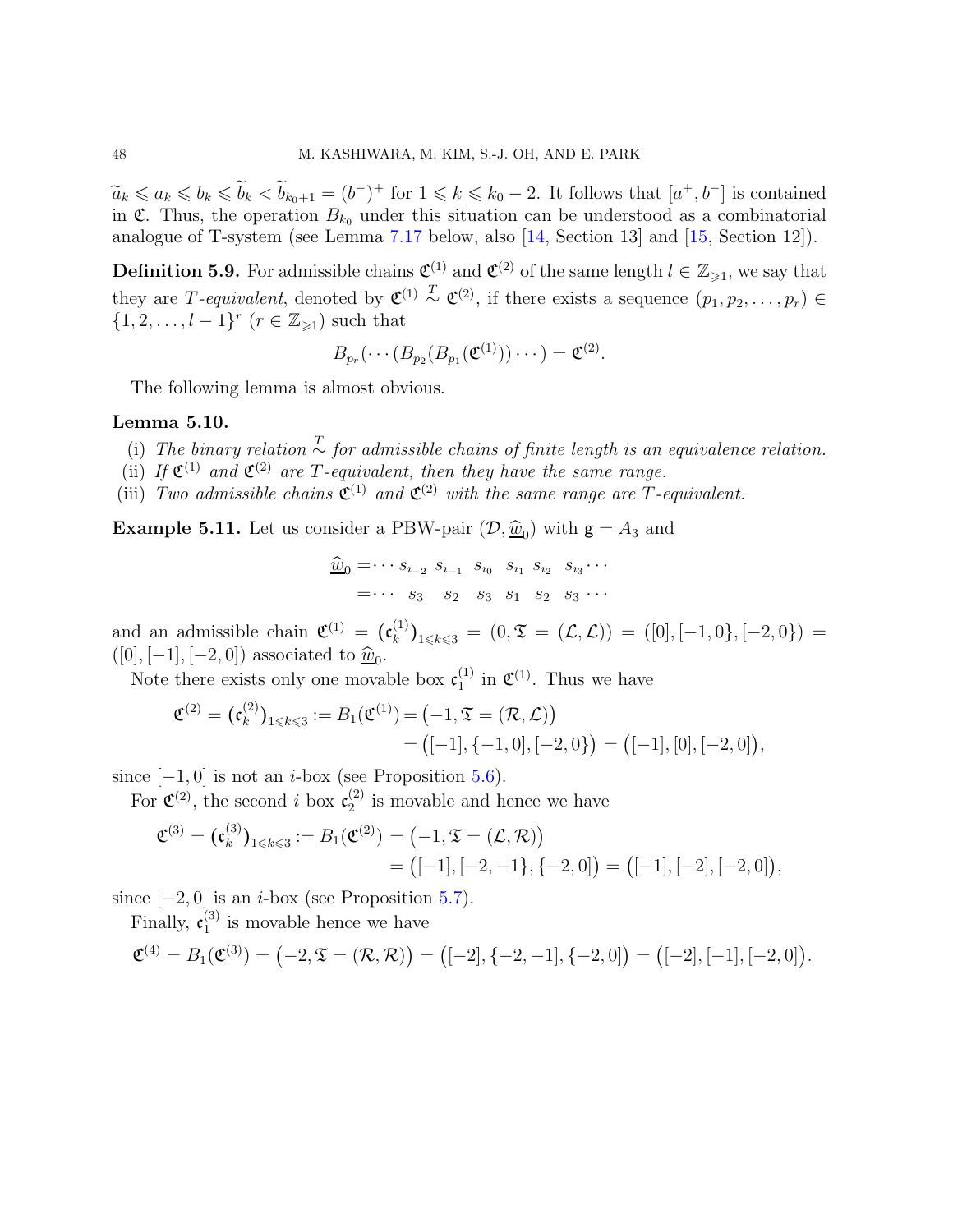## 6. Q-data and associated PBW-pairs

In this section, we recall the notion of Q-data introduced in [\[13\]](#page-90-2). A Q-datum is a generalization of a Dynkin quiver with a height function. Then we attach a complete PBW-pair to each Q-datum.

6.1. Q-data. For each untwisted quantum affine algebra  $U_q'(\mathfrak{g})$ , we associate a finite simple Lie algebra  $\mathfrak{g}_{fin}$  of simply-laced type as follows (see §[2.4](#page-22-2) and [\[39\]](#page-91-4)):

|       |                             | $(n \geqslant 1)$<br>$\mathbf{u}_n$ | $B_n^{(1)}$ $(n \ge 2)$ $C_n^{(1)}$ $(n \ge 3)$ |           | $D_n^{(1)}$<br>$(n \geqslant$ | $E_{6,7,8}^{(1)}$ | г     |  |
|-------|-----------------------------|-------------------------------------|-------------------------------------------------|-----------|-------------------------------|-------------------|-------|--|
| (6.1) | $\mathfrak{g}_{\text{fin}}$ | An                                  | $A_{2n-1}$                                      | $D_{n+1}$ | $D_n$                         | $E_{6,7,8}$       | $E_6$ |  |
|       | $-h^{\vee}$                 | $n +$                               | $2n -$                                          | $n +$     | $2n - 1$                      | 12, 18, 30        |       |  |

Here  $h^{\vee} := \langle c, \rho \rangle = \sum_{i \in I} c_i$  is the dual Coxeter number of  $\mathfrak{g}$ .

Let  $\Delta_{\mathfrak{g}_{fin}}$  be the Dynkin diagram for  $\mathfrak{g}_{fin}$ . Then there exists a Dynkin diagram automorphism  $\sigma$  of  $\Delta_{\mathfrak{g}_{fin}}$  whose orbit set  $\Delta_{\mathfrak{g}_{fin}}^{\sigma}$  yields the Dynkin diagram  $\Delta_{\mathfrak{g}_{0}}$ : for  $\mathfrak{g} = (ADE)^{(1)}_{n}$ . case, we have  $\sigma = id$ . In the remaining cases,  $\sigma$  is given by  $\vee$  or  $\tilde{\vee}$  in the following diagrams:

$$
(\triangle_{A_{2n-1}}: \underbrace{\circ \xrightarrow{\circ} \circ \cdots \circ \xrightarrow{\circ}_{2n-2 \text{ } 2n-1} , k^{\vee} = 2n - k}) \Rightarrow \triangle_{B_n}: \underbrace{\circ \xrightarrow{\circ} \circ \cdots \circ \xrightarrow{\circ}_{n-1 \rightarrow n} \circ}_{n-1 \rightarrow n},
$$
\n
$$
\left(\triangle_{D_{n+1}}: \underbrace{\circ \xrightarrow{\circ} \circ \cdots \circ \circ}_{2n-1 \rightarrow n} \circ_{n} k^{\vee} =\n\begin{cases}\nk & \text{if } k \leq n-1, \\
n+1 & \text{if } k = n, \\
n & \text{if } k = n+1\n\end{cases}\n\right) \Rightarrow \triangle_{C_n}: \underbrace{\circ \xrightarrow{\circ} \circ \cdots \circ \circ \cdots \circ}_{n-1 \rightarrow n} \circ_{n-1} \circ_{n} \circ_{n} k^{\vee} =\n\begin{cases}\n1^{\vee} = 6, 6^{\vee} = 1, \\
3^{\vee} = 5, 5^{\vee} = 3, \\
4^{\vee} = 4, 2^{\vee} = 2\n\end{cases}\n\right) \Rightarrow \triangle_{F_4}: \underbrace{\circ \xrightarrow{\circ} \circ \searrow}_{1 \rightarrow 2 \rightarrow 3} \circ_{3} \circ_{4},
$$
\n
$$
\left(\triangle_{D_4}: \underbrace{\circ \xrightarrow{\circ} \circ}_{1 \rightarrow 2} \circ_{\frac{\circ}{2}} \circ_{\frac{\circ}{2}} 3, \left\{\n\begin{matrix}\n1^{\vee} = 3, 3^{\vee} = 4, 4^{\vee} = 1, \\
2^{\vee} = 2\n\end{matrix}\n\right)\n\right) \Rightarrow \triangle_{G_2}: \underbrace{\circ \xrightarrow{\circ} \circ}_{1 \rightarrow 2} \circ_{\frac{\circ}{2}}.
$$

We denote by  $I_{fin} = \{1, 2, ..., |I_{fin}|\}$  the index set of  $\Delta_{\mathfrak{g}_{fin}}$ . Let  $(C, P_{fin}, \Pi_{fin}, P_{fin}^{\vee}, \Pi_{fin}^{\vee})$  be the finite Cartan datum associated to  $\mathfrak{g}_{fin}$ . Let us denote by  $W_{fin}$  the Weyl group, by  $\{\Lambda_i \mid i \in I_{fin}\}\$  the set of fundamental weights, by  $\Phi$  the set of roots, by  $P_{fin}^+$  the set of dominant integral weights, by  $\alpha_i$  the *i*-th simple root, by Q the root lattice of  $\mathfrak{g}_{fin}$ , and by  $( , )$  the symmetric bilinear form on Q, all of which are associated to  $\mathfrak{g}_{fin}$ . We also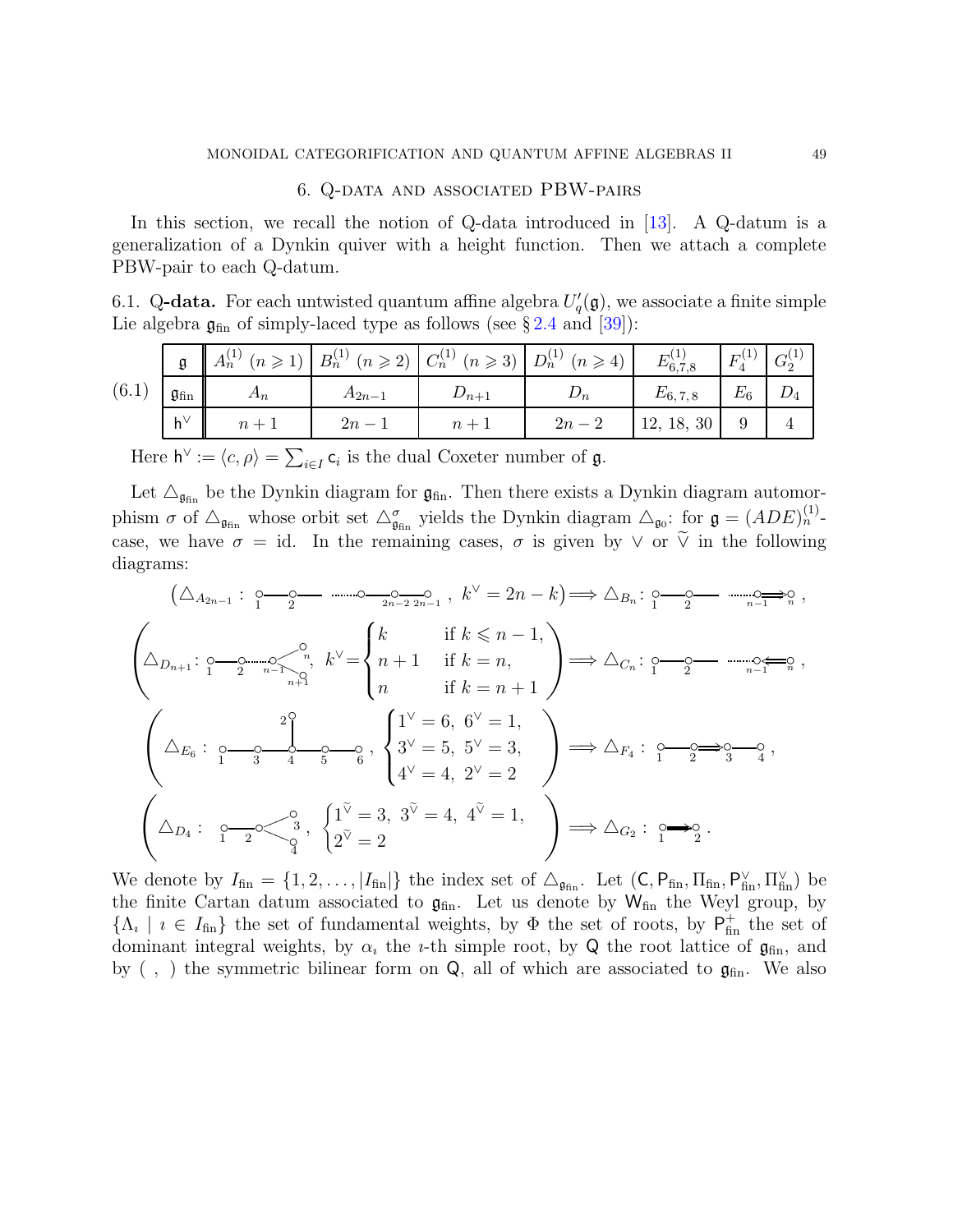write  $\Phi^+$  (resp.  $\Phi^-$ ) for the set of positive (resp. negative) roots of  $\mathfrak{g}_{fin}$  and  $\mathsf{Q}^+$  (resp.  $Q^{-}$ ) for the positive (resp. negative) root lattice of  $\mathfrak{g}_{fin}$ . For  $\beta = \sum_{i \in I_{fin}} k_i \alpha_i \in Q$ , we set  $|\beta| := \sum_{\imath \in I_\mathrm{fin}} |k_\imath|.$ 

Let  $I_{\mathfrak{g}_0} = \{1, 2, \ldots, n\}$  be the index set of  $\Delta_{\mathfrak{g}_0}$ . Note that  $I_{\text{fin}} = I_{\mathfrak{g}_0}$  when  $\mathfrak{g} = (ADE)^{(1)}_n$ . To distinguish the index sets  $I_{fin}$  and  $I_{g_0}$ , we use *i* for indices in  $I_{fin}$  and *i* for indices in  $I_{g_0}$ . We write  $\pi: I_{fin} \to I_{\mathfrak{g}_0}$  for the projection. Then the orbit of  $\imath$  is given as

$$
\pi^{-1}\pi(\iota) = \{\sigma^m(\iota) \mid m \in \mathbb{Z}\}.
$$

We denote by  $A = (a_{i,j})_{i,j \in I_{g_0}}$  the Cartan matrix associated to  $\mathfrak{g}_0$ . Then we have

$$
a_{i,j} = -|\{j \in \pi^{-1}(j) \mid d(i,j) = 1\}|.
$$

for  $i \neq j \in I_{\mathfrak{g}_0}$  and  $i \in \pi^{-1}(i)$ . Set  $\mathsf{d}_i = |\pi^{-1}(i)|$  and  $\mathsf{D} = \text{diag}(\mathsf{d}_i | i \in I_{\mathfrak{g}_0})$  the diagonal matrix. Then, DA is symmetric.

For  $i \in I_{fin}$ , we write also  $\mathsf{d}_i$  for  $\mathsf{d}_{\pi(i)}$ , i.e.,

$$
\mathsf{d}_i = |\pi^{-1}\pi(i)|.
$$

Note that  $d_i \in \{1, \text{ord}(\sigma)\}\$ and

$$
(\alpha_{\pi(i)}, \alpha_{\pi(i)}) = 2d_i/\mathrm{ord}(\sigma).
$$

In this subsection, we fix  $\mathfrak g$  and a pair  $(\Delta_{\mathfrak{g}_{fin}}, \sigma)$  of the Dynkin diagram  $\Delta_{\mathfrak{g}_{fin}}$  of finite type  $\mathfrak{g}_{fin}$  and an automorphism  $\sigma = id$ ,  $\vee$  or  $\vee$ . If there is no afraid of confusion, we simply write  $\triangle$  for  $\triangle_{\mathfrak{g}_{fin}}$ .

<span id="page-49-1"></span><span id="page-49-0"></span>**Definition 6.1** ([\[13,](#page-90-2) Definition 2.5]). A function  $\xi: I_{fin} \to \mathbb{Z}$  is called a *height function on*  $(\triangle, \sigma)$  if the following two conditions are satisfied.

- (1) For any  $i, j \in I_{fin}$  such that  $d(i, j) = 1$  and  $d_i = d_j$ , we have  $|\xi_i \xi_j| = d_i$ .
- (2) For any  $i, j \in I_{fin}$  such that  $d(i, j) = 1$  and  $1 = d_i < d_j = \text{ord}(\sigma)$ , there exists a unique element  $j^{\circ} \in \pi^{-1}\pi(j)$  such that  $|\xi_i - \xi_{j^{\circ}}| = 1$  and  $\xi_{\sigma^k(j^{\circ})} = \xi_{j^{\circ}} + 2k$  for any  $0 \leqslant k < \text{ord}(\sigma).$

We call the triple  $\mathscr{Q} = (\triangle, \sigma, \xi)$  a Q-datum for  $\mathfrak{q}$ .

Note that, when  $\sigma = id$ , a Q-datum coincides with a usual Dynkin quiver with a height function $([44])$  $([44])$  $([44])$ .

**Remark 6.2.** The convention for a Q-datum in this paper is associated to the *sink-adapted orientation* which is different from the *source-adapted orientation* in [\[13,](#page-90-2) [21\]](#page-90-3). We take this convention in order to match  $M[a, b]$  as the image of a certain unipotent quantum minor under the quantum affine Schur-Weyl duality functor (see  $\S 4.1$  $\S 4.1$  and  $\S 6.3$  $\S 6.3$  below).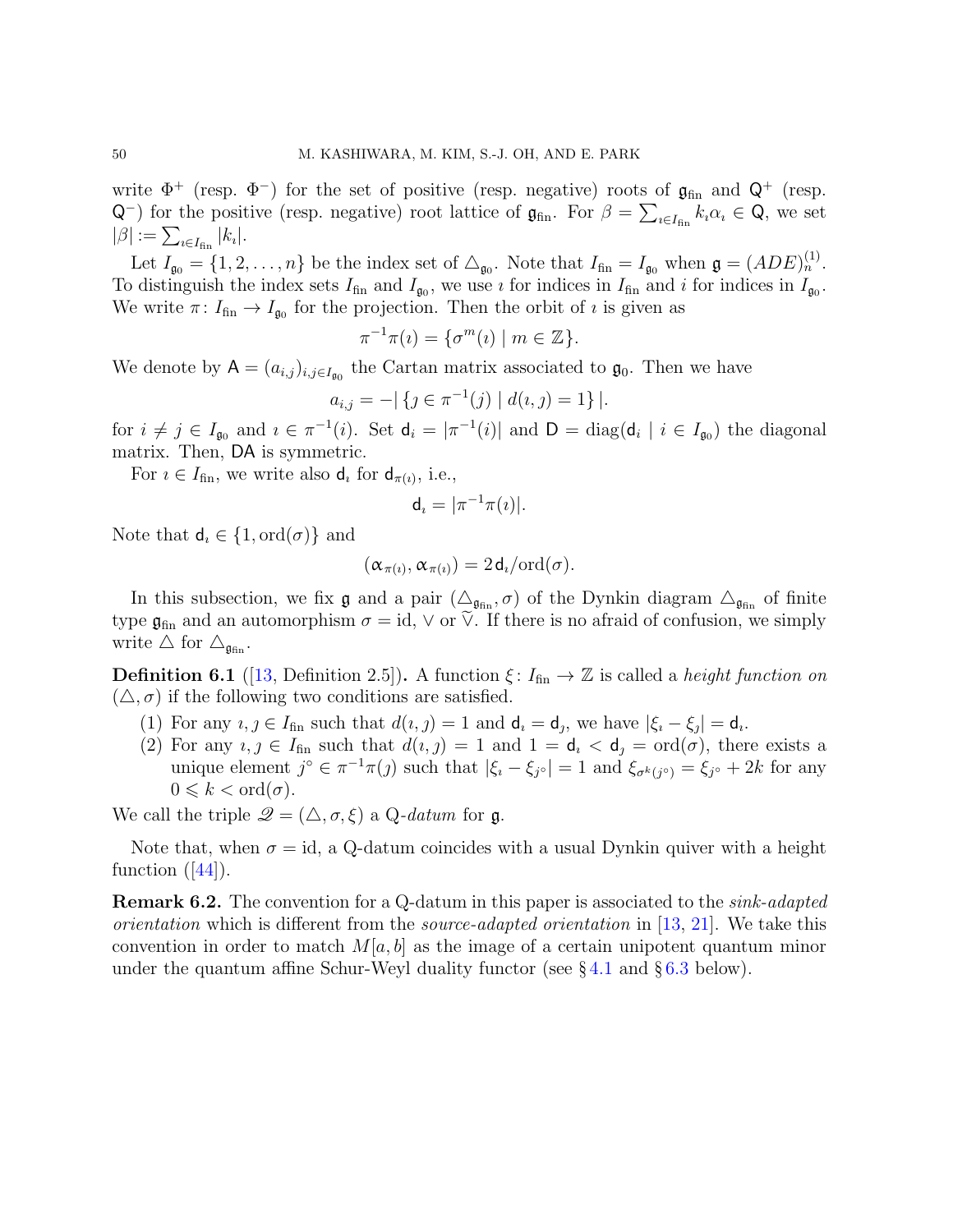**Example 6.3.** For an untwisted affine type  $\mathfrak{g}$ , we give examples of Q-data  $\mathcal{Q}$ :

$$
(1) \ \mathscr{Q} = \frac{\frac{n-1}{0} \cdot \frac{n-2}{0}}{\frac{1}{1} \cdot \frac{n-3}{2}} \cdots \longrightarrow \frac{\frac{1}{0} \cdot \frac{0}{0}}{\frac{1}{1} \cdot \frac{0}{2}} \quad \text{for } \mathfrak{g} = A_n^{(1)}, \text{ ord}(\sigma) = 1,
$$
\n
$$
(2) \ \mathscr{Q} = \frac{\frac{n-2}{0} \cdot \frac{n-3}{0}}{\frac{n-3}{1} \cdot \frac{2n-5}{2}} \cdots \longrightarrow \frac{\frac{1}{0} \cdot \frac{0}{1} \cdot \frac{0}{0}}{\frac{1}{n-2} \cdot \frac{0}{n}} \quad \text{for } \mathfrak{g} = D_n^{(1)}, \text{ ord}(\sigma) = 1,
$$
\n
$$
(3) \ \mathscr{Q} \stackrel{\frac{2n-3}{0} \cdot \frac{2n-5}{0} \cdot \frac{n-4}{0}}{\frac{2n-2}{1} \cdot \frac{2n-1}{2}} \cdots \longrightarrow \frac{\frac{0}{0} \cdot \frac{1}{0} \cdot \frac{1}{0} \cdot \frac{1}{0} \cdot \frac{2n-7}{2n-2}}{\frac{2n-2}{2n-1} \cdot \frac{2n-5}{2n-1}} \quad \text{for } \mathfrak{g} = B_n^{(1)}, \text{ ord}(\sigma) = 2,
$$
\n
$$
(4) \ \mathscr{Q} = \frac{\frac{n-3}{0} \cdot \frac{n-4}{0} \cdot \frac{0}{2} \cdot \frac{1}{0} \cdot \frac{1}{0} \cdot \frac{2}{n-2}}{\frac{1}{n-2} \cdot \frac{1}{n-1} \cdot \frac{1}{n+1}} \quad \text{for } \mathfrak{g} = C_n^{(1)}, \text{ ord}(\sigma) = 2,
$$
\n
$$
(5) \ \mathscr{Q} = \frac{\frac{1}{0} \cdot \frac{1}{0} \cdot \frac{3}{0} \cdot \frac{1}{0} \cdot \frac{3}{0} \cdot \frac{1}{0} \cdot \frac{2}{0} \cdot \frac{1}{0} \cdot \frac{2}{0} \cdot \frac{1}{0} \cdot \frac{2}{0} \cdot \frac{1}{0} \cdot \frac{1}{0} \cdot \frac{2}{0} \cdot \frac{1}{0} \cdot \frac{1}{0} \cdot
$$

Here,

(1) an underline integer  $*$  is the value of  $\xi_i$  at each vertex  $i \in \Delta$ ,

(2) an arrow  $i \to j$  means that  $\xi_i > \xi_j$  and  $d(i, j) = 1$ .

For a Q-datum  $\mathscr{Q}$ , we call a vertex  $i \in I_{fin}$  a sink of  $\mathscr{Q}$  if  $\xi_i < \xi_j$  for all  $j \in I_{fin}$  such that  $d(i, j) = 1$ . We also call a vertex a *source* of  $\mathscr Q$  if  $\xi_i - 2\mathsf{d}_i > \xi_j - 2\mathsf{d}_j$  for all  $j \in I_{fin}$  such that  $d(i, j) = 1$ .

For a Q-datum  $\mathcal{Q} = (\triangle, \sigma, \xi)$  and its sink *i*, we denote by  $s_i\mathcal{Q}$  the Q-datum  $(\triangle, \sigma, s_i\xi)$ where $s_i \xi$  is the height function defined as follows ([\[13,](#page-90-2) Lemma 2.11]):

$$
(s_i \xi)_j = \xi_j + \delta_{ij} \times 2 \mathsf{d}_i,
$$

Then  $s_i\mathscr{Q}$  becomes a Q-datum associated to the same g of  $\mathscr{Q}$ . Similarly, we can define the Q-datum  $s_i^{-1}\mathscr{Q}$  for a source  $i \in I_{fin}$  of  $\mathscr{Q}$ . We call these operations as (combinatorial) reflection functors on Q-data associated to g.

For a reduced expression  $\underline{w} = s_{i_1} s_{i_2} \cdots s_{i_l}$  of  $w \in W_{fin}$  and  $1 \leq k \leq l$ , we set

$$
(6.2) \qquad \underline{w}_{\leq k} := s_{i_1} s_{i_2} \cdots s_{i_k}, \quad \underline{w}_{\leq k} := s_{i_1} s_{i_2} \cdots s_{i_{k-1}} \quad \text{and} \quad \beta^{\underline{w}}_k := s_{i_1} \cdots s_{i_{k-1}} \alpha_{i_k}.
$$

Let  $\mathscr Q$  be a Q-datum associated to  $\mathfrak g$  and let  $\mathsf W_{\text{fin}}$  be the Weyl group of type  $\Delta_{\mathfrak g_{\text{fin}}}$ . For  $w \in W_{fin}$  and its reduced expression  $\underline{w} = s_{i_1} s_{i_2} \cdots s_{i_l}$ , we say that  $\underline{w}$  is *adapted to*  $\mathscr{Q}$  (or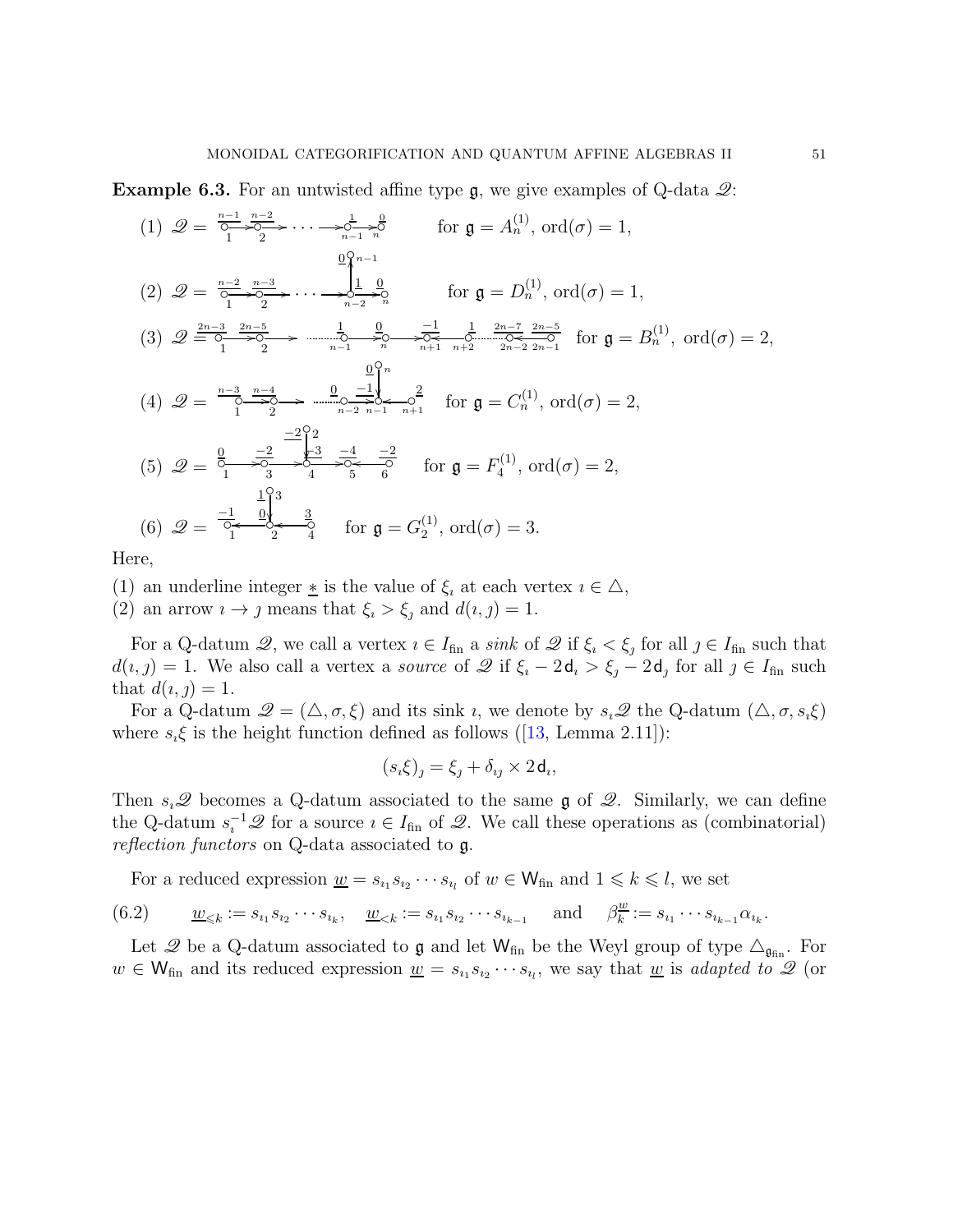simply  $\mathscr{Q}\text{-}adapted$  if

 $i_k$  is a sink of  $s_{i_{k-1}} s_{i_{k-2}} \cdots s_{i_1} \mathscr{Q}$  for all  $1 \leq k \leq l$ .

**Proposition 6.4** ([\[13,](#page-90-2) Corollary 2.21]). Let  $w_0 = s_{i_1} \cdots s_{i_\ell}$  be a reduced expression of  $w_0$ . Then the following conditions  $(i)$  and  $(ii)$  are equivalent:

- <span id="page-51-0"></span>(i) The following two conditions hold:
	- (a) For any  $i, j \in I_{fin}$  such that  $d(i, j) = 1$  and any s such that  $1 \leq s < s^+ \leq \ell$  and  $i = i_s$ , we have

$$
-a_{\pi(j),\pi(i)} = \begin{cases} |\{t \mid s < t < s^+, \pi(j) = \pi(i_t)\}| & \text{if } \mathsf{d}_i < \mathsf{d}_j, \\ |\{t \mid s < t < s^+, j = i_t\}| & \text{otherwise.} \end{cases}
$$

Here  $s^+ := \min(\{p \mid s < p \leqslant \ell, \ i_p = i_s\} \cup \{+\infty\})$  and  $s^- := \max(\{p \mid s > p \geqslant \ell\})$ 1,  $i_p = i_s \} \cup \{-\infty\}$ .

- (b) If  $s^- < t < s < s^+ \leq \ell$  and  $d(i_s, i_t) = 1$ ,  $d_{i_s} < d_{i_t}$ , then there exists t' such that  $s < t' < s^+$  and  $u_{t'} = \sigma(u_t)$ .
- <span id="page-51-1"></span>(ii) The expression  $s_{i_1}\cdots s_{i_\ell}$  is adapted to some Q-datum  $\mathscr Q$  associated to  $\mathfrak g$ .

In [\[13\]](#page-90-2), for each Q-datum  $\mathscr{Q}$ , a unique element  $\tau_{\mathscr{Q}} = s_{i_1} \cdots s_{i_r} \sigma \in \mathsf{W}_{\text{fin}} \sigma$  is defined, which can be understood as a generalization of a Coxeter element associated to a Dynkin quiver in the  $\sigma = id$  case. Here, we regard  $W_{fin}\sigma$  as the subset of the automorphism group of the root lattice of  $\triangle$ . We call  $\tau_{\mathscr{Q}}$  the  $\mathscr{Q}\text{-}adapted$  Coxeter element. We refer the reader to [\[13\]](#page-90-2) for its definition, but give some of its properties instead.

# <span id="page-51-2"></span>Remark 6.5 ( [\[13,](#page-90-2) §2]).

- (a) The element  $(\tau_{\mathscr{D}})^{\text{ord}(\sigma)}$  is contained in  $W_{fin}$ , of length  $t := \text{ord}(\sigma) \times |I_{\mathfrak{g}_0}|$  and has a  $\mathscr{Q}\text{-adapted reduced expression } s_{i_1} s_{i_2} \cdots s_{i_t}.$
- (b) Any 2-adapted reduced expression  $s_{i_1}s_{i_2}\cdots s_{i_t}$  of  $(\tau_{\mathscr{D}})^{\text{ord}(\sigma)}$  satisfies the following property. Set  $\mathscr{Q}' := s_{i_1} \cdots s_{i_n} \mathscr{Q}$ , and let  $\xi$  and  $\xi'$  be the height function of  $\mathscr{Q}$  and  $\mathscr{Q}'$ . Then we have

$$
\xi_i' = \xi_i + 2 \times \text{ord}(\sigma) \text{ for any } i \in I_{\text{fin}}.
$$

<span id="page-51-3"></span>(c) Let  $h^{\vee}$  be the dual Coxeter number of  $\mathfrak{g}_0$ . Then one can check (see [\[13,](#page-90-2) Table 1]) that

$$
\mathsf{h}^{\vee} = \frac{2\,|\Phi^+|}{\operatorname{ord}(\sigma)\,|I_{\mathfrak{g}_0}|}.
$$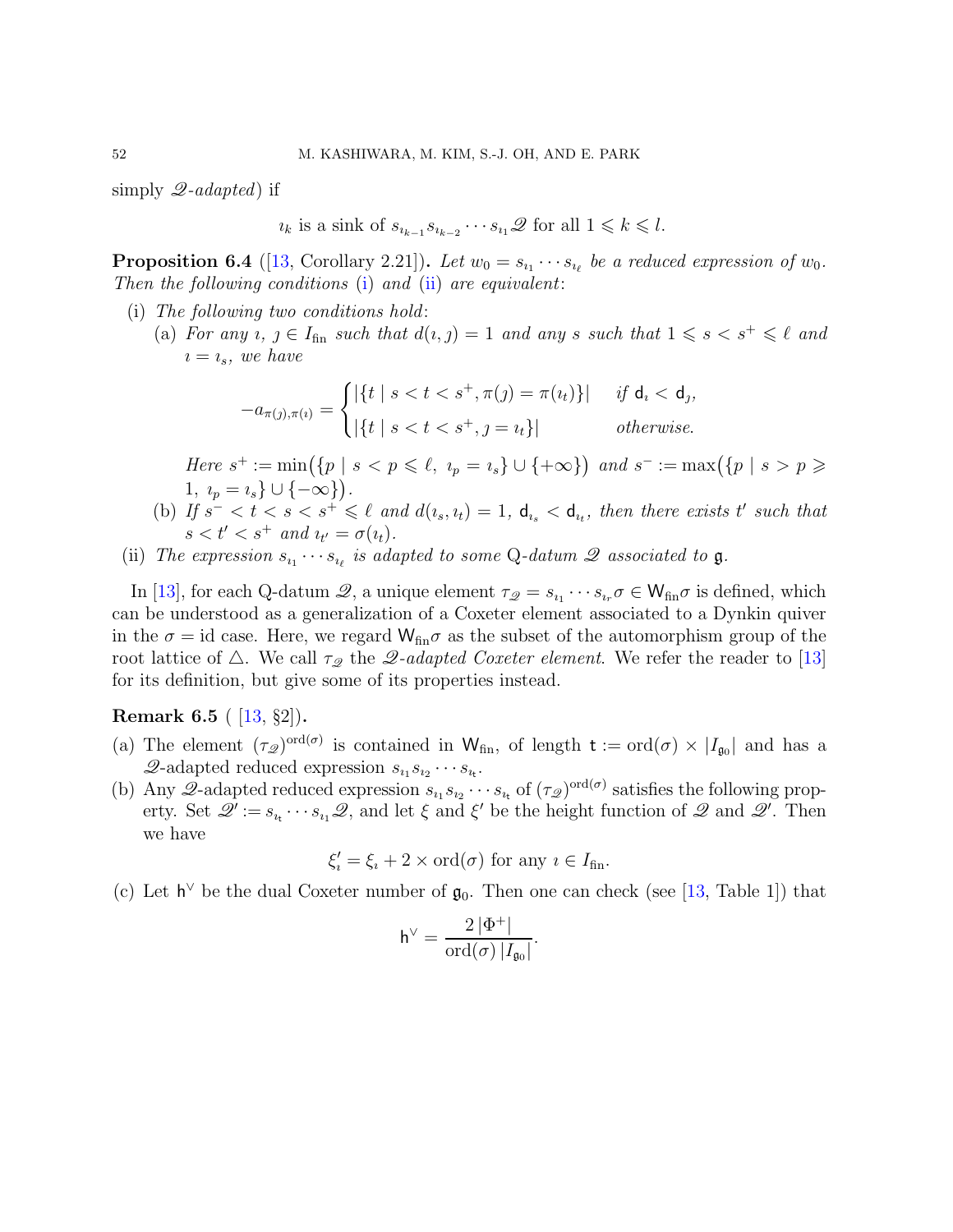(d) Let  $\underline{w}_0 = s_{i_1} \cdots s_{i_\ell}$  be a  $\mathscr{Q}$ -adapted reduced expression of the longest element  $w_0$ . Set  $\mathscr{Q}' = \underline{w}_0^{-1} \mathscr{Q} := s_{i_\ell} \cdots s_{i_1} \mathscr{Q}$  and let  $\xi$  and  $\xi'$  be the height function of  $\mathscr{Q}$  and  $\mathscr{Q}'$ . Then we have

$$
\xi_i' = \xi_{i^*} + \text{ord}(\sigma) \mathsf{h}^\vee \text{ for any } i \in I_{\text{fin}}.
$$

In particular, setting  $i_{\ell+1} = (i_1)^*, s_{i_2} \cdots s_{i_\ell} s_{i_{\ell+1}}$  is an  $(s_{i_1} \mathcal{Q})$ -adapted reduced expression of  $w_0$ .

For a Q-datum  $\mathcal{Q} = (\triangle, \sigma, \xi)$  associated to g, we define

(6.3) 
$$
\widehat{I}_{\mathscr{Q}} := \{ (\iota, p) \in I_{\text{fin}} \times \mathbb{Z} \mid p - \xi_{\iota} \in 2 \mathsf{d}_{\iota} \mathbb{Z} \}.
$$

We define the quiver  $\Psi_{\mathscr{Q}}$  whose set of vertices is  $\widehat{I}_{\mathscr{Q}}$  and arrows are assigned in the following way: for  $(i, p), (j, q) \in \widehat{I}_{\mathscr{Q}}$ , we have

(6.4) 
$$
(i, p) \to (j, q)
$$
 if  $d(i, j) = 1$  and  $q - p = \min\{d_i, d_j\}.$ 

Let  $\widehat{\Phi} := \Phi^+ \times \mathbb{Z}$ . For each  $i \in I_{fin}$ , we define

$$
\gamma_i^{\mathcal{Q}} := (1 - \tau_{\mathcal{Q}}^{\mathsf{d}_i}) \Lambda_i \in \Phi^+.
$$

In [\[13,](#page-90-2) [21\]](#page-90-3), it is shown that there exists a unique bijection  $\phi_{\mathscr{Q}}\colon \widehat{I}_{\mathscr{Q}} \to \widehat{\Phi}$  defined inductively as follows:

(6.5)  
\n(1) 
$$
\phi_{\mathcal{Q}}(\iota, \xi_i) = (\gamma_i^{\mathcal{Q}}, 0)
$$
  
\n(2) if  $\phi_{\mathcal{Q}}(\iota, p) = (\beta, m)$ , then we define  
\n(a)  $\phi_{\mathcal{Q}}(\iota, p + 2\mathbf{d}_i) = (\tau_{\mathcal{Q}}^{\mathbf{d}_i}(\beta), m)$  if  $\tau_{\mathcal{Q}}^{\mathbf{d}_i}(\beta) \in \Phi^+$ ,  
\n(b)  $\phi_{\mathcal{Q}}(\iota, p + 2\mathbf{d}_i) = (-\tau_{\mathcal{Q}}^{\mathbf{d}_i}(\beta), m + 1)$  if  $\tau_{\mathcal{Q}}^{\mathbf{d}_i}(\beta) \in \Phi^-,$   
\n(c)  $\phi_{\mathcal{Q}}(\iota, p - 2\mathbf{d}_i) = (\tau_{\mathcal{Q}}^{-\mathbf{d}_i}(\beta), m)$  if  $\tau_{\mathcal{Q}}^{-\mathbf{d}_i}(\beta) \in \Phi^+,$   
\n(d)  $\phi_{\mathcal{Q}}(\iota, p - 2\mathbf{d}_i) = (-\tau_{\mathcal{Q}}^{-\mathbf{d}_i}(\beta), m - 1)$  if  $\tau_{\mathcal{Q}}^{-\mathbf{d}_i}(\beta) \in \Phi^-,$ 

Note that the full subquiver  $\Gamma_{\mathscr{Q}}$  of  $\widehat{I}_{\mathscr{Q}}$  with

$$
I_{\mathscr{Q}} := \phi_{\mathscr{Q}}^{-1}(\Phi^+ \times \{0\}) \subset I_{\text{fin}} \times \mathbb{Z}
$$

as the set of vertices is isomorphic to the Auslander-Reiten (AR) quiver if  $\mathscr Q$  is associated to  $\mathfrak{g} = (ADE)_n^{(1)}$ , to the twisted AR-quiver if  $\mathscr Q$  is associated to  $\mathfrak{g} = (BCF)_n^{(1)}$ , and to the triply-twisted AR-quiver if  $\mathscr Q$  is associated to  $\mathfrak g = G_2^{(1)}$  $2^{(1)}$  ([\[57\]](#page-92-1)). Throughout this paper, we call  $\Gamma_{\mathscr{Q}}$  the AR-quiver in a uniform way.

**Proposition 6.6** ([\[13,](#page-90-2) Corollary 2.39]). Let  $h^{\vee}$  be the dual Coxeter number of  $\mathfrak{g}_0$ . Then we have

$$
\phi_{\mathscr{Q}}(\imath^*, \xi_i + \mathrm{ord}(\sigma) \mathsf{h}^\vee) = (\gamma_i^{\mathscr{Q}}, 1).
$$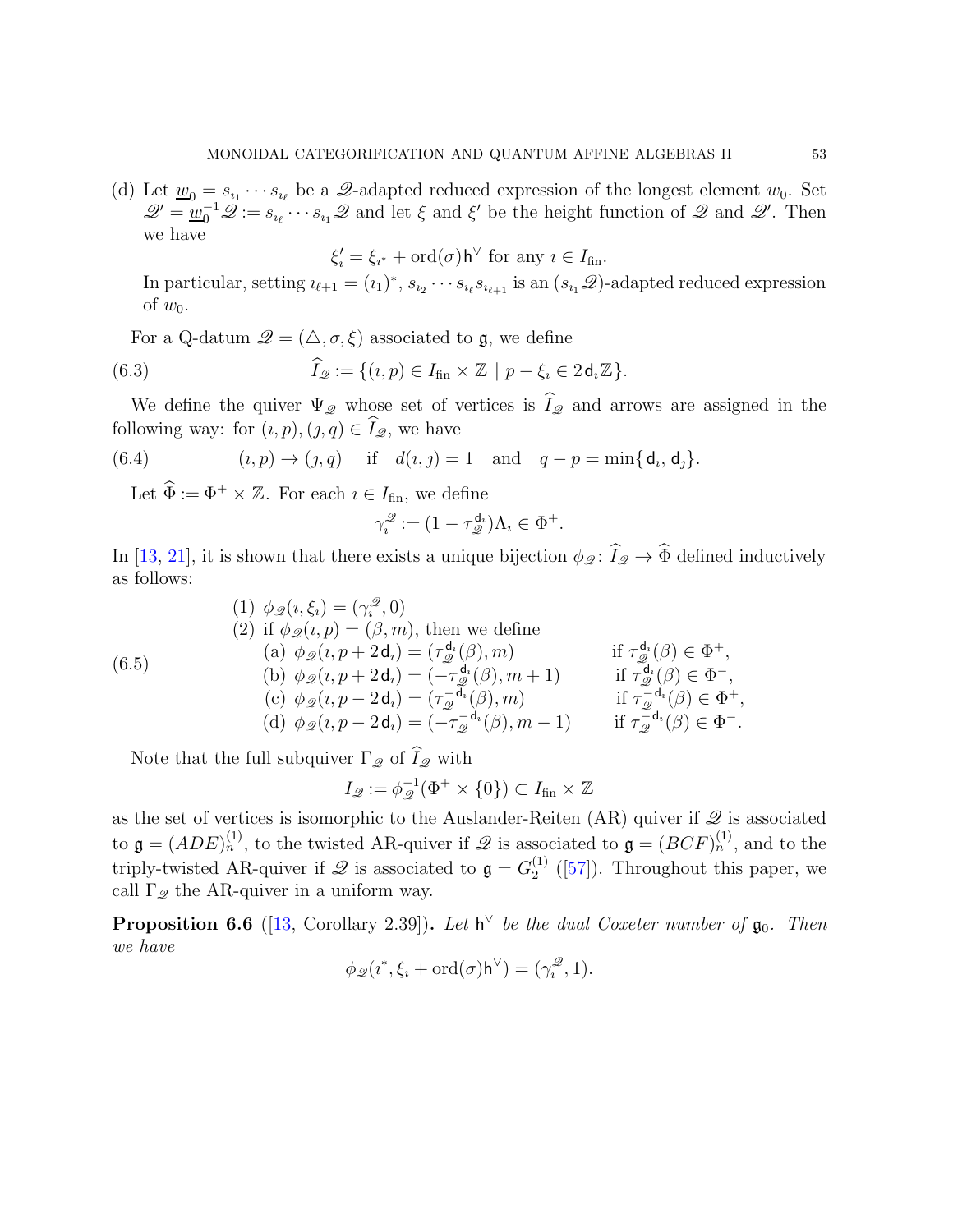

FIGURE 1. Some examples of the quivers  $\Psi_{\mathfrak{q}}$ .

Hence, for  $k \in \mathbb{Z}$  and  $\phi_{\mathscr{Q}}(i, p) = (\beta, 0)$  for  $\beta \in \Phi^+$ , we have

 $\phi_{\mathscr{Q}}(i^{k*}, p+k \text{ ord}(\sigma) \mathsf{h}^{\vee}) = ((-w_0)^k \beta, k)$ 

Here  $i^* := i^* \cdots$ . In particular, we have  $|k|$ -times

$$
I_{\mathscr{Q}} = \{ (\iota, p) \in \widehat{I}_{\mathscr{Q}} \mid \xi_i \leqslant p < \xi_{i^*} + \mathrm{ord}(\sigma) \mathsf{h}^{\vee} \}.
$$

<span id="page-53-1"></span><span id="page-53-0"></span>**Proposition 6.7** (  $[2, 13, 57]$  $[2, 13, 57]$  $[2, 13, 57]$  $[2, 13, 57]$ ). For a Q-datum  $\mathscr{Q}$ , we have the followings:

(i) If a sequence  $((i_k, p_k))_{1 \leq k \leq \ell}$  of elements of  $I_{\mathscr{Q}}$  satisfies (a)  $I_{\mathscr{Q}} = \{ (i_k, p_k) \mid 1 \leq k \leq \ell \}, \text{ and}$ (b)  $(i_k, p_k) \rightarrow (i_{k'}, p_{k'})$  in  $\Gamma_{\mathscr{Q}}$  implies  $k < k'$ , then  $\underline{w}_0 = s_{i_1} \cdots s_{i_\ell}$  is a  $\mathscr{Q}\text{-adapted reduced expression of } w_0$ , and  $p_k := \xi_{i_k} (s_{i_{k-1}} \cdots s_{i_1} \mathscr{Q}).$ 

Here, we set  $\xi_j(\mathscr{Q}) := \xi_j$  for a Q-datum  $\mathscr{Q} = (\triangle, \sigma, \xi)$ .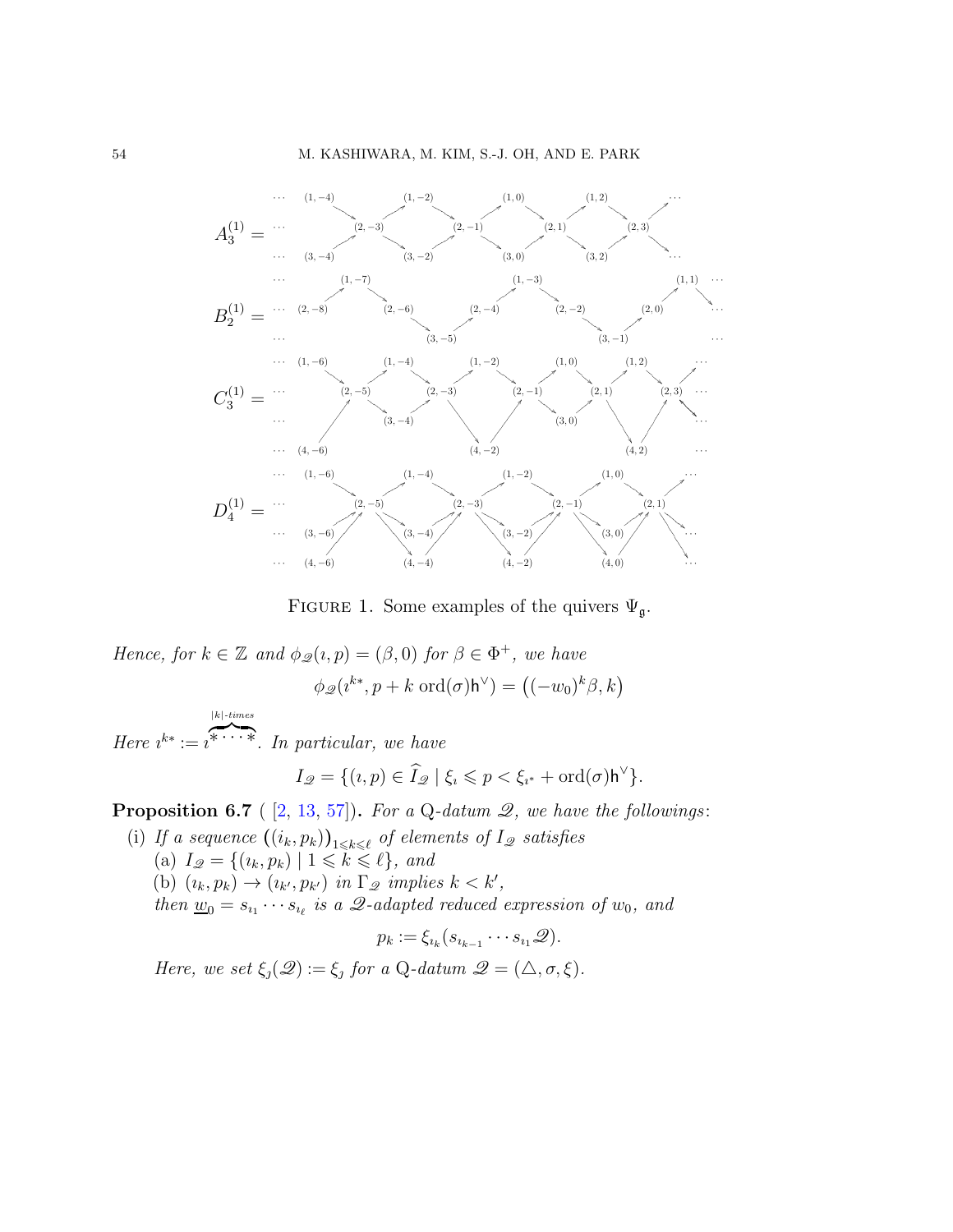- (ii) Conversely, if  $\underline{w}_0 = s_{i_1} \cdots s_{i_\ell}$  is a  $\mathscr{Q}$ -adapted reduced expression of  $w_0$ , then  $((i_k, p_k))_{1 \leq k \leq \ell}$ with  $p_k := \xi_{i_k}(s_{i_{k-1}} \cdots s_{i_1} \mathcal{Q})$  satisfies (a) and (b) in [\(i\)](#page-53-0).
- (iii) For any sequence  $((i_k, p_k))_{1 \leq k \leq \ell}$  satisfying (a) and (b) in [\(i\)](#page-53-0), we have  $\phi_{\mathscr{Q}}(i_k, p_k) =$  $(\beta_k, 0)$   $(1 \leq k \leq \ell)$ , where  $\beta_k = s_{i_1} \cdots s_{i_{k-1}}(\alpha_{i_k})$ .

**Remark 6.8.** The statements below follow from [\[21\]](#page-90-3) and [\[13\]](#page-90-2).

(a) For Q-data  $\mathscr Q$  and  $\mathscr Q'$  associated to the same  $\mathfrak g$ ,  $I_{\mathscr Q}$  and  $I_{\mathscr Q'}$  differ by constant integer (see [\[21\]](#page-90-3) and [\[13\]](#page-90-2)); that is, there exists a unique  $k \in \{0, 1, \ldots, 2 \text{ord}(\sigma) - 1\}$  such that

$$
\widehat{I}_{\mathscr{Q}'} = \{ (\iota, p + k) \mid (\iota, p) \in \widehat{I}_{\mathscr{Q}} \}.
$$

Note also that there exists a unique pair  $(\epsilon, m) \in \{0, 1\} \times [0, \text{ord}(\sigma) - 1]$  such that

$$
\widehat{I}_{\mathscr{Q}'} = \{ (\iota, p + \epsilon) \mid (\sigma^m(\iota), p) \in \widehat{I}_{\mathscr{Q}} \}.
$$

Thus we use the notation  $\widehat{I}_{\mathfrak{g}}$  and  $\Psi_{\mathfrak{g}}$  instead of  $\widehat{I}_{\mathfrak{g}}$  and  $\Psi_{\mathfrak{g}}$  when we can neglect integer shift.

(b) A subset K of  $I_{fin} \times \mathbb{Z}$  is equal to  $\hat{I}_{\mathscr{Q}}$  for some Q-datum  $\mathscr{Q}$  if and only if K satisfies the following condition:

<span id="page-54-5"></span>(6.6) 
$$
\begin{cases} (i) \text{ For any } i \in I_{\text{fin}}, \text{ we have } \{m \in \mathbb{Z} \mid (i, m) \in \mathsf{K}\} = 2\mathsf{d}_i \mathbb{Z} + a \text{ for some } a \in \mathbb{Z}, \\ (ii) \text{ if } d(i,j) = 1, \mathsf{d}_i \leq \mathsf{d}_j \text{ and } (j,p) \in \mathsf{K}, \text{ then we have } (i, p + \mathsf{d}_i) \in \mathsf{K}, \\ (iii) \text{ for any } (i, m) \in \mathsf{K}, \text{ we have } (\sigma(i), m + 2) \in \mathsf{K}. \end{cases}
$$

<span id="page-54-4"></span><span id="page-54-2"></span>**Definition 6.9.** We say that an infinite sequence  $\mathfrak{s} := ((i_k, p_k))_{k \in \mathbb{Z}}$  in  $I_{\text{fin}} \times \mathbb{Z}$  is *admissible* if the following conditions are satisfied:

- <span id="page-54-1"></span>(1)  $p_{s^+} = p_s + 2d_{i_s}$ ,
- <span id="page-54-3"></span>(2)  $p_t = p_s + \min(\mathsf{d}_{i_s}, \mathsf{d}_{i_t})$  if  $d(i_s, i_t) = 1$  and  $t^- < s < t < s^+$ ,
- <span id="page-54-0"></span>(3)  $p_t - (p_s + 2) \in 2\mathsf{d}_{i_s}\mathbb{Z}$  if  $s, t \in \mathbb{Z}$  satisfy  $i_t = \sigma(i_s)$ ,
- (4)  $s_{i_k} \cdots s_{i_{k+\ell-1}} = w_0$  for every  $k \in \mathbb{Z}$ , where  $\ell$  denotes the length of the longest element  $w_0 \in W_{fin}$ .

Note that [\(4\)](#page-54-0) implies that  $i_{k+\ell} = (i_k)^*$  for any  $k \in \mathbb{Z}$ . Note also that, when  $s < t$  and  $u_s \neq u_t$ , the condition  $t^- < s < t < s^+$  is equivalent to  $u_s, u_t \notin \{u_k \mid s < k < t\}.$ 

<span id="page-54-6"></span>**Lemma 6.10.** Let  $\mathfrak{s} = ((i_s, p_s))_{s \in \mathbb{Z}}$  be an admissible sequence, and assume that  $s, t \in \mathbb{Z}$ satisfy  $d(i_s, i_t) = 1$ . Then we have the followings:

- <span id="page-54-8"></span><span id="page-54-7"></span>(i)  $p_s < p_t$  if and only if  $s < t$ .
- (ii)  $p_s p_t a \in 2a\mathbb{Z}$  where  $a = \min(\mathsf{d}_{i_s} \mathsf{d}_{i_t}).$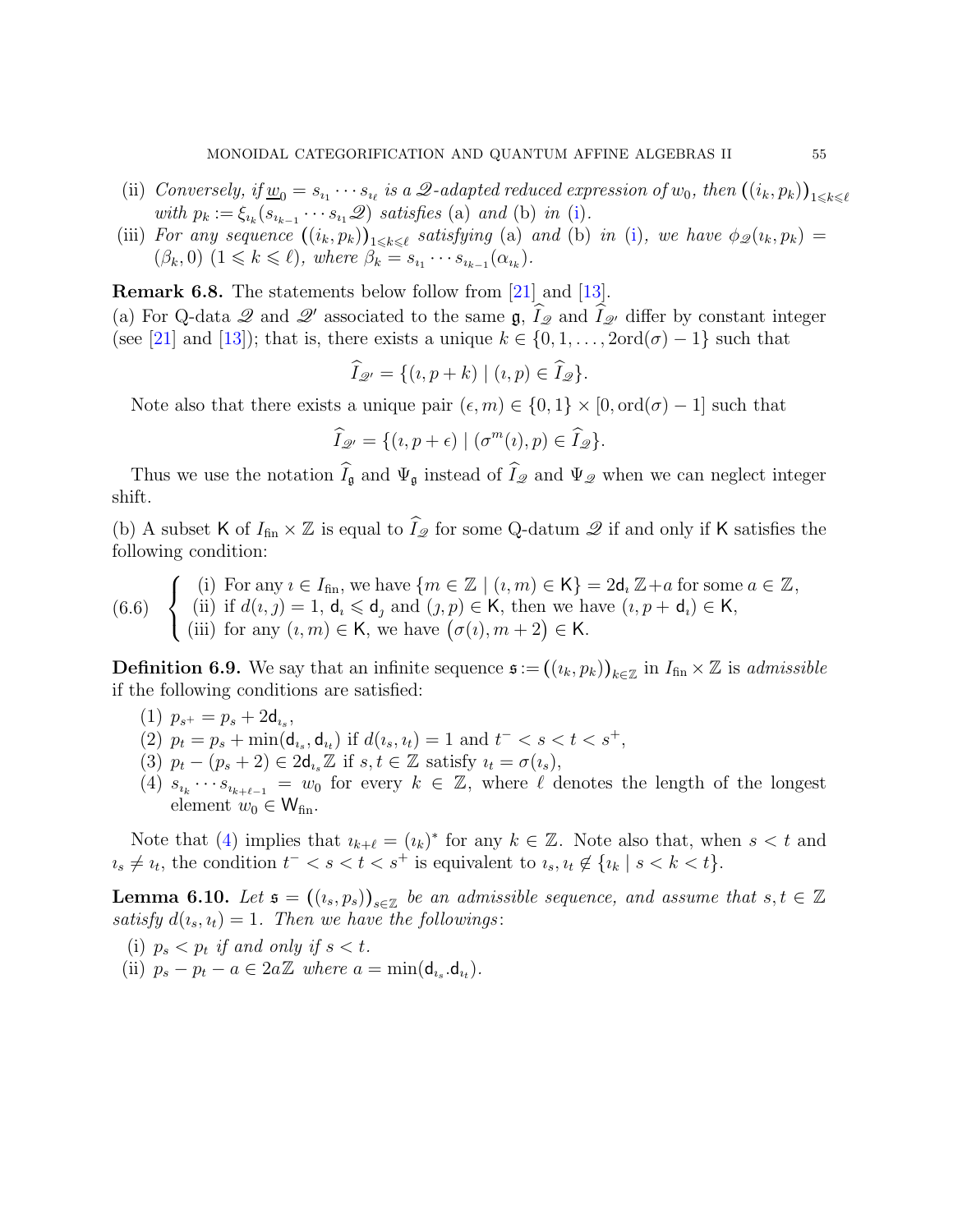*Proof.* It is enough to show that  $p_s < p_t$  and  $p_s - p_t - a \in 2a\mathbb{Z}$  under the condition  $s < t$ . Take  $t' \in \mathbb{Z}$  such that  $i_{t'} = i_t$  and  $(t')^{-} < s < t'$  and then take  $s' \in \mathbb{Z}$  such that  $i_{s'} = i_s$ and  $s' < t' < (s')^+$ . Then we have  $(t')^- < s' < t' < (s')^+$ , and hence

$$
p_{t'}=p_{s'}+a
$$

by [\(2\)](#page-54-1). Since  $s < s'$  and  $t' < t$ , [\(1\)](#page-54-2) implies  $p_s \leqslant p_{s'}$  and  $p_{t'} \leqslant p_t$ . Thus we obtain

$$
p_s \leqslant p_{s'} < p_{t'} \leqslant p_t
$$

and

$$
p_s + a \equiv p_{s'} + a \equiv p_{t'} \equiv p_t \mod 2a.
$$

Note that  $2d_{i_s}$ ,  $2d_{i_t} \in 2a\mathbb{Z}$ .

<span id="page-55-6"></span>**Proposition 6.11.** Let A be the set of pairs  $(\mathscr{Q}, \underline{w}_0)$  of a Q-datum  $\mathscr{Q}$  and a  $\mathscr{Q}$ -adapted reduced expression  $w_0$  of  $w_0$ , and let B be the set of admissible sequences **5**. Then there exists a bijective map  $\rho: A \longrightarrow B$  defined as follows.

<span id="page-55-1"></span>(i) For a pair  $(\mathscr{Q}, \underline{w}_0)$  of a Q-datum  $\mathscr{Q} = (\triangle, \sigma, \xi)$  and a  $\mathscr{Q}$ -adapted reduced expression  $\underline{w}_0 = s_{j_1} \cdots s_{j_\ell}$  of  $w_0$ , we define  $((i_s, p_s))_{s \in \mathbb{Z}}$  by:

$$
i_{s+m\ell} = \begin{cases} j_s & \text{if } m \text{ is even,} \\ (j_s)^* & \text{if } m \text{ is odd,} \end{cases} \quad \text{for } s, m \in \mathbb{Z} \text{ such that } 1 \leq s \leq \ell,
$$

$$
p_k = \begin{cases} \xi_{i_k} (s_{i_{k-1}} \cdots s_{i_1} \mathcal{Q}) & \text{if } k \geq 1, \\ \xi_{i_k} ((s_{i_k})^{-1} (s_{i_{k+1}})^{-1} \cdots (s_{i_0})^{-1} \mathcal{Q}) & \text{if } k \leq 0. \end{cases}
$$

Here, we set  $\xi_j(\mathscr{Q}) := \xi_j$  for a Q-datum  $\mathscr{Q} = (\triangle, \sigma, \xi)$ .

<span id="page-55-2"></span>Then  $((i_s, p_s))_{s \in \mathbb{Z}}$  is an admissible sequence and we set  $\varrho(\mathscr{Q}, \underline{w}_0) = ((i_s, p_s))_{s \in \mathbb{Z}}$ . (ii) Conversely, for an admissible sequence  $\mathfrak{s} = ((i_s, p_s))_{s \in \mathbb{Z}}$ ,  $(\mathscr{Q}, \underline{w}_0) = \varrho^{-1}(\mathfrak{s})$  is given by

 $\underline{w}_0 = s_{i_1} \cdots s_{i_\ell}$  and  $\xi_i = p_{\vartheta_i},$ 

where  $\vartheta_i := \min\{k \in \mathbb{Z}_{\geq 1} \mid i_k = i\}.$ 

Moreover, if  $(\mathscr{Q}, \underline{w}_0)$  and  $\mathfrak s$  correspond by  $\varrho$ , the following properties hold.

- <span id="page-55-3"></span><span id="page-55-0"></span>(a) The map  $s \mapsto (i_s, p_s)$  gives a bijection  $\mathbb{Z} \xrightarrow{\sim} \widehat{I}_{\mathscr{Q}}$ .
- <span id="page-55-4"></span>(b) For  $1 \leq k \leq \ell$ ,  $\phi_{\mathcal{Q}}(i_k, p_k) = (\beta_k, 0)$ , where  $\beta_k = s_{i_1} \cdots s_{i_{k-1}} \alpha_{i_k}$ .
- <span id="page-55-5"></span>(c)  $i_{s+\ell} = (i_s)^*$  and  $p_{s+\ell} = p_s + \text{ord}(\sigma)$  h<sup> $\vee$ </sup>, where h<sup> $\vee$ </sup> is the dual Coxeter number of  $\mathfrak{g}_0$ .
- (d) Set  $\underline{w}_0' = s_{i_2}s_{i_3}\cdots s_{i_\ell}s_{i_{\ell+1}}$  and  $\mathfrak{s}' := ((i'_k, p'_k))_{k \in \mathbb{Z}}$  where  $(i'_k, p'_k) = (i_{k+1}, p_{k+1})$ . Then  $i_1$ is a sink of  $\mathscr{Q}$ , and  $\mathfrak{s}' = \varrho(s_{i_1} \mathscr{Q}, \underline{w_0}')$ .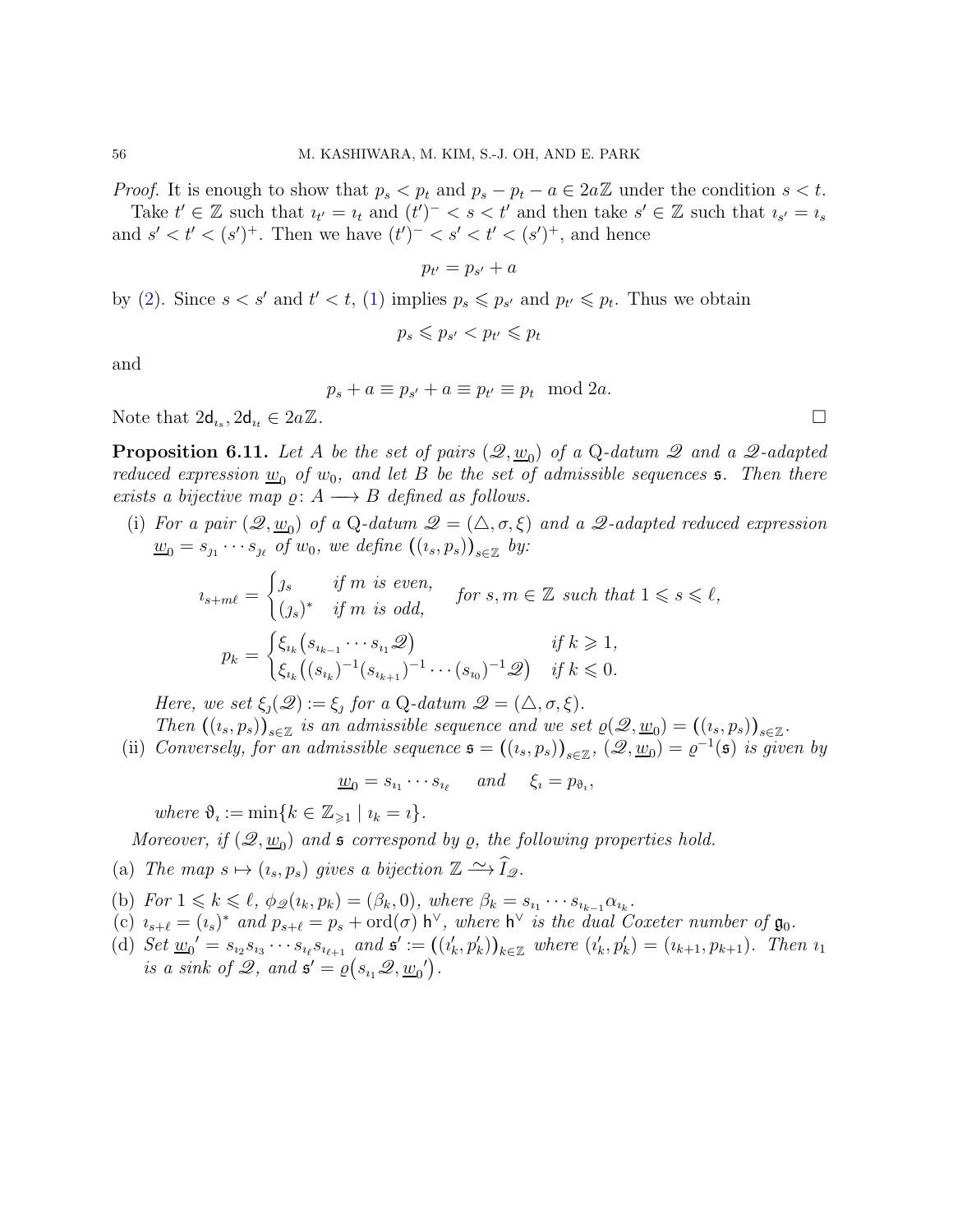<span id="page-56-0"></span>(e) If  $s^- < t < s$ ,  $d(i_s, i_t) = 1$  and  $d_{i_s} < d_{i_t}$ , then there exists t' such that  $s < t' < s^+$  and  $\iota_{t'} = \sigma(\iota_t).$ 

*Proof.* [\(i\)](#page-55-1) By the construction of  $(\iota_k)_{k \in \mathbb{Z}}$ , it is evident that we have  $w_0 = s_{\iota_{k+1}} \cdots s_{\iota_{k+\ell}}$  for any k. By Remark [6.5,](#page-51-2)  $i_k$  is a sink of  $s_{i_{k-1}} \cdots s_{i_1} \mathscr{Q}$  for any  $k \geq 1$ . Similarly  $i_k$  is a source of  $(s_{i_k})^{-1}(s_{i_{k+1}})^{-1}\cdots(s_{i_0})^{-1}\mathscr{Q}$ . Hence, there exists a sequence of Q-data  $(\mathscr{Q}_k)_{k\in\mathbb{Z}}$  such that

> $\mathscr{Q}_0 = \mathscr{Q},$  $i_{k+1}$  is a sink of  $\mathscr{Q}_k$  and  $\mathscr{Q}_{k+1} = s_{i_{k+1}}\mathscr{Q}_k$ ,  $u_k$  is a source of  $\mathscr{Q}_k$  and  $\mathscr{Q}_{k-1} = (s_{u_k})^{-1} \mathscr{Q}_k$ ,

Hence,  $p_k = \xi_{i_k}(\mathcal{Q}_{k-1})$  and  $(i_k, p_k) \in \widehat{I}_{\mathcal{Q}}$  for any k.

Now, the conditions [\(1\)](#page-54-2), [\(3\)](#page-54-3) and [\(4\)](#page-54-0) in Definition [6.9](#page-54-4) are almost obvious by the construction (see also  $(6.6)$ ).

Let us show [\(2\)](#page-54-1). The following properties are almost obvious by the construction:

(6.7)   
\n(a) 
$$
p_s < p_t
$$
 if  $d(i_s, i_t) = 1$  and  $s < t$ .  
\n
$$
\text{(6.7)} \quad (\beta) \ p_t - p_s - \min(\mathbf{d}_{i_s}, \mathbf{d}_{i_t}) \in 2 \min(\mathbf{d}_{i_s}, \mathbf{d}_{i_t}) \mathbb{Z} \text{ if } d(i_s, i_t) = 1.
$$

Now assume  $d(i_s, i_t) = 1$  and  $t^- < s < t < s^+$ . Then [\(1\)](#page-54-2) and ( $\alpha$ ) implies  $p_{t^-} = p_t - 2d_{i_t} <$  $p_s < p_t < p_{s^+} = p_s + 2d_{i_s}$ . Hence we obtain

$$
p_s < p_t < p_s + 2\min(\mathsf{d}_{i_s}, \mathsf{d}_{i_t}).
$$

Then ( $\beta$ ) implies that  $p_t = p_s + \min(\mathsf{d}_{i_s}, \mathsf{d}_{i_t})$ . Thus **s** is an admissible sequence.

[\(ii\)](#page-55-2) Conversely, let  $\mathfrak{s} = ((i_s, p_s))_{s \in \mathbb{Z}}$  be an admissible sequence. Let us show that  $(\xi_i)_{i \in I_{fin}}$ is a height function.

(ii-a) Let us show [\(1\)](#page-49-0) in Definition [6.1.](#page-49-1) Assume that  $i, j \in I_{fin}$  satisfy  $d(i, j) = 1$  and  $d_i = d_j$ . In order to see  $|\xi_i - \xi_j| = d_i$ , we may assume that  $\vartheta_i < \vartheta_j$ . Then we have  $(\vartheta_j)^{-} \leq 0 < \vartheta_i < \vartheta_j$ . Hence  $p_{(\vartheta_j)^{-}} = \xi_j - 2d_j < p_{\vartheta_i} = \xi_i < p_{\vartheta_j} = \xi_j$  by Lemma [6.10](#page-54-6) [\(i\)](#page-54-7). Since  $\xi_i - (\xi_j - \mathsf{d}_i) \in 2\mathsf{d}_i \mathbb{Z}$  by Lemma [6.10](#page-54-6) [\(ii\)](#page-54-8). we obtain  $\xi_i = \xi_j - \mathsf{d}_i$ .

(ii-b) Let us show (ii) in Definition [6.1.](#page-49-1) Assume that  $i, j \in I_{fin}$  satisfy  $d(i, j) = 1$  and  $\mathsf{d}_i = 1 < \mathsf{d}_j$ . We may assume that  $\vartheta_{j'} \geq \vartheta_j$  for any  $j' \in \pi^{-1}\pi(j)$ . Set  $s_0 = \vartheta_j$ . Then by [\(1\)](#page-54-2) and [\(3\)](#page-54-3) in Definition [6.9,](#page-54-4) for any  $k \in \mathbb{Z}$ , there exists  $s_k \in \mathbb{Z}$  such that  $i_{s_k} = \sigma^k(j)$ and  $p_{s_k} = p_{s_0} + 2k$ . Since  $p_{\theta_i} \equiv p_{s_0} + 1 \mod 2$ , there exists  $t_k$  such that  $i_{t_k} = i$  and  $p_{t_k} = p_{s_0} + 2k + 1$ . Then we have  $p_{s_k} < p_{t_k} < p_{s_{k+1}}$ , which implies  $s_k < t_k < s_{k+1}$ by Lemma [6.10](#page-54-6) [\(i\)](#page-54-7). Hence  $(s_k)_{k \in \mathbb{Z}}$  is a strictly increasing sequence. Since  $i_{s-1} = j$  and  $s_{-1} < s_0 = \vartheta_j$ , we have  $s_{-1} < 0$ . Hence  $s_{-1} \leq 0 < \vartheta_i$  and  $(\vartheta_i)^- \leq 0 < s_0$ . Then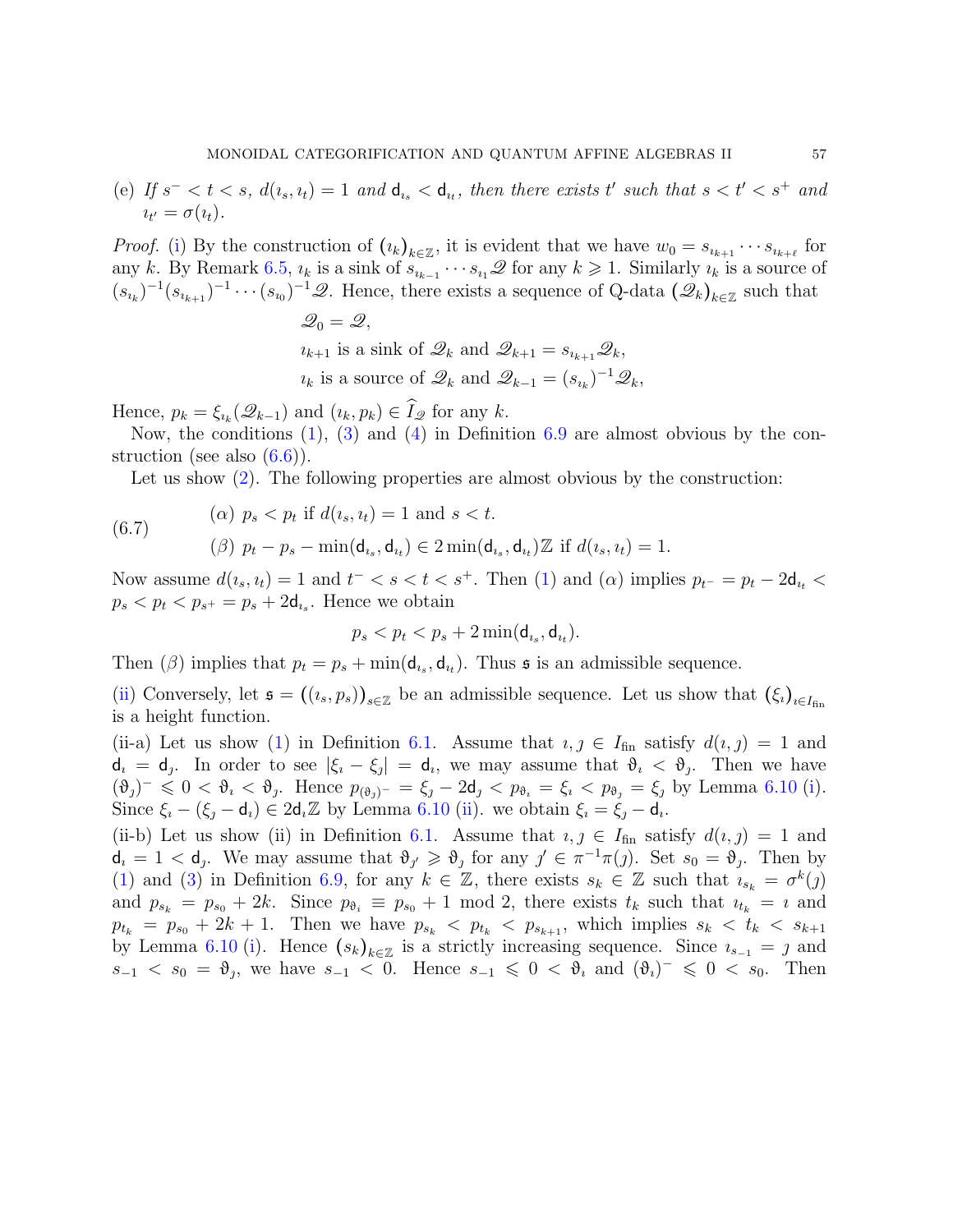Lemma [6.10](#page-54-6) [\(i\)](#page-54-7) implies  $\xi_j - 2 < \xi_i$  and  $\xi_i - 2 < \xi_j$ . Hence we have  $|\xi_i - \xi_j| \leq 1$ . Since  $\xi_j \neq \xi_i$ by Lemma [6.10](#page-54-6) [\(ii\)](#page-54-8), we obtain  $|\xi_i - \xi_j| = 1$ . On the other hand, if  $1 \leq k \leq \text{ord}(\sigma) - 1$ , then we have  $(s_k)^{-} = s_{k-{\rm ord}(\sigma)} \leq s_{-1} < 0$ , which implies  $s_k = \vartheta_{\sigma^k(j)}$ , and we obtain  $\xi_{\sigma^k(j)} = p_{s_k} = p_{s_0} + 2k = \xi_j + 2k.$ 

- [\(a\)](#page-55-3) is obvious.
- [\(b\)](#page-55-0) follows from Lemma [6.7.](#page-53-1)
- [\(c\)](#page-55-4) follows from the definition and Remark [6.5](#page-51-2) [\(d\)](#page-51-3).
- [\(d\)](#page-55-5) follows from [\(i\)](#page-55-1).

[\(e\)](#page-56-0) By [\(1\)](#page-54-2) and [\(3\)](#page-54-3) in Definition [6.9,](#page-54-4) there exists t' such that  $u_{t'} = \sigma(u_t)$  and  $p_{t'} = p_t + 2$ . Then we have  $p_s \leqslant p_t + 1 < p_{t'} = p_t + 2 < p_s + 2 = p_{s^+}$ , where the first inequality follows from  $p_s - 2 = p_{s^-} < p_t$ . Hence  $s < t' < s^+$  by Lemma [6.10](#page-54-6) [\(i\)](#page-54-7).

6.2. Associated fundamental modules, and twisted case. For each untwisted affine  $\mathfrak g$  and  $(i, p) \in I_{\text{fin}} \times \mathbb Z$ , we define the fundamental module  $V_{\mathfrak g}(i, p) \in \mathscr C_{\mathfrak g}$  in the following way: set  $q_{\rm sh} := q^{1/\text{ord}(\sigma)}$  and

<span id="page-57-0"></span>(6.8) 
$$
V_{\mathfrak{g}}(\iota, p) := \begin{cases} V(\varpi_{\pi(\iota)})_{(-q_{\mathrm{sh}})^p} & \text{if } \mathfrak{g} = A_n^{(1)}, C_n^{(1)}, D_n^{(1)}, E_{6,7,8}^{(1)}, G_2^{(1)}, \\ V(\varpi_{\pi(\iota)})_{(-1)^{d(\iota,n)}}_{(-1)^{d(\iota,2)}(q_{\mathrm{sh}})^p} & \text{if } \mathfrak{g} = B_n^{(1)}, \\ V(\varpi_{\pi(\iota)})_{(-1)^{d(\iota,2)}(q_{\mathrm{sh}})^p} & \text{if } \mathfrak{g} = F_4^{(1)}. \end{cases}
$$

Note that  $q_{\pi(i)} = (q_{sh})^{d_i}$ . By [\[21,](#page-90-3) [57\]](#page-92-1),  $V_{\mathfrak{g}}(i, p)$ 's are distinct. The fundamental modules  $(V_{\mathfrak{g}}(\iota, p))_{(\iota, p)\in I_{\text{fin}}\times \mathbb{Z}}$  do not depend on the choice of Q-data.

Now let us consider the twisted affine types  $\mathbf{g}^{(2)} = A_{2n}^{(2)}$  $_{2n}^{(2)}$   $(n \geq 1)$ ,  $A_{2n}^{(2)}$  $_{2n-1}^{(2)}$  (*n* ≥ 2),  $D_{n+}^{(2)}$  $n+1$  $(n \ge 3)$ ,  $E_6^{(2)}$  and  $\mathsf{g}^{(3)} = D_4^{(3)}$  $_{4}^{\circ}$ . By [\[19,](#page-90-4) Theorem 4.15], there exists a ring isomorphism  $\chi_t\colon K(\mathscr{C}^0_{\mathfrak{g}^0_0})$  $g^{(1)}(s) \longrightarrow K(\mathscr{C}_{\mathbf{g}}^{0})$ (6.9)  $\chi_t \colon K(\mathscr{C}^0_{\mathsf{g}^{(1)}}) \xrightarrow{\sim} K(\mathscr{C}^0_{\mathsf{g}^{(t)}}) \qquad (t = 2, 3)$ 

<span id="page-57-1"></span>sending fundamental modules to fundamental modules, and KR-modules to KR-modules (see also [\[31\]](#page-90-5)). Here,  $K(\mathscr{C}^0_{\sigma})$  $\mathbf{g}^{(1)}_{\mathbf{g}}$ ) and  $K(\mathscr{C}_{\mathbf{g}}^{0})$  $\mathbf{g}^{(t)}_{\mathbf{g}}(t)$  denote the Grothendieck rings of  $\mathscr{C}_{\mathbf{g}}^{(t)}$  $\epsilon_{\mathbf{g}^{(1)}}^{_{(1)}}$  and  $\mathscr{C}_{\mathbf{g}^{(1)}}^{0}$  $_{\mathsf{g}\left( t\right) }^{_{\mathfrak{H}\left( t\right) },$ which are called the Hernandez-Leclerc subcategory of  $U_q'(\mathbf{g}^{(1)})$  and  $U_q'(\mathbf{g}^{(t)})$ , respectively (see Subsection [6.3](#page-59-1) below for definitions). Note that  $\chi_t$  commutes with  $\mathscr{D}$ .

The image of fundamental modules by  $\chi_t$  can be described as follows.

For  $(i, p) \in I_{fin} \times \mathbb{Z}$ , we set

$$
V_{\mathsf{g}^{(t)}}(\iota,p) := V(\varpi_{\pi(\iota)})_{A(\iota,p)},
$$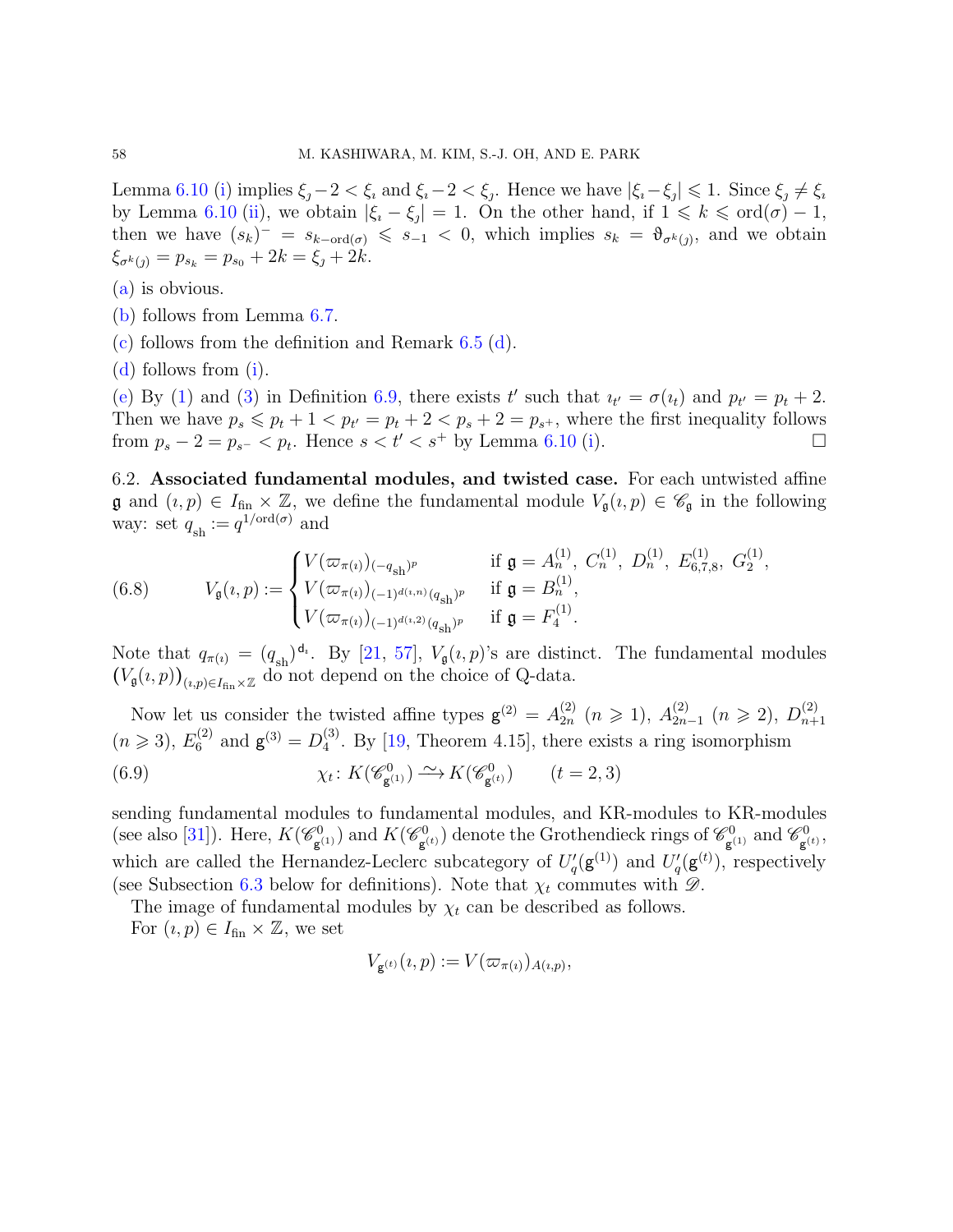where

$$
\pi(i) := \begin{cases}\ni & \text{if (i) } g^{(2)} = A_N^{(2)} \text{ and } i \leq [N/2] \\
& \text{or (ii) } g^{(2)} = D_{n+1}^{(2)} \text{ and } i < n, \\
N + 1 - i & \text{if } g^{(2)} = A_N^{(2)} \text{ and } i > [N/2], \\
n & \text{if } g^{(2)} = D_{n+1}^{(2)} \text{ and } i = n, n + 1, \\
\pi(1) = \pi(6) = 1, \quad \pi(3) = \pi(5) = 2, \quad \pi(4) = 3, \quad \pi(2) = 4 \quad \text{if } g^{(2)} = E_6^{(2)}, \\
\pi(1) = \pi(3) = \pi(4) = 1, \quad \pi(2) = 2 \quad \text{if } g^{(3)} = D_4^{(3)},\n\end{cases}
$$

and

$$
A(i,p) := \begin{cases} (-q)^p & \text{if (i) } g^{(2)} = A_N^{(2)} \text{ and } i \leq [N/2] \\ ( -1)^N (-q)^p & \text{if } g^{(2)} = A_N^{(2)} \text{ and } i = 1, 3, \\ (\sqrt{-1})^{n+1-i} (-q)^p & \text{if } g^{(2)} = D_{n+1}^{(2)} \text{ and } i < n, \\ (-1)^i (-q)^p & \text{if } g^{(2)} = D_{n+1}^{(2)} \text{ and } i < n, \\ -(-q)^p & \text{if } g^{(2)} = D_{n+1}^{(2)} \text{ and } i = n, n+1, \\ (\sqrt{-1})(-q)^p & \text{if } g^{(2)} = E_6^{(2)} \text{ and } i = 5, 6, \\ (\sqrt{-1})(-q)^p & \text{if } g^{(2)} = E_6^{(2)} \text{ and } i = 2, 4, \\ (\delta_{i,1} - \delta_{i,2} + \delta_{i,3}\omega + \delta_{i,4}\omega^2)(-q)^p & \text{if } g^{(3)} = D_4^{(3)}. \end{cases}
$$

Here  $\omega$  is the third root of unity. Recall that we follow the enumeration of vertices of the Dynkin diagram of  $\mathfrak g$  as [\[27\]](#page-90-6) except the  $A_{2n}^{(2)}$  $_{2n}^{(2)}$  case given in  $(2.1)$ .

Then we have

(6.10) 
$$
\chi_t\big([V_{\mathsf{g}^{(1)}}(i,p)]\big) = [V_{\mathsf{g}^{(t)}}(i,p)] \text{ for any } (i,p) \in \widehat{I}_{\mathsf{g}^{(1)}}.
$$

For each twisted quantum affine algebra  $U_q'(\mathfrak{g})$ , we associate a finite simple Lie algebra  $\mathfrak{g}_{\text{fin}}$  and  $\Psi_{\mathfrak{g}}$  as follows:

(6.11) 
$$
\frac{\mathfrak{g}}{\left(\mathfrak{g}_{\text{fin}}, \Psi_{\mathfrak{g}}\right)} \frac{A_n^{(2)}\ (n \geq 3)}{\left(A_n, \Psi_{A_n^{(1)}}\right)} \frac{D_{n+1}^{(2)}\ (n \geq 3)}{\left(D_{n+1}, \Psi_{D_{n+1}^{(1)}}\right)} \frac{D_4^{(3)}}{\left(D_4, \Psi_{D_4^{(1)}}\right)} \frac{E_6^{(2)}}{\left(E_6, \Psi_{E_6^{(1)}}\right)}
$$

Also, the set of Q-data associated to  $U_q'(\mathbf{g}^{(t)})$   $(t \geq 2)$  are the same as the one for  $U_q'(\mathbf{g}^{(1)})$ . In particular,  $\sigma = id$  in the twisted case. Note also that the dual Coxeter number of  $g^{(1)}$ and the one of  $g^{(t)}$  coincide.

In the sequel, we write simply  $V(i, p)$  for  $V_{\mathfrak{g}}(i, p)$  if there is no afraid of confusion.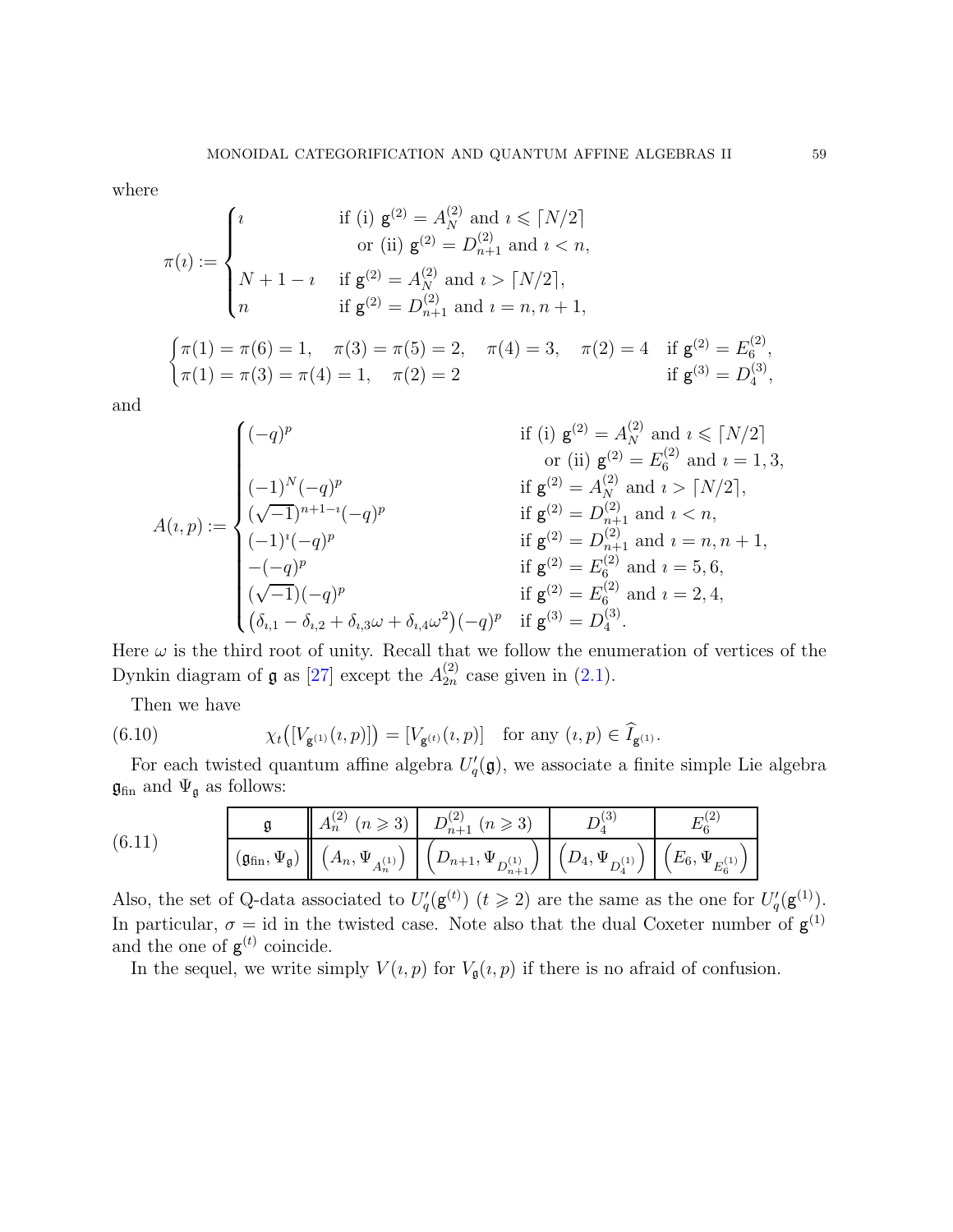<span id="page-59-1"></span>6.3. **PBW-pair associated with a Q-datum.** For each Q-datum  $\mathscr{Q}$ , the subcategory  $\mathscr{C}_{\mathscr{Q}}$ of  $\mathscr{C}_{\mathfrak{a}}$ , introduced in [\[21\]](#page-90-3), is defined as the smallest subcategory of  $\mathscr{C}_{\mathfrak{a}}$  containing  $V(i, p)$  for all  $(i, p) \in I_{\mathcal{Q}}$  and the trivial module 1 and is stable under taking subquotients, extensions and tensor products.

Theorem [6.12](#page-59-2) and Proposition [6.13](#page-59-3) below are proved for untwisted (resp. twisted) affine A and D types in [\[29,](#page-90-7) Theorem 4.3.1, Theorem 4.3.4] (resp. [\[32,](#page-90-8) Theorem 5.1]), for un-twisted affine B and C types in [\[42,](#page-91-6) Theorem 6.3, Theorem 6.5], and for the remaining exceptional affine types [\[55,](#page-92-2) Theorem 6.3, Theorem 6.7, Theorem 6.13, Theorem 6.15] (see also  $[40,$  Proposition 6.5]):

<span id="page-59-2"></span>**Theorem 6.12** ([\[29,](#page-90-7) [32,](#page-90-8) [42,](#page-91-6) [55\]](#page-92-2)). Let  $U_q'(\mathfrak{g})$  be a quantum affine algebra and let  $\mathscr Q$  be a Q-datum associated to g. Set

(6.12) 
$$
V_{\mathcal{D}}(\alpha_j) := V(i, p) \quad \text{for } j \in I_{\text{fin}}, \text{ where } \phi_{\mathcal{D}}^{-1}(\alpha_j, 0) = (i, p).
$$

Then, we have

(a) The family  $\mathcal{D}_{\mathscr{Q}}:=\{V_{\mathscr{Q}}(\alpha_j)\}_{j\in I_{fin}}$  is a complete duality datum associated with the Cartan matrix  $C$  of type  $\mathfrak{g}_{fin}$ . Hence the functor

$$
\mathcal{F}_{\mathscr{Q}} := \mathcal{F}_{\mathcal{D}_{\mathscr{Q}}}\colon R_{\mathsf{C}}\text{-}\mathrm{gmod} \to \mathscr{C}_{\mathscr{Q}}\ \text{in}\ (4.1)\ \text{is exact.}
$$

(b) The functor  $\mathcal{F}_{\mathcal{Q}}$  sends simple modules to simple modules.

For an admissible sequence  $\mathfrak{s} = ((i_k, p_k))_{k \in \mathbb{Z}}$  in  $I_{fin} \times \mathbb{Z}$ , we say that  $(\mathcal{D}_{\mathscr{Q}}, \hat{w}_0)$  is the associated PBW-pair, where  $\mathscr Q$  is the corresponding Q-datum and  $\hat w_0 = (i_k)_{k \in \mathbb Z}$ .

<span id="page-59-3"></span>**Proposition 6.13** ([\[29,](#page-90-7) [32,](#page-90-8) [42,](#page-91-6) [55\]](#page-92-2)). Let  $\mathfrak{s} = ((i_k, p_k))_{k \in \mathbb{Z}}$  be an admissible sequence in  $I_{fin} \times \mathbb{Z}$ , and let  $(\mathcal{D}_{\mathscr{Q}}, \underline{\widehat{w}}_0)$  be the associated PBW-pair. Then we have

$$
\mathsf{S}_k^{\mathfrak{s}} := \mathsf{S}_k^{\mathcal{D}_\mathscr{Q}, \underline{\widehat{w}}_0} \simeq V(\iota_k, p_k).
$$

We can say more. By  $(2.2)$ , we have the following theorem.

<span id="page-59-0"></span>**Theorem 6.14.** For an admissible sequence  $\mathfrak{s}$  in  $\widehat{I}_{\mathfrak{g}}$  and any *i*-box [a, b],

$$
M^{\mathfrak{s}}[a,b]:=M^{\mathcal{D}_\mathscr{Q},\widehat{\underline{w}}_0}[a,b]\ \ is\ a\ KR-module\ over\ U_q'(\mathfrak{g}).
$$

Hence we can understand KR-modules as a special case of affine determinantial modules.

**Remark 6.15.** Let **s** be an admissible sequence. Then, for any *i*-box [a, b] with  $i_a = i_b = i$ with  $\|a, b\|_{\phi} = k$ , we have

$$
(\imath_b, p_b) = (\imath, p_a + 2\,\mathsf{d}_\imath \times (k-1)) \quad \text{ and } \quad M^{\mathfrak{s}}[a, b] = W^{(\pi(\imath))}_{k, \epsilon\, (q_{\mathrm{sh}})^{p_a}},
$$

where  $q_{\rm sh} = q^{1/\text{ord}(\sigma)}$  and  $\epsilon \in \mathbb{C}^{\times}$  is determined by [\(6.8\)](#page-57-0) and [\(6.9\)](#page-57-1).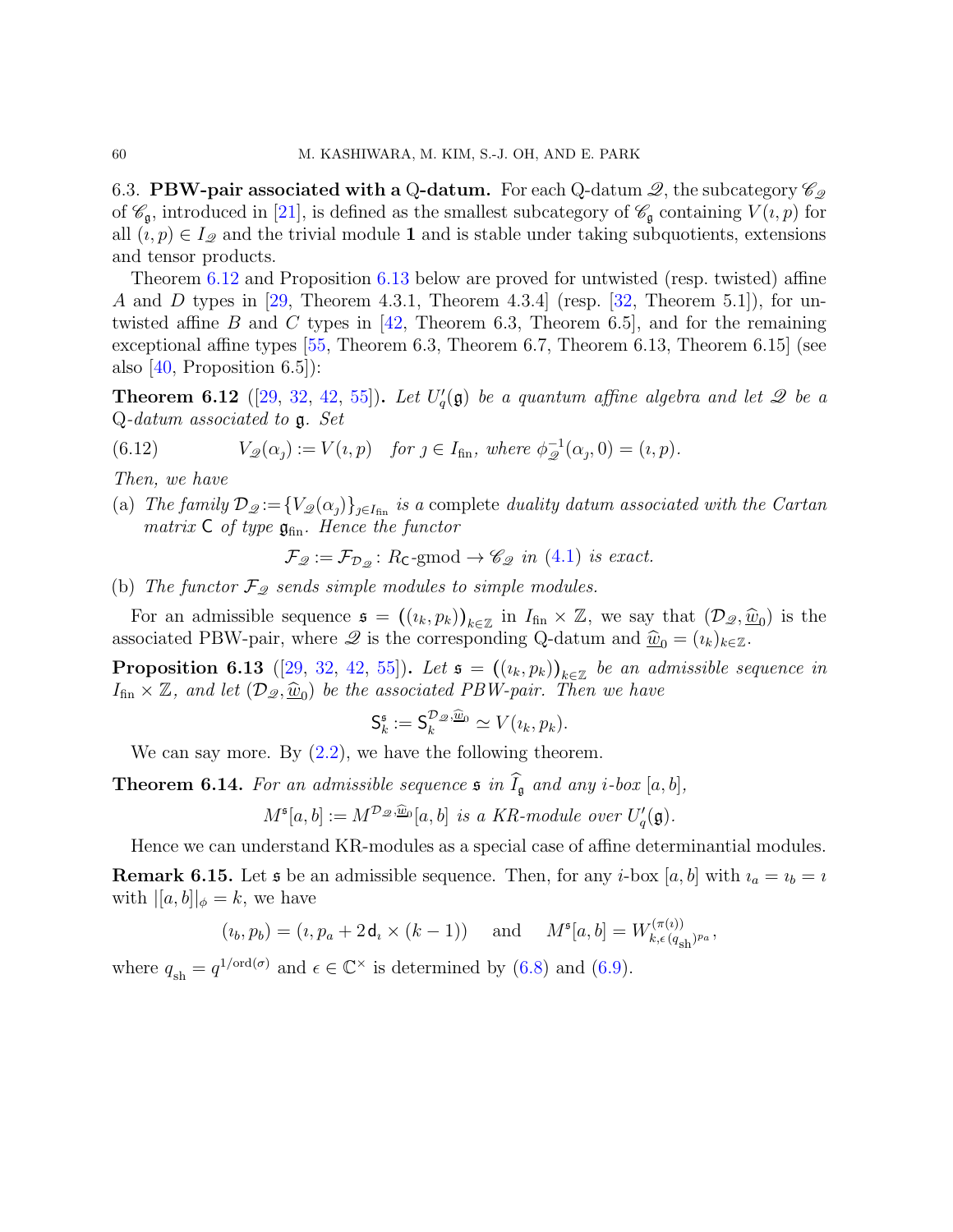**Definition 6.16.** For each interval  $[a, b]$  and an admissible sequence  $\boldsymbol{\mathfrak{s}}$ , we set

$$
\mathscr{C}^{[a,b],\mathfrak{s}}_{\mathfrak{g}}:=\mathscr{C}^{[a,b],\mathcal{D}_{\mathscr{Q}},\widehat{\underline{w}}_{0}}_{\mathfrak{g}}.
$$

Namely,  $\mathscr{C}_{\mathfrak{g}}^{[a,b],\mathfrak{s}}$  is the smallest full subcategory of  $\mathscr{C}_{\mathfrak{g}}$  satisfying the following conditions:

- (1) it is stable under taking subquotients, extensions, tensor products and
- (2) it contains  $\mathsf{S}_s^{\mathsf{s}} \simeq V_{\mathscr{Q}}(\iota_s, p_s)$  for all  $a \leq s \leq b$  and the trivial module 1.

Now let us compare  $\mathscr{C}_{\mathfrak{g}}^{[a,b],\mathfrak{s}}$  with the subcategories introduced in [\[20,](#page-90-9) [21,](#page-90-3) [22\]](#page-90-10), which are stable under taking subquotients, extensions, tensor products. Those categories depends on the choice of  $I_{\mathfrak{g}}$ , and we choose one.

- (a) The subcategory  $\mathscr{C}_{\mathfrak{g}}^0$  of  $\mathscr{C}_{\mathfrak{g}}$ , introduced in [\[20,](#page-90-9) [36\]](#page-91-7), is defined as the smallest subcategory of  $\mathscr{C}_{\mathfrak{g}}$  containing  $V(i, p)$  for all  $(i, p) \in \widehat{I}_{\mathfrak{g}}$ . Thus  $\mathscr{C}_{\mathfrak{g}}^{0}$  can be identified with  $\mathscr{C}_{\mathfrak{g}}^{[-\infty,\infty],\mathfrak{s}}$  for any admissible sequence s.
- (b) Let  $\hat{I}_{\mathfrak{g}}^- := \hat{I}_{\mathfrak{g}} \cap (I_{\text{fin}} \times \mathbb{Z}_{\leq 0})$ . The subcategory  $\mathscr{C}_{\mathfrak{g}}^-$  of  $\mathscr{C}_{\mathfrak{g}}$ , introduced in [\[22\]](#page-90-10), is defined as the smallest subcategory of  $\mathscr{C}_{\mathfrak{g}}$  containing  $V(i, p)$  for all  $(i, p) \in \widehat{I}_{\mathfrak{g}}^-$  and stable under taking subquotients, extensions, tensor products. Take a unique Q-datum  $\mathscr Q$  with  $\xi_i \in [1, 2d_i]$  and  $\widehat{I}_{\mathscr{Q}} = \widehat{I}_{\mathfrak{g}}$ , and let  $\underline{w}_0$  be a  $\mathscr{Q}$ -adapted reduced expression of  $w_0$ . Now let **s** be the admissible sequence corresponding to  $(\mathcal{Q}, \underline{w}_0)$  (see Proposition [6.11\)](#page-55-6). Then,  $\mathscr{C}_{\mathfrak{g}}^-$  coincides with the category  $\mathscr{C}_{\mathfrak{g}}^{[-\infty,0],\mathfrak{s}}$ . In a similar way, we can define  $\mathscr{C}_{\mathfrak{g}}^{ for  $t \in \mathbb{Z}$$ generated by  $V(i, p)$  with  $(i, p) \in \widehat{I}_{\mathfrak{g}}^{\leq t} := \widehat{I}_{\mathfrak{g}} \cap (I_{\text{fin}} \times \mathbb{Z}_{\leq t})$ . Then it is equal to  $\mathscr{C}_{\mathfrak{g}}^{[-\infty, 0], \mathfrak{s}}$ taking  $\mathfrak s$  such that  $\widetilde{I}_{\mathfrak g}^{< t} = \{(i_k, p_k)\}_{k \leq 0}$ .
- (c) For each untwisted affine **g** of simply-laced type and  $N \in \mathbb{Z}_{\geq 1}$ , the subcategory  $\mathscr{C}_{\mathfrak{g}}^N$  of  $\mathscr{C}_{\mathfrak{g}}$ , introduced in [\[20\]](#page-90-9), is defined as the smallest subcategory of  $\mathscr{C}_{\mathfrak{g}}$  containing  $V(i, p)$ for all  $(i, p) \in \hat{I}_{\mathfrak{g}} \cap (I_{\text{fin}} \times [-2N + 1, 0])$ . By taking a Q-datum  $\mathscr{Q}$  with  $[1, 2] \ni \xi_i$  and  $(i, \xi_i) \in \widehat{I}_{\mathfrak{g}},$  and a  $\mathscr{Q}$ -adapted reduced expression  $\underline{w}_0$ ,  $\mathscr{C}_{\mathfrak{g}}^N$  coincides with  $\mathscr{C}_{\mathfrak{g}}^{[a,0],\mathfrak{s}}$ , where **s** is the admissible sequence corresponding to  $(\mathscr{Q}, \underline{w}_0)$  and  $a = 1 - (N \times |I_{fin}|)$ .
- (d) For each Q-datum  $\mathscr{Q}$ , the subcategory  $\mathscr{C}_{\mathscr{Q}}$  of  $\mathscr{C}_{\mathfrak{g}}$  coincides with  $\mathscr{C}_{\mathfrak{g}}^{[1,\ell],\mathfrak{s}}$  for any corresponding admissible sequence  $\mathfrak{s}$ .

Sometimes, we write  $\mathscr{C}_{\mathfrak{g}}^{\leq \xi}$  for the monoidal category  $\mathscr{C}_{\mathfrak{g}}^{[-\infty,0],\mathfrak{s}}$ , since it depends only on the choice of a Q-datum  $\mathscr{Q} = (\triangle, \sigma, \xi)$ . Indeed, by setting

(6.13) 
$$
\widehat{I}_{\mathfrak{g}}^{\leq \xi} := \{ (i, p) \mid (i, p) \in \widehat{I}_{\mathscr{Q}}, p < \xi_i \},
$$

we have

$$
\widehat{I}_{\mathfrak{g}}^{<\xi} = \{ (i_k, p_k) \mid k \leq 0 \}.
$$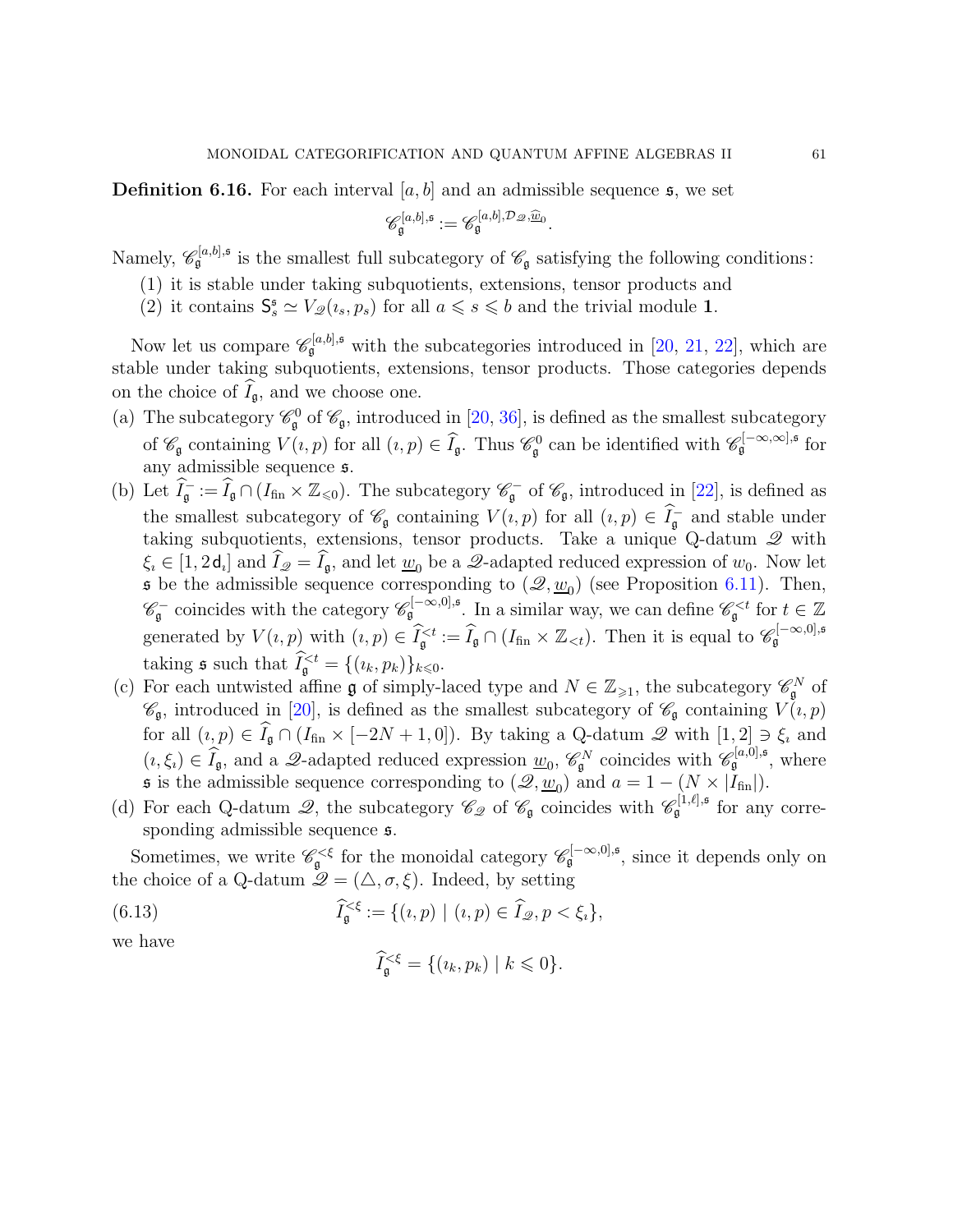## 7. Cluster algebra structure and monoidal categorification

In this section, we briefly recall the definition of a cluster algebra with small modifications as in [\[38\]](#page-91-3). We also briefly review the main result of [\[38\]](#page-91-3) on Λ-monoidal categorification of cluster algebras, which is an application of the invariants  $\Lambda, \Lambda^{\infty}$  and  $\mathfrak{d}$  on  $\mathscr{C}_{\mathfrak{g}}$ , and can be understood as a quantum affine analogue of the result for quiver Hecke algebras in [\[33\]](#page-91-0). After reviewing several properties of monoidal seeds of various kinds developed in [\[35\]](#page-91-8) and [\[39\]](#page-91-4), we will construct  $\Lambda$ -admissible monoidal seeds associated to PBW-pairs  $(\mathcal{D}, \hat{w}_0)$  and<br>the minimal  $\Omega$  of  $(\hat{\mathcal{D}}_0)$  introduced in [14]. In the last next are will assign the next in [20] the quivers  $Q_{GLS}(\underline{\hat{w}}_0)$  introduced in [\[14\]](#page-90-0). In the last part, we will review the result in [\[22\]](#page-90-10) which gives a cluster algebra structure on  $K(\mathscr{C}_{\mathfrak{g}})$  associated to the initial quiver  $Q_{\text{HL}}$ , and prove that the initial seed of  $K(\mathscr{C}_{\mathfrak{g}})$  in [\[22\]](#page-90-10) lifts to a A-admissible monoidal seed. For more details on cluster algebras and monoidal categorification, we refer the reader to [\[3,](#page-89-2) [9\]](#page-89-3) and [\[38\]](#page-91-3).

From now on, C is a full subcategory of  $\mathscr{C}_{\mathfrak{a}}$  containing the trivial module 1 and stable under taking tensor products, subquotients and extensions. Note that its Grothendieck group  $K(\mathcal{C})$  has a ring structure with the Z-basis consisting of the isomorphism classes of simple modules.

7.1. Cluster algebras. Fix a countable index set  $K = K^{ex} \sqcup K^{fr}$  which decomposes into a subset  $K^{\text{ex}}$  of *exchangeable* indices and a subset  $K^{\text{fr}}$  of *frozen* indices.

Let  $B = (b_{ij})_{(i,j)\in K\times K^{ex}}$  be an integer-valued matrix such that

<span id="page-61-1"></span>(7.1) (1) for each 
$$
j \in K^{\text{ex}}
$$
, there exist finitely many  $i \in K$  such that  $b_{ij} \neq 0$ ,

(7.1) (2) the principal part  $B := (b_{ij})_{i,j \in K^{\text{ex}}}$  is skew-symmetric.

We call B an *exchange matrix*. We extend the definition of  $b_{ij}$  for  $(i, j) \in K \times K$  by:

 $b_{ij} = -b_{ji}$  if  $i \in K^{\text{ex}}$  and  $j \in K^{\text{fr}}$ , and  $b_{ij} = 0$  for  $i, j \in K^{\text{fr}}$ ,

so that  $(b_{ij})_{i,j\in\mathsf{K}}$  is skew-symmetric.

 $\overline{\mathcal{L}}$ 

(7.2)

To the matrix B, we associate the quiver  $\mathcal{Q}_{\widetilde{B}}$  such that the set of vertices is K and the number of arrows from  $i \in K$  to  $j \in K$  is  $\max(0, b_{ij})$ . Then,  $\mathcal{Q}_{\widetilde{B}}$  satisfies the following conditions:

> $\sqrt{ }$ (a) the set of vertices of  $\mathcal{Q}_{\widetilde{B}}$  is labeled by K,

 $\Big\}$ (b)  $\mathcal{Q}_{\widetilde{B}}$  does not have any loop, any 2-cycle, nor arrow between frozen vertices,

<span id="page-61-0"></span>(c) each exchangeable vertex v of  $\mathcal{Q}_{\widetilde{B}}$  has *finite degree*; that is, the number of arrows incident with  $v$  is finite.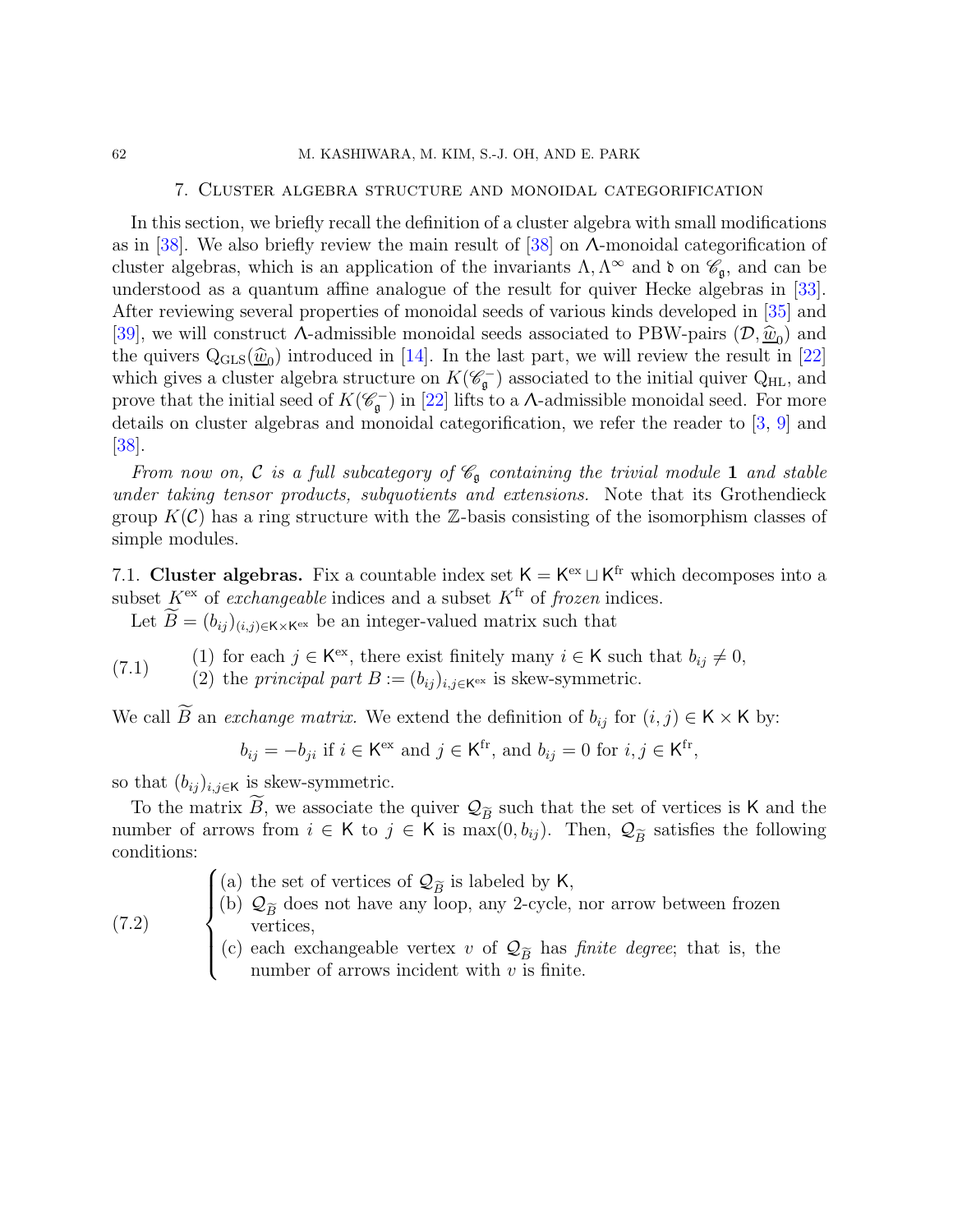Conversely, for a quiver satisfying  $(7.2)$ , we can associate a matrix B satisfying  $(7.1)$  by taking

 $b_{ij} :=$  (the number of arrows from i to j) – (the number of arrows from j to i).

We say that a Z-valued skew-symmetric K × K-matrix  $L = (\lambda_{ij})_{i,j \in \mathsf{K}}$  is compatible with  $B$  (or  $(L, B)$  is a compatible pair), if

$$
\sum_{k \in \mathsf{K}} \lambda_{ik} b_{kj} = 2\delta_{i,j} \quad \text{for each } i \in \mathsf{K} \text{ and } j \in \mathsf{K}^{\text{ex}}.
$$

Let  $\{X_i\}_{i\in\mathsf{K}}$  be the set of mutually commuting indeterminates.

**Definition 7.1.** For a commutative ring  $\mathscr A$ , we say that a triple  $\mathcal S = (\{x_i\}_{i\in\mathsf K}, L, \widetilde B)$  is a  $\Lambda$ -seed in  $\mathscr A$  if

- (1)  $\{x_i\}_{i\in\mathsf{K}}$  is a family of elements of  $\mathscr A$  and there exists an injective algebra homomorphism  $\mathbb{Z}[X_i; i \in \mathsf{K}]$  to  $\mathscr{A}$  such that  $X_i \mapsto x_i$ ,
- (2)  $(L, B)$  is a compatible pair.

For a  $\Lambda$ -seed  $\mathcal{S} = (\{x_i\}_{i\in\mathsf{K}}, L, B)$ , we call the set  $\{x_i\}_{i\in\mathsf{K}}$  the *cluster* of  $\mathcal{S}$  and its elements the *cluster variables*. An element of the form  $x^{\mathbf{a}}$  ( $\mathbf{a} \in \mathbb{Z}_{\geqslant 0}^{\oplus \mathsf{K}}$ ) is called a *cluster monomial*, where

$$
x^{\mathbf{c}} := \prod_{i \in \mathsf{K}} x_i^{c_i} \quad \text{ for } \mathbf{c} = (c_i)_{i \in \mathsf{K}} \in \mathbb{Z}^{\oplus \mathsf{K}}.
$$

Let  $S = (\{x_i\}_{i \in \mathsf{K}}, L, B)$  be a  $\Lambda$ -seed in a field  $\mathfrak K$  of characteristic 0. For  $k \in \mathsf{K}^{\text{ex}}$ , we define

(a) 
$$
\mu_k(L)_{ij} = \begin{cases}\n-\lambda_{kj} + \sum_{t \in \mathsf{K}} \max(0, -b_{tk})\lambda_{tj} & \text{if } i = k, j \neq k, \\
-\lambda_{ik} + \sum_{t \in \mathsf{K}} \max(0, -b_{tk})\lambda_{it} & \text{if } i \neq k, j = k, \\
\lambda_{ij} & \text{otherwise,} \n\end{cases}
$$

(b) 
$$
\mu_k(\widetilde{B})_{ij} = \begin{cases} -b_{ij} & \text{if } i = k \text{ or } j = k, \\ b_{ij} + (-1)^{\delta(b_{ik} < 0)} \max(b_{ik}b_{kj}, 0) & \text{otherwise,} \end{cases}
$$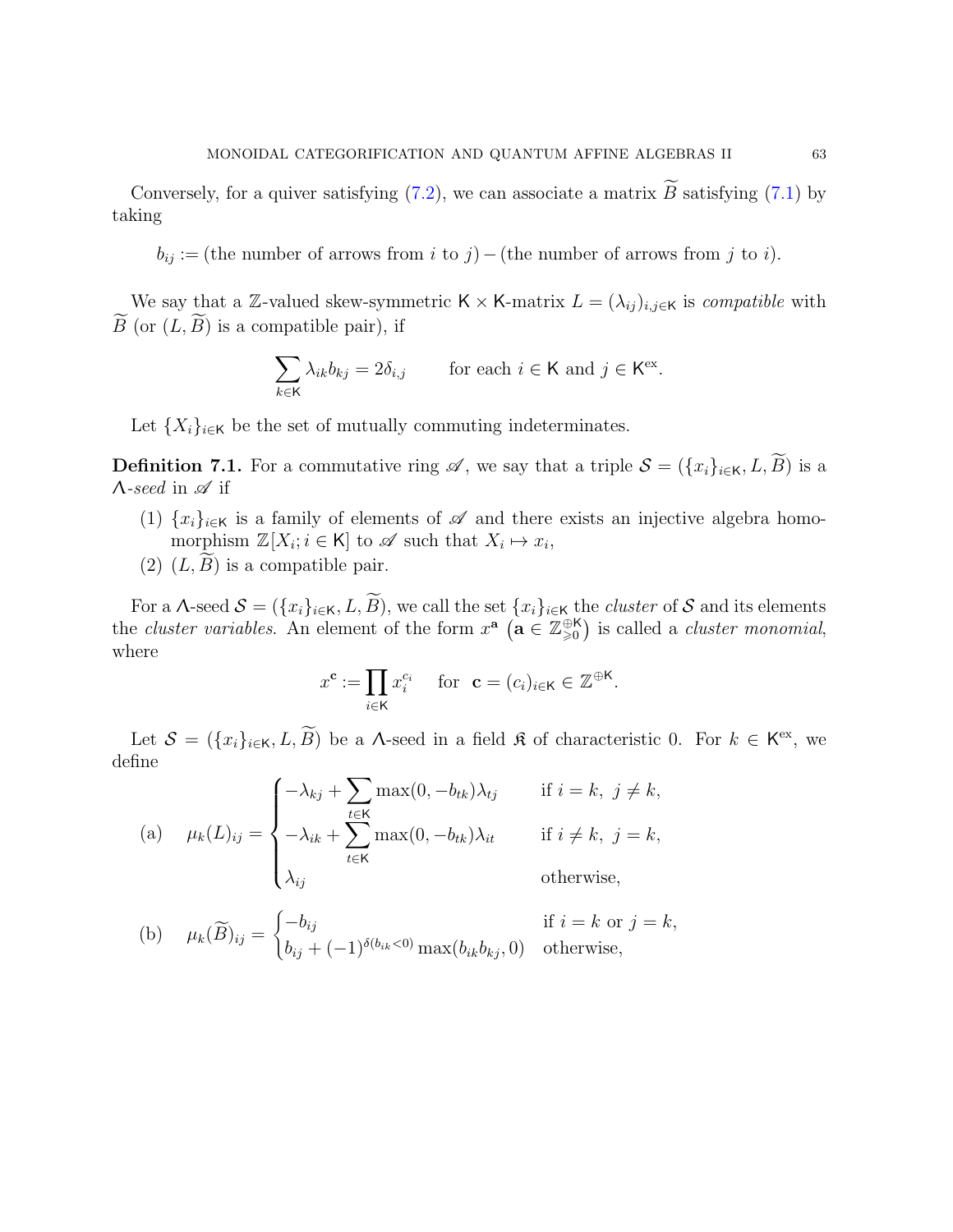(c)  $\mu_k(x)_i =$  $\int x^{a'} + x^{a''}, \text{ if } i = k,$  $x_i$  if  $i \neq k$ , where  $\mathbf{a}' := (a'_i)_{i \in \mathsf{K}} \in \mathbb{Z}^{\oplus \mathsf{K}}$  and  $\mathbf{a}'' := (a''_i)_{i \in \mathsf{K}} \in \mathbb{Z}^{\oplus \mathsf{K}}$  are defined as follows:

$$
a'_{i} = \begin{cases} -1 & \text{if } i = k, \\ \max(0, b_{ik}) & \text{if } i \neq k, \end{cases} \qquad a''_{i} = \begin{cases} -1 & \text{if } i = k, \\ \max(0, -b_{ik}) & \text{if } i \neq k. \end{cases}
$$

Then the triple

$$
\mu_k(\mathcal{S}) := (\{\mu_k(x)_i\}_{i \in \mathsf{K}}, \mu_k(L), \mu_k(B))
$$

becomes a new  $\Lambda$ -seed in  $\mathfrak K$  and we call it the *mutation* of  $\mathcal S$  at k.

The cluster algebra  $A(S)$  associated to the  $\Lambda$ -seed S is the Z-subalgebra of the field  $\mathcal R$  generated by all the cluster variables in the  $\Lambda$ -seeds obtained from S by all possible successive mutations.

A cluster algebra structure associated to a  $\Lambda$ -seed S on a Z-algebra A is a family F of  $\Lambda$ -seeds in  $\mathcal A$  such that

- (1) for any  $\Lambda$ -seed  $\mathcal S$  in  $\mathscr F$ , the cluster algebra  $\mathcal A(\mathcal S)$  is isomorphic to  $\mathcal A$ ,
- (2) any mutation of a  $\Lambda$ -seed in  $\mathscr{F}$  is in  $\mathscr{F}$ ,
- (3) for any pair S, S' of  $\Lambda$ -seeds in  $\mathscr{F}, S'$  can be obtained from S by a finite sequence of mutations.

7.2. Monoidal seeds and their mutations. Let  $\mathcal C$  be a full subcategory of  $\mathscr C_{\mathfrak g}$  containing the trivial module 1 and stable under taking tensor products, subquotients and extensions.

## Definition 7.2.

- (1) A monoidal seed in C is a quadruple  $\mathscr{S} = (\{M_i\}_{i\in\mathsf{K}}, \widetilde{B}; \mathsf{K}, \mathsf{K}^{\text{ex}})$  consisting of a commuting family  $\{M_i\}_{i\in\mathsf{K}}$  of real simple modules in  $\mathcal{C}$ , an integer-valued  $\mathsf{K}\times\mathsf{K}^{\text{ex}}$ matrix  $B = (b_{ij})_{(i,j)\in K\times K^{ex}}$  satisfying the conditions in  $(7.1)$ , an index set K and an index set  $\mathsf{K}^{\text{ex}} \subset \mathsf{K}$  of exchangeable vertices.
- (2) For  $i \in \mathsf{K}$ , we call  $M_i$  the *i*-th *cluster variable module* of  $\mathscr{S}$ .

For a monoidal seed  $\mathscr{S} = \{ \{M_i\}_{i\in \mathsf{K}}, \widetilde{B}; \mathsf{K}, \mathsf{K}^{\mathrm{ex}}\},\}$  let  $\Lambda^{\mathscr{S}} = (\Lambda^{\mathscr{S}}_{ij})_{i,j\in \mathsf{K}}$  be the skewsymmetric matrix given by  $\Lambda_{ij}^{\mathscr{S}} = \Lambda(M_i, M_j)$ .

<span id="page-63-0"></span>**Definition 7.3.** We say that a monoidal seed  $\mathscr{S} = (\{M_i\}_{i\in\mathsf{K}}, \widetilde{B}; \mathsf{K}, \mathsf{K}^{\text{ex}})$  in C is *admissible* if it satisfies the following conditions: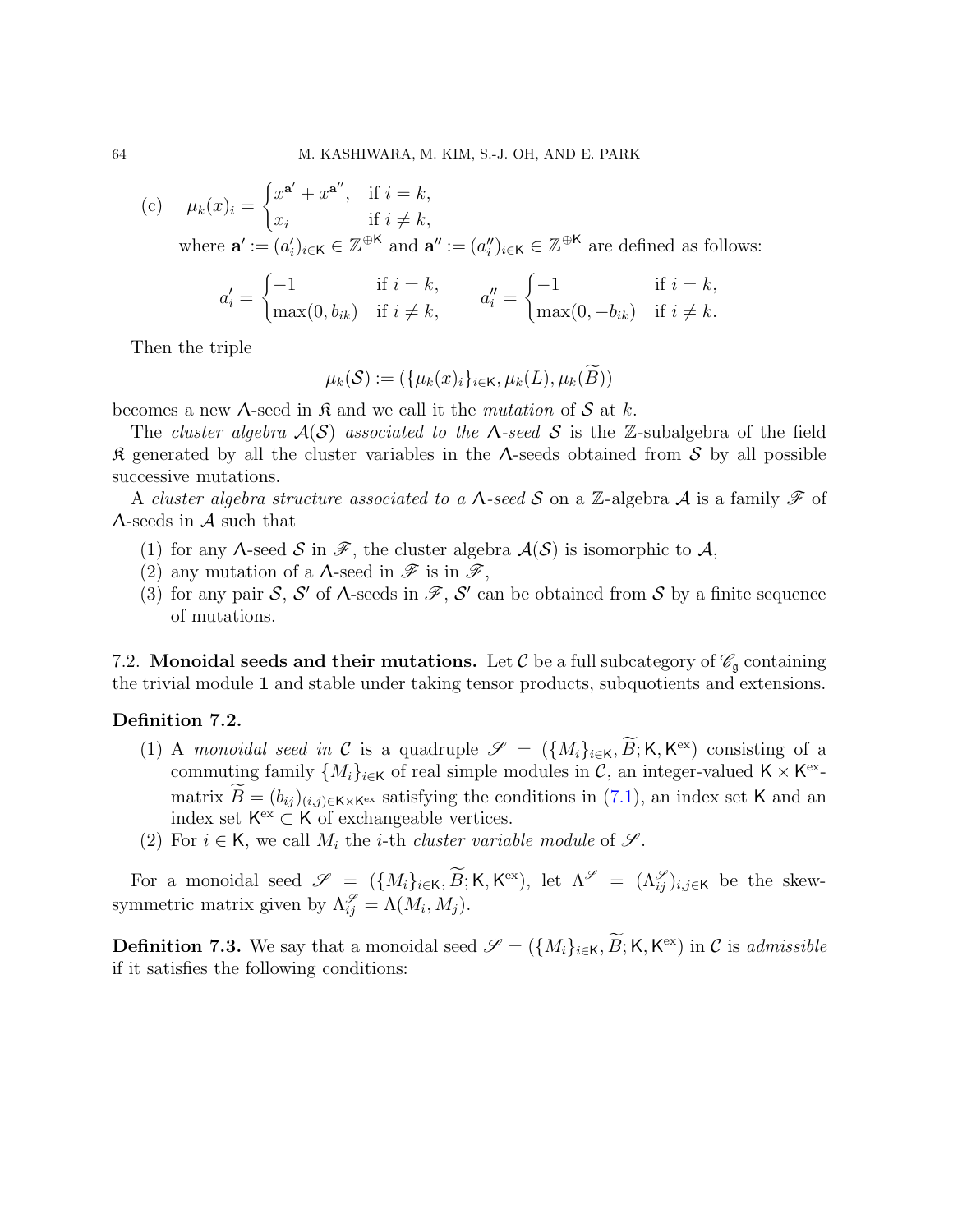(1) for each  $k \in \mathsf{K}^{\text{ex}}$ , there exists a simple object  $M'_{k}$  of C such that there is an exact sequence in  $\mathcal C$ 

$$
0 \to \bigotimes_{b_{ik}>0} M_i^{\otimes b_{ik}} \to M_k \otimes M'_k \to \bigotimes_{b_{ik}<0} M_i^{\otimes(-b_{ik})} \to 0,
$$

(2)  $M'_k$  commutes with  $M_i$  for each  $k \in \mathsf{K}^{\text{ex}}$  and any  $i \in \mathsf{K} \setminus \{k\}.$ 

Note that we have also an exact sequence

$$
0 \to \bigotimes_{b_{ik}<0} M_i^{\otimes(-b_{ik})} \to M'_k \otimes M_k \to \bigotimes_{b_{ik}>0} M_i^{\otimes b_{ik}} \to 0.
$$

Note also that  $M'_k$  is unique up to an isomorphism if it exists, since  $M_k \nabla M'_k \simeq \bigotimes$  $b_{ik}$ <0  $M_i^{\otimes (-b_{ik})}$  $\frac{1}{i}^{\otimes (-b_{ik})}$ .

**Lemma 7.4.** If a monoidal seed  $\mathscr{S} = (\{M_i\}_{i\in\mathsf{K}}, \overline{B}; \mathsf{K}, \mathsf{K}^{\text{ex}})$  is admissible,  $M'_k$  in Defini-tion [7.3](#page-63-0) is real for any  $k \in K^{\text{ex}}$ .

*Proof.* It follows from Proposition [2.21](#page-19-1) [\(ii\)](#page-19-2).

By this lemma, if  $\mathscr S$  is admissible, then the quadruple

$$
\mu_k(\mathcal{S}) := (\{M_i\}_{i \neq k} \cup \{M'_k\}, \mu_k(\widetilde{B}); \mathsf{K}, \mathsf{K}^{\mathrm{ex}})
$$

is a monoidal seed in C. We call  $\mu_k(\mathscr{S})$  the mutation of  $\mathscr{S}$  in direction k.

<span id="page-64-0"></span>**Proposition 7.5** ([\[38,](#page-91-3) Proposition 6.4]). Let  $\mathscr{S} = (\{M_i\}_{i\in\mathsf{K}}, \widetilde{B}; \mathsf{K}, \mathsf{K}^{\text{ex}})$  be an admissible monoidal seed in C. Let  $k \in \mathsf{K}^{\text{ex}}$  and let  $M'_k$  be as in Definition [7.3](#page-63-0). Then we have the following properties.

- (i) For any  $j \in \mathsf{K}$ , we have  $(\Lambda^{\mathscr{S}} \widetilde{B})_{jk} = -2\mathfrak{d}(M_j, M'_k)$ .
- (ii) For any  $j \in K$ , we have

$$
\Lambda(M_j, M'_k) = -\Lambda(M_j, M_k) - \sum_{b_{ik} < 0} \Lambda(M_j, M_i) b_{ik},
$$
\n
$$
\Lambda(M'_k, M_j) = -\Lambda(M_k, M_j) + \sum_{b_{ik} > 0} \Lambda(M_i, M_j) b_{ik}.
$$

**Definition 7.6** ([\[38,](#page-91-3) Definition 6.5]). Let  $\mathscr{S} = (\{M_i\}_{i\in\mathsf{K}}, \widetilde{B}; \mathsf{K}, \mathsf{K}^{\text{ex}})$  be an admissible monoidal seed.

(1) We say that a monoidal seed  $\mathscr S$  is  $\Lambda$ -admissible if  $M'_k$  in Definition [7.3](#page-63-0) satisfies  $\mathfrak{d}(M_k,M'_k)=1.$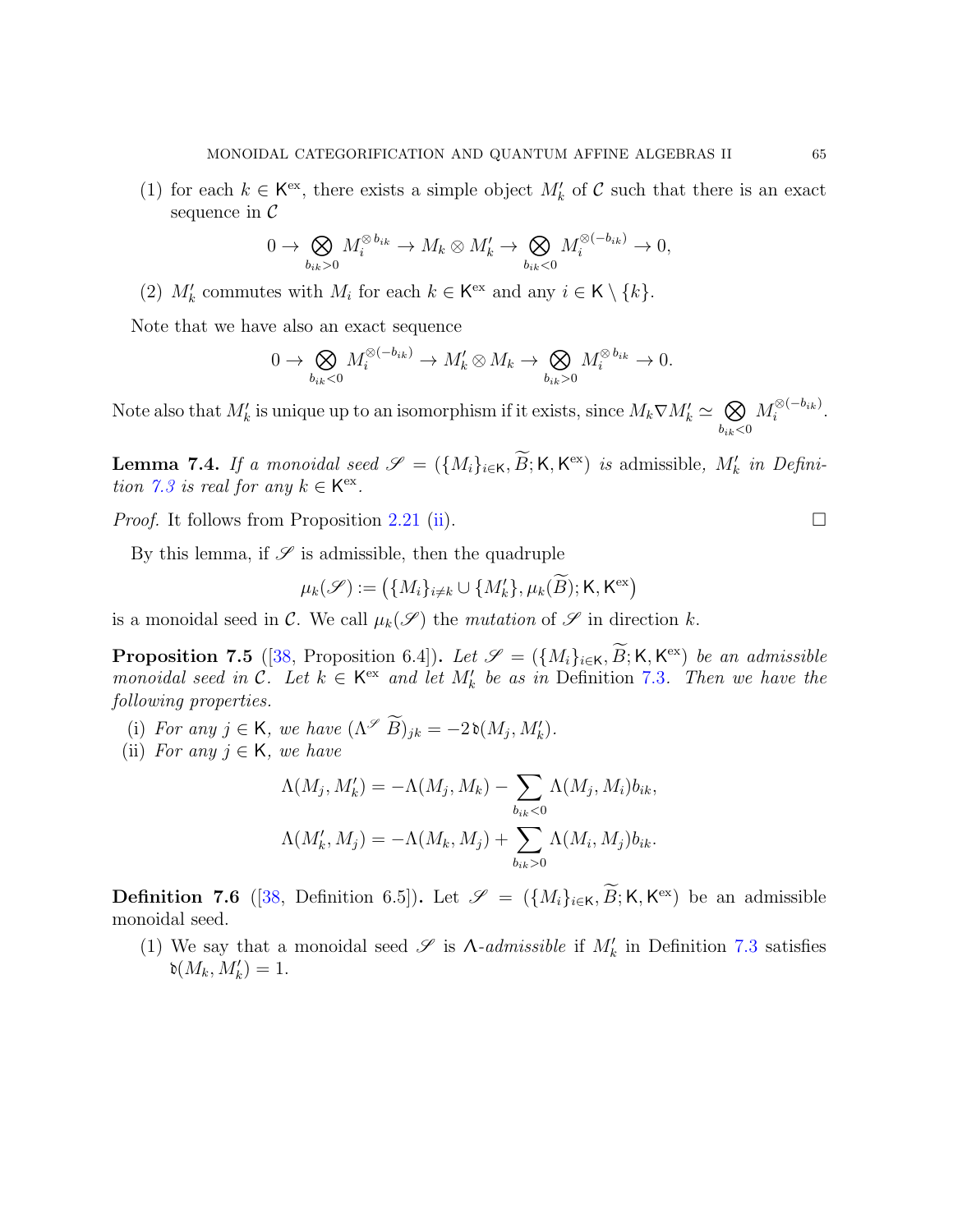- (2) If  $\mathscr S$  is A-admissible, we say that the mutation  $\mu_k(\mathscr S)$  of  $\mathscr S$  at  $k \in K^{\text{ex}}$  is a Λ-mutation,
- (3) We say that a monoidal seed  $\mathscr S$  is *completely*  $\Lambda$ -admissible if  $\mathscr S$  admits successive Λ-mutations in all possible directions.

For a monoidal seed  $\mathscr{S} = (\{M_i\}_{i\in\mathsf{K}}, \widetilde{B})$  in C, we define the triple  $[\mathscr{S}]$  in  $K(\mathcal{C})$  by

$$
[\mathscr{S}] := \big(\{[M_i]\}_{i \in \mathsf{K}}, -\Lambda^{\mathscr{S}}, \widetilde{B}\big).
$$

If  $\mathscr S$  is a  $\Lambda$ -admissible monoidal seed, then  $[\mathscr S]$  is a  $\Lambda$ -seed.

**Definition 7.7** ([\[38,](#page-91-3) Definition 6.7]). A category C is called a  $\Lambda$ -monoidal categorification of a cluster algebra  $\mathcal A$  if

- (1) the Grothendieck ring  $K(\mathcal{C})$  is isomorphic to  $\mathcal{A}$ ,
- (2) there exists a completely  $\Lambda$ -admissible monoidal seed  $\mathscr{S} = (\{M_i\}_{i\in\mathsf{K}}, \widetilde{B}; \mathsf{K}, \mathsf{K}^{\text{ex}})$  in  $\mathcal C$  such that

$$
[\mathcal{S}] := (\{[M_i]\}_{i \in \mathsf{K}}, -\Lambda^{\mathcal{S}}, \widetilde{B})
$$

is an initial Λ-seed of A.

Now we present the main result of [\[38\]](#page-91-3):

**Theorem 7.8** ([\[38,](#page-91-3) Theorem 6.10]). Let  $\mathscr{S} = (\{M_i\}_{i\in\mathsf{K}}, \widetilde{B}; \mathsf{K}, \mathsf{K}^{\text{ex}})$  be a  $\Lambda$ -admissible monoidal seed in  $C$ , and set

$$
[\mathcal{S}] := (\{[M_i]\}_{i \in \mathsf{K}}, -\Lambda^{\mathscr{S}}, \widetilde{B}).
$$

We assume that the algebra  $K(\mathcal{C})$  is isomorphic to the cluster algebra  $\mathcal{A}([\mathscr{S}])$ . Then, we have

- $\mathscr S$  is completely  $\Lambda$ -admissible, and
- C gives a  $\Lambda$ -monoidal categorification of  $\mathcal{A}([\mathscr{S}])$ .

**Definition 7.9.** A family of real simple modules  $\{M_i\}_{i\in\mathsf{K}}$  in C is called a *real commuting* family in  $\mathcal C$  if it satisfies:

(1)  $\{M_i\}_{i\in\mathsf{K}}$  is mutually commuting.

It is called a *maximal real commuting family in*  $\mathcal C$  if it satisfies further :

(2) if a simple module X commutes with all the  $M_i$ 's, then X is isomorphic to  $\bigotimes_{i\in\mathsf{K}}M_i^{\otimes a_i}$ for some  $\mathbf{a} = \{a_i\}_{i \in \mathsf{K}} \in \mathbb{Z}_{\geqslant 0}^{\oplus \mathsf{K}}$ .

**Corollary 7.10** ([\[38,](#page-91-3) Corollary 6.11]). Let  $\mathscr{S} = (\{M_i\}_{i\in\mathsf{K}}, \widetilde{B}; \mathsf{K}, \mathsf{K}^{\text{ex}})$  be a  $\Lambda$ -admissible monoidal seed in C and assume that the algebra  $K(\mathcal{C})$  is isomorphic to  $\mathcal{A}([\mathscr{S}])$ . Then the following statements hold: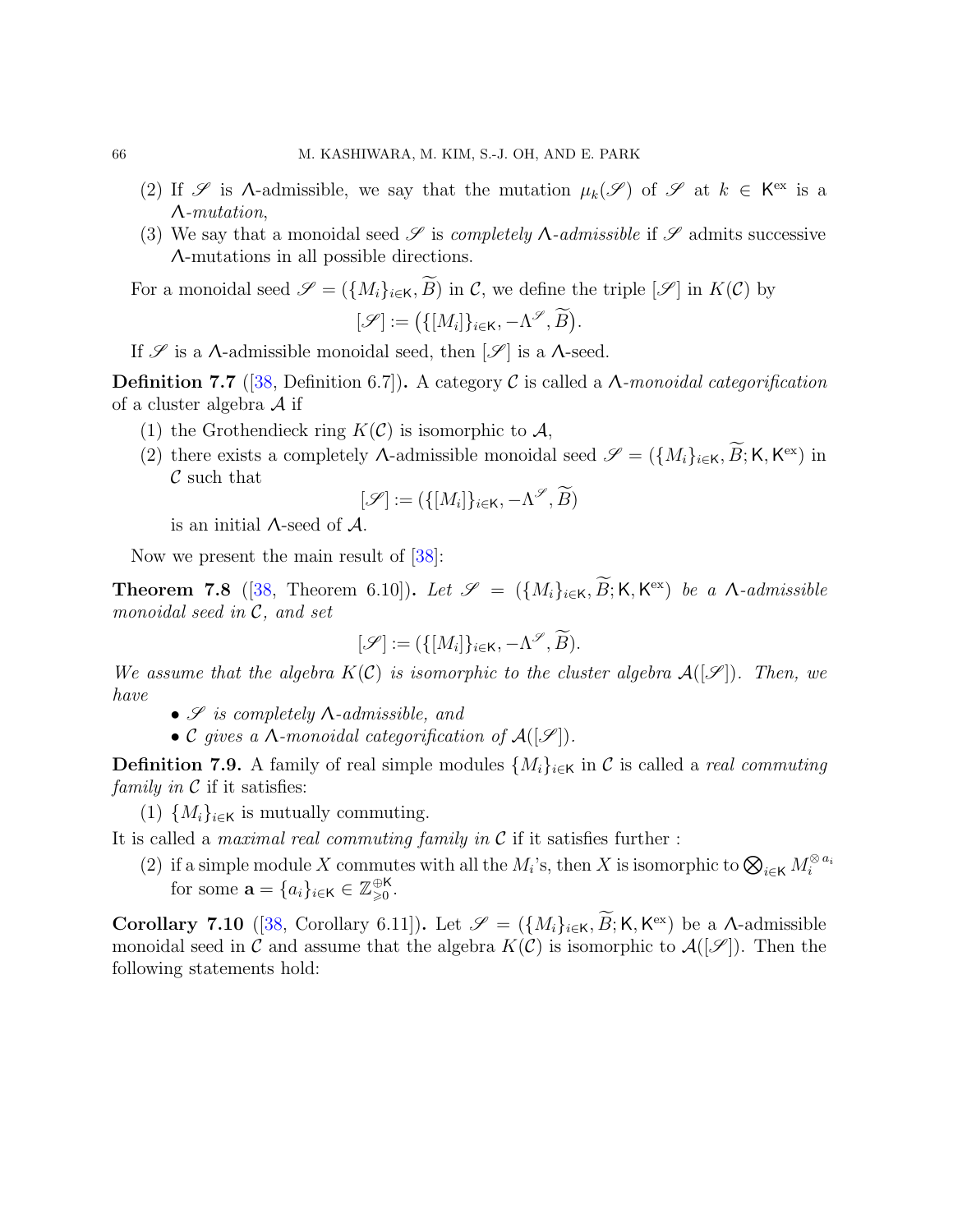- (i) Any cluster monomial in  $K(\mathcal{C})$  is the isomorphism class of a real simple object in  $\mathcal{C}$ .
- (ii) Any cluster monomial in  $K(\mathcal{C})$  is a Laurent polynomial of the initial cluster variables with coefficient in  $\mathbb{Z}_{\geq 0}$ .
- (iii) For  $k \in \mathsf{K}^{\text{ex}}$  and the k-th cluster variable module  $\widetilde{M}_k$  of a monoidal seed  $\widetilde{\mathscr{S}}$  obtained by successive  $\Lambda$ -mutations from the initial monoidal seed  $\mathscr{S}$ , we have

$$
\mathfrak{d}(\widetilde{M}_k,\widetilde{M}_k')=1.
$$

Here  $\widetilde{M}'_k$  is the k-th cluster variable module of  $\mu_k(\widetilde{\mathscr{S}})$ .

(iv) Any monoidal cluster  $\{\widetilde{M}_i\}_{i\in\mathsf{K}}$  is a maximal real commuting family.

7.3. Properties of  $\Lambda$ -admissible monoidal seeds. Recall the definitions of  $\mathcal{W}_0$ ,  $\Delta_0$ ,  $E(M)$   $(M \in \mathscr{C}_{\mathfrak{g}})$  given in § [2.4.](#page-22-2)

<span id="page-66-0"></span>**Lemma 7.11.** Let  $\mathscr{S} = (\{M_i\}_{i \in \mathsf{K}}, \widetilde{B}; \mathsf{K}, \mathsf{K}^{\text{ex}})$  be an admissible monoidal seed in  $\mathscr{C}_{\mathfrak{g}}$ . Then we have

$$
\sum_{i \in \mathsf{K}} \mathsf{E}(M_i) b_{ik} = 0 \quad \text{for any } k \in \mathsf{K}^{\text{ex}},
$$

where  $B = (b_{ij})_{(i,j)\in K\times K^{ex}}$ .

*Proof.* By the definition, there is a short exact sequence with a simple  $M'_k$ :

$$
0 \to \bigotimes_{b_{ik}>0} M_i^{\otimes b_{ik}} \to M_k \otimes M'_k \to \bigotimes_{b_{ik}<0} M_i^{\otimes(-b_{ik})} \to 0,
$$

Then we have

$$
\sum_{b_{ik}>0} \mathsf{E}(M_i) b_{ik} = \mathsf{E}(\bigotimes_{b_{ik}>0} M_i^{\otimes b_{ik}})
$$
  
=  $\mathsf{E}(M_k) + \mathsf{E}(M'_k) = \mathsf{E}(\bigotimes_{b_{ik}<0} M_i^{\otimes (-b_{ik})}) = \sum_{b_{ik}<0} \mathsf{E}(M_i)(-b_{ik})$ 

by [\[39,](#page-91-4) Lemma 3.1]. Hence we have the desired result.  $\square$ 

<span id="page-66-1"></span>**Lemma 7.12** (cf. [\[35,](#page-91-8) Lemma 3.2]). Let  $\mathscr{S} = (\{M_i\}_{i\in\mathsf{K}}, \widetilde{B}; \mathsf{K}, \mathsf{K}^{\text{ex}})$  be a  $\Lambda$ -admissible in  $\mathscr{C}_{\mathfrak{g}}^0$ , and  $\widetilde{B} = (b_{ij})_{(i,j)\in K\times K^{ex}}$ . Assume that K is a finite set.

- (i) Then we have  $\dim\left(\sum_{i\in\mathsf{K}}\mathbb{Q}\mathsf{E}(M_i)\right)\leqslant |\mathsf{K}^{\text{fr}}|$ .
- (ii) Assume further that  $\dim\left(\sum_{i\in\mathsf{K}}\mathbb{Q}\mathsf{E}(M_i)\right)=|\mathsf{K}^{\text{fr}}|$ . Then, for any  $k\in\mathsf{K}^{\text{ex}},$   $(b_{ik})_{i\in\mathsf{K}}$  is a unique element  $(v_i)_{i \in \mathsf{K}}$  of  $\mathbb{Q}^{\mathsf{K}}$  such that

$$
\sum_{i\in\mathsf{K}}\mathsf{E}(M_i)v_i=0 \quad and \quad \sum_{i\in\mathsf{K}}(\Lambda^\mathscr{S})_{ji}v_i=-2\delta_{j,k} \quad \text{for any } j\in\mathsf{K}^\mathrm{ex}.
$$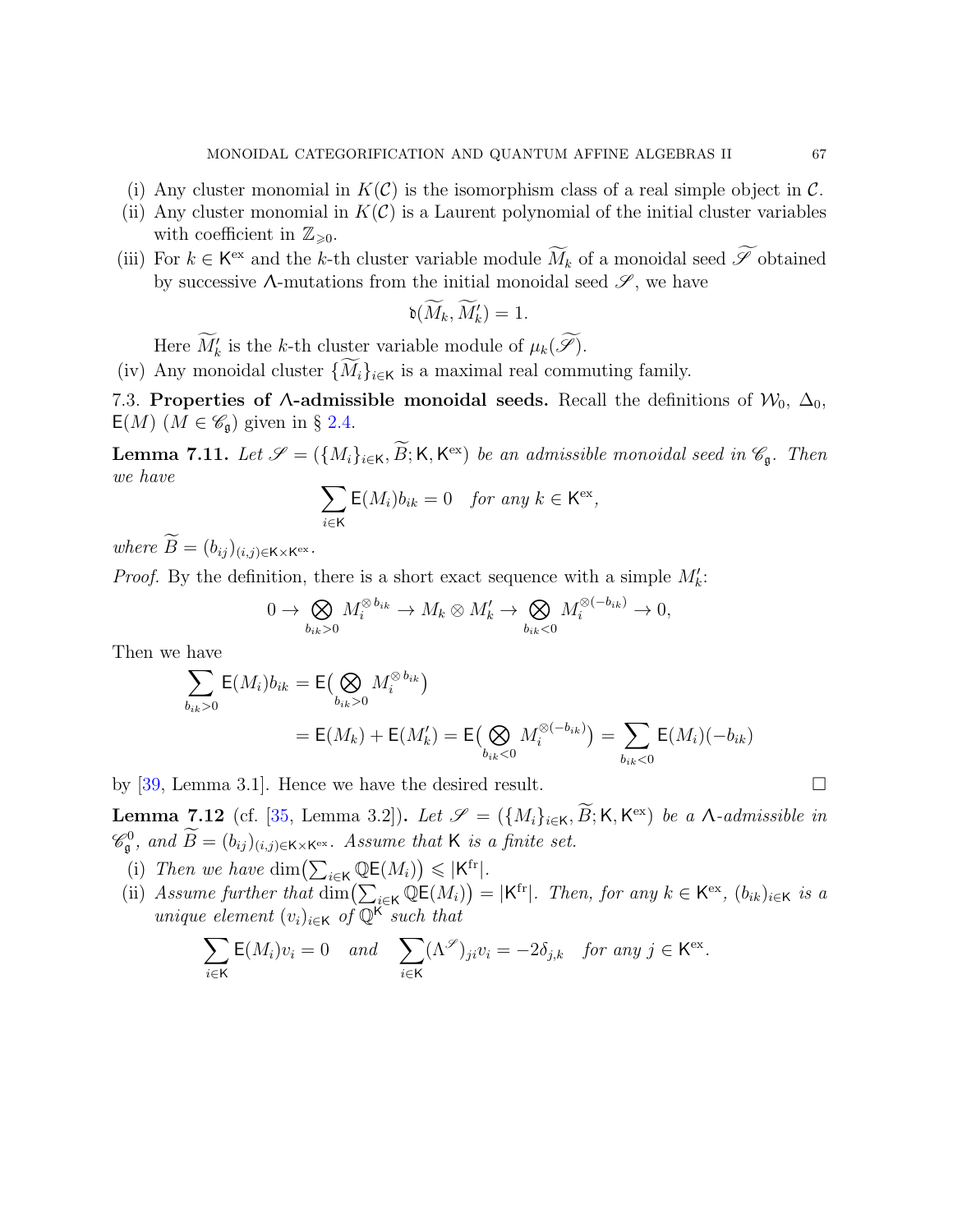*Proof.* Let  $f: \mathbb{Q}^{\oplus K} \longrightarrow \mathbb{Q}^{\oplus \text{Kex}} \bigoplus \mathcal{W}_0$  be the linear map given by  $(\Lambda^{\mathscr{S}})_{ki}$  and  $\mathsf{E}(M_i)$ . Then, Im(f) contains  $\mathbb{Q}^{\oplus \mathsf{K}^{\ominus}} \oplus 0$  by Proposition [7.5](#page-64-0) and Lemma [7.11.](#page-66-0) Moreover, the image of the composition  $f: \mathbb{Q}^{\oplus K} \longrightarrow \mathbb{Q}^{\oplus \text{Kex}} \bigoplus \mathcal{W}_0 \to \mathcal{W}_0$  is  $\sum_{i \in K} \mathbb{Q} \mathsf{E}(M_i)$ , which implies that  $\text{Im}(f) = \mathbb{Q}^{\oplus \text{Kex}} \bigoplus (\sum_{i \in \mathsf{K}} \mathbb{Q} \mathsf{E}(M_i)).$  Hence the dimension of  $\text{Im}(f)$  is equal to  $|\mathsf{K}^{\text{ex}}|$  +  $\dim\left(\sum_{i\in\mathsf{K}}\mathbb{Q}\mathsf{E}(M_i)\right)$ . Then,  $|\mathsf{K}|\geqslant \dim\big(\mathrm{Im}(f)\big)$  implies (i).

(ii) If dim
$$
(\sum_{i\in K} \mathbb{Q}\mathsf{E}(M_i)) = |\mathsf{K}^{\mathrm{fr}}|
$$
, then *f* is injective.

<span id="page-67-0"></span>**Proposition 7.13.** Let  $\mathscr{S} = (\{M_i\}_{i\in\mathsf{K}}, \widetilde{B}; \mathsf{K}, \mathsf{K}^{\text{ex}})$  be a  $\Lambda$ -admissible monoidal seed in  $\mathscr{C}_\mathfrak{g}^0$ with  $B = (b_{ij})_{(i,j) \in K \times K^{ex}}$ , and let  $k \in K^{ex}$ . Assume that

- (i) K is a finite set and  $\dim\left(\sum_{i\in K}\mathbb{Q}\mathsf{E}(M_i)\right)\geqslant |K^{\text{fr}}|,$
- (ii) there exist a real simple module  $X \in \mathcal{C}$  and an exact sequence

$$
0 \to A \to M_k \otimes X \to B \to 0,
$$

such that

- (a) X commutes with  $M_j$  for all  $j \in K \setminus \{k\},$
- (b)  $\mathfrak{d}(M_k, X) = 1$ ,
- $\overrightarrow{c}$   $\overrightarrow{A} = \bigotimes$ i∈K  $M_i^{\otimes m_i}, B = \bigotimes$ i∈K  $M_i^{\otimes n_i}$  for some  $m_i, n_i \in \mathbb{Z}_{\geqslant 0}$ .

Then we have  $b_{ik} = m_i - n_i$ .

If we have furthermore  $m_i n_i = 0$  for all  $i \in K$ , then we have

$$
X \simeq M'_{k},
$$

where  $M'_k$  is given in Definition [7.3](#page-63-0).

*Proof.* We shall apply Lemma [7.12.](#page-66-1) Set  $\lambda_{ij} = \Lambda(M_i, M_j)$ . Then we have

$$
\sum_{i \in K} m_i E(M_i) = E(A) = E(M_k) + E(X) = E(B) = \sum_{i \in K} n_i E(M_i).
$$

For any  $j \in K$ , we have

$$
\sum_{i \in \mathsf{K}} \lambda_{ij} m_i = \Lambda(A, M_j) = \Lambda(X \nabla M_k, M_j) = \Lambda(X, M_j) + \Lambda(M_k, M_j)
$$
  

$$
\sum_{i \in \mathsf{K}} \lambda_{ji} n_i = \Lambda(M_j, B) = \Lambda(M_j, M_k \nabla X) = \Lambda(M_j, M_k) + \Lambda(M_j, X)
$$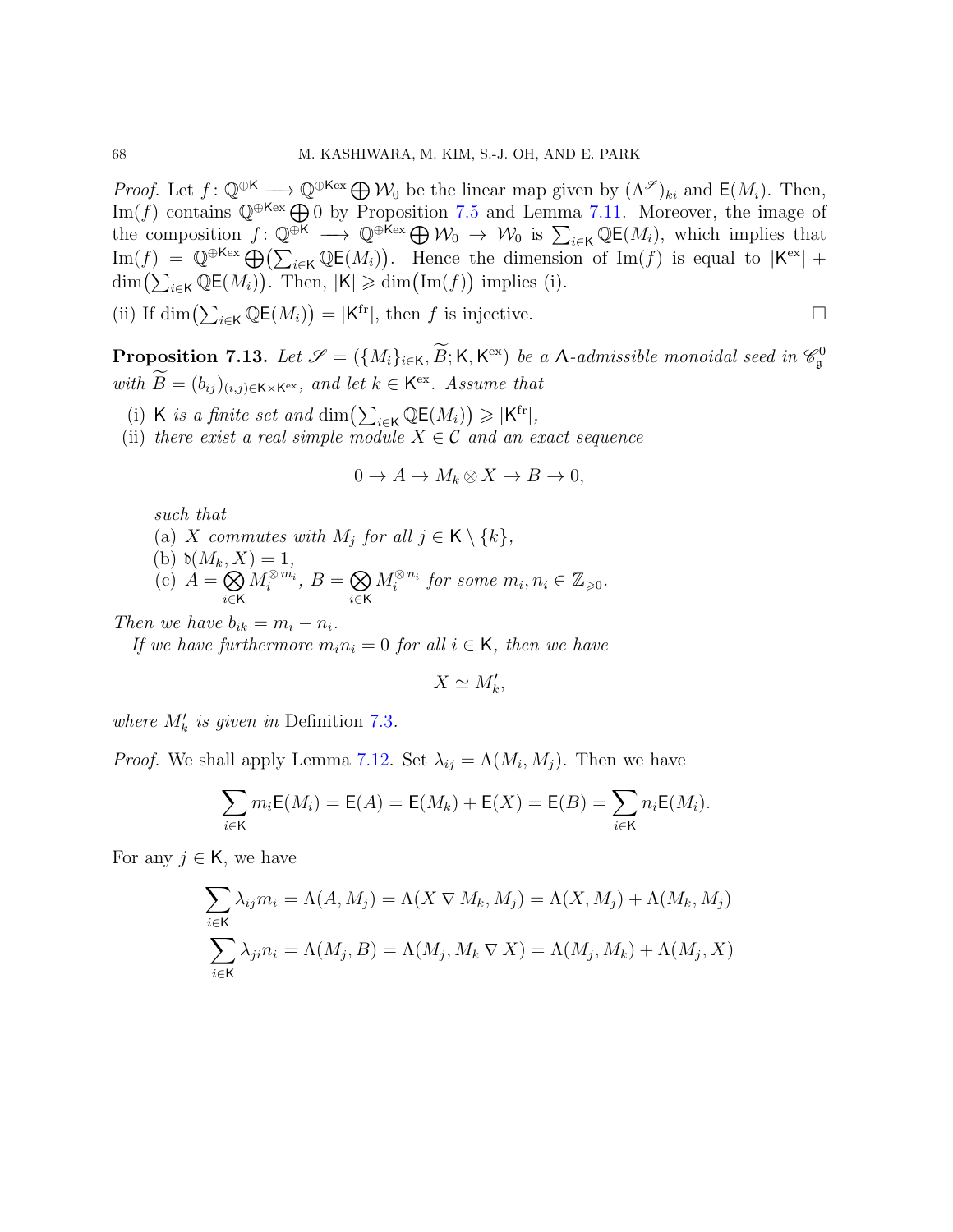Hence we have

$$
\sum_{i \in \mathsf{K}} \lambda_{ji}(n_i - m_i) = \Lambda(X, M_j) + \Lambda(M_k, M_j) + \Lambda(M_j, M_k) + \Lambda(M_j, X)
$$

$$
= 2(\mathfrak{d}(M_j, X) + \mathfrak{d}(M_j, M_k)) = 2\delta_{j,k}.
$$

Thus, Lemma [7.12](#page-66-1) implies that  $b_{ik} = m_i - n_i$ .

Now assume that  $m_i n_i = 0$  for all  $i \in K$ . Then we have  $n_i = \max\{0, -b_{ik}\}\$  and

$$
B \simeq \bigotimes_{b_{ik} < 0} M_i^{\otimes (-b_{ik})}
$$

.

.

Hence, we obtain

$$
M_k \nabla X \simeq B \simeq M_k \nabla M'_k,
$$

which implies that  $X \simeq M'_{k}$ 

As an immediate application of Proposition [7.13,](#page-67-0) we can show that the exchange matrix is uniquely determined for a  $\Lambda$ -admissible monoidal seed.

**Proposition 7.14.** Let  $\mathscr{S}_0 = (\{M_i\}_{i \in \mathsf{K}_0}, \widetilde{B}_0; \mathsf{K}_0, \mathsf{K}_0^{\text{ex}})$  and  $\mathscr{S} = (\{M_i\}_{i \in \mathsf{K}}, \widetilde{B}; \mathsf{K}, \mathsf{K}^{\text{ex}})$  be two A-admissible monoidal seeds in  $\mathscr{C}_{\mathfrak{g}}^0$  such that  $\mathsf{K}_0 \subset \mathsf{K}$  and  $\mathsf{K}_0^{\text{ex}} \subset \mathsf{K}^{\text{ex}}$ . Assume that  $\mathsf{K}$  is a finite set and  $\dim\left(\sum_{i\in\mathsf{K}}\mathbb{Q}\mathsf{E}(M_i)\right) \geqslant |\mathsf{K}^{\text{fr}}|$ . Then

$$
\widetilde{B}|_{\mathsf{K}_0\times\mathsf{K}_0^{\text{ex}}}=\widetilde{B}_0 \quad \text{and} \quad \widetilde{B}|_{(\mathsf{K}\backslash\mathsf{K}_0)\times\mathsf{K}_0^{\text{ex}}}=0.
$$

The following lemma is almost obvious by the definition.

**Lemma 7.15.** Let  $\mathscr{S} = (\{M_i\}_{i \in \mathsf{K}}, \widetilde{B}; \mathsf{K}, \mathsf{K}^{\text{ex}})$  be a monoidal seed in C. Let  $\mathsf{K}_0$  be a subset of K with a decomposition  $K_0 = K_0^{\text{ex}} \sqcup K_0^{\text{fr}}$  such that  $K_0^{\text{ex}} \subset K^{\text{ex}}$ . Set

 $\mathscr{S}|_{(\mathsf{K}_0,\mathsf{K}_0^{\mathrm{ex}})}:=\big(\{M_i\}_{i\in\mathsf{K}_0},\ \widetilde{B}|_{(\mathsf{K}_0)\times\mathsf{K}_0^{\mathrm{ex}}};\mathsf{K}_0,\,\mathsf{K}_0^{\mathrm{ex}}\big).$ 

Assume that

(7.3) 
$$
b_{ij} = 0 \text{ if } i \in \mathsf{K} \setminus \mathsf{K}_0 \text{ and } j \in \mathsf{K}_0^{\text{ex}}.
$$

Then, we have

- (i)  $(\mu_s(\widetilde{B}))_{ij} = 0$  if  $s \in \mathsf{K}_0^{\text{ex}}, i \in \mathsf{K} \setminus \mathsf{K}_0$  and  $j \in \mathsf{K}_0^{\text{ex}},$
- (ii) if  $\mathscr S$  is  $\Lambda$ -admissible, then we have

$$
(\mu_s \mathscr{S})|_{(\mathsf{K}_0,\mathsf{K}_0^{\mathrm{ex}})} = \begin{cases} \mu_s(\mathscr{S}|_{(\mathsf{K}_0,\mathsf{K}_0^{\mathrm{ex}})}) & \text{if } s \in \mathsf{K}_0^{\mathrm{ex}}, \\ \mathscr{S}|_{(\mathsf{K}_0,\mathsf{K}_0^{\mathrm{ex}})} & \text{if } s \in \mathsf{K} \setminus \mathsf{K}_0. \end{cases}
$$

In particular, if  $\mathscr S$  is a completely  $\Lambda$ -admissible monoidal seed in  $\mathcal C$ , then so is  $\mathscr S|_{(\mathsf K_0,\mathsf K_0^{\mathrm{ex}})}$ .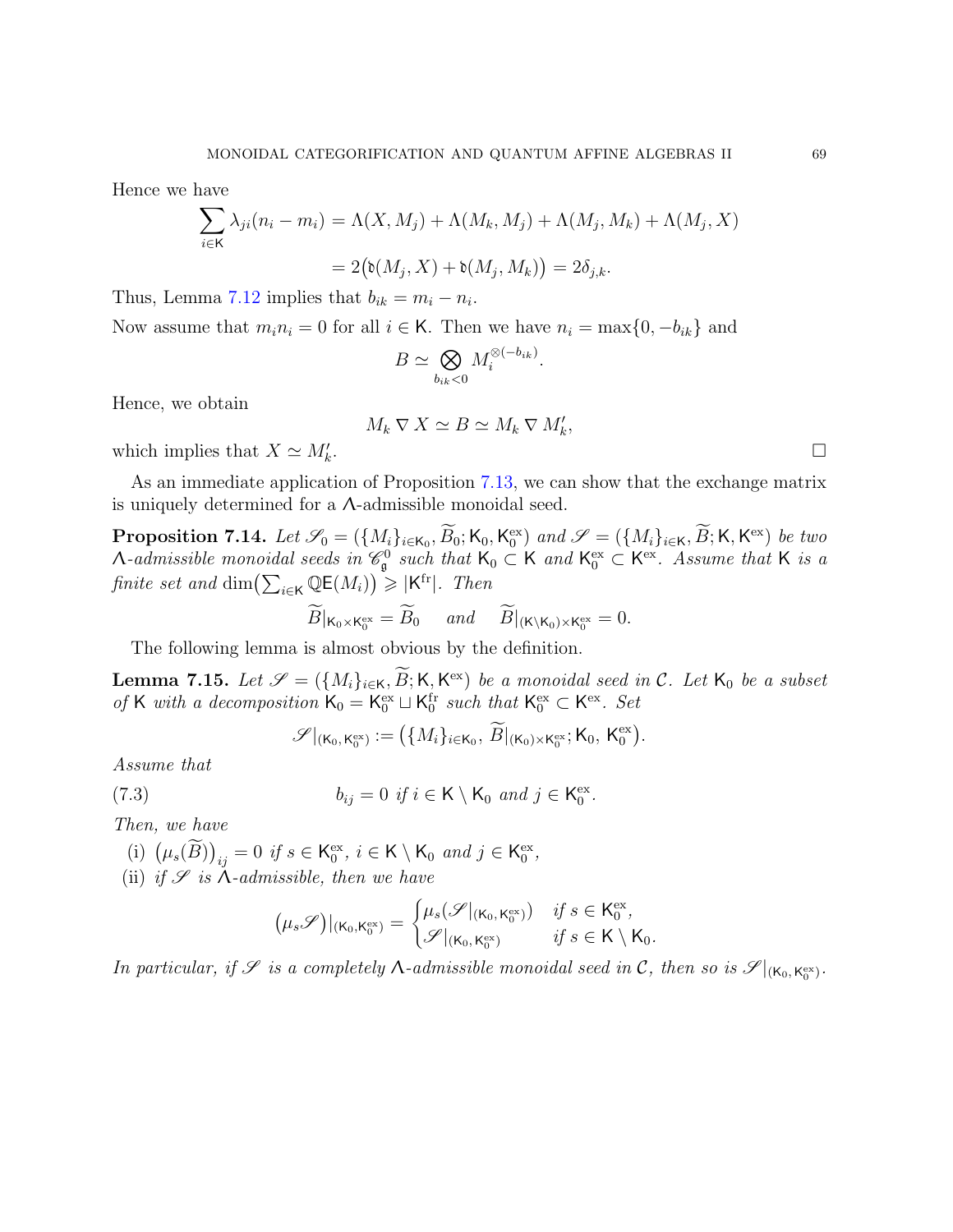7.4. Monoidal seeds and admissible chains of *i*-boxes. Let  $(D, \hat{w}_0)$  be a PBW-pair.<br>Throughout this subsection are considered wiscible shains  $\mathcal{F}$  of *i* have acceptived with Throughout this subsection we consider admissible chains  $\mathfrak C$  of *i*-boxes associated with  $(\mathcal{D}, \underline{\widehat{w}}_0).$ 

Let  $\mathfrak{C} = (\mathfrak{c}_k)_{1 \leq k \leq l}$  be an admissible chain of *i*-boxes with a range [a, b]. We define

(7.4)  
\n
$$
\begin{aligned}\n\mathsf{K}(\mathfrak{C}):&=[1,l],\\ \mathsf{K}^{\mathrm{fr}}(\mathfrak{C}):&=\{s \in \mathsf{K}(\mathfrak{C}) \mid \mathfrak{c}_s=[a(\iota)^+,b(\iota)^-] \text{ for some } \iota \in I_{\mathsf{g}}\},\\ \mathsf{K}^{\mathrm{ex}}(\mathfrak{C}):&=\mathsf{K}(\mathfrak{C}) \setminus \mathsf{K}^{\mathrm{fr}}(\mathfrak{C}),\\ \mathsf{M}(\mathfrak{C}):&=\{M(\mathfrak{c}_k)\}_{k\in\mathsf{K}(\mathfrak{C})}.\n\end{aligned}
$$

Here, if  $l = \infty$ , we understand that  $K^{fr}(\mathfrak{C})$  is the empty set. Recall that  $M(\mathfrak{C})$  is a commuting family of real simple modules (see Theorem [5.5\)](#page-45-1).

We shall first prove the following lemma that assures that Proposition [7.13](#page-67-0) is applicable to  $\mathscr{S}(\mathfrak{C})$  for any admissible chain  $\mathfrak{C}$  of *i*-boxes with a finite range.

<span id="page-69-1"></span>**Lemma 7.16.** Let  $\mathfrak{C} = (\mathfrak{c}_k)_{1 \leq k \leq l}$  be an admissible chain of *i*-boxes associated with  $\widehat{\underline{w}}_0$  and assume that its range  $[a, b]$  is finite. Then we have

$$
\dim\Big(\sum_{1\leq k\leq l}\mathbb{Q}\mathsf{E}\big(M(\mathfrak{c}_k)\big)\Big)=|\mathsf{K}^{\mathrm{fr}}(\mathfrak{C})|= \big|\{ \iota_s\mid s\in [a,b]\}\big|.
$$

*Proof.* By Proposition [5.6](#page-46-3) and Proposition [5.7,](#page-46-4)  $\sum_{1 \leq k \leq l} \mathbb{Q} \mathsf{E}(M(\mathfrak{c}_k))$  does not change by box moves. Hence, we have  $\mathsf{E}(\mathsf{S}_s) \in \sum_{1 \leq k \leq l} \mathbb{Q}\mathsf{E}\big(M(\mathfrak{c}_k)\big)$  for any  $s \in [a, b]$ . Therefore, we have

$$
\sum_{1 \leq k \leq l} \mathbb{Q} \mathsf{E}\big(M(\mathfrak{c}_k)\big) = \sum_{s \in [a,b]} \mathbb{Q} \mathsf{E}(S_s) \simeq \sum_{s \in [a,b]} \mathbb{Q} \alpha_{i_s},
$$
\n
$$
\text{im}\Big(\sum_{1 \leq k \leq l} \mathbb{Q} \mathsf{E}\big(M(\mathfrak{c}_k)\big)\Big) = \big|\{i_s \mid s \in [a,b]\}\big|.
$$

which implies that  $\dim\left(\sum_{1\leq k\leq l}\mathbb{Q}\mathsf{E}\big(M(\mathfrak{c}_k)\big)\right)=\big|\{i_s\mid s\in[a,b]\}\big|$ 

The following lemma says that box moves correspond to mutations.

<span id="page-69-0"></span>**Lemma 7.17.** Let  $\mathfrak{C} = (\mathfrak{c}_k)_{1 \leq k \leq l}$  be an admissible chain of *i*-boxes associated with  $\widehat{\underline{w}}_0$  and a finite range such that  $\mathscr{S} := (\mathsf{M}(\mathfrak{C}), \widetilde{B}; \mathsf{K}(\mathfrak{C}), \mathsf{K}^{\text{ex}}(\mathfrak{C}))$  is a  $\Lambda$ -admissible monoidal seed in  $\mathscr{C}_{\mathfrak{g}}^0$  for some exchange matrix  $\widetilde{B}$ . If  $k_0 \in \mathsf{K}^{\text{ex}}(\mathfrak{C})$  and  $\mathfrak{c}_{k_0}$  is a movable *i*-box such that  $\widetilde{\mathfrak{c}}_{k_0+1} = \mathfrak{c}_{k_0+1} = [a, b]$ , then we have

$$
\mu_{k_0}(\mathscr{S}) = (\mathsf{M}(B_{k_0}(\mathfrak{C})), \mu_{k_0}(\widetilde{B}); \mathsf{K}(B_{k_0}(\mathfrak{C})), \mathsf{K}^{\text{ex}}(B_{k_0}(\mathfrak{C})))
$$
  
= (\{M\_i\}\_{i \in \mathsf{K}\setminus \{k\_0\}} \sqcup \{M'\_{k\_0}\}, \mu\_{k\_0}(\widetilde{B}); \mathsf{K}(\mathfrak{C}), \mathsf{K}^{\text{ex}}(\mathfrak{C})),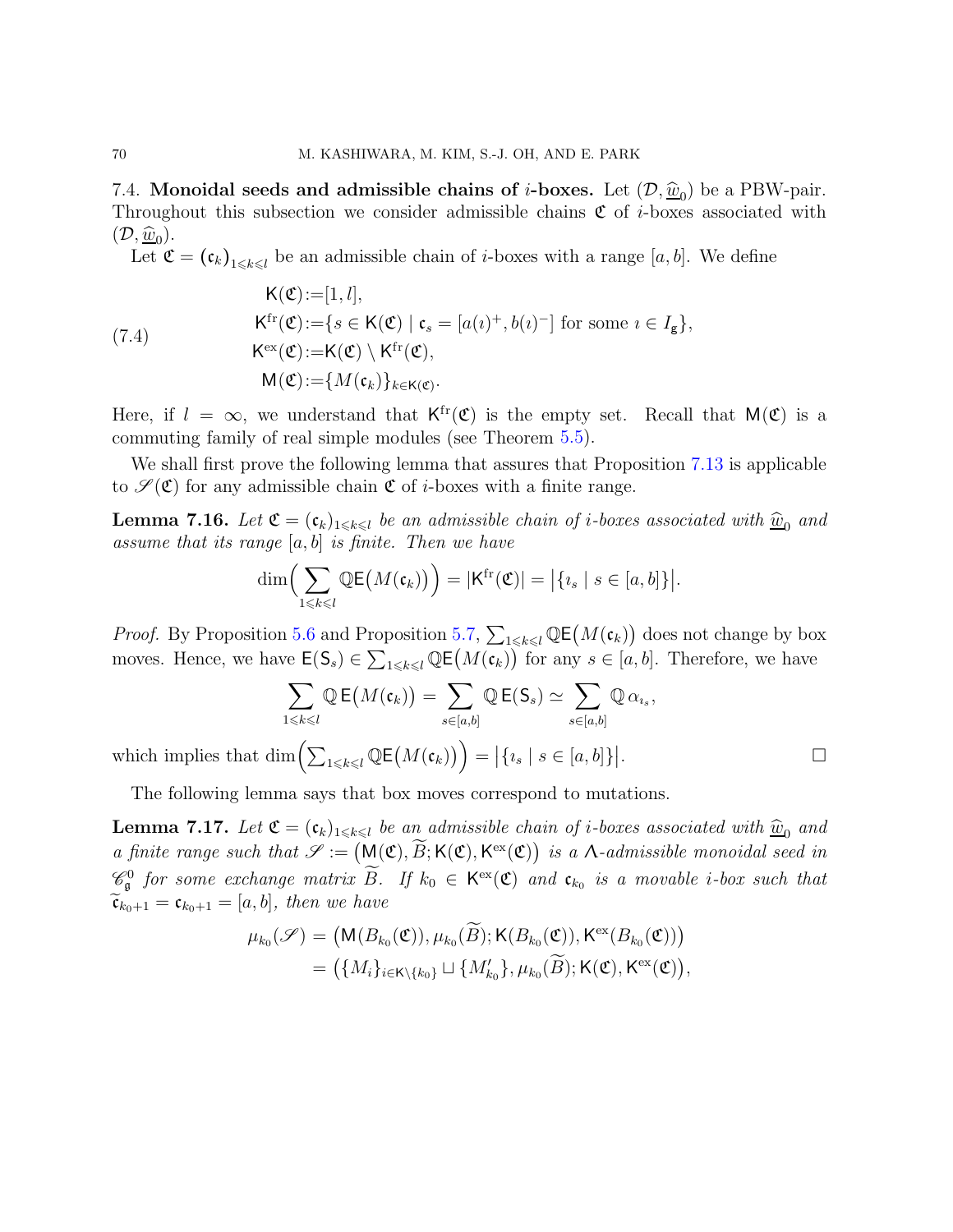where

$$
M'_{k_0} := \begin{cases} M[a, b^-] & \text{if } \mathfrak{c}_k = [a^+, b], \\ M[a^+, b] & \text{if } \mathfrak{c}_k = [a, b^-]. \end{cases}
$$

Thus  $B_k$  in Remark [5.8](#page-46-5) corresponds to  $\mu_k$  in this case and the mutation  $\mu_k$  corresponds to T-system in  $(4.5)$ .

*Proof.* By Theorem [4.21](#page-36-3) and Remark [5.8,](#page-46-5) the modules  $M[a(j)^+, b(j)^-]$   $(d(i_a, j) = 1)$  and  $M[a^+,b^-]$  commute with  $M[a,b]$ , and they are contained in  $\mathsf{M}(\mathfrak{C})$ . Thus our assertion follows from Proposition [5.7,](#page-46-4) Proposition [7.13](#page-67-0) together with Lemma [7.16.](#page-69-1)

Together with Proposition [5.6,](#page-46-3) we obtain the following corollary.

**Corollary 7.18.** For a finite interval [a, b], let  $\mathfrak{C}$  and  $\mathfrak{C}'$  be admissible chains of *i*-boxes associated with the same  $\hat{w}_0$  and the same range  $[a, b]$ . Assume that  $(M(\mathfrak{C}), B; K(\mathfrak{C}), K^{\text{ex}}(\mathfrak{C}))$ is a completely  $\Lambda$ -admissible monoidal seed in  $\mathcal{C}_{\mathfrak{g}}^0$  for some exchange matrix  $\widetilde{B}$ . Then,  $(M(\mathfrak{C}'), \widetilde{B}'; K(\mathfrak{C}'), \underline{K}^{\mathrm{ex}}(\mathfrak{C}'))$  is also a completely *A*-admissible monoidal seed in  $\mathcal{C}_{\mathfrak{g}}^0$  for some exchange matrix  $B'$ .

**Proposition 7.19.** Let  $(D, \hat{w}_0)$  be a complete PBW-pair and let  $\mathscr{S} = (\{M_i\}_{i\in\mathsf{K}}, \widetilde{B}; \mathsf{K}, \mathsf{K}^{\text{ex}})$ be a monoidal seed in  $\mathscr{C}_{\mathfrak{g}}^{[a,b],\mathcal{D},\widehat{\underline{w}}_0}$ . If  $\mathscr{S}$  is (completely)  $\Lambda$ -admissible in  $\mathscr{C}_{\mathfrak{g}}^0$ , then it is (completely)  $\Lambda$ -admissible in  $\mathscr{C}_{\mathfrak{g}}^{[a,b],\mathcal{D},\widehat{\underline{w}}_0}$ .

Proof. It is enough to show that the mutation  $M'_k$  of  $\mathscr S$  at a vertex  $k \in K^{\text{ex}}$  belongs to  $\mathscr{C}_{\mathfrak{g}}^{[a,b],\mathcal{D},\widehat{\underline{w}}_0}$ . Since  $M_k$ ,  $M_k \nabla M'_k$  and  $M'_k \nabla M_k$  belong to  $\mathscr{C}_{\mathfrak{g}}^{[a,b],\mathcal{D},\widehat{\underline{w}}_0}$ , our assertion follows from Corollary [4.11.](#page-32-0)

7.5. An example of  $\Lambda$ -admissible monoidal seeds. Let  $(\mathcal{D}, \hat{w}_0)$  be a PBW-pair. Let  $Q_{GLS}(\hat{w}_0)$  be the quiver structure on Z with two types of arrows (with the notations in  $(4.2)$ ).  $(4.2)$ :

<span id="page-70-0"></span>vertical arrow :  $s \longrightarrow t$  if  $s^- < t^- < s < t$  and  $d(i_s, i_t) = 1$ , horizontal arrow :  $s \longrightarrow s^-$ (7.5)

If there is no afraid of confusion, we write shortly  $Q_{\text{GLS}}$  for  $Q_{\text{GLS}}(\hat{w}_0)$ .

For an interval [a, b], we denote by  $Q_{\text{GLS}}^{[a,b]}(\hat{\underline{w}}_0)$  its induced quiver on [a, b], and by  $\widetilde{B}_{\text{GLS}}^{[a,b],\hat{\underline{w}}_0}$ the exchange matrix associated with the quiver  $Q_{\text{GLS}}^{[a,b]}(\hat{\underline{w}}_0)$ .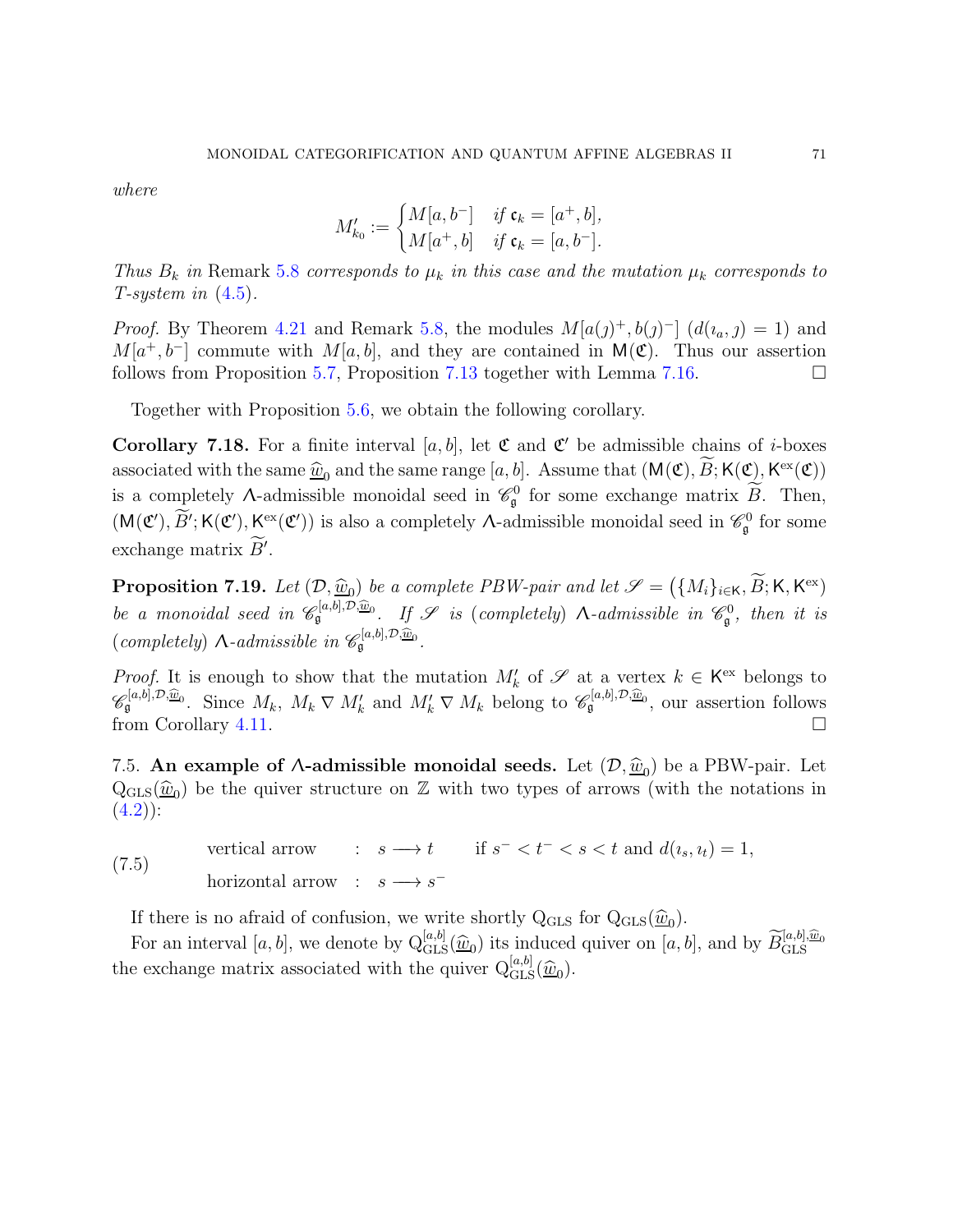<span id="page-71-0"></span>**Theorem 7.20.** Let  $(\mathcal{D}, \hat{\underline{w}}_0)$  be a PBW-pair. For  $-\infty \leq a \leq b < +\infty$ , the monoidal seed in  $\mathscr{C}_{\mathfrak{g}}^{[a,b],\mathcal{D},\widehat{\underline{w}}_0}$ 

(7.6) 
$$
\mathscr{S}_{-}^{[a,b],\mathcal{D},\widehat{\underline{w}}_{0}} := (\{M^{\mathcal{D},\widehat{\underline{w}}_{0}}[s,b\}\}_{s\in[a,b]},\widetilde{B}_{\mathrm{GLS}}^{[a,b],\widehat{\underline{w}}_{0}}; \mathsf{K},\mathsf{K}^{\mathrm{ex}})
$$

is  $\Lambda$ -admissible. Here  $\mathsf{K} = [a, b]$ ,  $\mathsf{K}^{\text{ex}} = \{s \in [a, b] \mid a \leq s^{-}\}.$ 

Note that  $\mathscr{S}_{-}^{[a,b],\mathcal{D},\widehat{\underline{w}}_0} = \mathscr{S}(\mathfrak{C}_{-}^{[a,b],\mathcal{D},\widehat{\underline{w}}_0})$  with the admissible chain of *i*-boxes

$$
\mathfrak{C}_{-}^{[a,b],\mathcal{D},\widehat{\underline{w}}_0} := ([b+1-k,b])_{1 \leq k \leq b-a+1}.
$$

We devote this subsection for the proof of Theorem [7.20.](#page-71-0) We employ the framework of the proof of [\[33,](#page-91-0) Theorem 11.2.2].

Set  $\mathsf{M}_{s} = M^{\mathcal{D}, \widehat{\underline{w}}_{0}}[s, b], \mathsf{K} = [a, b]$  and

$$
\mathsf{K}^{\mathrm{fr}} = \{ s \in [a, b] \mid s^- < a \leq s \},
$$
\n
$$
\mathsf{K}^{\mathrm{ex}} = \mathsf{K} \setminus \mathsf{K}^{\mathrm{fr}} = \{ s \in \mathbb{Z} \mid a \leq s^- < s \leq b \},
$$
\n
$$
\widetilde{B}_{\mathrm{GLS}}^{[a, b], \widehat{\underline{w}}_0} = (b_{ij})_{(i, j) \in \mathsf{K} \times \mathsf{K}^{\mathrm{ex}}}.
$$

<span id="page-71-1"></span>In order to prove Theorem [7.20,](#page-71-0) we will show

<span id="page-71-2"></span>(7.7)  
\n(a) 
$$
\{M_s \mid s \in K\}
$$
 is a real commuting family,  
\n(b) for  $s \in K^{ex}$ , there exist a simple module  $M'_s$  and an exact sequence  
\n $0 \longrightarrow \bigotimes_{b_{ts}>0} M_t^{\otimes b_{ts}} \longrightarrow M_s \otimes M'_s \longrightarrow \bigotimes_{b_{ts}<0} M_t^{\otimes(-b_{st})} \longrightarrow 0,$   
\n(c)  $\mathfrak{d}(M_s, M'_s) = 1,$   
\n(d)  $M'_s$  is real and  $M'_s$  commutes with  $M_t$  for any  $a \leq t \neq s \leq b$ .

<span id="page-71-4"></span><span id="page-71-3"></span>Note that, [\(a\)](#page-71-1) is already proved in Theorem [5.5.](#page-45-1) Thus it suffices to prove [\(b\)](#page-71-2), [\(c\)](#page-71-3) and [\(d\)](#page-71-4).

For a vertex  $s \in K$ , the arrows incident to s can be classified into four types as follows (see [\(7.5\)](#page-70-0)): (i) horizontal incoming arrows :  $s^+ \longrightarrow s$  (ii) horizontal outgoing arrows  $s \longrightarrow s^-$ (iii) vertically incoming arrow :  $t \longrightarrow s$  with  $d(i_s, i_t) = 1$  and  $t^- < s^- < t < s$ , and (iv) vertically outgoing arrow :  $s \longrightarrow t$  with  $d(i_s, i_t) = 1$  and  $s^- < t^- < s < t$ .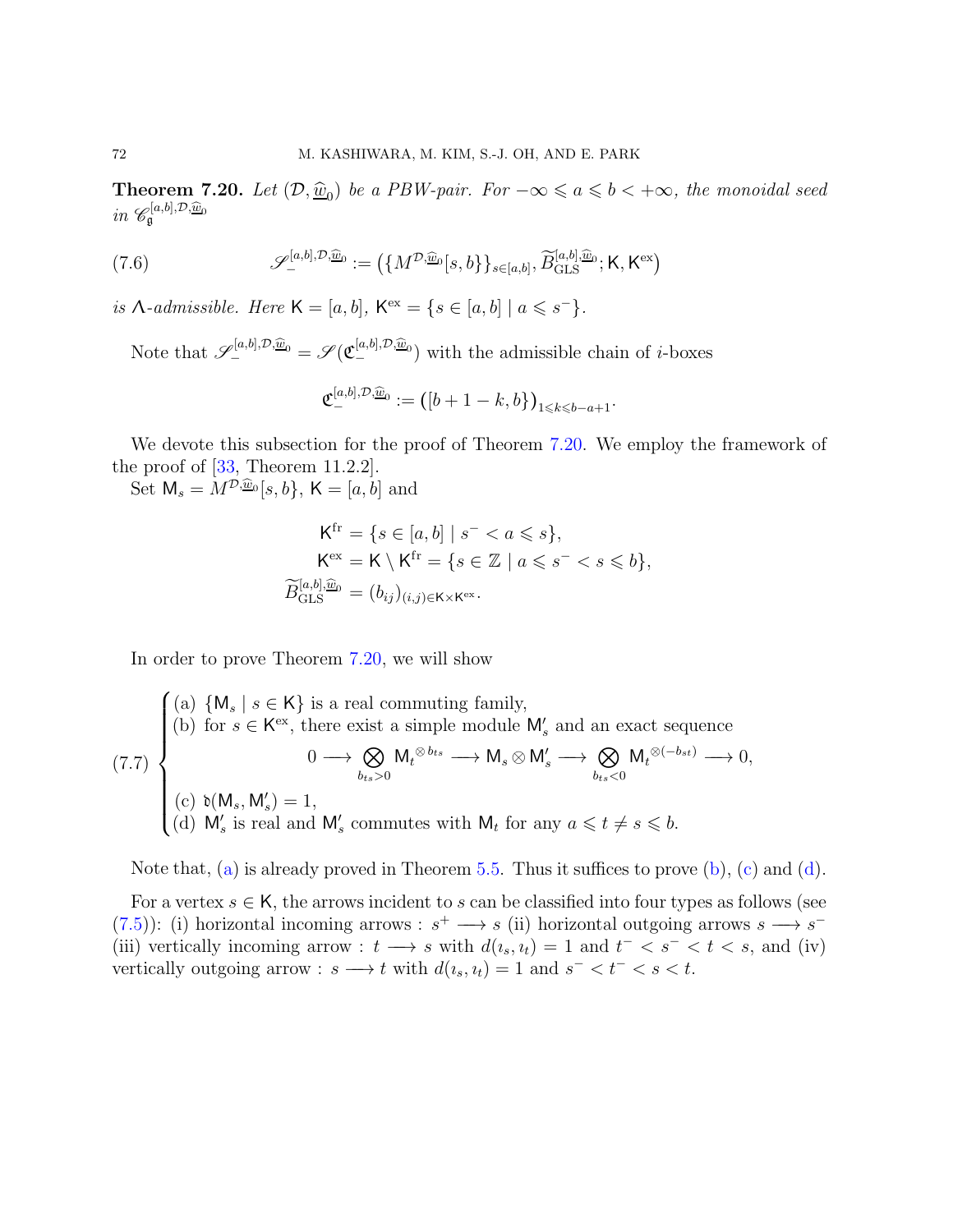Let us fix a vertex  $s \in K^{\text{ex}}$  and set  $i = i_s$ . We define the subsets of K as follows:

$$
\text{Vi}(s) := \{ t \in \mathbb{Z} \mid d(i, i_t) = 1 \text{ and } t^- < s^- < t < s \}
$$
\n
$$
= \{ s^-(j)^+ \mid d(i, j) = 1, s^- < s(j)^- \},
$$
\n
$$
\text{Vo}(s) := \{ t \in \mathbb{Z} \mid d(i, i_t) = 1 \text{ and } s^- < t^- < s < t \leq b \}
$$
\n
$$
= \{ s(j)^+ \mid d(i, j) = 1, s^- < s(j)^-, s(j)^+ \leq b \}.
$$

We set

<span id="page-72-3"></span>
$$
\mathsf{M}_s^{\mathrm{Vi}}:=\bigotimes_{t\in \mathrm{Vi}(s)} \mathsf{M}_t \quad \text{and} \quad \mathsf{M}_s^{\mathrm{Vo}}:=\bigotimes_{t\in \mathrm{Vo}(s)} \mathsf{M}_t.
$$

Then we have

$$
\bigotimes_{b_{ts}>0}\mathsf{M}_{t}^{\otimes b_{ts}}\simeq \mathsf{M}_{s^{+}}\otimes \mathsf{M}_{s}^{\mathrm{Vi}} \quad \text{ and } \quad \bigotimes_{b_{ts}<0}\mathsf{M}_{t}^{\otimes(-b_{ts})}\simeq \mathsf{M}_{s^{-}}\otimes \mathsf{M}_{s}^{\mathrm{Vo}}.
$$

Now let us show the following lemma.

<span id="page-72-2"></span>Lemma 7.21. The module

<span id="page-72-0"></span>
$$
\mathsf{M}'_s := \mathsf{M}_s^{\mathsf{V}\mathsf{o}} \nabla \mathsf{S}_{s^-}
$$

satisfies the following properties:

- (i)  $M'_s$  is a simple module.
- (ii)  $M_s \nabla M'_s \simeq \bigotimes$  $b_{ts}$  $<$ 0  $M_t^{\otimes (-b_{ts})} \simeq M_{s^-} \otimes M_s^{\text{Vo}}.$
- <span id="page-72-1"></span>(iii)  $\mathsf{M}'_s \nabla \mathsf{M}_s \simeq \bigotimes$  $b_{ts}$ >0  $M_t^{\otimes b_{ts}} \simeq M_{s^+} \otimes M_s^{\vee i}.$

Note that  $\mathsf{M}_s'$  in [\(7.9\)](#page-72-0) is simple by Theorem [2.10](#page-17-0) because  $\mathsf{M}_s^{\mathsf{V}\mathsf{o}}$  is simple.

Sublemma 1. We have

$$
\mathsf{M}_{s} \nabla \mathsf{M}'_{s} \simeq \mathsf{M}_{s}^{\vphantom{\mathsf{M}}^{\phantom{\mathsf{M}}}} \otimes \mathsf{M}_{s}^{\mathsf{V}^{\mathsf{G}}}.
$$

Proof. We have

$$
\mathsf{M}_{s} \nabla \mathsf{S}_{s^{-}} \simeq \mathsf{M}_{s^{-}}.
$$

On the other hand, we have

$$
\mathsf{M}_{s} \otimes \left( \mathsf{M}_{s}^{\mathsf{V}\mathrm{o}} \, \nabla \, \mathsf{S}_{s^{-}} \right) \rightarrowtail \mathsf{M}_{s} \otimes \mathsf{S}_{s^{-}} \otimes \mathsf{M}_{s}^{\mathsf{V}\mathrm{o}} \twoheadrightarrow \mathsf{M}_{s^{-}} \otimes \mathsf{M}_{s}^{\mathsf{V}\mathrm{o}},
$$

whose composition does not vanish by Proposition [2.9](#page-17-1) [\(i\)](#page-17-2). Thus our assertion follows from Theorem [2.10.](#page-17-0)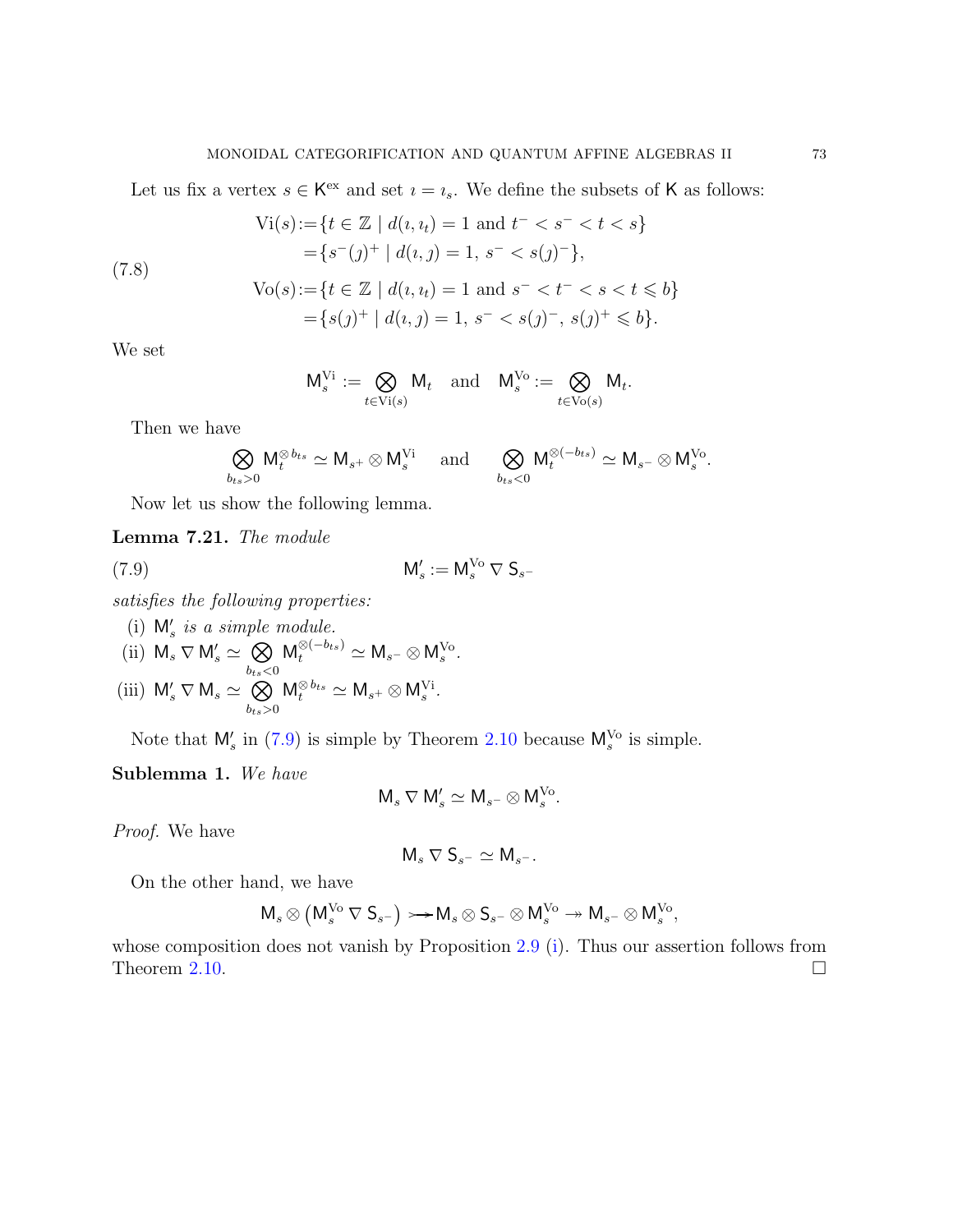Note that we have

$$
M[s, b] \simeq M[s^+, b] \nabla \mathsf{S}_s \rightarrowtail \mathsf{S}_s \otimes M[s^+, b].
$$

Thus we have the following monomorphism:

$$
\left(\mathsf M_s^{\mathrm {Vo}} \, \nabla \, \mathsf S_{s^-} \right) \otimes \mathsf M_s \mathop{ \mathop{ \,\rightarrow\,}} \left(\mathsf M_s^{\mathrm {Vo}} \, \nabla \, \mathsf S_{s^-} \right) \otimes \mathsf S_s \otimes \mathsf M_{s^+}.
$$

Hence, in order to prove  $(iii)$  in Lemma [7.21,](#page-72-2) it is suffices to show that there exists an epimorphism

(7.10) 
$$
(M_s^{V_0} \nabla S_{s^-}) \otimes S_s \twoheadrightarrow M_s^{Vi},
$$

by Proposition [2.9](#page-17-1) [\(i\)](#page-17-2).

Note that we have a surjective homomorphism

<span id="page-73-0"></span>
$$
\mathsf M_s^{\mathrm {Vo}} \otimes \mathsf S_{s^-} \otimes \mathsf S_s \twoheadrightarrow \left(\mathsf M_s^{\mathrm {Vo}} \, \nabla \, \mathsf S_{s^-} \right) \otimes \mathsf S_s.
$$

Sublemma 2. The sequence  $(M_s^{\vee o}, S_{s^-}, S_s)$  is normal. In particular,  $hd(M_s^{\vee o} \otimes S_{s^-} \otimes S_s)$ is simple.

*Proof.* Note that if  $t \in \text{Vo}(s)$ , then  $t > s$ . Hence we have

$$
\mathfrak{d}(\mathsf{M}_s^{\mathrm{Vo}}, \mathscr{D}^{-1}\mathsf{S}_s) = 0,
$$

by [\(iii\)](#page-31-0) in Proposition [4.6,](#page-31-1) i.e.  $(M_s^{\vee o}, S_s)$  is unmixed. Hence, our assertion follows from Proposition [2.14.](#page-18-0)

Hence we have

$$
\mathrm{hd} \left(\mathsf{M}^{\mathrm{Vo}}_s \otimes \mathsf{S}_{s^-} \otimes \mathsf{S}_{s}\right) \simeq \left(\mathsf{M}^{\mathrm{Vo}}_s \, \nabla \, \mathsf{S}_{s^-}\right) \, \nabla \, \mathsf{S}_{s}.
$$

<span id="page-73-1"></span>Sublemma 3. For  $s \in K^{\text{ex}}$ , we have

$$
\mathrm{hd}\left(\mathsf{M}_s^{\mathrm{Vo}}\otimes \mathsf{S}_{s^-}\otimes \mathsf{S}_s\right)\simeq \mathsf{M}_s^{\mathrm{Vi}}.
$$

Proof. By T-system described in [\(4.5\)](#page-38-0), we have

$$
\mathsf M_s^{\mathrm{Vo}}\otimes \mathsf S_{s^-}\otimes \mathsf S_s \twoheadrightarrow \mathsf M_s^{\mathrm{Vo}}\otimes \left(\bigotimes_{d(\imath,\jmath)=1,\,s^=
$$

where

$$
X = \bigotimes_{d(i,j)=1, s^{-} < s(j)^{-}, s(j)^{+} \leq b} M[s(j)^{+}, b],
$$
  

$$
Y = \bigotimes_{d(i,j)=1, s^{-} < s(j)^{-}, s(j)^{+} \leq b} M[s^{-}(j)^{+}, s(j)^{-}],
$$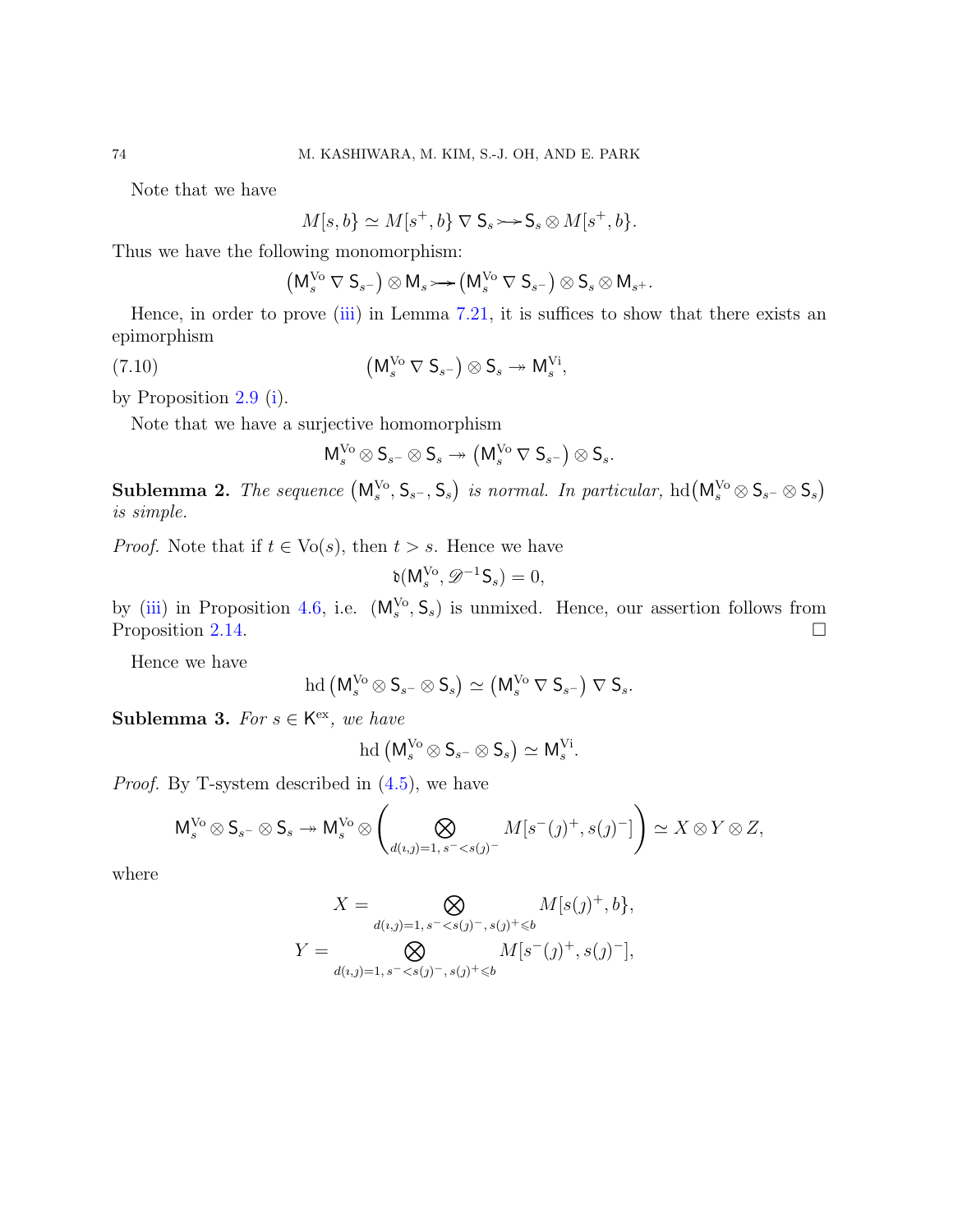$$
Z = \bigotimes_{d(\imath, \jmath) = 1, \, s^- < s(\jmath)^-, \, s(\jmath)^+ > b} M[s^-(\jmath)^+, s(\jmath)^-].
$$

We have an epimorphism

$$
X \otimes Y \twoheadrightarrow \bigotimes_{d(i,j)=1, s^{-}< s(j)^{-}, s(j)^{+}< b} (M[s(j)^{+}, b] \nabla M[s^{-}(j)^{+}, s(j)^{-}])
$$
  

$$
\simeq \bigotimes_{d(i,j)=1, s^{-}< s(j)^{-}, s(j)^{+}< b} M[s^{-}(j)^{+}, b].
$$

by [\[33,](#page-91-0) Lemma 3.2.22]. On the other hand we have

$$
Z \simeq \bigotimes_{d(i,j)=1, s^{-} < s(j)^{-}, s(j)^{+} > b} M[s^{-}(j)^{+}, b].
$$

Finally we obtain epimorphisms

$$
M_s^{V_0} \otimes S_{s^-} \otimes S_s \to X \otimes Y \otimes Z
$$
  
\n
$$
\to \left( \bigotimes_{\substack{d(i,j)=1, \\ s^- < s(j)^-, s(j)^+ \le b}} M[s^-(j)^+, b] \right) \otimes \left( \bigotimes_{\substack{d(i,j)=1, \\ s^- < s(j)^-, s(j)^+ > b}} M[s^-(j)^+, b] \right)
$$
  
\n
$$
\simeq \bigotimes_{d(i,j)=1, s^- < s(j)^-} M[s^-(j)^+, b] \simeq M_s^{Vi}. \quad \Box
$$

Hence we have shown the existence of an epimorphism  $(7.10)$ , and obtain [\(iii\)](#page-72-1) in Lemma [7.21.](#page-72-2) Thus we complete the proof of Lemma [7.21.](#page-72-2)

Now let us show  $(7.7)$  [\(c\)](#page-71-1).

**Lemma 7.22.** For any  $s \in K^{\text{ex}}$ , we have

$$
\mathfrak{d}(\mathsf{M}_{s},\mathsf{M}'_{s})=1.
$$

*Proof.* Since the set of real modules  $\{M_t\}_{t\in\mathsf{K}}$  is a real commuting family and  $M'_s \simeq M_s^{\vee o} \nabla$  $S_{s^-}$ , Proposition [2.19,](#page-19-0) Theorem [5.5](#page-45-0) and Proposition [4.20](#page-36-0) imply that

$$
\begin{aligned} \mathfrak{d}(M_s,M'_s) &\leqslant \mathfrak{d}(M_s,M_s^{\mathrm{Vo}})+\mathfrak{d}(M_s,S_{s^-})\\ &=\mathfrak{d}(M_s,S_{s^-})=1. \end{aligned}
$$

On the other hand, we have

$$
\mathfrak{d}(\mathscr{D}^{-1}\mathsf{S}_{s^-},\mathsf{M}_{s^-}\otimes \mathsf{M}_s^{\mathrm{Vo}})=1\quad \text{ and }\quad \mathfrak{d}(\mathscr{D}^{-1}\mathsf{S}_{s^-},\mathsf{M}_{s^+}\otimes \mathsf{M}_s^{\mathrm{Vi}})=0,
$$

by Proposition [4.6,](#page-31-1) [\(7.8\)](#page-72-3) and Lemma [4.23.](#page-37-0) Since  $\mathsf{M}_s \nabla \mathsf{M}_s' \simeq \mathsf{M}_{s^-} \otimes \mathsf{M}_s^{\mathrm{V}_0}$  and  $\mathsf{M}_s' \nabla \mathsf{M}_s \simeq$  $\mathsf{M}_{s+} \otimes \mathsf{M}_{s}^{\mathrm{Vi}},$  we have

$$
\mathsf{M}_{s} \nabla \mathsf{M}'_{s} \not\simeq \mathsf{M}'_{s} \nabla \mathsf{M}_{s}.
$$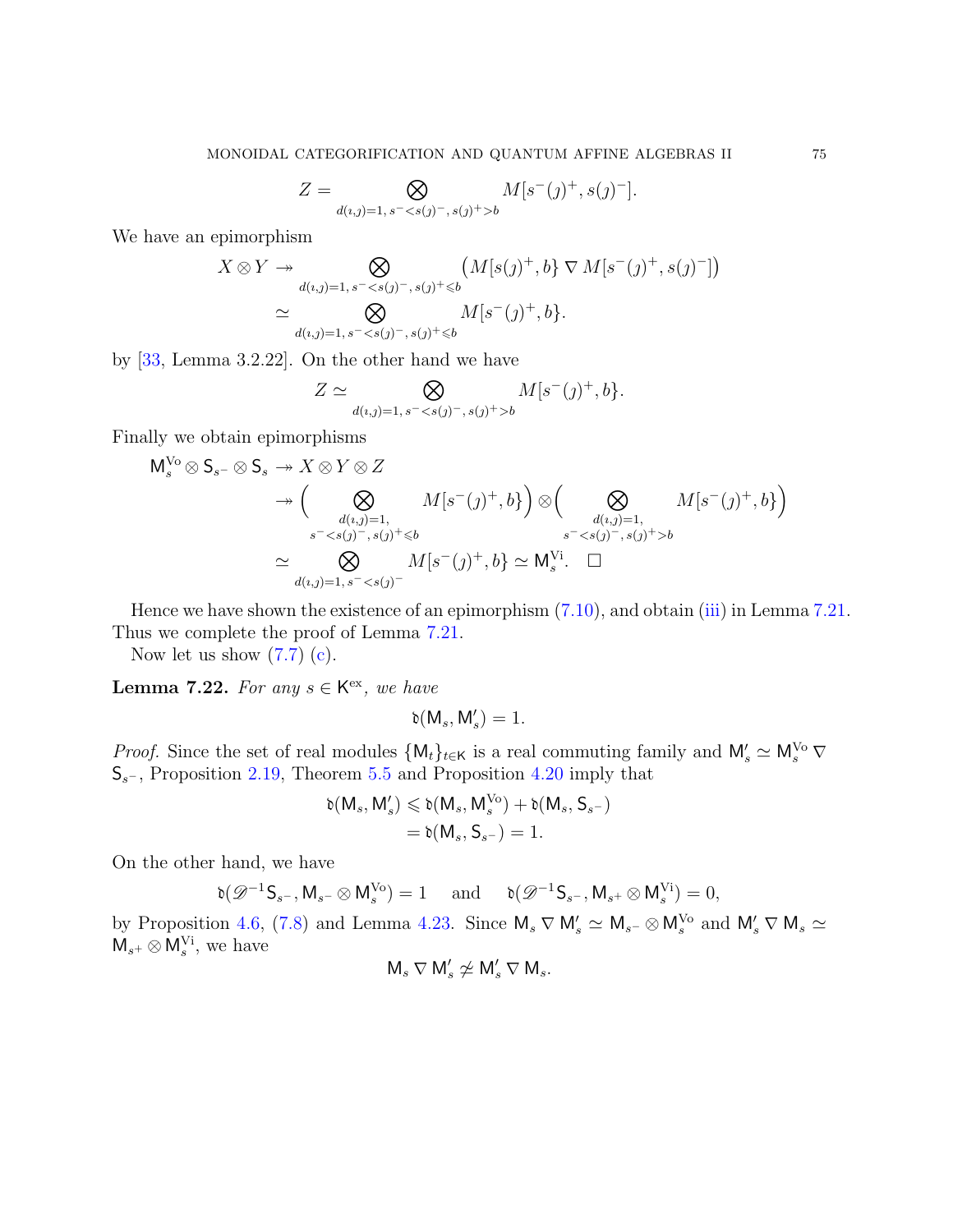Thus, we have the desired result from Theorem [2.10](#page-17-0) [\(d\)](#page-18-1).  $\Box$ 

Now we shall show  $(7.7)$  (d).

<span id="page-75-2"></span>**Lemma 7.23.** For  $s < b$ ,  $\mathsf{M}'_s$  commutes with  $\mathsf{S}_b$ .

Proof. Sublemma [3](#page-73-1) tells that

$$
\mathsf{M}'_s \, \nabla \, \mathsf{S}_s \simeq \bigotimes_{d(\iota,\iota_t)=1,t^- < s^- < t < s} M[t,b].
$$

Hence,  $\mathsf{M}'_s \nabla \mathsf{S}_s$  commutes with  $\mathsf{S}_b$ . Since  $\mathscr{D}^{-1}\mathsf{S}_s$  commutes with  $\mathsf{S}_b$ , we conclude that  $M'_s \simeq (\mathscr{D}^{-1} \mathsf{S}_s) \nabla (M'_s \nabla \mathsf{S}_s)$  commutes with  $\mathsf{S}_b$ .

# <span id="page-75-0"></span>Proposition 7.24. Let  $s \leq b$ .

<span id="page-75-1"></span>(i)  $M'_s$  is real simple.

(ii)  $\mathsf{M}'_s$  commutes with  $M[k, b]$  for any  $k \in \mathbb{Z}$  such that  $k \leq b$  and  $k \neq s$ .

*Proof.* We argue by induction on  $b \geq s$ .

If  $b = s$ , then  $\mathsf{M}'_s = \mathsf{S}_{s^-}$  is real and commutes with  $M[k, b]$  for  $k < b$  by Lemma [4.24.](#page-37-1)

Now assume that  $b > s$ . Assuming that [\(i\)](#page-75-0) and [\(ii\)](#page-75-1) hold when we replace b with  $b - 1$ , we shall prove  $(i)$  and  $(ii)$ .

Set

$$
Y = \bigotimes_{t \in [a,b-1]; \ d(i_s, i_t) = 1, \atop s^- < t^- < s < t \le b-1} M[t, b-1],
$$
\n
$$
X = Y \nabla S_{s^-}.
$$

Then by the induction hypothesis, X is real and commutes with  $M[k, b-1]$  if  $k \leq b$  and  $k \neq s$ . (Here, we understand  $M[k, b-1] = 1$  if  $k = b$ .)

$$
\mathsf{M}_{s}^{\mathsf{V}_{o}} \simeq \begin{cases} \mathsf{S}_{b} \, \nabla \, Y & \text{if } d(i_s, i_b) = 1 \text{ and } s^{-} < s(i_b)^{-}, \\ Y & \text{otherwise.} \end{cases}
$$

Since  $(S_b, S_{s^-})$  is unmixed we have

$$
\mathsf{M}'_s := \mathsf{M}_s^{\mathsf{V}\mathsf{o}} \nabla \mathsf{S}_{s^-} \simeq \begin{cases} \mathsf{S}_b \, \nabla \, X & \text{if } d(\iota, \iota_b) = 1 \text{ and } s^- < s(\iota_b)^-, \\ X & \text{otherwise.} \end{cases}
$$

We have also

$$
M[k, b] \simeq \begin{cases} \mathsf{S}_b \nabla M[k, b-1] & \text{if } i_k = i_b, \\ M[k, b-1] & \text{otherwise.} \end{cases}
$$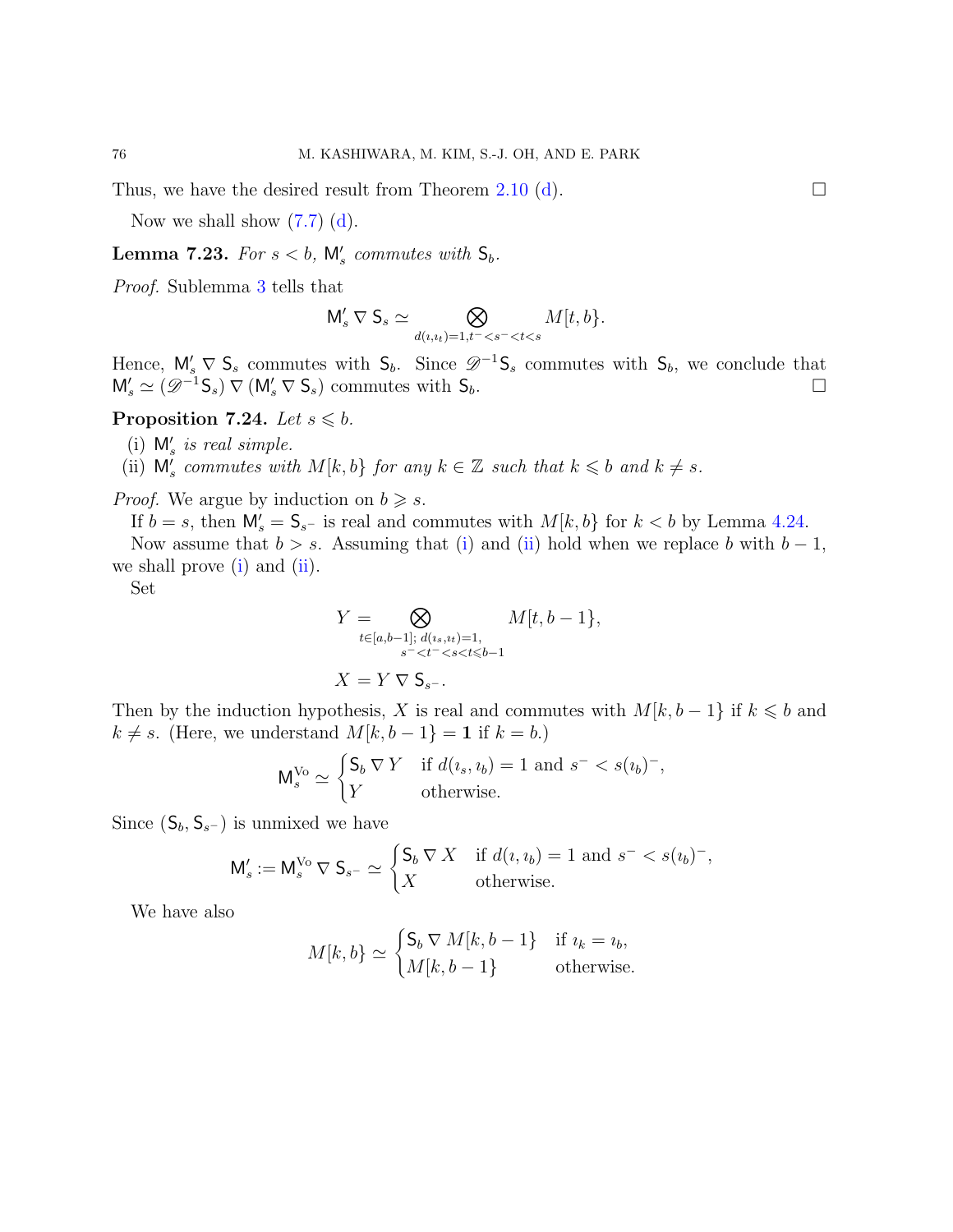We have  $\delta(\mathscr{D}S_b, X) = \delta(\mathscr{D}S_b, M[k, b-1]) = 0$ . By Lemma [7.23,](#page-75-2) we have

$$
\mathfrak{d}(\mathsf{S}_b,\mathsf{M}'_s)=0\quad\text{and}\quad\mathfrak{d}(\mathsf{S}_b,M[k,b])=0.
$$

Now we shall apply Lemma [2.24](#page-20-0) with  $M_1 = X$ ,  $M_2 = M[k, b-1]$ , and  $L_1, L_2 = S_b$  or 1. Then we have

$$
L_1 \nabla M_1 \simeq \mathsf{M}_s'
$$
 and  $L_2 \nabla M_2 \simeq M[k, b].$ 

Since  $M_1$  and  $M_2$  are real and commute by the induction hypothesis,  $L_1 \nabla M_1 \simeq M'_s$  and  $L_2 \nabla M_2 \simeq M[k, b]$  are real and commute.

Thus we complete the proof of Theorem [7.20.](#page-71-2)

7.6. The cluster algebra structure on  $K(\mathscr{C}_{\mathfrak{g}}^{\ltq \xi})$ . We take a quantum affine algebra  $U_q'(\mathfrak{g})$  and the associated data  $(\triangle, \sigma)$ . We freely use terminologies in §[6.](#page-48-0)

In the sequel, we choose an arbitrary  $\widehat{I}_{\mathfrak{g}}$ , and we consider only Q-data  $\mathscr Q$  and height functions  $\xi$  such that  $\widehat{I}_{\mathfrak{g}} = \widehat{I}_{\mathscr{Q}}$  (see Remark [6.8\)](#page-54-0). Note that the choice of  $\widehat{I}_{\mathfrak{g}}$  determines  $\mathscr{C}_{\mathfrak{g}}^0$ . Indeed,  $\mathscr{C}_{\mathfrak{g}}^0$  is the smallest full subcategory of  $\mathscr{C}_{\mathfrak{g}}$  which contains all  $V(i,p)$  with  $(i,p) \in \widehat{I}_{\mathfrak{g}}$ and is stable under taking tensor products, subquotients and extensions.

Recall that  $\widehat{I}_{\mathfrak{g}}^{<\xi} := \{(i, p) \in \widehat{I}_{\mathfrak{g}} \mid p < \xi_i\}$  and the category  $\mathscr{C}_{\mathfrak{g}}^{<\xi}$  is the smallest full subcategory of  $\mathscr{C}_{\mathfrak{g}}$  containing all  $V(i, p)$  with  $(i, p) \in \widehat{I}_{\mathfrak{g}}^{\leq \xi}$  and stable under taking tensor products, subquotients and extensions (see  $(6.8)$  and  $(6.13)$ ).

**Definition 7.25.** We say that an admissible sequence  $\mathfrak{s} = ((i_k, p_k))_{k \in \mathbb{Z}}$  in  $I_{\mathfrak{g}}$  is  $\xi$ -adapted if  $\tilde{I}_{\mathfrak{g}}^{\leq \xi} = \{ (i_k, p_k) \mid k \in \mathbb{Z}_{\leq 0} \}.$ 

As seen in  $\S 6.3$ , there exists a  $\xi$ -adapted admissible sequence.

**Definition 7.26.** We define the quiver  $Q_{HL}$  whose set of vertices is  $I_{fin} \times \mathbb{Z}$  and the arrows are assigned as follows (cf.  $(6.4)$ ):

$$
(i, x) \rightarrow (j, y) \qquad \text{(i) if } d(i, j) = 1 \text{ and } x = y - 2d_j + \min(d_i, d_j),
$$
  
or (ii)  $i = j$  and  $x = y + 2d_i$ .

We denote by  $Q_{HL}^{<\xi}$  the quiver on  $\widehat{I}_{\mathfrak{g}}^{<\xi}$  induced by  $Q_{HL}$ .

The following proposition gives a relation between  $Q_{HL}$  and  $Q_{GLS}$  given in [\(7.5\)](#page-70-0).

<span id="page-76-0"></span>**Proposition 7.27.** Let  $\mathfrak{s} = ((i_s, p_s))_{s \in \mathbb{Z}}$  be an admissible sequence in  $I_{\mathfrak{g}}$ . Then the quiver Q<sub>GLS</sub>(s) is isomorphic to the quiver Q<sub>HL</sub> by the bijection  $\mathbb{Z} \xrightarrow{\sim} \widehat{I}_{\mathfrak{g}}$  given by  $\mathbb{Z} \ni s \mapsto$  $(i_s, p_s) \in \widehat{I}_{\mathfrak{a}}.$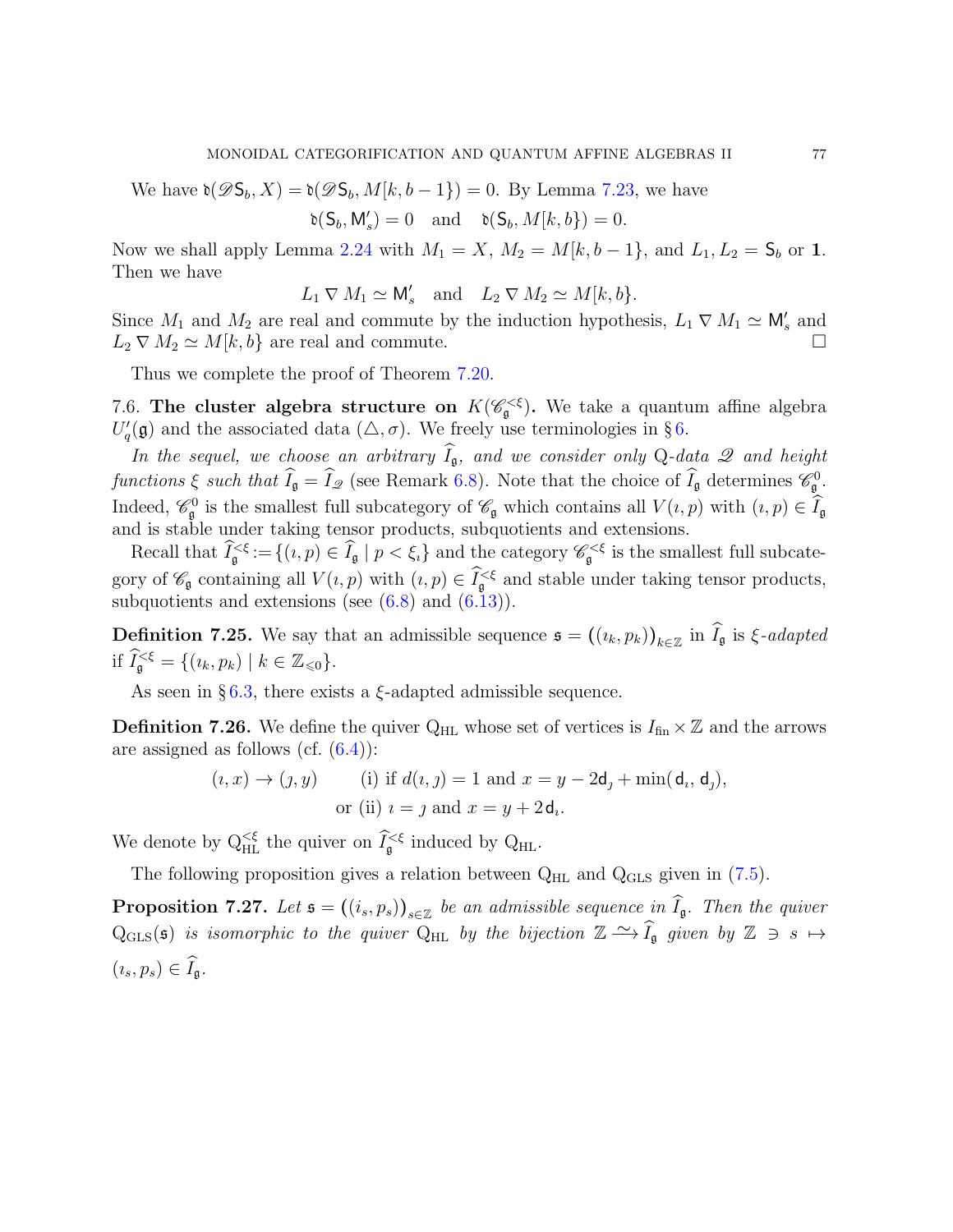

FIGURE 2. Some examples of the quivers  $Q_{HL}^{<1}$ .

*Proof.* Set  $(i, x) = (i_s, p_s)$  and  $(j, y) = (i_t, p_t)$ . By Definition [6.9](#page-54-1) [\(1\)](#page-54-2), it is obvious that  $i = j$  and  $x = y + 2d_i \Longleftrightarrow t = s^{-}$ .

Hence it remains to prove the equivalence under the hypothesis  $d(i, j) = 1$ :

$$
p_s = p_t - 2\mathbf{d}_j + \min(\mathbf{d}_i, \mathbf{d}_j) \Longleftrightarrow s^- < t^- < s < t.
$$

Since

$$
p_{t-}+\min(\mathsf{d}_{i_{t-}},\mathsf{d}_{i_s})=p_t-2\mathsf{d}_{i_t}+\min(\mathsf{d}_{i_t},\mathsf{d}_{i_s}),
$$

it is enough to show (by replacing t with  $t^+$ )

$$
p_s = p_t + \min(\mathsf{d}_{i_t}, \mathsf{d}_{i_s}) \quad \text{ if and only if } \quad s^- < t < s < t^+,
$$

under the hypothesis that  $d(i_s, i_t) = 1$ . If  $d(i_s, i_t) = 1$  and  $s^- < t < s < t^+$ , then Definition [6.9](#page-54-1) [\(2\)](#page-54-3) implies  $p_s = p_t + \min(\mathsf{d}_{i_t}, \mathsf{d}_{i_s})$ .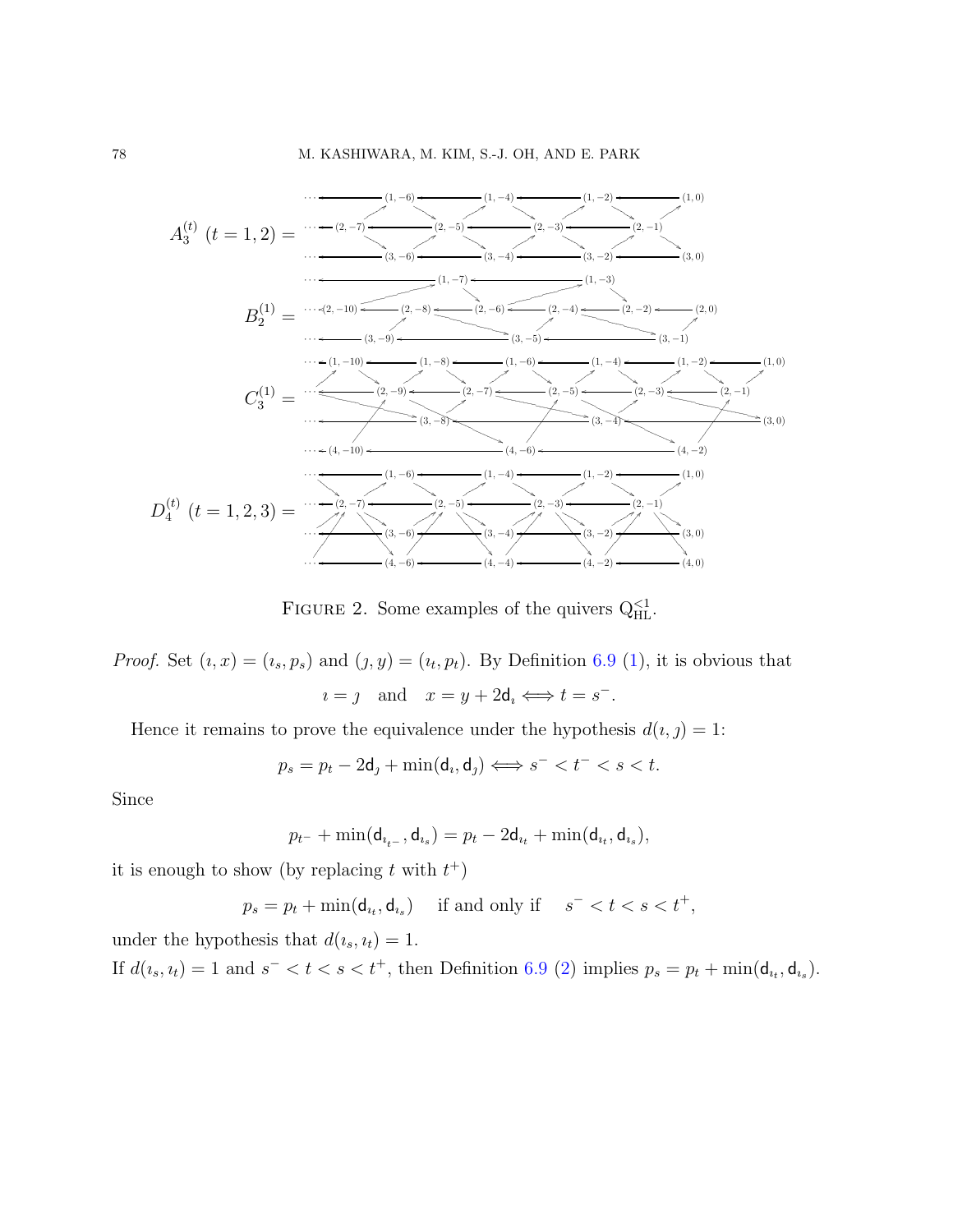Conversely assume that  $p_s = p_t + \min(\mathsf{d}_{u_t}, \mathsf{d}_{u_s})$ . Then we have

$$
p_{s^-} = p_s - 2\mathbf{d}_i = p_t - 2\mathbf{d}_i + \min(\mathbf{d}_i, \mathbf{d}_j) < p_t < p_s = p_t + \min(\mathbf{d}_i, \mathbf{d}_j) < p_t + 2\mathbf{d}_j = p_{t^+}.
$$

Thus we have  $s^- < t^- < s < t$  by Lemma [6.10](#page-54-4) [\(i\)](#page-54-5).

<span id="page-78-1"></span>**Definition 7.28.** For  $(i, p) \in \hat{I}_{\mathfrak{a}}$ , we define

$$
\mathcal{M}_{(i,p)}^{\leq \xi} = \mathrm{hd}\big(V(i,p+r\cdot(2\,\mathsf{d}_i))\otimes V(i,p+(r-1)(2\,\mathsf{d}_i))\otimes\cdots\otimes V(i,p)\big),
$$

where r is the largest integer such that  $p + r \cdot (2d_i) < \xi_i$ . It is a KR-module.

**Remark 7.29.** Let us take a  $\xi$ -adapted admissible sequence  $\mathfrak{s}$  in  $\widehat{I}_{\mathfrak{g}}$  and  $a \in \mathbb{Z}$  such that  $(i, p) = (i_a, p_a)$ . Then we have

(7.11) 
$$
\mathcal{M}_{(i,p)}^{\leq \xi} \simeq M^{\mathfrak{s}}[a,0],
$$

For  $t \in \mathbb{Z}$ , we set  $\widehat{I}_{\mathfrak{g}}^{< t} := \{(i, p) \in \widehat{I}_{\mathfrak{g}} \mid p < t\}$ , and let  $\mathscr{C}_{\mathfrak{g}}^{< t}$  be the smallest full subcategory of  $\mathscr{C}_{\mathfrak{g}}$  which contains  $V(i,p)$  for  $(i,p) \in \widehat{I}_{\mathfrak{g}}^{< t}$  and stable under taking tensor products, subquotients and extensions. Then there exists a unique height function  $\xi^t$  such that  $\widehat{I}_{\mathfrak{g}}^{, namely,  $\xi^t$  satisfying  $(\xi^t)_i \in [t, t + 2d_i - 1]$  for all  $i \in I_{\text{fin}}$ . We write  $\mathcal{M}_{(i,p)}^{ and$$  $Q_{\text{HL}}^{< t}$  instead of  $\mathcal{M}_{(i,p)}^{< \xi^t}$  and  $Q_{\text{HL}}^{< \xi^t}$ . Hence we have

<span id="page-78-0"></span>
$$
(7.12) \quad \mathcal{M}_{(i,k)}^{
$$

where r is the largest integer such that  $p + r \cdot (2d_i) < t$ .

In [\[22\]](#page-90-0), Hernandez-Leclerc proved that the seed arising from  $\{\mathcal{M}_{(i,p)}^{ and  $Q_{\text{HL}}^{$$ gives a cluster algebra structure on the Grothendieck ring  $K(\mathscr{C}_{\mathfrak{g}}^{ as follows: set  $z_{i,p} =$$  $[\mathcal{M}_{(i,p)}^{\leq t}] \in K(\mathscr{C}_{\mathfrak{g}}^{\leq t})$  for  $(i,p) \in \widehat{I}_{\mathfrak{g}}^{\leq t}$  and let  $\widetilde{B}_{\text{HL}}^{\leq t}$  be the exchange matrix associated with  $Q_{HL}^{.$ 

<span id="page-78-2"></span>**Theorem 7.30** ([\[22,](#page-90-0) Theorem 5.1]). Take an arbitrary  $I_{\mathfrak{g}}$  and an integer t. Let  $\mathcal{S}^{< t} :=$  $({z_{i,p}})_{(i,p)\in \widehat{I}_{\mathfrak{g}}^{ be a seed in  $K(\mathscr{C}_{\mathfrak{g}}^{ with the empty set of frozen variables. Then, we$$ have

$$
\mathcal{A}(\mathcal{S}^{<};\Sigma) \simeq K(\mathscr{C}_{\mathfrak{g}}^{< t}).
$$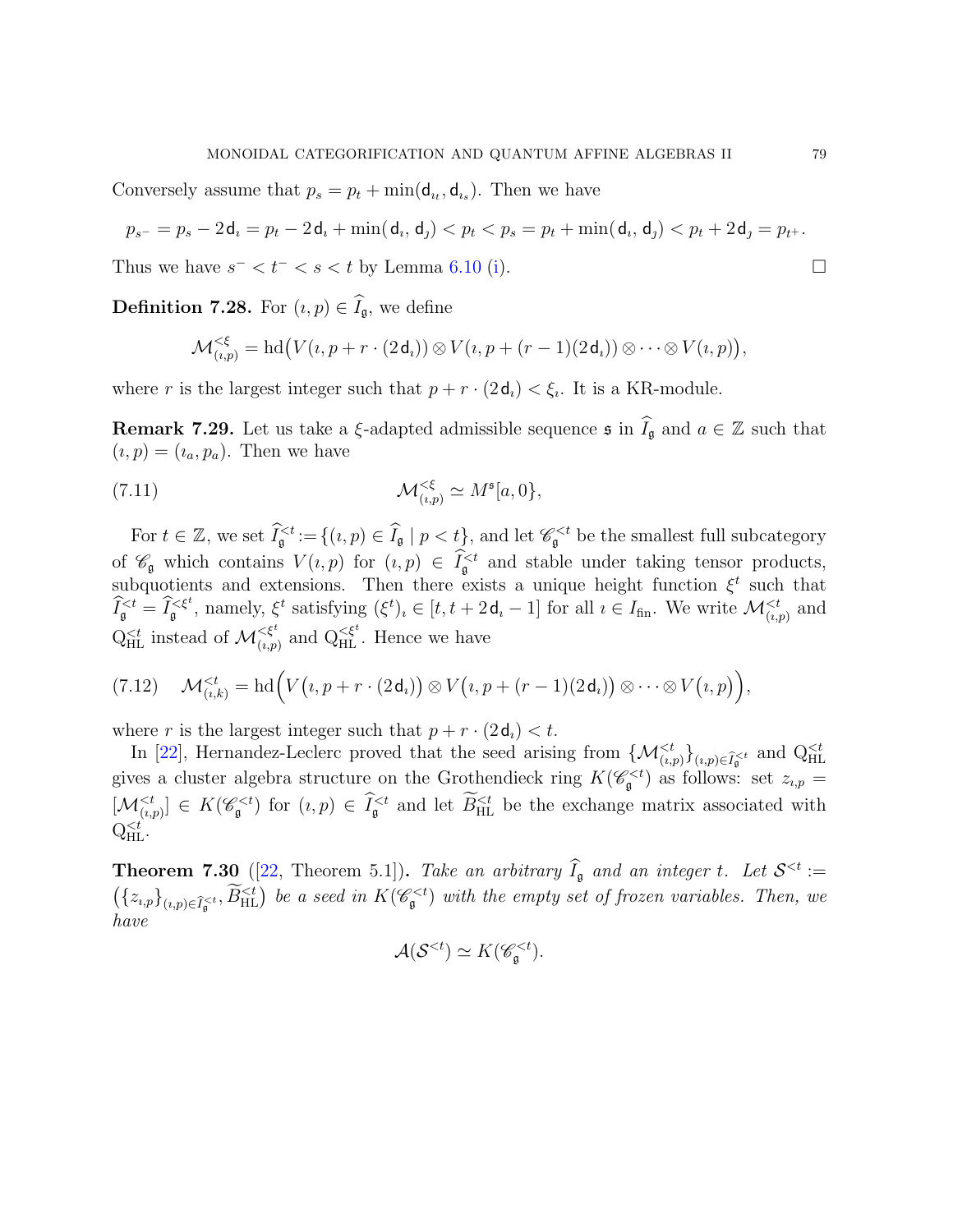### 8. Monoidal categorification of cluster algebras

In this section, we shall state and prove our main theorem. We fix  $\hat{I}_{\mathfrak{g}}$  associated with  $\mathscr{C}_{\mathfrak{g}}^0$ . Recall that  $\mathscr{C}_{\mathfrak{g}}^0$  is the smallest full subcategory of  $\mathscr{C}_{\mathfrak{g}}$  which contains  $V(i,p)$   $((i,p) \in \widehat{I}_{\mathfrak{g}})$ and is stable under taking tensor products, subquotients and extensions. We only treat height functions  $\xi$  such that  $(i, \xi_i) \in \widehat{I}_{\mathfrak{g}}$  for every  $i \in I_{\text{fin}}$ , and admissible sequences  $\mathfrak{s}$  in  $\widehat{I}_{\mathfrak{g}}$ .

8.1. Statement of the main theorem. The purpose of this section is to prove the following main theorem of this paper.

<span id="page-79-0"></span>**Theorem 8.1.** Let  $(D, \hat{w}_0)$  be a PBW-pair with  $D = D_{\mathscr{Q}}$  for some Q-datum  $\mathscr{Q}$  and an arbitrary reduced expression  $\underline{w}_0$  of  $w_0$ , and let  $\mathfrak{C}$  be an admissible chain of *i*-boxes with a range [a, b]. Then, there is an exchange matrix  $B(\mathfrak{C}) = (b_{s,t})_{(s,t) \in \mathsf{K}(\mathfrak{C}) \times \mathsf{K}^{\text{ex}}(\mathfrak{C})}$  satisfying the following properties.

- <span id="page-79-1"></span>(a)  $\mathscr{S}(\mathfrak{C}) := (M(\mathfrak{C}), \widetilde{B}(\mathfrak{C}); K(\mathfrak{C}), K^{\text{ex}}(\mathfrak{C}))$  is a completely  $\Lambda$ -admissible monoidal seed in  $\mathscr{C}_{\mathfrak{g}}^{[a,b],\mathcal{D},\widehat{\underline{w}}_0}$  (see [\(7.4\)](#page-69-0) for the notations in  $\mathscr{S}(\mathfrak{C})$ ).
- (b)  $\mathcal{A}([\mathscr{S}(\mathfrak{C})]) \simeq K(\mathscr{C}_{\mathfrak{g}}^{[a,b],\mathcal{D},\widehat{w}_0}),$

Namely, the category  $\mathscr{C}_{\mathfrak{g}}^{[a,b],\mathcal{D},\widehat{\underline{w}}_0}$  provides a *N*-monoidal categorification of the cluster algebra  $K(\mathscr{C}_{\mathfrak{g}}^{[a,b],\mathcal{D},\widehat{\underline{w}}_0})$  with the initial monoidal seed  $\mathscr{S}(\mathfrak{C})$ .

Note that  $K(\mathscr{C}_{\mathfrak{g}}^{[a,b],\mathcal{D},\widehat{\omega}_0})$  is the polynomial algebra generated by  $\{[\mathsf{S}_s] \mid s \in [a,b]\}$  as an algebra (see  $[40, §6.3]$ ).

This section is devoted to the proof of this theorem. Since the proof is intricate, we afford the plan of the proof.

For  $t \in \mathbb{Z}$  and a height function  $\xi$ , we define the monoidal seed  $\mathscr{S}^{ in  $\mathscr{C}_{\mathfrak{g}}^{ and the$$ monoidal seed  $\mathscr{S}^{<\xi}$  in  $\mathscr{C}_{\mathfrak{g}}^{<\xi}$  as follows:

$$
\mathscr{S}^{< t} := \left( \{ \mathcal{M}_{(i,p)}^{< t} \}_{(i,p) \in \widehat{I}_{\mathfrak{g}}^{< t}}, \widetilde{B}_{\mathrm{HL}}^{< t}, \widehat{I}_{\mathfrak{g}}^{< t}, \widehat{I}_{\mathfrak{g}}^{< t} \right), \n\mathscr{S}^{< \xi} := \left( \{ \mathcal{M}_{(i,p)}^{< \xi} \}_{(i,p) \in \widehat{I}_{\mathfrak{g}}^{< \xi}}, \widetilde{B}_{\mathrm{HL}}^{< \xi}, \widehat{I}_{\mathfrak{g}}^{< \xi}, \widehat{I}_{\mathfrak{g}}^{< \xi} \right),
$$

where  $\widetilde{B}_{\text{HL}}^{ (resp.  $\widetilde{B}_{\text{HL}}^{<\xi}$ ) is the exchange matrix associated with the quiver on  $\widehat{I}_{\mathfrak{g}}^{ (resp.  $\widehat{I}_{\mathfrak{g}}^{<\xi}$ )$$ induced by  $Q_{HL}$  (see [\(7.12\)](#page-78-0) for  $\mathcal{M}_{(i,p)}^{\leq t}$  and Definition [7.28](#page-78-1) for  $\mathcal{M}_{(i,p)}^{\leq \xi}$ ).

Remark that, once  $\widehat{I}_{\mathfrak{g}}$  is fixed,  $\mathscr{S}^{ depends only on  $t \in \mathbb{Z}$  and  $\mathscr{S}^{<\xi}$  depends only on  $\xi$ .$ The monoidal seed  $\mathscr{S}^{\leq t}$  is a special case of monoidal seeds  $\mathscr{S}^{\leq \xi}$ . Indeed, if  $\xi$  is a unique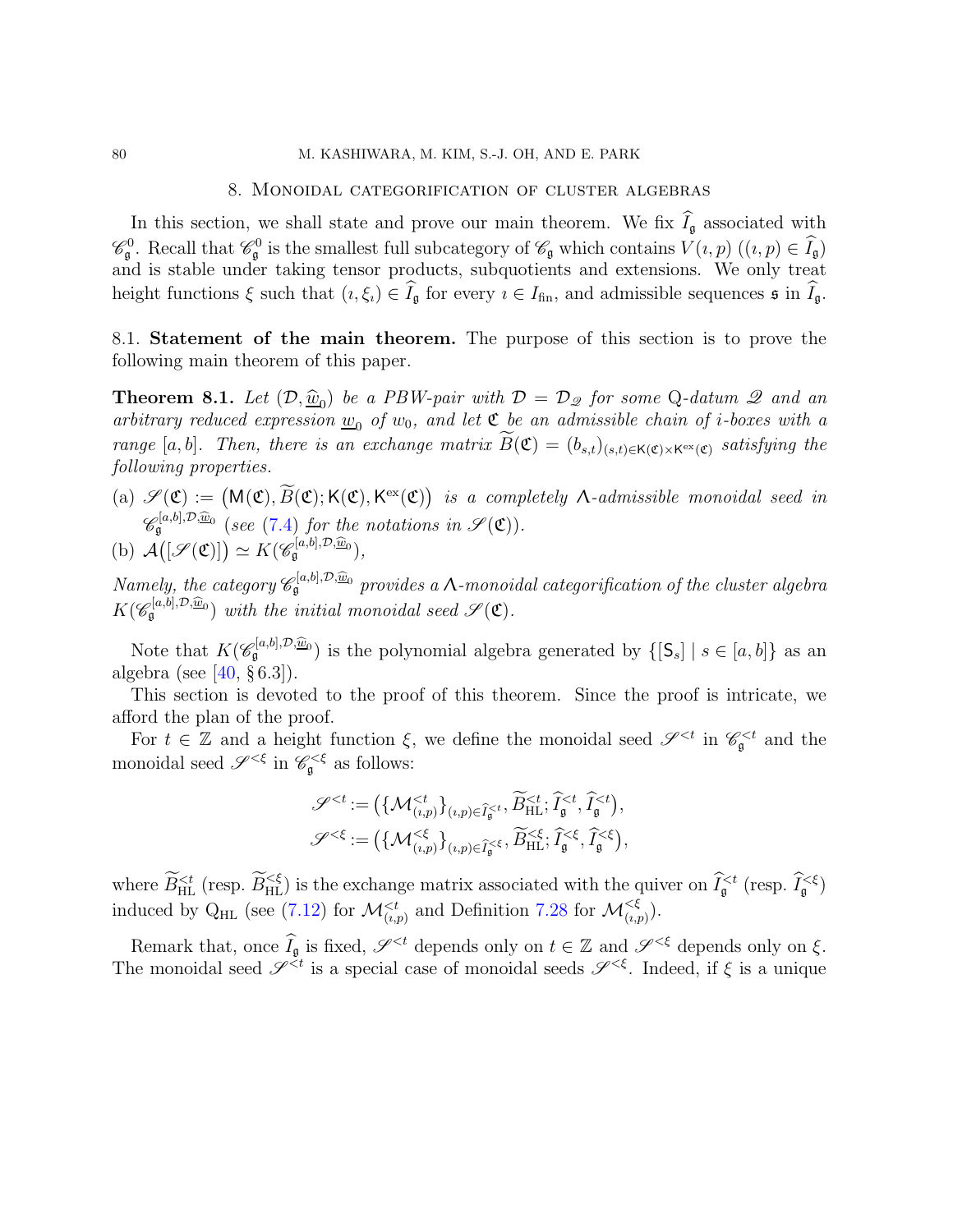height function satisfying the following condition:

(8.1) 
$$
\xi_i \in [t, t+2\mathbf{d}_i-1] \text{ for every } i \in I_{\text{fin}},
$$

then we have  $\mathscr{S}^{\leq \xi} = \mathscr{S}^{\leq t}$ . We denote by  $\xi^t$  the height function satisfying [\(8.1\)](#page-80-0).

Recall that  $\mathfrak{s} = ((i_s, p_s))_{s \in \mathbb{Z}}$  is  $\xi$ -adapted if  $\widetilde{I}_{\mathfrak{g}} \xi = \{(i_s, p_s) \mid s \leq 0\}$ . We have

<span id="page-80-0"></span>
$$
\mathscr{S}^{<\xi} = \mathscr{S}^{[-\infty,0],\mathcal{D}_{\mathscr{Q}},\underline{\widehat{w}}_0}_{-} = \mathscr{S}(\mathfrak{C}^{[-\infty,0],\mathfrak{s}}),
$$

where  $\mathscr Q$  is the Q-datum associated with  $\xi$ ,  $\hat w_0$  is associated with a  $\mathscr Q$ -adapted reduced expression  $\underline{w}_0$  of  $w_0$ , s is a  $\xi$ -adapted admissible sequence in  $\widehat{I}_{\mathfrak{g}}$  and  $\mathfrak{C}^{[-\infty,0],\mathfrak{s}}_{-}$  is the admissible chain of *i*-boxes  $([1 - k, 0])_{1 \le k}$  (see [\(7.6\)](#page-71-3) and Theorem [8.1](#page-79-0) [\(a\)](#page-79-1) for the notations).

Consider the following statements, where  $\xi$  is a height function:

- <span id="page-80-1"></span>(I)  $\mathscr{S}^{< t}$  is a completely  $\Lambda$ -admissible monoidal seed in  $\mathscr{C}_{\mathfrak{g}}^{< t}$  for any  $t \in \mathbb{Z}$ ,
	- $(\text{II})_{\xi}$   $\mathscr{S}^{<\xi}$  is a completely A-admissible monoidal seed in  $\mathscr{C}_{\mathfrak{g}}^{<\xi}$ ,
	- $(III)_{\xi}$  for the Q-datum  $\mathcal{Q}$  associated with  $\xi$  and any reduced expression  $\underline{w}_0$  of  $w_0$ , the seed  $\mathscr{S}^{[-\infty,0], \mathcal{D}_{\mathscr{Q}}, \underline{\widehat{w}}_0}$  is a completely A-admissible monoidal seed in  $\mathscr{C}^{<\xi}_\mathfrak{g},$
	- $(IV)_{\xi}$  for the Q-datum  $\mathscr Q$  associated with  $\xi$ , any reduced expression  $\underline{w}_0$  of  $w_0$ , and any admissible chain  $\mathfrak{C}$  of *i*-boxes,  $\mathscr{S}(\mathfrak{C}) = (M(\mathfrak{C}), \widetilde{B}; K(\mathfrak{C}), K^{\text{ex}}(\mathfrak{C}))$ is a completely  $\Lambda$ -admissible monoidal seed in  $\mathscr{C}_{\mathfrak{g}}^{[a,b], \mathcal{D}_{\mathscr{Q}}, \widehat{\underline{w}}_0}$  for a suitable choice of exchange matrix  $B$ .

The first step of the proof of main Theorem [8.1](#page-79-0) is to show [\(I\)](#page-80-1) by using the result of Hernandez-Leclerc (Theorem [7.30\)](#page-78-2). Hence,  $(\text{II})_{\xi}$  holds as soon as  $\xi$  satisfies condition  $(8.1).$  $(8.1).$ 

Then we will prove

<span id="page-80-3"></span><span id="page-80-2"></span> $\begin{array}{c} \hline \end{array}$ 

<span id="page-80-4"></span>

$$
(\mathrm{II})_{\xi} \Longrightarrow (\mathrm{III})_{\xi}.
$$

in Proposition [8.4,](#page-82-0) by showing the monoidally mutation equivalence between  $\mathscr{S}^{\leq \xi}$  and  $\mathscr{S}_{-}^{[-\infty,0],\mathcal{D}_{\mathscr{Q}},\underline{\widehat{w}}_0}$ . Then we prove

$$
(III)_{\xi} \Longrightarrow (IV)_{\xi}.
$$

Now, we can see easily that for any  $\xi$  there exists a  $\xi$ -adapted reduced expression  $\underline{w}$  =  $s_{i_1}\cdots s_{i_r}$  such that  $\xi' := s_{i_r}\cdots s_{i_1}\xi$  satisfies condition [\(8.1\)](#page-80-0). On the other hand,  $(\text{II})_{\xi'}$  holds.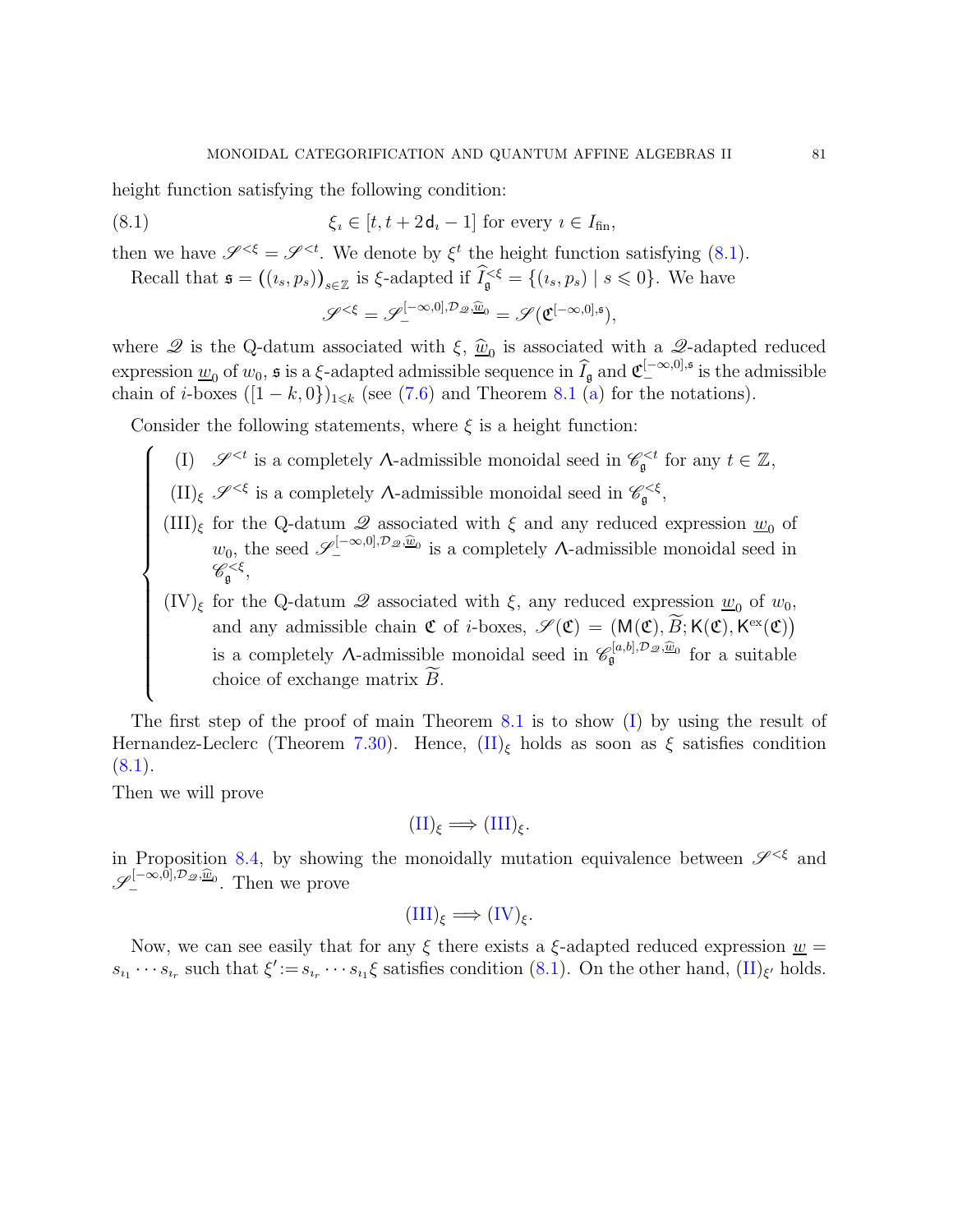Hence, in order to see  $(\Pi)_{\xi}$  for an arbitrary  $\xi$ , it is enough to show

 $(\text{II})_{s_i\xi} \Longrightarrow (\text{II})_{\xi}$  if *i* is a sink of  $\xi$ .

It is performed in Proposition [8.12.](#page-88-0)

Theorem [8.1](#page-79-0) is equivalent to saying that  $(IV)_{\xi}$  holds for any  $\xi$ .

8.2. Monoidal categorification by  $\mathscr{C}_{\mathfrak{g}}^{. In order to achieve the main goal of this section,$ we shall first prove the conjecture suggested by Hernandez-Leclerc for untwisted affine g.

Recall that  $\widehat{I}_{\mathfrak{g}}^{and  $\mathscr{C}_{\mathfrak{g}}^{ is the smallest full subcategory of  $\mathscr{C}_{\mathfrak{g}}$$$ containing  $V(i, p)$  for  $(i, p) \in \tilde{I}_{\mathfrak{g}}^{\leq t}$  and stable under taking tensor products, subquotients and extensions.

<span id="page-81-0"></span>**Theorem 8.2** (cf. [\[22,](#page-90-0) Conjecture 5.2]). The category  $\mathcal{C}_{\mathfrak{g}}^{\lt}\langle t \rangle$  provides a  $\Lambda$ -monoidal categorification of the cluster algebra  $K(\mathscr{C}^{ associated to the initial completely  $\Lambda$ -admissible$ monoidal seed  $\mathscr{S}^{.$ 

*Proof.* Take an admissible sequence  $\mathfrak{s} = ((i_s, p_s))_{s \in \mathbb{Z}}$  in  $\tilde{I}_{\mathfrak{g}}$  such that  $\tilde{I}_{\mathfrak{g}}^{< t} := \{(i_k, p_k) \mid k \leq 0\}.$ Then we have  $\mathscr{C}_{\mathfrak{g}}^{[-\infty,0],\mathfrak{s}} = \mathscr{C}_{\mathfrak{g}}^{ and$ 

$$
\mathcal{S}^{
$$

by Proposition [7.27.](#page-76-0) Hence  $\mathscr{S}^{ is a A-admissible monoidal seed by Theorem [7.20.](#page-71-2) Since$  $\mathcal{A}([\mathscr{S}^{ by Theorem [7.30](#page-78-2) due to Hernandez-Leclerc, the assertion follows from$ Theorem [7.8.](#page-65-0)  $\Box$ 

Thus we have obtained [\(I\)](#page-80-1).

## 8.3. Mutation equivalence.

<span id="page-81-1"></span>**Definition 8.3.** Let  $\mathscr{S} = (\{M_i\}_{i\in\mathsf{K}}, \widetilde{B}; \mathsf{K}, \mathsf{K}^{\text{ex}})$  and  $\mathscr{S}' = (\{M'_i\}_{i\in\mathsf{K}'}, \widetilde{B}'; \mathsf{K}', (\mathsf{K}')^{\text{ex}})$  be admissible monoidal seeds in  $C$ .

- (1) We say that  $\mathscr{S}'$  is monoidally mutated from  $\mathscr S$  if the following condition is satisfied: For any finite subset  $J$  of  $K'$ , there exist
	- (i) a finite sequence  $(k_1, k_2, \ldots, k_r)$  in  $\mathsf{K}^{\text{ex}}$  such that  $\mu_{k_s} \circ \cdots \circ \mu_{k_1}(\mathscr{S})$  is an admissible monoidal seed for each  $1 \leq s \leq r$ ,
	- (ii) an injective map  $\sigma: J \to K$ , depending on the choice of J, such that (a)  $\sigma(J^{ex}) \subset K^{ex}$ , where  $J^{ex} := J \cap (K')^{ex}$ ,
		- (b)  $M'_{j} = \mu(M)_{\sigma(j)}$  for all  $j \in J$ ,
		- (c)  $(B')_{(i,j)} = \mu(B)_{\sigma(i),\sigma(j)}$  for any  $(i,j) \in J \times J^{ex}$ ,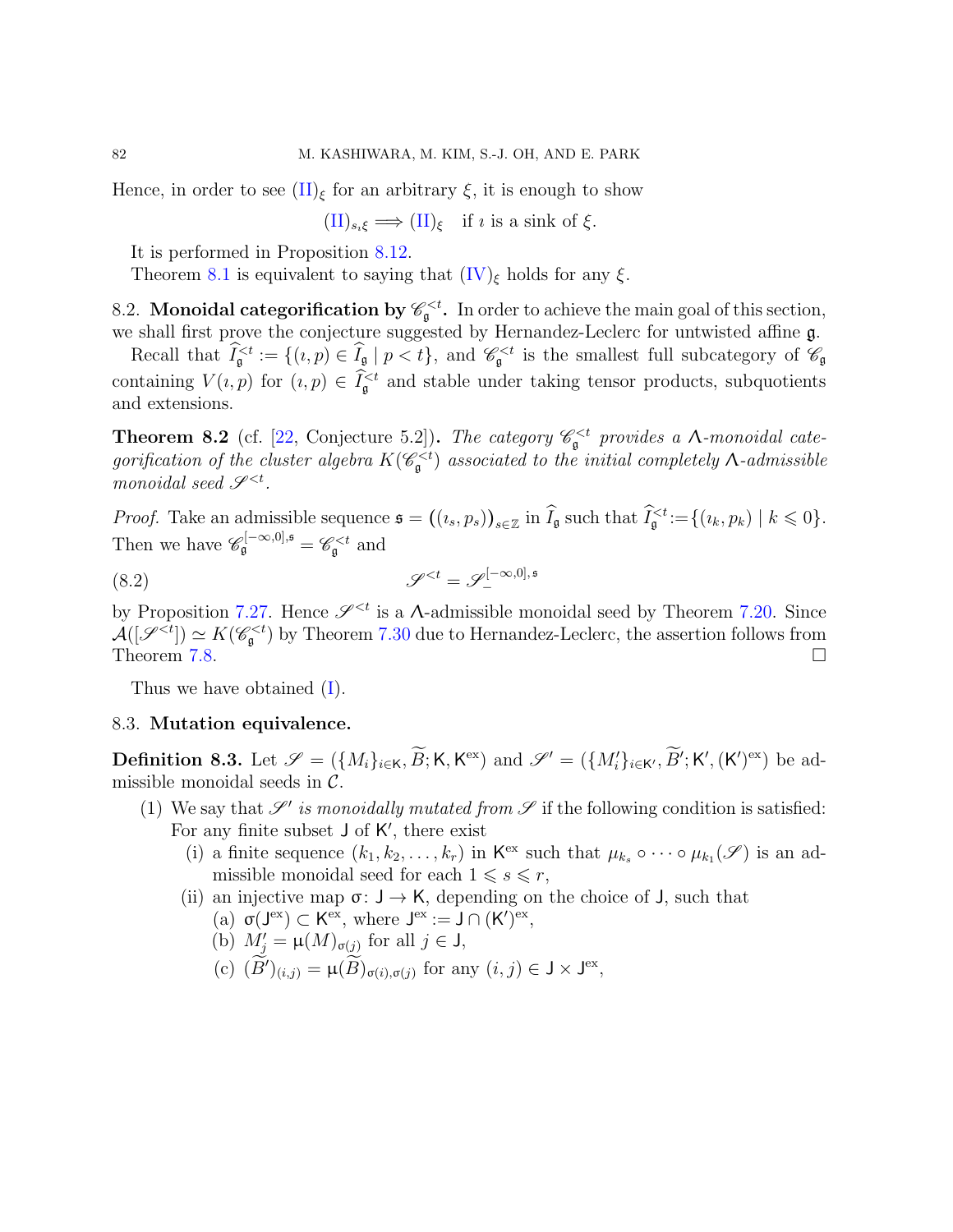where  $\mu := \mu_{k_r} \circ \cdots \mu_{k_1}$ .

(2) We say that the admissible monoidal seeds  $\mathscr S$  and  $\mathscr S'$  are monoidally mutation equivalent if  $\mathscr{S}'$  is monoidally mutated from  $\mathscr{S}$  and  $\mathscr{S}$  is also monoidally mutated from  $\mathscr{S}^{\prime}$ .

For a PBW-pair  $(\mathcal{D}, \hat{\underline{w}}_0)$ , let  $\mathfrak{C}_{-}^{[-\infty,0], \mathcal{D}, \hat{\underline{w}}_0}$  be the admissible chain of *i*-boxes  $([1-k,0])_{1\leq k}$ and recall that

(8.3) 
$$
\mathscr{S}_{-}^{[-\infty,0],\mathcal{D},\widehat{\underline{w}}_0} := \big(\{M(\mathfrak{C}_{-}^{[-\infty,0],\mathcal{D},\widehat{\underline{w}}_0}), \widetilde{B}_{\mathrm{GLS}}^{\mathcal{D},\widehat{\underline{w}}_0}(\widehat{\underline{w}}_0); [-\infty,0], [-\infty,0]\big).
$$

When  $\mathscr Q$  is the Q-datum with the height function  $\xi^t$  (see [\(8.1\)](#page-80-0)) and  $\underline{w}_0$  is a  $\mathscr Q$ -adapted reduced expression of  $w_0$ , we have

$$
\mathscr{S}^{
$$

and it is a completely  $\Lambda$ -admissible monoidal seed by Theorem [8.2.](#page-81-0)

<span id="page-82-0"></span>**Proposition 8.4.** Let  $(D, \hat{w}_0)$  be a PBW-pair and  $w'_0$  be another reduced expression of  $w_0$ . Then the Λ-admissible seeds

 $\mathscr{S}_{-}^{[-\infty,0],\mathcal{D},\widehat{\underline{w}}_0}$  and  $\mathscr{S}_{-}^{[-\infty,0],\mathcal{D},\widehat{\underline{w}}_0}$  are monoidally mutation equivalent.

This subsection is devoted to prove the above proposition.

<span id="page-82-3"></span><span id="page-82-2"></span>**Remark 8.5.** Recall the notion of the affine cuspidal modules  $S_k^{\mathcal{D},\widehat{\underline{w}}_0}$  in Section [4.3.](#page-30-0)

(a) When  $\underline{w}'_0 = s_{j_1} \dots s_{j_\ell}$  is obtained from  $\underline{w}_0 = s_{i_1} \dots s_{i_\ell}$  by a single *braid move*; i.e., for some k such that  $1 < k < \ell$ , we have

 $d(i_{k-1}, i_k) = 1$ ,  $i_{k+1} = j_k$ ,  $j_{k+1} = i_k$ , and  $i_s = j_s$  for any  $s \notin \{k-1, k, k+1\}$ ,

the affine cuspidal modules are related by

<span id="page-82-1"></span>(8.4) 
$$
\mathsf{S}_{s}^{\mathcal{D},\widetilde{\underline{w}}'} \simeq \begin{cases} \mathsf{S}_{s+2}^{\mathcal{D},\widehat{\underline{w}}_{0}} & \text{if } s \equiv_{\ell} k-1, \\ \mathsf{S}_{s+1}^{\mathcal{D},\widehat{\underline{w}}_{0}} \nabla \mathsf{S}_{s-1}^{\mathcal{D},\widehat{\underline{w}}_{0}} & \text{if } s \equiv_{\ell} k, \\ \mathsf{S}_{s-2}^{\mathcal{D},\widehat{\underline{w}}_{0}} & \text{if } s \equiv_{\ell} k+1, \\ \mathsf{S}_{s}^{\mathcal{D},\widehat{\underline{w}}_{0}} & \text{otherwise.} \end{cases}
$$

Here  $(8.4)$  follows from [\[40,](#page-91-1) Proposition 5.9]. Indeed, by this proposition, we can reduce to the case where  $k = 2$ , and it is easy to check this case. Note that  $S_s^{\mathcal{D},\widehat{\underline{w}}_0} \simeq \widehat{S_s^{\mathcal{D}}}$  $\mathsf{S}_{s-1}^{\mathcal{D},\widehat{\underline{w}}_0} \nabla \mathsf{S}_{s+1}^{\mathcal{D},\widehat{\underline{w}}_0}$  if  $s \equiv_{\ell} k$ .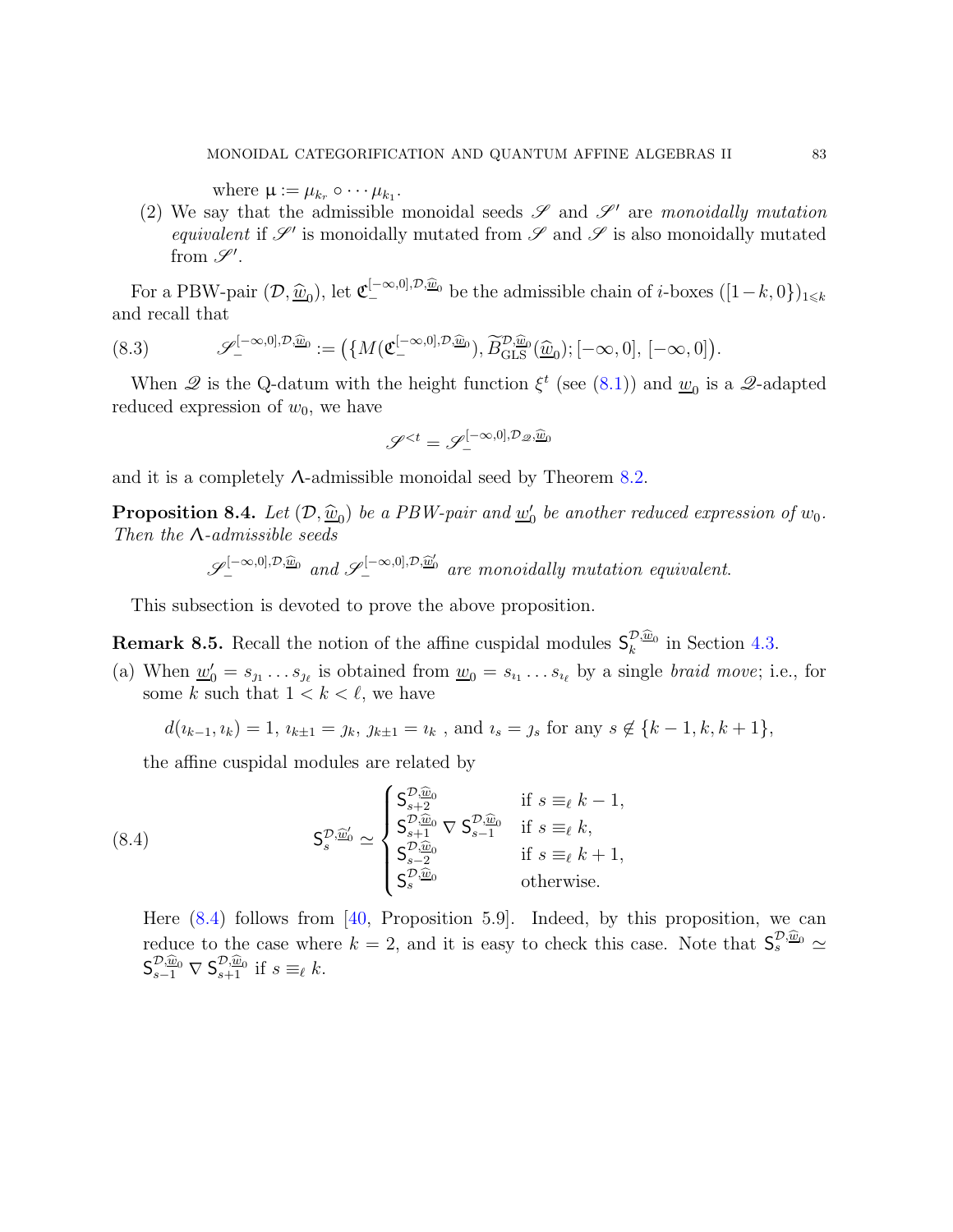(b) When  $\underline{w}'_0 = s_{j_1} \dots s_{j_\ell}$  is obtained from  $\underline{w}_0 = s_{i_1} \dots s_{i_\ell}$  by a single *commutation move*; i.e., there exists a  $1 < k \leq \ell$  such that

$$
d(i_{k-1}, i_k) > 1, i_k = j_{k-1}, i_{k-1} = j_k \text{ and } i_s = j_s \text{ for } s \notin \{k-1, k\},
$$

we have

$$
\mathsf{S}_{s}^{\mathcal{D},\underline{\widehat{w}}'_{0}} \simeq \begin{cases} \mathsf{S}_{s+1}^{\mathcal{D},\underline{\widehat{w}}_{0}} & \text{if } s \equiv_{\ell} k - 1, \\ \mathsf{S}_{s-1}^{\mathcal{D},\underline{\widehat{w}}_{0}} & \text{if } s \equiv_{\ell} k, \\ \mathsf{S}_{s}^{\mathcal{D},\underline{\widehat{w}}_{0}} & \text{otherwise.} \end{cases}
$$

<span id="page-83-1"></span>(c) All reduced expressions of  $w_0$  are connected via braid moves and commutation moves.

Set  $M_s^{\mathcal{D},\widehat{\underline{w}}_0} := M^{\mathcal{D},\widehat{\underline{w}}_0}[s,0]$  for a reduced expression  $\underline{w}_0$  of  $w_0$  and  $s \in \mathbb{Z}_{\leq 0}$ .

**Lemma 8.6.** Let  $(D, \underline{\widehat{w}}_0)$  be a PBW-pair and  $\underline{w}'_0 = s_{j_1} \cdots s_{j_\ell}$  be a reduced expression of  $w_0$ <br>attained from any space because in large simple commutation many space in Democratic Charles Theory *obtained from*  $\underline{w}_0 = s_{i_1} \cdots s_{i_\ell}$  *by a single commutation move as in* Remark [8.5](#page-82-2) [\(b\)](#page-83-0). Then we have

$$
\mathsf{M}^{\mathcal{D},\widehat{\underline{w}}_0'}_s = \begin{cases} \mathsf{M}^{\mathcal{D},\widehat{\underline{w}}_0}_{s-1} & \text{ if } s \equiv_\ell k, \\ \mathsf{M}^{\mathcal{D},\widehat{\underline{w}}_0}_{s+1} & \text{ if } s \equiv_\ell k-1, \\ \mathsf{M}^{\mathcal{D},\widehat{\underline{w}}_0}_{s} & \text{ otherwise.} \end{cases}
$$

*Proof.* This is a direct consequence of Remark [8.5](#page-82-2) [\(b\)](#page-83-0)  $\Box$ 

**Lemma 8.7.** Let us keep the notations in the previous lemma. Then the quivers  $Q_{\text{GLS}}^{[-\infty,0]}(\hat{\underline{w}}_0)$ and  $Q_{\text{GLS}}^{[-\infty,0]}(\hat{\underline{w}}'_{0})$  $\zeta_0'$  are isomorphic to each other under the index change  $\Phi\colon [-\infty,0]\to \mathbb{R}$  $[-\infty, 0]$  given by

$$
\Phi(s) = \begin{cases} s - 1 & \text{if } s \equiv_{\ell} k, \\ s + 1 & \text{if } s \equiv_{\ell} k - 1, \\ s & \text{otherwise.} \end{cases}
$$

The proof is straightforward.

**Lemma 8.8.** Let  $(D, \hat{w}_0)$  be a PBW-pair and let  $w'_0 = s_1 \cdots s_{\ell}$  be a reduced expression of  $w_0$  obtained from  $\underline{w}_0 = s_{i_1} \cdots s_{i_\ell}$  by a single braid move as in Remark [8.5](#page-82-2) [\(a\)](#page-82-3). Then we have

(8.5) 
$$
\mathsf{M}_{s}^{\mathcal{D},\widetilde{\underline{w}}_{0}} \simeq \begin{cases} \mathsf{M}_{s+1}^{\mathcal{D},\widehat{\underline{w}}_{0}} & \text{if } s \equiv_{\ell} k - 1, \\ \mathsf{M}_{s-1}^{\mathcal{D},\widehat{\underline{w}}_{0}} & \text{if } s \equiv_{\ell} k, \\ (\mathsf{M}_{s}^{\mathcal{D},\widehat{\underline{w}}_{0}})' & \text{if } s \equiv_{\ell} k + 1, \\ \mathsf{M}_{s}^{\mathcal{D},\widehat{\underline{w}}_{0}} & \text{otherwise,} \end{cases}
$$

<span id="page-83-0"></span>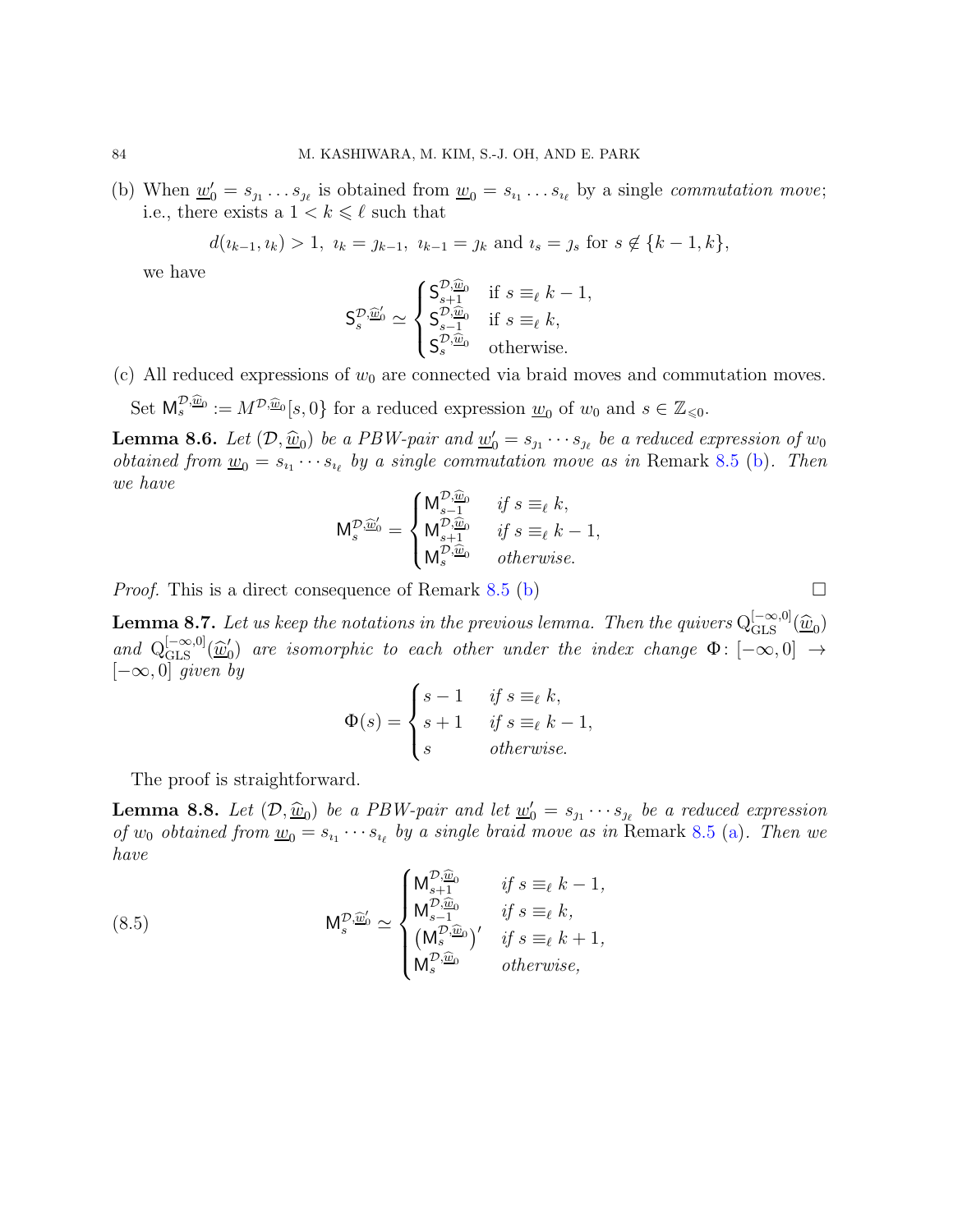where  $(M_s^{\mathcal{D},\widehat{\underline{w}}_0})'$  denotes the mutation  $\mu_s(M^{\mathcal{D},\widehat{\underline{w}}_0})_s$  of  $M_s^{\mathcal{D},\widehat{\underline{w}}_0}$  described in [\(7.9\)](#page-72-0).

Note that, when  $s \equiv_{\ell} k + 1$ , there exists at most one *vertically* outgoing arrow starting from s in  $Q_{GLS}(\hat{w}_0)$ , which is  $s \to (s-1)^+_i$  if  $(s-1)^+_i \leq 0$ . Since  $(s)^-_i = s-2$  (see  $(8.6)$ ) below), we have

$$
\left(\mathsf M_s^{\mathcal{D},\widehat{\underline{w}}_0}\right)' \simeq \mathsf M_{(s-1)_t^+}^{\mathcal{D},\widehat{\underline{w}}_0} \nabla \mathsf S_{s-2}^{\mathcal{D},\widehat{\underline{w}}_0} \quad \text{(when } s \equiv_\ell k+1\text{)}.
$$

*Proof.* We shall argue by the descending induction on s. If  $k + 1 - \ell < s \leq 0$ , the assertion is obvious by  $(8.4)$ .

In the course of the proof, we denote

(8.6) 
$$
(a)_i^+ = \max\{k > a \mid u_k = u_a\}, \qquad (a)_j^+ = \max\{k > a \mid y_k = y_a\} (a)_i^- = \max\{k < a \mid u_k = u_a\},
$$

Note that we have

<span id="page-84-0"></span>
$$
\mathsf M_s^{\mathcal{D},\widehat{\underline{w}}_0}\simeq \mathsf M_{(s)_t^{+}}^{\mathcal{D},\widehat{\underline{w}}_0}\nabla\, \mathsf S_s^{\mathcal{D},\widehat{\underline{w}}_0}\quad\text{and}\quad \mathsf M_s^{\mathcal{D},\widehat{\underline{w}}'_0}\simeq \mathsf M_{(s)_J^{+}}^{\mathcal{D},\widehat{\underline{w}}'_0}\nabla\, \mathsf S_s^{\mathcal{D},\widehat{\underline{w}}'_0}.
$$

Here we understand

$$
\mathsf{M}_{s}^{\mathcal{D},\widehat{\underline{w}}_0} \simeq \mathsf{M}_{s}^{\mathcal{D},\widehat{\underline{w}}'_0} \simeq 1 \quad \text{if } s > 0.
$$

Note that if we set  $t = (s)^+_j > s$ , then we have

<span id="page-84-1"></span>
$$
\mathsf{M}_t^{\mathcal{D},\widehat{\underline{w}}_0'}=\begin{cases} \mathsf{M}_{t+1}^{\mathcal{D},\widehat{\underline{w}}_0} & \text{if } t\equiv_\ell k-1,\\ \mathsf{M}_{t-1}^{\mathcal{D},\widehat{\underline{w}}_0} & \text{if } t\equiv_\ell k,\\ \mathsf{M}_t^{\mathcal{D},\widehat{\underline{w}}_0} & \text{if } t\not\equiv_\ell k, k\pm 1. \end{cases}
$$

(i) Let us consider the case  $s \equiv_{\ell} k$ . Then  $j_s = i_{s+1}$ . Set  $t = (s)^+_j$ . First, let us show

(8.7) 
$$
\mathsf{M}_{t}^{\mathcal{D},\widetilde{\underline{w}}'_{0}} \simeq \mathsf{M}_{(s+1)t}^{\mathcal{D},\widehat{\underline{w}}_{0}}.
$$

- (a) Case  $t \equiv_{\ell} k 1$ . Then  $s = i_{s+1} = j_t = i_{t+1}$ , and hence  $(s+1)^+_i = t+1$ . Hence we have  $(8.7)$ .
- (b) Case  $t \equiv_{\ell} k$ . Then  $s = i_{s+1} = j_t = i_{t-1}$ , and hence  $(s+1)^+_i = t-1$ . Therefore we have  $(8.7)$ .
- (c) The case  $t \equiv_{\ell} k + 1$  does not occur.
- (d) Case  $t \neq_{\ell} k, k \pm 1$ . Then  $t = (s+1)^{+}_{i}$  and we have [\(8.7\)](#page-84-1).
- Thus we complete the proof of  $(8.7)$ .

Then, we have

$$
\mathsf M_s^{\mathcal{D},\widehat{\underline{w}}'_0}\simeq \mathsf M_t^{\mathcal{D},\widehat{\underline{w}}'_0}\, \nabla\, (\mathsf S_s^{\mathcal{D},\widehat{\underline{w}}'_0})\simeq \mathsf M_{(s+1)_t^+}^{\mathcal{D},\widehat{\underline{w}}_0}\, \nabla\, (\mathsf S_{s+1}^{\mathcal{D},\widehat{\underline{w}}_0}\, \nabla\, \mathsf S_{s-1}^{\mathcal{D},\widehat{\underline{w}}_0})\simeq \mathsf M_{s-1}^{\mathcal{D},\widehat{\underline{w}}_0}.
$$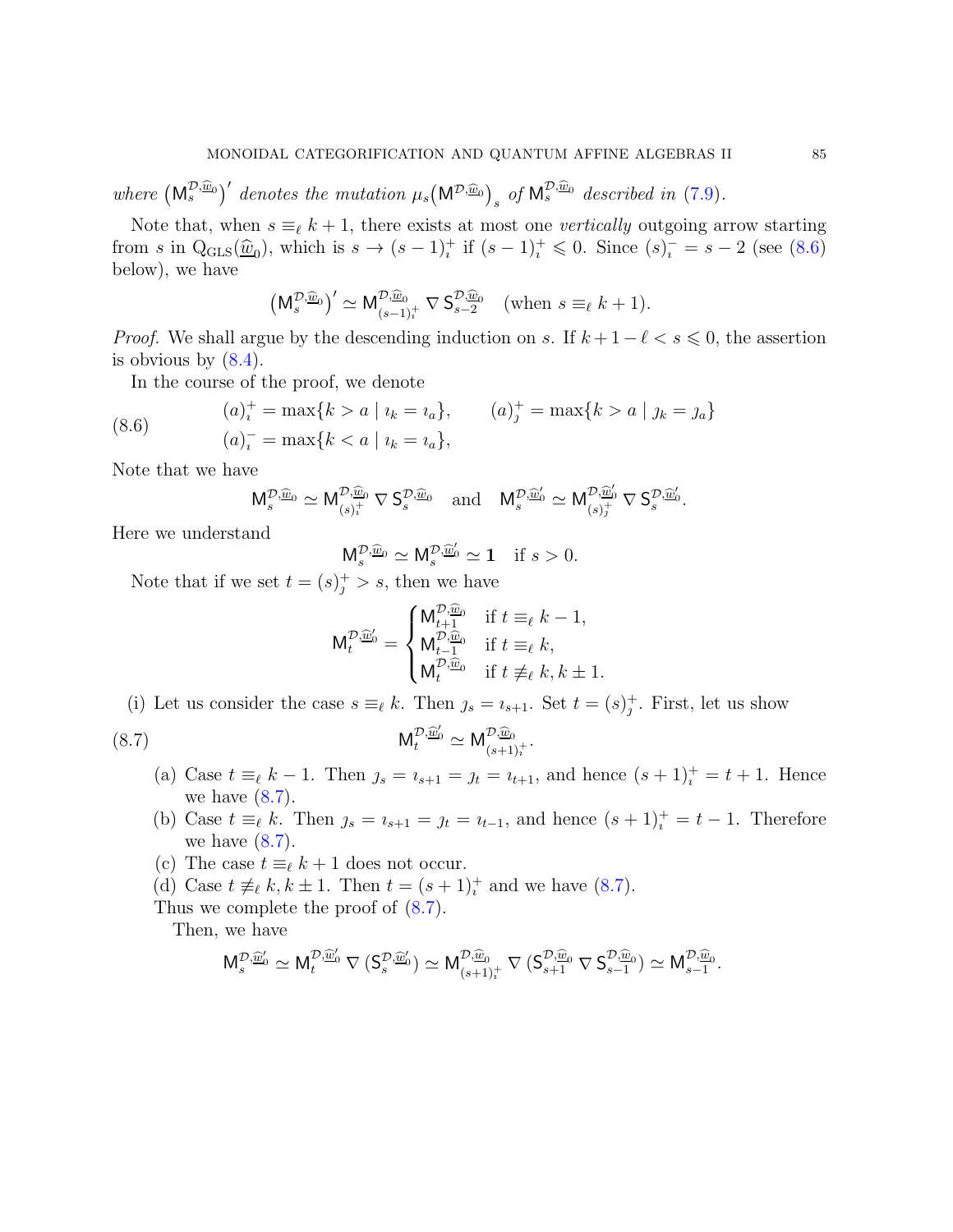(ii) Consider the case  $s \equiv_{\ell} k - 1$ . In this case, we have  $(s)^{+}_{j} = s + 2$ . Set  $t = (s + 2)^{+}_{j}$ . As in (i), let us show

(8.8) 
$$
\mathsf{M}_{t}^{\mathcal{D},\widetilde{\underline{w}}_{0}'} \simeq \mathsf{M}_{(s+1)t}^{\mathcal{D},\widehat{\underline{w}}_{0}}.
$$

- <span id="page-85-0"></span>(a) Case  $t \equiv_{\ell} k - 1$ . Then  $s = i_{s+1} = j_t = i_{t+1}$ , and hence  $(s+1)^+_i = t+1$ . Hence we have  $(8.8)$ .
- (b) Case  $t \equiv_{\ell} k$ . Then  $s = i_{s+1} = j_t = i_{t-1}$ , and hence  $(s+1)^+_i = t-1$ . Therefore we have  $(8.8)$ .
- (c) The case  $t \equiv_{\ell} k + 1$  does not occur.
- (d) Case  $t \neq_{\ell} k, k \pm 1$ . Then  $t = (s+1)^{+}_{i}$  and we have [\(8.8\)](#page-85-0).
- Thus we complete the proof of  $(8.8)$ .

Hence, we have

$$
\begin{aligned} \mathsf{M}^{\mathcal{D},\widetilde{\underline{w}}_0'}_{s} & \simeq \mathsf{M}^{\mathcal{D},\widetilde{\underline{w}}_0'}_{(s+2)_J^+} \nabla \, \mathsf{S}^{\mathcal{D},\widetilde{\underline{w}}_0}_{s+2} \nabla \, \mathsf{S}^{\mathcal{D},\widetilde{\underline{w}}_0}_{s} \simeq \mathsf{M}^{\mathcal{D},\widetilde{\underline{w}}_0}_{(s+1)_t^+} \nabla \, (\mathsf{S}^{\mathcal{D},\widetilde{\underline{w}}_0}_{s+2}) \\ & \simeq \mathsf{M}^{\mathcal{D},\widetilde{\underline{w}}_0}_{(s+1)_t^+} \nabla \, (\mathsf{S}^{\mathcal{D},\widetilde{\underline{w}}_0}_{s+1}) \simeq \mathsf{M}^{\mathcal{D},\widetilde{\underline{w}}_0}_{s+1}, \end{aligned}
$$

which implies the assertion for this case.

(iii) Let us consider  $s \equiv_{\ell} k + 1$ . Similarly to the proof of [\(8.7\)](#page-84-1), we can prove

$$
\mathsf{M}_{(s)j}^{\mathcal{D},\widehat{\underline{w}}'_0} \simeq \mathsf{M}_{(s-1)j}^{\mathcal{D},\widehat{\underline{w}}_0}
$$

Hence, we have

$$
M_s^{\mathcal{D},\widehat{\underline{w}}'_0} \simeq M_{(s)_j^+}^{\mathcal{D},\widehat{\underline{w}}'_0} \nabla S_s^{\mathcal{D},\widehat{\underline{w}}'_0} \simeq M_{(s-1)_i^+}^{\mathcal{D},\widehat{\underline{w}}_0} \nabla S_{s-2}^{\mathcal{D},\widehat{\underline{w}}_0} \simeq (M_s^{\mathcal{D},\widehat{\underline{w}}_0})',
$$

which implies the assertion in this case.

(iv) Finally, assume that  $s \neq_{\ell} k, k \pm 1$ . Similarly to the proof of [\(8.7\)](#page-84-1), we can prove

$$
\mathsf{M}_{(s)_{j}^{+}}^{\mathcal{D},\widehat{\underline{w}}'_{0}}\simeq \mathsf{M}_{(s)_{i}^{+}}^{\mathcal{D},\widehat{\underline{w}}_{0}}
$$

Hence, we have

$$
\mathsf M_s^{\mathcal{D},\widehat{\underline{w}}_0'}\simeq \mathsf M_{(s)_J^{+}}^{\mathcal{D},\widehat{\underline{w}}_0'} \nabla \mathsf S_s^{\mathcal{D},\widehat{\underline{w}}_0'}\simeq \mathsf M_{(s)_t^{+}}^{\mathcal{D},\widehat{\underline{w}}_0}\nabla \mathsf S_s^{\mathcal{D},\widehat{\underline{w}}_0}\simeq \mathsf M_s^{\mathcal{D},\widehat{\underline{w}}_0}.
$$

Lemma 8.9. Let us keep the notations in the previous lemma. Then there exists a quiver isomorphism

$$
\Phi: \mu_{k+1-\ell\mathbb{Z}_{>0}}\big(\mathrm{Q}^{[-\infty,0]}_{\mathrm{GLS}}(\underline{\widehat{w}}_0)\big) \to \mathrm{Q}^{[-\infty,0]}_{\mathrm{GLS}}(\underline{\widehat{w}}'_0),
$$

where

$$
\mu_{k+1-\ell\mathbb{Z}_{>0}}(\mathbf{Q}_{\mathrm{GLS}}^{[-\infty,0]}(\underline{\widehat{w}}_0)):=\cdots\circ\mu_{k+1-2\ell}\circ\mu_{k+1-\ell}(\mathbf{Q}_{\mathrm{GLS}}^{[-\infty,0]}(\underline{\widehat{w}}_0)).
$$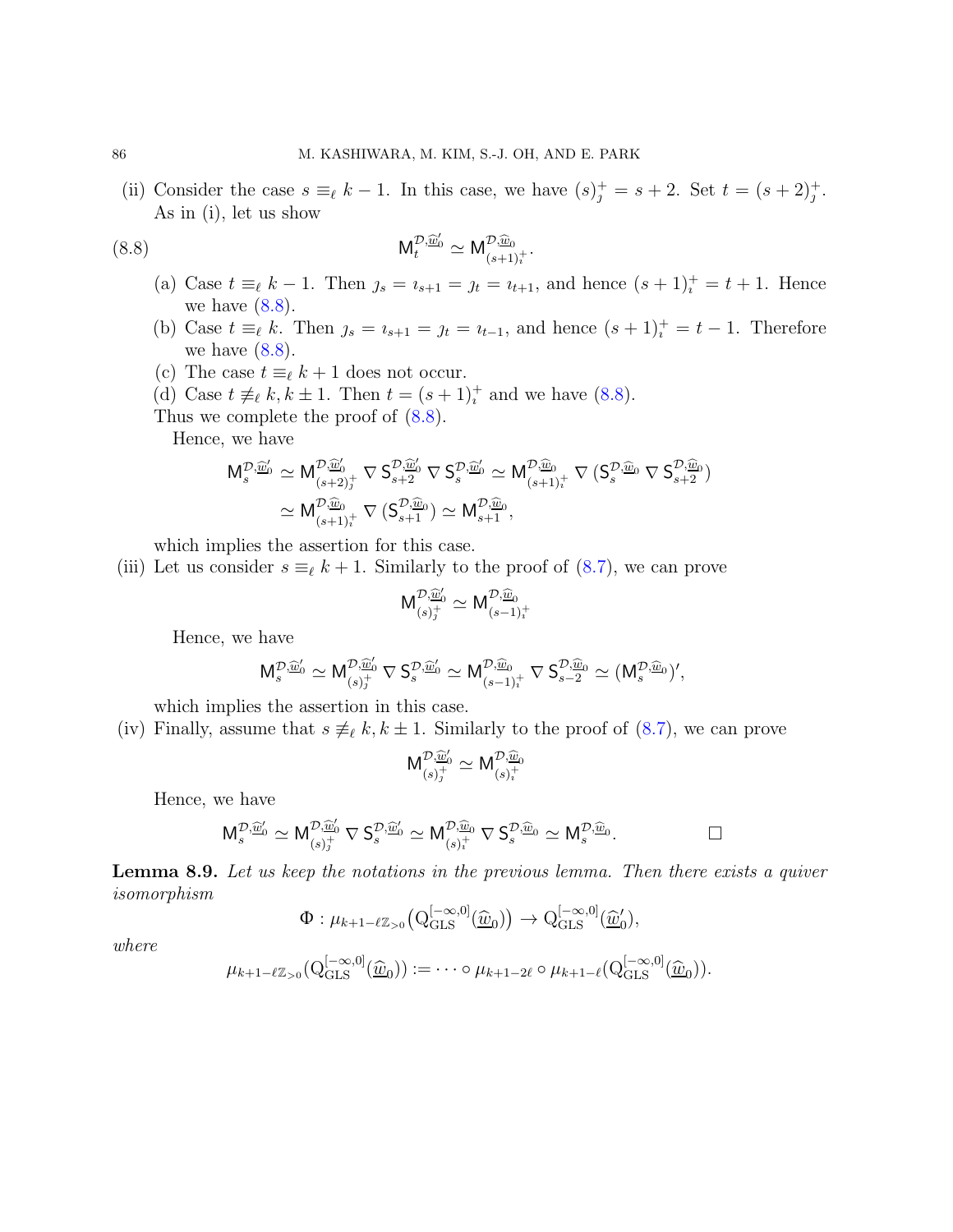Proof. Note that  $\mu_{k+1-t\ell} \circ \mu_{k+1-s\ell} (Q_{\text{GLS}}^{[-\infty,0]}(\hat{w}_0)) = \mu_{k+1-s\ell} \circ \mu_{k+1-t\ell} (Q_{\text{GLS}}^{[-\infty,0]}(\hat{w}_0))$  for any  $t, s \in \mathbb{Z}_{>0}$ . For  $s \in \mathbb{Z}_{\leq 0}$ , define the index change map  $\Phi : [-\infty, 0] \to [-\infty, 0]$  as follows:

$$
\Phi(s) = \begin{cases} s & \text{if } s \not\equiv_{\ell} k, k-1 \\ s-1 & \text{if } s \equiv_{\ell} k, \\ s+1 & \text{if } s \equiv_{\ell} k-1. \end{cases}
$$

For each  $t \in \mathbb{Z}_{\geqslant 0}$  and  $i \in I_{\text{fin}}$ , set  $u_i^t := \min\{x \in [-(t+1)\ell+1, -t\ell] \mid i_x = i\}$ . Then, there is no arrow between

$$
[-(t_1+1)\ell+1, -t_1\ell] \setminus \{u_i^{t_1} | i \in I_{fin}\}\
$$
 and  $[-(t_2+1)\ell+1, -t_2\ell]$ 

in  $Q_{\text{GLS}}^{[-\infty,0]}(\hat{\underline{w}}_0)$  when  $t_1 > t_2 \in \mathbb{Z}_{\geqslant 0}$ . Thus it is enough to show that the restriction of  $\Phi$  to  $[a, 0]$  is a quiver isomorphism if a is sufficiently small. Then, our assertion follows from the lemma above together with Proposition [7.14](#page-68-0) and Lemma [7.16.](#page-69-1)

Proof of Proposition [8.4.](#page-82-0) From the above four lemmas, we can conclude the followings:

- (i) If  $\underline{w}'_0$  can be obtained from  $\underline{w}_0$  by a single commutation move  $\mathscr{S}^{[-\infty,0],\mathcal{D},\widehat{\underline{w}}_0}_{-}$  and  $\mathscr{S}_{-}^{[-\infty,0],\mathcal{D},\underline{\widetilde{w}}_0'}$  are monoidally mutation equivalent.
- (ii) If  $\underline{w}'_0$  can be obtained from  $\underline{w}_0$  by a single braid move, the sequence  $\mu_{k+1-\ell \mathbb{Z}_{>0}}$  gives a monoidally mutation equivalence between  $\mathscr{S}_{-}^{[-\infty,0],\mathcal{D},\underline{\widehat{w}}_0}$  and  $\mathscr{S}_{-}^{[-\infty,0],\mathcal{D},\underline{\widehat{w}}_0}$  (see Definition [8.3\)](#page-81-1).

Thus our assertion follows from Remark [8.5](#page-82-2) [\(c\)](#page-83-1).

As a corollary of Proposition [8.4,](#page-82-0) we obtain the following assertion.

<span id="page-86-0"></span>**Corollary 8.10.** Let  $(\mathcal{D}, \underline{\widehat{w}}_0)$  be a PBW-pair and  $\underline{w}'_0$  be another reduced expression of  $w_0$ . If the  $\Lambda$ -admissible seed  $\mathscr{S}^{[-\infty,0], \mathcal{D}_{\mathscr{Q}}, \underline{\widehat{w}}_0}_{-}$  is a completely  $\Lambda$ -admissible monoidal seed in  $\mathscr{C}^{<\xi}_{\mathfrak{g}},$ then so is  $\mathscr{S}_{-}^{[-\infty,0], \mathcal{D}_{\mathscr{Q}}, \underline{\widehat{w}}'_{0}}$ .

Thus we obtain  $(III)_{\xi}$  for  $\xi$  satisfying condition  $(8.1)$ .

8.4. Proof of the main theorem. By the result of the preceding subsection, we have already proved that the monoidal seed  $\mathscr{S}_{-}^{[-\infty,0],\mathcal{D}_{\mathscr{Q}},\underline{\hat{w}}_0}$  is a completely  $\Lambda$ -admissible monoidal seed when  $\mathcal{Q}$  is a Q-datum with the height function  $\xi^t$  and  $\underline{w}_0$  is an arbitrary reduced expression of  $w_0$ . The next step is to generalize this result to an arbitrary Q-datum (with an arbitrary height function  $\xi$ ) and an arbitrary interval [a, b].

$$
\Box
$$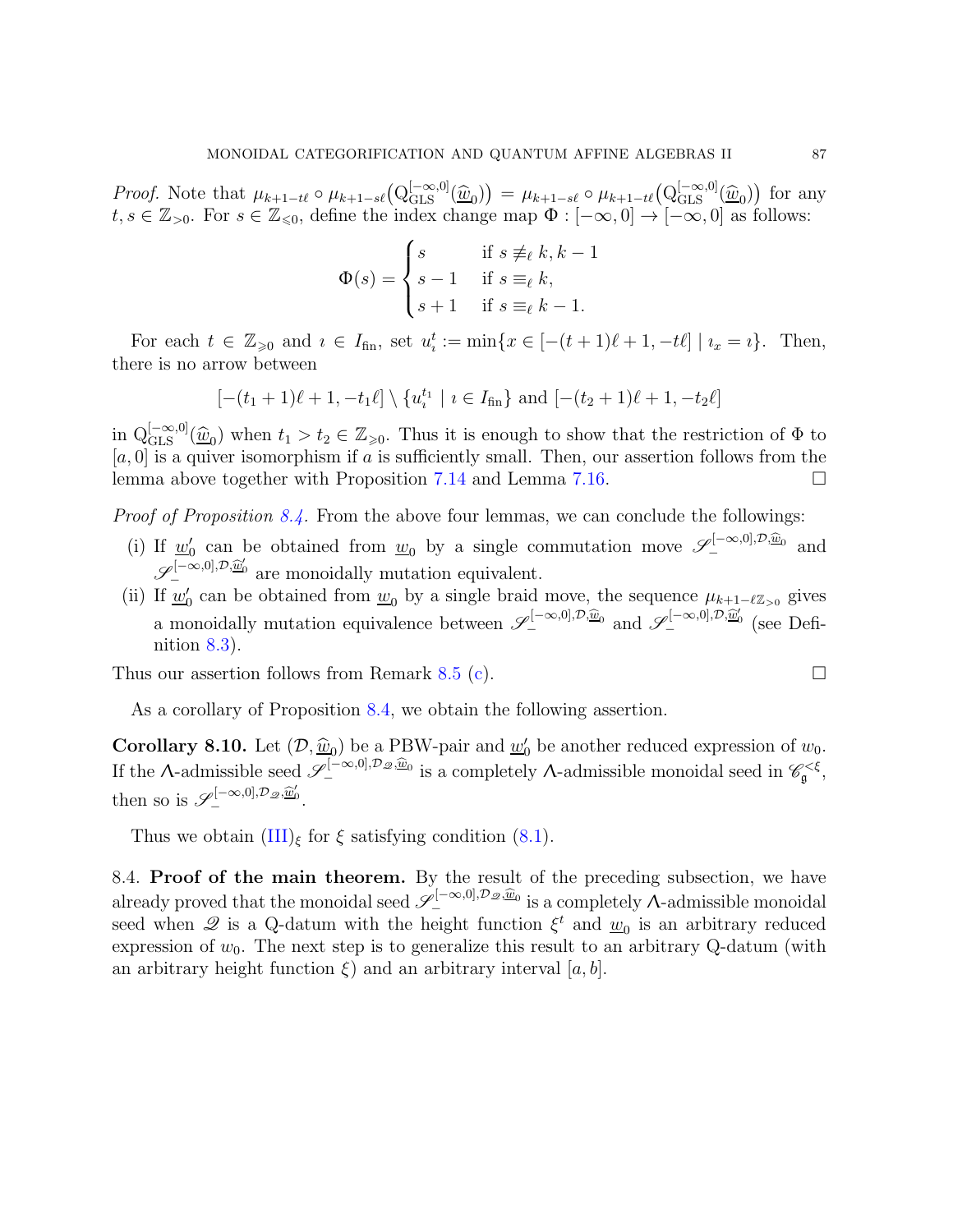<span id="page-87-0"></span>**Proposition 8.11.** Let  $t \in \mathbb{Z}$  and assume that  $\mathscr{S}_{-}^{[-\infty,t],\mathcal{D},\widehat{\underline{w}}_0}$  is a completely  $\Lambda$ -admissible monoidal seed in  $\mathcal{C}_{\mathfrak{g}}^0$ . Then, for any admissible chain  $\mathfrak{C} = (\mathfrak{c}_k)_{k \in [1,l]}$  of *i*-boxes with a range  $[a, b], \mathscr{S}(\mathfrak{C}) = (M(\mathfrak{C}), \widetilde{B}(\mathfrak{C}); K(\mathfrak{C}), K^{\text{ex}}(\mathfrak{C}))$  is a completely  $\Lambda$ -admissible monoidal seed in  $\mathscr{C}_{\mathfrak{g}}^{[a,b],\,\mathcal{D},\,\widehat{\underline{w}}_0}$  with a suitable exchange matrix  $\widetilde{B}(\mathfrak{C})$ .

*Proof.* We shall prove first the case  $-\infty < a \leq b = t$ . Set  $\mathsf{K}_0 = [a, t]$  and  $\mathsf{K}_0^{\text{ex}} =$  $\{s \in \mathsf{K}_0 \mid a \leqslant s^-\}$ . Then there is no arrow in  $Q_{\text{GLS}}^{[-\infty, t], \mathcal{D}, \widehat{\underline{w}}_0}$  between  $\mathsf{K}_0^{\text{ex}}$  and  $[-\infty, t] \setminus \mathsf{K}_0$ . Hence  $\mathscr{S}^{[a,t],\mathcal{D},\underline{\widehat{w}}_0}_{-} = \left(\mathscr{S}^{[-\infty,t],\mathcal{D},\underline{\widehat{w}}_0}_{-}\right)|_{(\mathsf{K}_0,\mathsf{K}_0^{\mathrm{ex}})}$  is a completely A-admissible monoidal seed in  $\mathscr{C}_{\mathfrak{g}}^0$  by Lemma [7.15.](#page-68-1) Hence  $\mathscr{S}_{-}^{[a,t], \mathcal{D}, \widehat{\underline{w}}_0}$  is a completely A-admissible monoidal seed in  $\mathscr{C}_{\mathfrak{g}}^{[a,t],\mathcal{D},\widehat{\underline{w}}_0}$  by Proposition [7.19.](#page-70-1) Then, Corollary [7.18](#page-70-2) implies that, for any admissible chain  $\mathfrak C$  of *i*-boxes with the range  $[a, t], \mathscr S(\mathfrak C) = (M(\mathfrak C), \widetilde{B}(\mathfrak C); K(\mathfrak C), K^{\text{ex}}(\mathfrak C))$  is also a completely A-admissible monoidal seed in  $\mathscr{C}_{\mathfrak{g}}^{[a,t], \mathcal{D}, \widehat{\underline{w}}_0}$  for some exchange matrix  $\widetilde{B}(\mathfrak{C})$ .

Now we treat the case  $-\infty < a \leqslant b \leqslant t$ . First we treat the special case  $\mathfrak{C}_0 = \mathfrak{C}_{-}^{[a,b]} :=$  $([b-k+1,b])_{1\leq k\leq b-a+1}$ . Then the monoidal seed

$$
\mathscr{S}(\mathfrak{C}_0) = \mathscr{S}^{[a,b],\mathcal{D},\widehat{\underline{w}}_0}_{-} := \left( \{ M^{\mathcal{D},\widehat{\underline{w}}_0}[s,b] \}_{s \in [a,b]}, \widetilde{B}^{[a,b],\mathcal{D},\widehat{\underline{w}}_0}_{\text{GLS}}; \mathsf{K}(\mathfrak{C}_0), \mathsf{K}^{\text{ex}}(\mathfrak{C}_0) \right)
$$

is A-admissible by Theorem [7.20.](#page-71-2) Then we can enlarge  $\mathfrak{C}_0$  to an admissible chain  $\mathfrak{C}'$  =  $(\mathfrak{c}_k)_{1\leq k\leq l'}$  of *i*-boxes with the range [a, t]. For example, we can take  $l' = l + (t - b)$ ,  $c_k = \{a, b + k - l\}$  for  $l < k \leq l'$ . Since  $\mathscr{S}(\mathfrak{C}_0)$  is  $\Lambda$ -admissible, Lemma [7.14](#page-68-0) implies that condition [\(7.3\)](#page-68-2) is satisfied for  $K(\mathfrak{C})$ ,  $K(\mathfrak{C}_0)$  and  $K^{\text{ex}}(\mathfrak{C}_0)$ . Moreover it implies  $\mathscr{S}(\mathfrak{C}_0)$  =  $\mathscr{S}(\mathfrak{C}')|_{(\mathsf{K}(\mathfrak{C}_0),\,\mathsf{K}^{\mathrm{ex}}(\mathfrak{C}_0))}$ . We know already that  $\mathscr{S}(\mathfrak{C}')$  is a completely A-admissible monoidal seed with a suitable exchange matrix. Hence we can apply Lemma [7.15](#page-68-1) to conclude that  $\mathscr{S}(\mathfrak{C}_0)$  is also a completely A-admissible monoidal seed. Finally, Proposition [7.19](#page-70-1) implies that  $\mathscr{S}(\mathfrak{C})$  is a completely A-admissible monoidal seed in  $\mathscr{C}_{\mathfrak{g}}^{[a,b],\mathcal{D},\widehat{\underline{w}}_0}$  for any admissible chain  $\mathfrak C$  with a finite range [a, b] provided that  $-\infty < a \leqslant b \leqslant t$ .

Now let  $[a, b]$  be an arbitrary *finite* interval, and let  $\mathfrak C$  be an admissible chain of iboxes with the range [a, b]. There is  $m \in \mathbb{Z}_{>0}$  such that  $b - 2m\ell < t$ . Here  $\ell$  is the length of the longest element of the Weyl group of  $\mathfrak{g}_{fin}$ . Define the automorphism  $\delta$  of  $\mathbb{Z}$  by  $\delta(s) = s + \ell$ . Then we have  $\mathsf{S}_{\delta(s)} \simeq \mathscr{D}\mathsf{S}_s$  by Definition [\(4.5\)](#page-30-1). We set  $\delta^{-2m}\mathfrak{C} =$  $\{\delta^{-2m}\mathfrak{c}_k\}|_{1\leq k\leq l}$ . Then the monoidal autofunctor  $\mathscr{D}^{-2m}$  transforms  $\mathscr{S}(\mathfrak{C})$  to  $\mathscr{S}(\delta^{-2m}\mathfrak{C})$ with the range  $[a-2m\ell, b-2m\ell]$ . Since  $\mathscr{S}(\delta^{-2m}\mathfrak{C})$  is a completely  $\Lambda$ -admissible monoidal seed in  $\mathscr{C}_{\mathfrak{g}}^{[a-2m\ell,b-2m\ell],\mathcal{D},\widehat{\underline{w}}_0}$  with a suitable exchange matrix, we conclude that  $\mathscr{S}(\mathfrak{C})$  is a completely  $\Lambda$ -admissible monoidal seed in  $\mathscr{C}_{\mathfrak{g}}^{[a,b],\mathcal{D},\widehat{\underline{w}}_0}$ .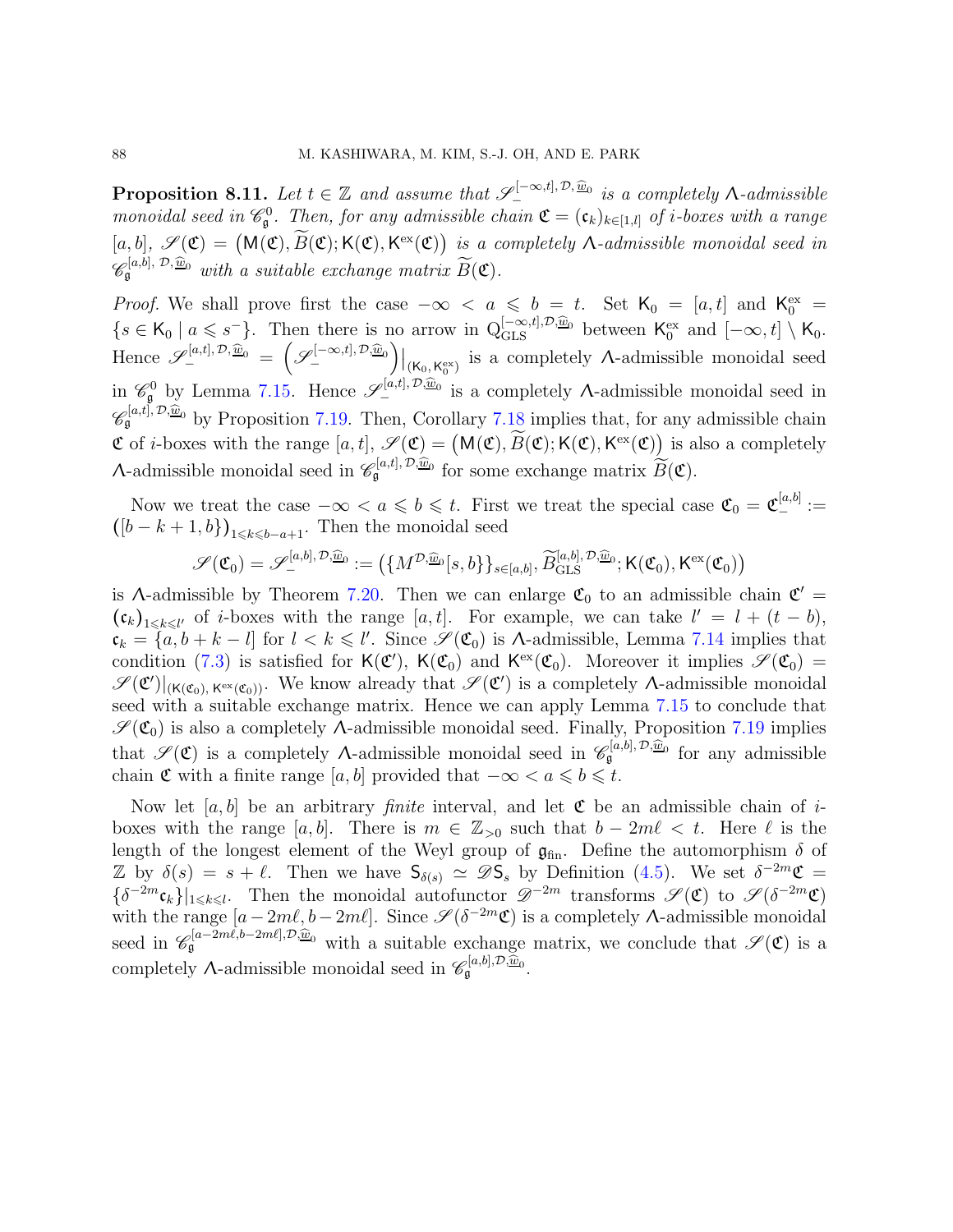Now we take an arbitrary interval [a, b], possibly infinite. Let  $\mathfrak{C} = (\mathfrak{c}_k)_{1 \leq k \leq l}$  with envelopes  $\tilde{\mathfrak{c}}_k = [\tilde{a}_k, \tilde{b}_k]$ . For each m such that  $m \leq l$ , set  $\mathfrak{C}_{\leq m} = (\mathfrak{c}_k)_{1 \leq k \leq m}$  with the range  $[\widetilde{a}_m, \widetilde{b}_m]$ . Then  $\mathscr{S}(\mathfrak{C}_{\leqslant m})$  is a completely  $\Lambda$ -admissible monoidal seed in  $\mathscr{C}_{\mathfrak{g}}^{[a,b],\mathcal{D},\widehat{w}_0}$  for any m, and hence  $\mathscr{S}(\mathfrak{C})$  is also a completely A-admissible monoidal seed in  $\mathscr{C}_{\mathfrak{g}}^{[a,b],\mathcal{D},\widehat{\underline{w}}_0}$ .

<span id="page-88-0"></span>**Proposition 8.12.** Let  $\xi$  be a height function, and let *i* be a sink of  $\xi$ . If  $\mathscr{S}^{ is$ a completely  $\Lambda$ -admissible monoidal seed in  $\mathcal{C}_{\mathfrak{g}}^0$ , then  $\mathcal{S}^{<\xi}$  is a completely  $\Lambda$ -admissible monoidal seed in  $\mathscr{C}_{\mathfrak{g}}^0$ 

*Proof.* Take a  $\xi$ -adapted admissible sequence  $\sin \widehat{I}_{\mathfrak{g}}$  such that  $i_1 = i$ . Then we have  $\mathscr{S}^{ and  $\mathscr{S}^{<\xi} = \mathscr{S}^{[-\infty,0],\mathfrak{s}}_-$ . Then the result follows from Proposition [8.11.](#page-87-0)  $\Box$$ 

*Proof of Theorem [8.1.](#page-79-0)* Let  $\xi$  be the height function associated with the admissible sequence **s**. Take  $t \in \mathbb{Z}$  such that  $\xi_i < t$  for any  $i \in I_{fin}$ . Then, there is a  $\xi$ -adapted reduced expression  $\underline{w} = s_{i_1} \cdots s_{i_r}$  such that  $\xi' := s_{i_r} \cdots s_{i_1} \xi$  satisfies  $\xi'_i \in [t, t + 2d_i - 1]$  for all  $i \in I_{fin}$ . Hence  $\widehat{I}^{<\xi'} = \widehat{I}^{<\iota}$ . Then Theorem [8.2](#page-81-0) implies that  $\mathscr{S}^{<\xi'} = \mathscr{S}^{<\iota}$  is a completely A-admissible monoidal seed in  $\mathcal{C}_{\mathfrak{g}}^0$ . Hence by a successive application of Proposition [8.12,](#page-88-0) the monoidal seed  $\mathscr{S}^{<\xi}$  is completely  $\Lambda$ -admissible in  $\mathscr{C}^0_\mathfrak{g}$ .

By Corollary [8.10,](#page-86-0) the result for arbitrary  $\mathscr{S}^{<\xi}$  in Proposition [8.12](#page-88-0) implies that  $\mathscr{S}^{[-\infty,0],\mathcal{D}_\mathscr{Q},\widehat{\mathscr{U}}_0]}$ is also a completely  $\Lambda$ -admissible monoidal seed for any Q-datum  $\mathscr Q$  and any reduced expression  $\underline{w}_0$  of  $w_0$ .

Hence we conclude that for any admissible chain  $\mathfrak C$  of *i*-boxes with the range [a, b],  $\mathscr{S} := \mathscr{S}(\mathfrak{C})$  is a completely  $\Lambda$ -admissible monoidal seed in  $\mathscr{C}_{\mathfrak{g}}^{[a,b], \mathcal{D}_{\mathscr{Q}}, \widehat{\mathscr{Q}}_0}$  by Proposition [8.11.](#page-87-0)

It remains to prove that  $\mathcal{A}([\mathscr{S}]) \simeq K(\mathscr{C}_{\mathfrak{g}}^{[a,b], \mathcal{D}_{\mathscr{Q}}, \widehat{\underline{w}}_{0}})$ . By truncating  $\mathfrak{C}$ , we may assume that  $[a, b]$  is a finite interval. Set  $\mathscr{S} = (\{M_k\}_{1 \leq k \leq l}, \widetilde{B}, ; K, K^{\text{ex}}).$ 

Let  $\{X_k\}_{1\leq k\leq l}$  be the cluster variables, and set  $f := \prod_{k=1}^l [M_k] \in K(\mathscr{C}_{\mathfrak{g}}^{[a,b], \mathcal{D}_{\mathscr{Q}}, \widehat{\mathscr{Q}}_0})$ . Then we have

$$
\mathcal{A}([\mathscr{S}]) \subset \mathbb{Z}[X_1^{\pm 1}, \dots, X_l^{\pm 1}] \to K(\mathscr{C}_{\mathfrak{g}}^{[a,b], \mathcal{D}_\mathscr{D}, \widehat{\underline{w}}_0})[f^{-1}]
$$

by  $X_k \mapsto [M_k]$ . Since  $\mathscr S$  is completely  $\Lambda$ -admissible in  $\mathscr C_{\mathfrak{g}}^{[a,b], \mathcal{D}_{\mathscr D}, \widehat{\mathscr Q}}$ , it induces a ring homomorphism

$$
\mathcal{A}([\mathscr{S}]) \longrightarrow K(\mathscr{C}_{\mathfrak{g}}^{[a,b], \mathcal{D}_{\mathscr{Q}}, \widehat{\underline{w}}_0}).
$$

For any  $s \in [a, b]$ , after successive box moves, the moved  $\mathfrak C$  contains  $\{[s]\}\.$  Hence, the image of  $\mathcal{A}([\mathscr{S}])$  contains  $[\mathsf{S}_s]$ . Since  $K(\mathscr{C}_{\mathfrak{g}}^{[a,b], \mathcal{D}_{\mathscr{Q}},\underline{\widehat{w}}_0})$  is the polynomial ring with the system of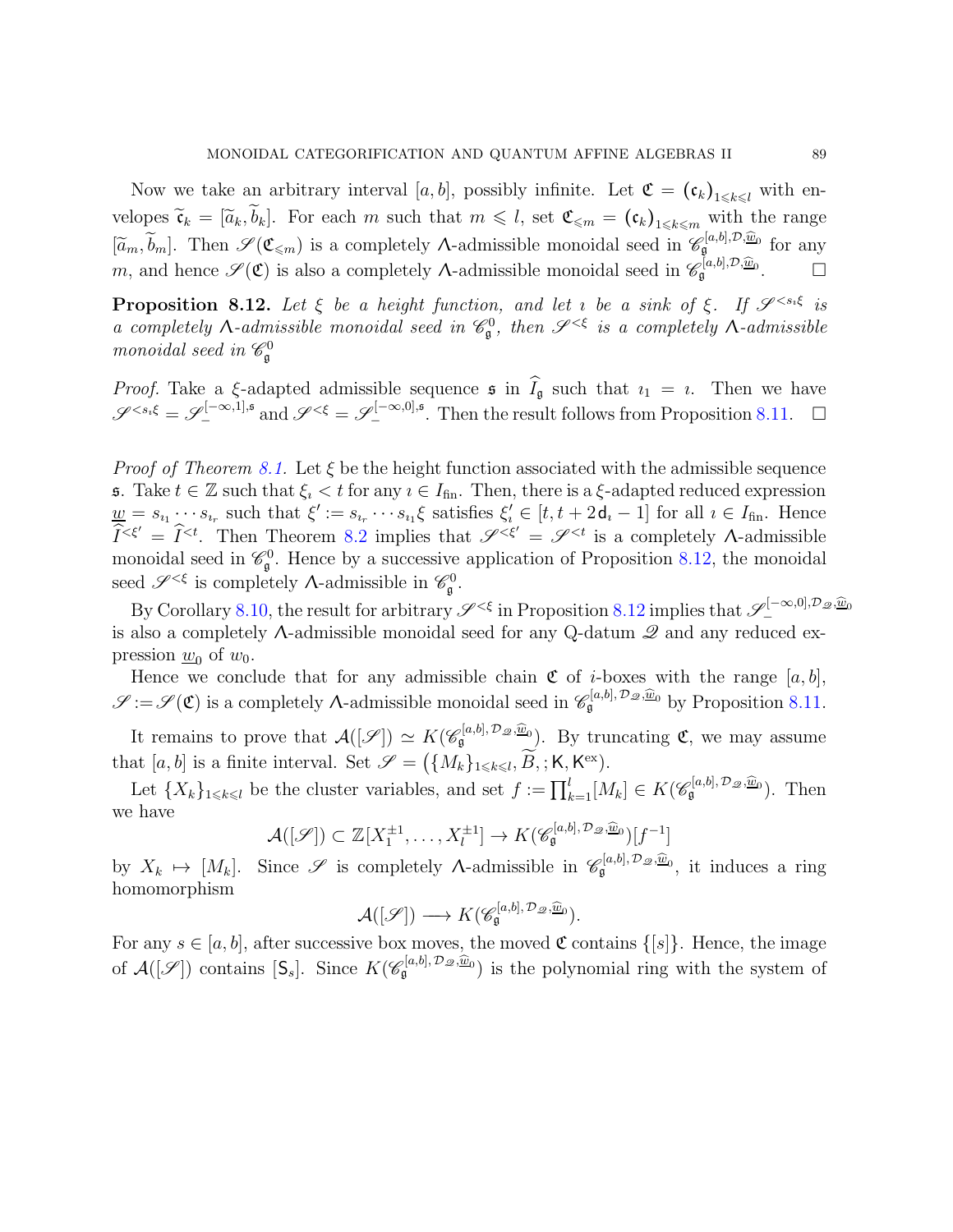generators  $\{[\mathsf{S}_s]\}_{s\in[a,b]}, \mathcal{A}([\mathscr{S}]) \to K(\mathscr{C}_{\mathfrak{g}}^{[a,b], \mathcal{D}_{\mathscr{Q}},\underline{\widehat{w}}_0})$  is surjective. Since their dimensions are equal to  $|[a, b]|$ , it is an isomorphism.

8.5. Conjecture. We give the following conjecture which asserts that Theorem [8.1](#page-79-0) holds for an arbitrary PBW-pair  $(D, \hat{\underline{w}}_0)$ .

### Conjecture 8.13.

- (i) For any PBW-pair  $(D, \hat{w}_0)$  and any admissible chain  $\mathfrak{C} = (\mathfrak{c}_k)_{1 \leq k \leq l}$  of *i*-boxes with an arbitrary range  $[a, b]$ , the monoidal category  $\mathscr{C}_{\mathfrak{g}}^{[a, b], \mathcal{D}, \widehat{\underline{w}}_0}$  is a A-monoidal categorification of  $K(\mathscr{C}_{\mathfrak{g}}^{[a,b],\mathcal{D},\widehat{\underline{w}}_0})$  with an initial A-admissible monoidal seed  $(M(\mathfrak{C}),\widetilde{B};\mathsf{K}(\mathfrak{C}),\mathsf{K}^{\text{ex}}(\mathfrak{C}))$ for some exchange matrix  $B$ .
- (ii) If  $-\infty \leq a \leq b < +\infty$ , the monoidal category  $\mathscr{C}_{\mathfrak{g}}^{[a,b],\mathcal{D},\widehat{\underline{w}}_0}$  is a A-monoidal categorification of  $K(\mathscr{C}_{\mathfrak{g}}^{[a,b],\mathcal{D},\widehat{\underline{w}}_0})$  with an initial A-admissible monoidal seed

$$
\mathscr{S}^{[a,b],\mathcal{D},\widehat{\underline{w}}_0}_{-} := (\{M^{\mathcal{D},\widehat{\underline{w}}_0}[s,b\}\}_{s\in [a,b]}, \widetilde{B}^{[a,b],\mathcal{D},\widehat{\underline{w}}_0}_{\text{GLS}}; \mathsf{K},\mathsf{K}^{\text{ex}}).
$$

**Problem.** For any PBW-pair and an admissible chain  $\mathfrak{C}$  of *i*-boxes, determine explicitly the exchange matrix of  $\mathscr{S}(\mathfrak{C})$ .

### **REFERENCES**

- [1] T. Akasaka and M. Kashiwara, Finite-dimensional representations of quantum affine algebras, Publ. RIMS. Kyoto Univ., 33 (1997), 839–867.
- [2] R. Bedard, On commutation classes of reduced words in Weyl groups, European J. Combin. 20 (1999), 483–505.
- [3] A. Berenstein and A. Zelevinsky, *Quantum cluster algebras*, Adv. Math. **195** (2005), no. 2, 405–455.
- [4] V. Chari and A. Pressley, Quantum affine algebras, Comm. Math. Phys., 142 (1991), no. 2, 261–283.
- [5]  $\ldots$ , A quide to quantum groups, Cambridge University Press, Cambridge, 1994. xvi+651 pp.
- [6]  $\Box$ , Quantum affine algebras and their representations. In Representations of groups (Banff, AB, 1994), volume 16 of CMS Conf. Proc., pages 59–78. Amer. Math. Soc., Providence, RI, 1995.
- $[7]$  , Twisted quantum affine algebras. *Comm. Math. Phys.*,  $196(2)$ ,  $461-476$ , 1998.
- [8] E. Date and M. Okado, Calculation of excitation spectra of the spin model related with the vector representation of the quantized affine algebra of type  $A_n^{(1)}$ , Internat. J. Modern Phys. A 9 (3) (1994), 399–417.
- [9] S. Fomin and A. Zelevinsky, Cluster algebras I. Foundations, J. Amer. Math. Soc. 15 (2002), no. 2, 497–529.
- [10] E. Frenkel and N. Yu. Reshetikhin, The q-characters of representations of quantum affine algebras and deformations of W-algebras, Recent developments in quantum affine algebras and related topics, Contemp. Math. 248 (1999), 163–205.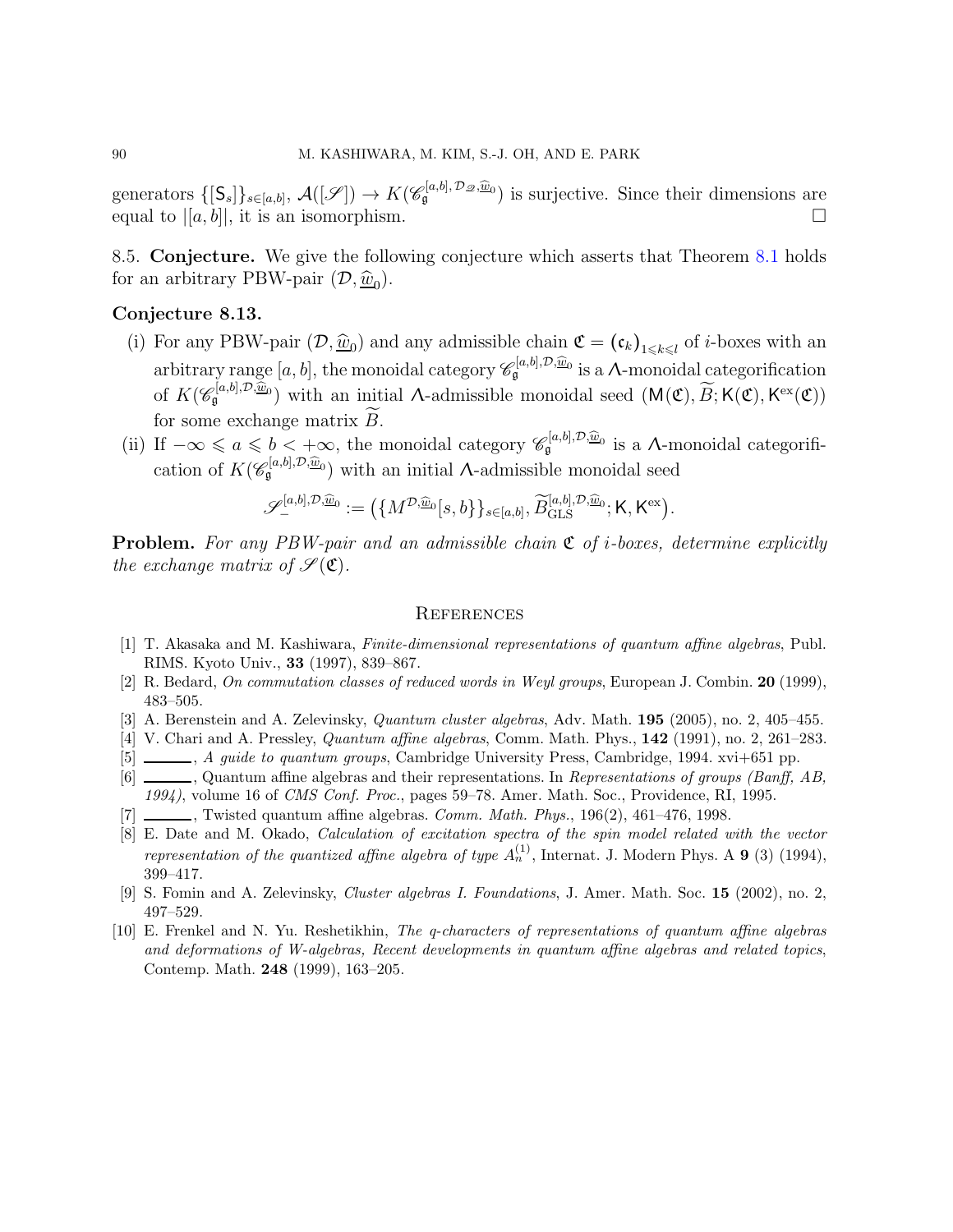- [11] R. Fujita, Graded quiver varieties and singularities of normalized R-matrices for fundamental modules, Selecta Math. (N.S.) 28 (2022), no.2, https://doi.org/10.1007/s00029-021-00715-5.
- [12] R. Fujita, D. Hernandez, S-j. Oh and H. Oya, Isomorphisms among quantum Grothendieck rings and propagation of positivity, J. Reine Angew. Math. (2022), https://doi.org/10.1515/crelle-2021-0088.
- [13] R. Fujita and S-j. Oh, Q-datum and Representation theory of untwisted quantum affine algebras, Comm. Math. Phys., 384 (2) (2021), 1351–1407.
- [14] C. Geiß, B. Leclerc and J. Schröer, Kac-Moody groups and cluster algebras, Adv. Math. 228 (2011), no.1, 329–433.
- [15] , Cluster structures on quantum coordinate rings, Selecta Math. (N.S.) 19 (2013), no.2, 337– 397.
- $[16]$   $\_\_\_\_\_$ , Factorial cluster algebras, Doc. Math. 18 (2013), 249–274.
- [17] M. Glick and D. Rupel, Introduction to cluster algebras, Symmetries and integrability of difference equations, CRM Ser. Math. Phys., Springer, Cham, (2017). 325–357.
- [18] D. Hernandez, The Kirillov-Reshetikhin conjecture and solutions of T-systems, J. Reine Angew. Math. 596 (2006), 63–87.
- [19] , Kirillov-Reshetikhin conjecture: the general case, Int. Math. Res. Not. IMRN, (1), 149–193, 2010.
- [20] D. Hernandez and B. Leclerc, Cluster algebras and quantum affine algebras, Duke Math. J. 154 (2010), no. 2, 265–341.
- <span id="page-90-0"></span>[21]  $\_\_\_\_\_$ , Quantum Grothendieck rings and derived Hall algebras, J. Reine Angew. Math. 701 (2015), 77–126.
- [22]  $\_\_\_\_\_\$ , A cluster algebra approach to q-characters of Kirillov-Reshetikhin modules, J. Eur. Math. Soc. 18 (2016), no. 5, 1113–1159.
- [23] D. Hernandez and H. Oya, Quantum Grothendieck ring isomorphisms, cluster algebras and Kazhdan-Lusztig algorithm, Adv. Math., 347 (2019), 192–272.
- [24] R. Inoue, O. Iyama, B. Keller, A. Kuniba and T. Nakanishi, Periodicities of T and Y-systems, dilogarithm identities, and cluster algebras I: Type  $B_r$ , Publ. Res. Inst. Math. Sci. 49 (2013), no. 1, 1–42.
- [25] , Periodicities of T and Y-systems, dilogarithm identities, and cluster algebras II: Type Cr,  $F_4$ , and  $G_2$ , Publ. Res. Inst. Math. Sci. 49 (2013), no. 1, 43–85.
- [26] R. Inoue, O. Iyama, A. Kuniba, T. Nakanishi and J. Suzuki, Periodicities of T-systems and Y-systems, Nagoya Math. J. 197 (2010), no. 1, 59–174.
- [27] V. Kac, Infinite Dimensional Lie Algebras, 3rd ed., Cambridge University Press, Cambridge, 1990.
- [28] S.-J. Kang, M. Kashiwara and M. Kim, Symmetric quiver Hecke algebras and R-matrices of quantum affine algebras, Invent. Math. 211 (2018), no. 2, 591–685.
- [29] Symmetric quiver Hecke algebras and R-matrices of quantum affine algebras II, Duke Math. J. 164 no.8 (2015), 1549–1602.
- [30] S.-J. Kang, M. Kashiwara, M. Kim and S-j. Oh, Simplicity of heads and socles of tensor products, Compos. Math. 151 (2015), no. 2, 377–396
- [31] Symmetric quiver Hecke algebras and R-matrices of quantum affine algebras III, Proc. Lond. Math. Soc. 111 (2015), 420–444.
- [32] Symmetric quiver Hecke algebras and R-matrices of quantum affine algebras IV, Selecta Math. (N.S.), 22 (2016), 1987–2015.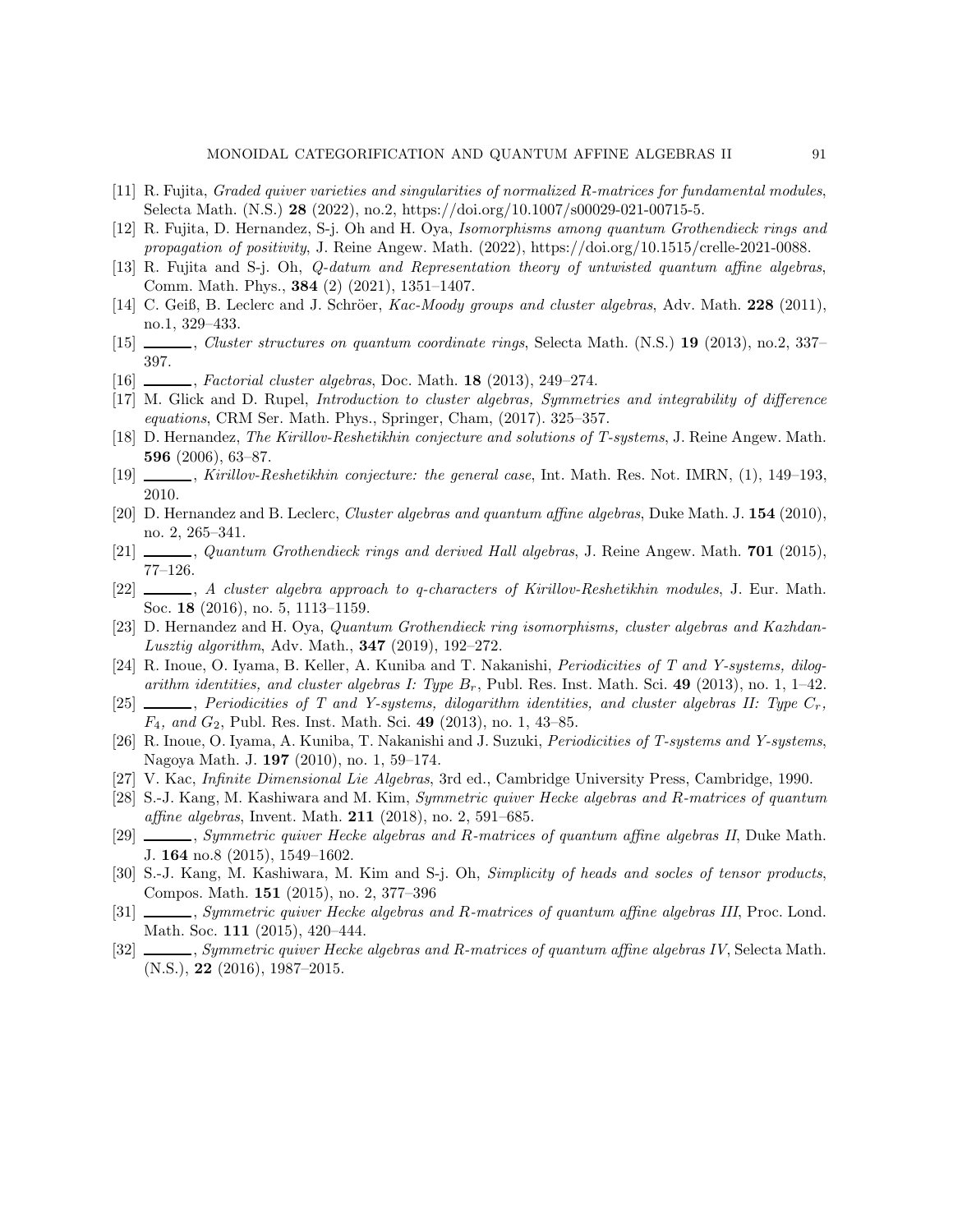- [33] Monoidal categorification of cluster algebras, J. Amer. Math. Soc. 31 (2018), no. 2, 349–426.
- [34] M. Kashiwara, On level zero representations of quantum affine algebras, Duke. Math. J. 112 (2002), 117–175.
- [35] M. Kashiwara and M. Kim, Laurent phenomenon and simple modules of quiver Hecke algebras, Compos. Math. 155 (2019), no. 12, 2263–2295.
- [36] M. Kashiwara, M. Kim and S-j. Oh, Monoidal categories of modules over quantum affine algebras of type A and B, Proc. Lond. Math. Soc. 118 (2019), 43-77.
- [37] M. Kashiwara, M. Kim, S.-j. Oh and E. Park, Monoidal categories associated with strata of flag manifolds, Adv. Math. **328** (2018), 959-1009.
- [38] Monoidal categorification and quantum affine algebras, Compos. Math. 156 (2020), no. 5, 1039–1077.
- <span id="page-91-1"></span>[39] Simply-laced root systems arising from quantum affine algebras, Compos. Math. 156 (2022), no. 1, 168–210.
- [40] , PBW theory for quantum affine algebras, arXiv:2011.14253v1, to appear in J. Eur. Math. Soc.
- [41] Categories over quantum affine algebras and monoidal categorification, Proc. Japan Acad. Ser. A Math. Sci. 97 (2021), no. 7, 39–44, arXiv:2005.10969 v1.
- [42] M. Kashiwara and S-j. Oh, Categorical relations between Langlands dual quantum affine algebras: Doubly laced types, J. Algebraic Combin. 49 (2019), 401–435.
- [43] Y. Kimura, *Quantum unipotent subgroup and dual canonical basis*, Kyoto J. Math. **52** (2012), no. 2, 277–331.
- [44] A. Kirillov and J. Thind. Coxeter elements and periodic Auslander-Reiten quiver. J. Algebra, 323(5), 1241–1265, 2010.
- [45] M. Khovanov and A. D. Lauda, A diagrammatic approach to categorification of quantum groups I, Represent. Theory 13 (2009), 309–347.
- [46] A. Kuniba, T. Nakanishi and J. Suzuki, Functional relations in solvable lattice models. I. Funtional relations and representation theory, Internat. J. Modern Phys. A 9, (1994) no. 30, 5215–5266.
- [47] B. Leclerc, Cluster algebras and representation theory, Proceedings of the International Congress of Mathematicians 2010 (ICM 2010) (In 4 Volumes) Vol. I: Plenary Lectures and Ceremonies Vols. II–IV: Invited Lectures. (2010) 2471–2488.
- [48] R. J. Marsh, Lecture notes on cluster algebras, AMC 10 (2014): 12.
- [49] H. Nakajima, t-analogs of q-characters of Kirillov-Reshetikhin modules of quantum affine algebras, Represent. Theory 7 (2003), 259–274.
- [50]  $\_\_\_\_\_$ , Quiver varieties and t-analogs of q-characters of quantum algebras, Ann. Math. 160 (2004), 1057–1097.
- [51] , Extremal weight modules of quantum affine algebras. In Representation theory of algebraic groups and quantum groups, volume 40 of Adv. Stud. Pure Math., pages 343–369. Math. Soc. Japan, Tokyo, 2004.
- [52] , Quiver varieties and cluster algebras, Kyoto J. Math.51(2011), no. 1, 71–126.
- [53] K. Naoi, Equivalence via generalized quantum affine Schur-Weyl duality, arXiv:2101.03573 (2021).

<span id="page-91-0"></span>